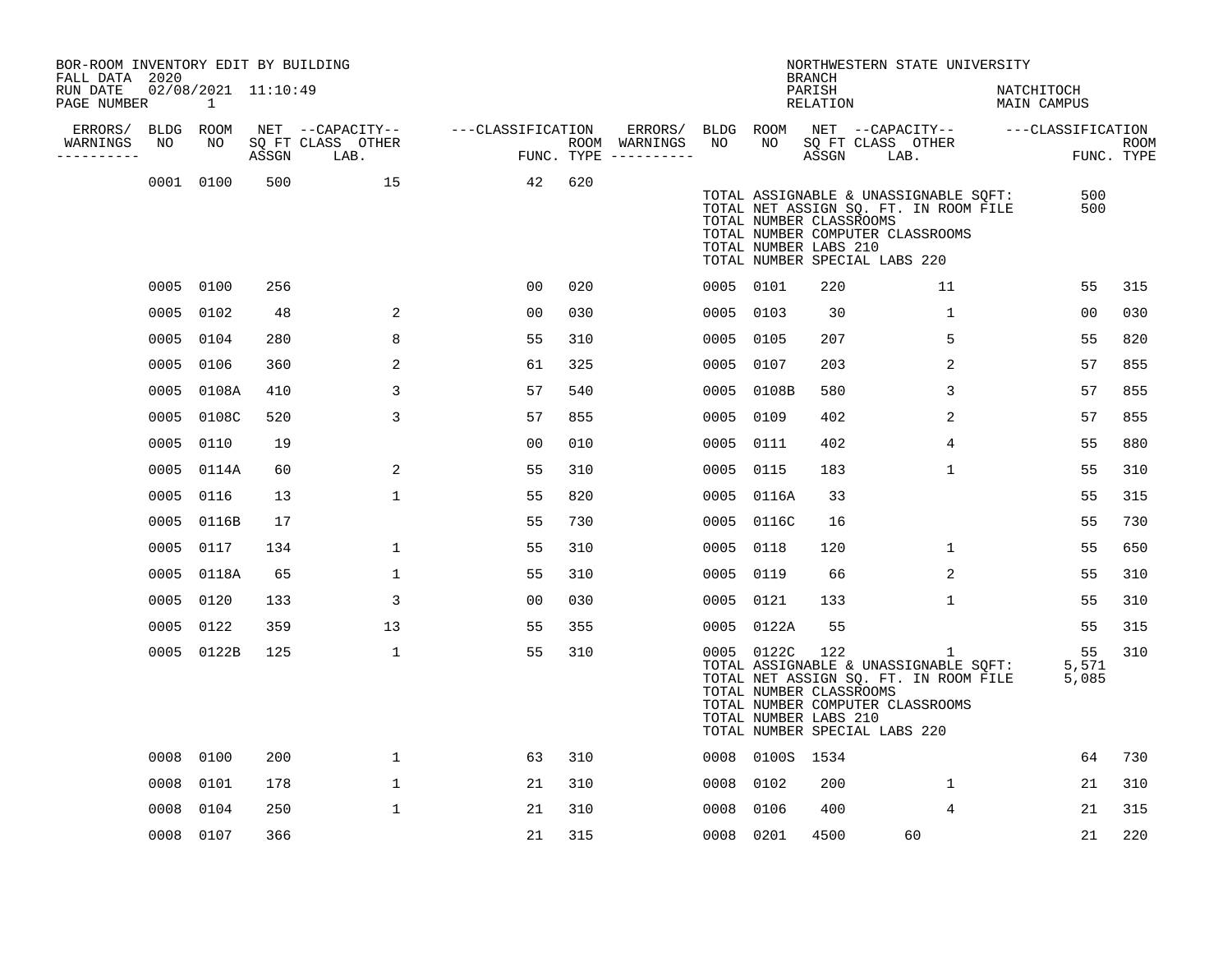| BOR-ROOM INVENTORY EDIT BY BUILDING<br>FALL DATA 2020 |      |                          |       |                                               |                   |     |                                                   |           |                                                  | BRANCH                    | NORTHWESTERN STATE UNIVERSITY                                                                                                                       |                           |                           |
|-------------------------------------------------------|------|--------------------------|-------|-----------------------------------------------|-------------------|-----|---------------------------------------------------|-----------|--------------------------------------------------|---------------------------|-----------------------------------------------------------------------------------------------------------------------------------------------------|---------------------------|---------------------------|
| RUN DATE<br>PAGE NUMBER                               |      | 02/08/2021 11:10:49<br>2 |       |                                               |                   |     |                                                   |           |                                                  | PARISH<br><b>RELATION</b> |                                                                                                                                                     | NATCHITOCH<br>MAIN CAMPUS |                           |
| ERRORS/ BLDG ROOM<br>WARNINGS<br>----------           | NO   | NO                       | ASSGN | NET --CAPACITY--<br>SQ FT CLASS OTHER<br>LAB. | ---CLASSIFICATION |     | ERRORS/<br>ROOM WARNINGS<br>FUNC. TYPE ---------- | NO        | NO                                               | ASSGN                     | BLDG ROOM NET --CAPACITY--<br>SQ FT CLASS OTHER<br>LAB.                                                                                             | ---CLASSIFICATION         | <b>ROOM</b><br>FUNC. TYPE |
|                                                       |      |                          |       |                                               |                   |     |                                                   |           | TOTAL NUMBER CLASSROOMS<br>TOTAL NUMBER LABS 210 |                           | TOTAL ASSIGNABLE & UNASSIGNABLE SQFT:<br>TOTAL NET ASSIGN SQ. FT. IN ROOM FILE<br>TOTAL NUMBER COMPUTER CLASSROOMS<br>TOTAL NUMBER SPECIAL LABS 220 | 7,628<br>7,628<br>1       |                           |
|                                                       |      | 0010 0100                | 414   | 10                                            | 0 <sub>0</sub>    | 020 |                                                   |           | 0010 0100A                                       | 111                       |                                                                                                                                                     | 00                        | 020                       |
|                                                       | 0010 | 0101                     | 293   | 5                                             | 45                | 655 |                                                   | 0010      | 0101A                                            | 524                       | 5                                                                                                                                                   | 45                        | 650                       |
|                                                       | 0010 | 0102                     | 798   | 30                                            | 45                | 630 |                                                   | 0010      | 0102A                                            | 157                       | 4                                                                                                                                                   | 45                        | 635                       |
|                                                       | 0010 | 0102B                    | 51    | 10                                            | 45                | 630 |                                                   | 0010      | 0102C                                            | 215                       | $\mathbf 1$                                                                                                                                         | 45                        | 635                       |
|                                                       | 0010 | 0102D                    | 58    |                                               | 45                | 635 |                                                   | 0010      | 0102E                                            | 70                        |                                                                                                                                                     | 45                        | 635                       |
|                                                       |      | 0010 0103                | 126   |                                               | 0 <sub>0</sub>    | 030 |                                                   | 0010      | 0103A                                            | 17                        |                                                                                                                                                     | 0 <sub>0</sub>            | 030                       |
|                                                       | 0010 | 0103B                    | 143   |                                               | 45                | 635 |                                                   | 0010      | 0104                                             | 831                       | 25                                                                                                                                                  | 55                        | 680                       |
|                                                       | 0010 | 0104A                    | 69    |                                               | 0 <sub>0</sub>    | 010 |                                                   | 0010      | 0104B                                            | 52                        |                                                                                                                                                     | 00                        | 010                       |
|                                                       | 0010 | 0105                     | 408   | $\mathbf{1}$                                  | 65                | 310 |                                                   | 0010      | 0105A                                            | 38                        |                                                                                                                                                     | 0 <sub>0</sub>            | 030                       |
|                                                       | 0010 | 0106                     | 1859  | 40                                            | 11                | 550 |                                                   | 0010      | 0107                                             | 253                       |                                                                                                                                                     | 65                        | 315                       |
|                                                       | 0010 | 0108                     | 193   | 4                                             | 0 <sub>0</sub>    | 030 |                                                   | 0010      | 0109                                             | 723                       | $\mathbf{1}$                                                                                                                                        | 0 <sub>0</sub>            | 030                       |
|                                                       | 0010 | 0110                     | 430   | $\mathbf{1}$                                  | 45                | 310 |                                                   | 0010      | 0110A                                            | 200                       | 2                                                                                                                                                   | 45                        | 315                       |
|                                                       |      | 0010 0110B               | 250   | $\mathbf{1}$                                  | 45                | 310 |                                                   | 0010      | 0110C                                            | 839                       | 36                                                                                                                                                  | 45                        | 350                       |
|                                                       | 0010 | 0110D                    | 140   |                                               | 45                | 730 |                                                   | 0010      | 0110F                                            | 75                        | $\mathbf{1}$                                                                                                                                        | 0 <sub>0</sub>            | 030                       |
|                                                       |      | 0010 0112                | 193   | 4                                             | 0 <sub>0</sub>    | 030 |                                                   | 0010      | 0113A                                            | 8620                      | 100                                                                                                                                                 | 45                        | 550                       |
|                                                       | 0010 | 0114                     | 355   |                                               | 0 <sub>0</sub>    | 030 |                                                   | 0010      | 0116                                             | 3085                      | 80                                                                                                                                                  | 45                        | 550                       |
|                                                       | 0010 | 0116L                    | 233   | $\mathbf{1}$                                  | 45                | 115 |                                                   | 0010      | 0118                                             | 1859                      | 40                                                                                                                                                  | 45                        | 550                       |
|                                                       | 0010 | 0119                     | 260   | 22                                            | 45                | 315 |                                                   | 0010      | 0120                                             | 686                       | 27                                                                                                                                                  | 45                        | 355                       |
|                                                       | 0010 | 0122                     | 354   |                                               | 45                | 315 |                                                   | 0010      | 0123                                             | 797                       | 27                                                                                                                                                  | 45                        | 550                       |
|                                                       |      | 0010 0124                | 607   | 27                                            | 45                | 550 |                                                   | 0010      | 0126                                             | 1007                      | 27                                                                                                                                                  | 45                        | 550                       |
|                                                       | 0010 | 0126A                    | 109   |                                               | 45                | 315 |                                                   | 0010      | 0130                                             | 3973                      | 100                                                                                                                                                 | 45                        | 550                       |
|                                                       | 0010 | 0200                     | 266   | 15                                            | 45                | 650 |                                                   | 0010      | 0200A                                            | 102                       | 7                                                                                                                                                   | 45                        | 315                       |
|                                                       |      | 0010 0200C               | 129   | 9                                             | 82                | 082 |                                                   | 0010 0201 |                                                  | 215                       | $\mathbf 1$                                                                                                                                         | 45                        | 310                       |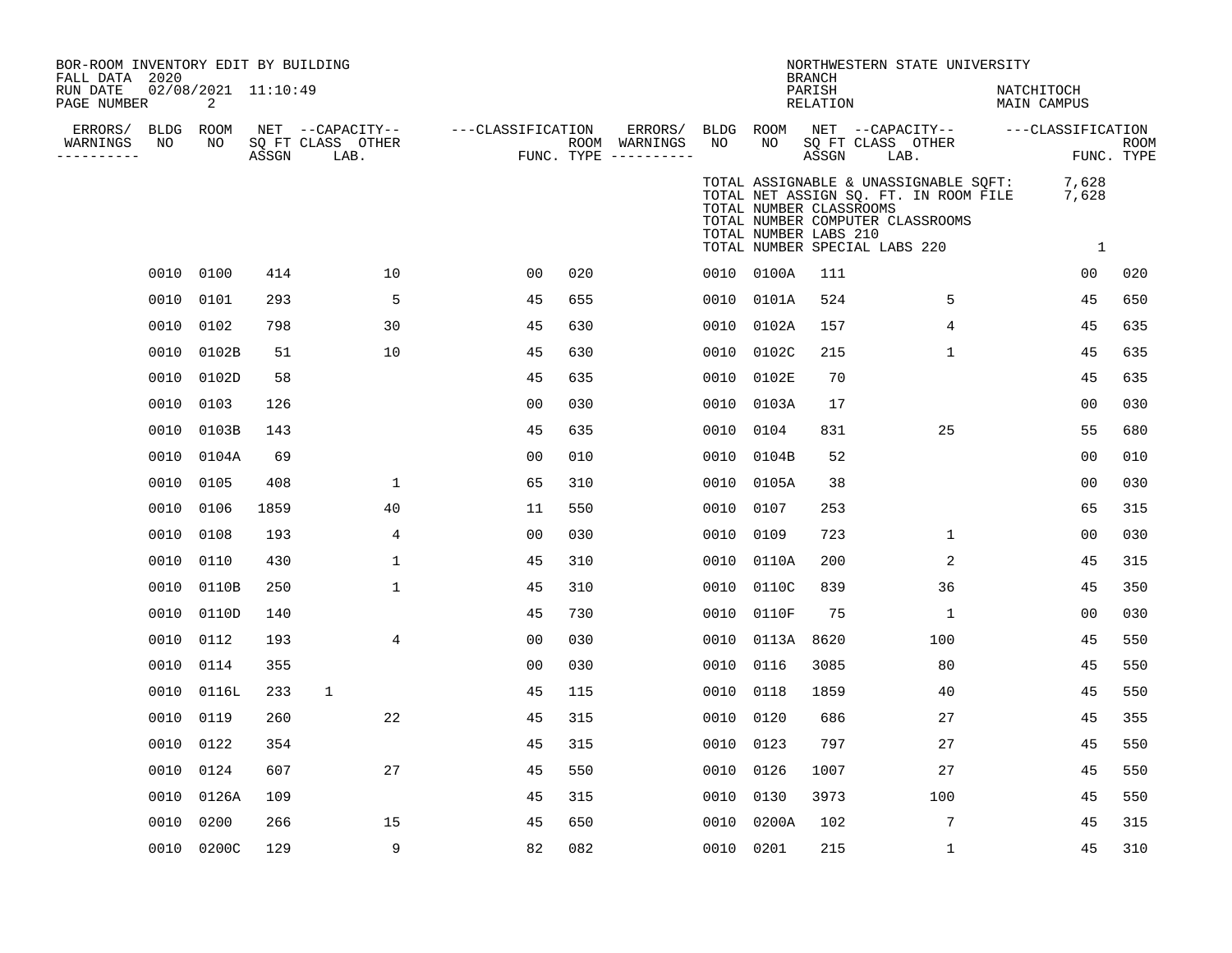| BOR-ROOM INVENTORY EDIT BY BUILDING<br>FALL DATA 2020<br>RUN DATE<br>PAGE NUMBER |                   | 02/08/2021 11:10:49<br>3 |       |                                       |                   |            |                                               |             | <b>BRANCH</b><br>PARISH<br><b>RELATION</b> | NORTHWESTERN STATE UNIVERSITY         | NATCHITOCH<br>MAIN CAMPUS |             |
|----------------------------------------------------------------------------------|-------------------|--------------------------|-------|---------------------------------------|-------------------|------------|-----------------------------------------------|-------------|--------------------------------------------|---------------------------------------|---------------------------|-------------|
| ERRORS/<br>WARNINGS                                                              | <b>BLDG</b><br>NO | ROOM<br>NO               |       | NET --CAPACITY--<br>SQ FT CLASS OTHER | ---CLASSIFICATION |            | ERRORS/<br><b>BLDG</b><br>ROOM WARNINGS<br>NO | ROOM<br>NO. |                                            | NET --CAPACITY--<br>SQ FT CLASS OTHER | ---CLASSIFICATION         | <b>ROOM</b> |
| .                                                                                |                   |                          | ASSGN | LAB.                                  |                   | FUNC. TYPE |                                               |             | ASSGN                                      | LAB.                                  |                           | FUNC. TYPE  |
|                                                                                  | 0010              | 0201A                    | 246   | 2                                     | 45                | 315        | 0010                                          | 0201B       | 191                                        | 13                                    | 45                        | 350         |
|                                                                                  | 0010              | 0201C                    | 52    | $\overline{4}$                        | 45                | 630        | 0010                                          | 0202        | 757                                        | 50                                    | 45                        | 350         |
|                                                                                  | 0010              | 0202A                    | 140   |                                       | 45                | 355        | 0010                                          | 0203        | 220                                        | $\mathbf{1}$                          | 45                        | 310         |
|                                                                                  | 0010              | 0204                     | 2211  | 60                                    | 45                | 410        | 0010                                          | 0204A       | 142                                        | $\mathbf{1}$                          | 45                        | 310         |
|                                                                                  | 0010              | 0204B                    | 75    |                                       | 45                | 315        | 0010                                          | 0206        | 199                                        | 2                                     | 00                        | 010         |
|                                                                                  | 0010              | 0206A                    | 219   | 2                                     | 45                | 315        | 0010                                          | 0206D       | 52                                         | 1                                     | 0 <sub>0</sub>            | 030         |
|                                                                                  | 0010              | 0208                     | 222   | 5                                     | 0 <sub>0</sub>    | 030        | 0010                                          | 0209        | 727                                        | 44                                    | 45                        | 550         |
|                                                                                  | 0010              | 0209A                    | 377   | 5                                     | 45                | 315        | 0010                                          | 0210        | 212                                        | 5                                     | 0 <sub>0</sub>            | 030         |
|                                                                                  | 0010              | 0212                     | 620   | 24                                    | 45                | 440        | 0010                                          | 0214        | 225                                        |                                       | 0 <sub>0</sub>            | 030         |
|                                                                                  | 0010              | 0214A                    | 92    |                                       | 45                | 315        | 0010                                          | 0215        | 670                                        | 30                                    | 45                        | 310         |
|                                                                                  | 0010              | 0215A                    | 217   |                                       | 45                | 315        | 0010                                          | 0216        | 257                                        | 5                                     | 45                        | 440         |
|                                                                                  | 0010              | 0216B                    | 2000  | 40                                    | 45                | 550        | 0010                                          | 0217        | 1071                                       | 30                                    | 45                        | 550         |
|                                                                                  | 0010              | 0218                     | 305   | 1                                     | 45                | 310        | 0010                                          | 0218A       | 89                                         |                                       | 45                        | 315         |
|                                                                                  | 0010              | 0220                     | 647   | 27                                    | 45                | 550        | 0010                                          | 0221        | 42                                         |                                       | 0 <sub>0</sub>            | 010         |
|                                                                                  | 0010              | 0221A                    | 266   | 2                                     | 45                | 310        | 0010                                          | 0221B       | 152                                        | $\mathbf{1}$                          | 45                        | 310         |
|                                                                                  | 0010              | 0222                     | 305   | 1                                     | 45                | 315        | 0010                                          | 0222A       | 87                                         |                                       | 45                        | 315         |
|                                                                                  | 0010              | 0224                     | 633   | 27                                    | 45                | 550        | 0010                                          | 0226        | 2243                                       | 224                                   | 45                        | 550         |
|                                                                                  | 0010              | 0226A                    | 119   |                                       | 45                | 315        | 0010                                          | 0226B       | 161                                        |                                       | 45                        | 731         |
|                                                                                  | 0010              | 0228                     | 3186  | 150                                   | 45                | 550        | 0010                                          | 0230        | 243                                        |                                       | 65                        | 315         |
|                                                                                  | 0010              | 0300                     | 382   | $\mathbf{1}$                          | 45                | 310        | 0010                                          | 0300A       | 83                                         |                                       | 45                        | 315         |
|                                                                                  | 0010              | 0300B                    | 115   |                                       | 0 <sub>0</sub>    | 030        | 0010                                          | 0300C       | 183                                        |                                       | 0 <sub>0</sub>            | 030         |
|                                                                                  | 0010              | 0300E                    | 137   | $\mathbf{1}$                          | 45                | 310        | 0010                                          | 0300F       | 125                                        |                                       | 45                        | 315         |
|                                                                                  | 0010              | 0300G                    | 177   | $\mathbf{1}$                          | 46                | 310        | 0010                                          | 0300H       | 30                                         |                                       | 0 <sub>0</sub>            | 010         |
|                                                                                  | 0010              | 0300I                    | 91    |                                       | 45                | 315        | 0010                                          | 0300J       | 109                                        | $\mathbf 1$                           | 45                        | 310         |
|                                                                                  | 0010              | 0301                     | 1277  | 40                                    | 43                | 440        | 0010                                          | 0302        | 697                                        | 20                                    | 45                        | 550         |
|                                                                                  | 0010              | 0302A                    | 72    |                                       | 45                | 315        |                                               | 0010 0304   | 450                                        | 20                                    | 45                        | 550         |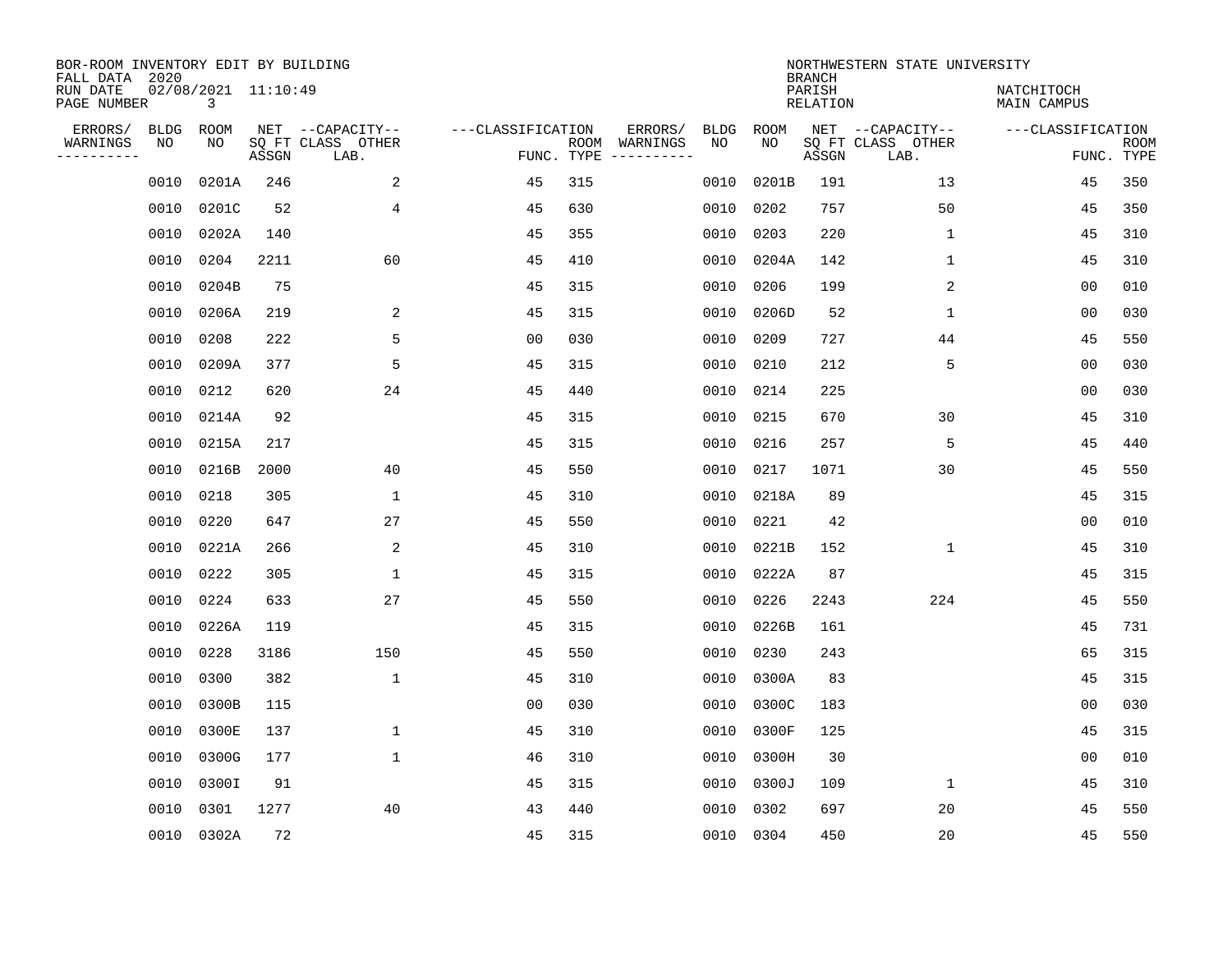| BOR-ROOM INVENTORY EDIT BY BUILDING<br>FALL DATA 2020 |           |                          |       |                           |                   |     |                                      |           |                                                  | <b>BRANCH</b>      | NORTHWESTERN STATE UNIVERSITY                                                                                                                       |                           |                           |
|-------------------------------------------------------|-----------|--------------------------|-------|---------------------------|-------------------|-----|--------------------------------------|-----------|--------------------------------------------------|--------------------|-----------------------------------------------------------------------------------------------------------------------------------------------------|---------------------------|---------------------------|
| RUN DATE<br>PAGE NUMBER                               |           | 02/08/2021 11:10:49<br>4 |       |                           |                   |     |                                      |           |                                                  | PARISH<br>RELATION |                                                                                                                                                     | NATCHITOCH<br>MAIN CAMPUS |                           |
| ERRORS/                                               | BLDG ROOM |                          |       | NET --CAPACITY--          | ---CLASSIFICATION |     | ERRORS/                              | BLDG      | ROOM                                             |                    | NET --CAPACITY--                                                                                                                                    | ---CLASSIFICATION         |                           |
| WARNINGS<br>----------                                | NO        | NO                       | ASSGN | SQ FT CLASS OTHER<br>LAB. |                   |     | ROOM WARNINGS<br>FUNC. TYPE $------$ | NO        | NO                                               | ASSGN              | SQ FT CLASS OTHER<br>LAB.                                                                                                                           |                           | <b>ROOM</b><br>FUNC. TYPE |
|                                                       | 0010      | 0306                     | 761   | 20                        | 45                | 550 |                                      | 0010      | 0306A                                            | 252                |                                                                                                                                                     | 45                        | 315                       |
|                                                       | 0010      | 0308                     | 1073  | 30                        | 45                | 550 |                                      | 0010      | 0310                                             | 211                | 5                                                                                                                                                   | 00                        | 030                       |
|                                                       |           | 0010 0310D               | 205   |                           | 45                | 315 |                                      | 0010 0312 |                                                  | 200                | 2                                                                                                                                                   | 00                        | 030                       |
|                                                       | 0010      | 0314                     | 172   | 5                         | 00                | 030 |                                      | 0010 0316 |                                                  | 373                | 22                                                                                                                                                  | 00                        | 030                       |
|                                                       | 0010      | 0318                     | 638   | 80                        | 45                | 550 |                                      |           | 0010 0318A                                       | 25                 |                                                                                                                                                     | 0 <sub>0</sub>            | 010                       |
|                                                       | 0010      | 0318B                    | 104   |                           | 45                | 650 |                                      | 0010 0321 |                                                  | 510                | 24                                                                                                                                                  | 45                        | 550                       |
|                                                       |           | 0010 0321A               | 233   |                           | 65                | 315 |                                      | 0010 0323 |                                                  | 129                | $\mathbf 1$                                                                                                                                         | 45                        | 310                       |
|                                                       |           | 0010 0323A               | 142   |                           | 45                | 315 |                                      | 0010 0324 |                                                  | 83                 | 6                                                                                                                                                   | 0 <sub>0</sub>            | 010                       |
|                                                       | 0010      | 0325                     | 114   |                           | 83                | 083 |                                      |           | 0010 0325A                                       | 92                 |                                                                                                                                                     | 83                        | 083                       |
|                                                       | 0010      | 0326                     | 225   |                           | 83                | 083 |                                      | 0010      | 0327                                             | 293                | 20                                                                                                                                                  | 83                        | 083                       |
|                                                       | 0010      | 0328                     | 271   | 18                        | 83                | 083 |                                      | 0010      | 0329                                             | 593                | 40                                                                                                                                                  | 83                        | 083                       |
|                                                       | 0010      | 0331                     | 38    |                           | 83                | 083 |                                      | 0010      | 0333                                             | 38                 |                                                                                                                                                     | 83                        | 083                       |
|                                                       | 0010      | 0335                     | 25    |                           | 83                | 083 |                                      | 0010      | 0337                                             | 80                 |                                                                                                                                                     | 83                        | 083                       |
|                                                       | 0010      | 0339                     | 78    |                           | 83                | 083 |                                      | 0010 0401 |                                                  | 81                 | 2                                                                                                                                                   | 0 <sub>0</sub>            | 030                       |
|                                                       | 0010      | 0402                     | 83    | 2                         | 0 <sub>0</sub>    | 030 |                                      | 0010 0403 |                                                  | 326                | 22                                                                                                                                                  | 45                        | 730                       |
|                                                       | 0010      | 0404                     | 2385  | 160                       | 45                | 730 |                                      | 0010 0405 |                                                  | 224                |                                                                                                                                                     | 65                        | 730                       |
|                                                       | 0010 0406 |                          | 224   |                           | 65                | 730 |                                      |           | TOTAL NUMBER CLASSROOMS<br>TOTAL NUMBER LABS 210 |                    | TOTAL ASSIGNABLE & UNASSIGNABLE SQFT:<br>TOTAL NET ASSIGN SQ. FT. IN ROOM FILE<br>TOTAL NUMBER COMPUTER CLASSROOMS<br>TOTAL NUMBER SPECIAL LABS 220 | 66,068<br>61,194          |                           |
|                                                       | 0011 0001 |                          | 200   |                           | 00                | 020 |                                      | 0011 0004 |                                                  | 660                |                                                                                                                                                     | 63                        | 555                       |
|                                                       | 0011 0005 |                          | 95    | $\mathbf{1}$              | 0 <sub>0</sub>    | 030 |                                      | 0011 0006 |                                                  | 183                | 13                                                                                                                                                  | 11                        | 310                       |
|                                                       | 0011 0007 |                          | 11    |                           | 0 <sub>0</sub>    | 020 |                                      | 0011 0008 |                                                  | 110                |                                                                                                                                                     | 62                        | 555                       |
|                                                       | 0011 0009 |                          | 105   |                           | 0 <sub>0</sub>    | 020 |                                      | 0011 0010 |                                                  | 27                 | $\mathbf{1}$                                                                                                                                        | 00                        | 030                       |
|                                                       | 0011 0020 |                          | 202   |                           | 0 <sub>0</sub>    | 020 |                                      | 0011 0022 |                                                  | 208                |                                                                                                                                                     | 62                        | 555                       |
|                                                       | 0011 0024 |                          | 11    |                           | 62                | 731 |                                      | 0011 0026 |                                                  | 108                |                                                                                                                                                     | 62                        | 555                       |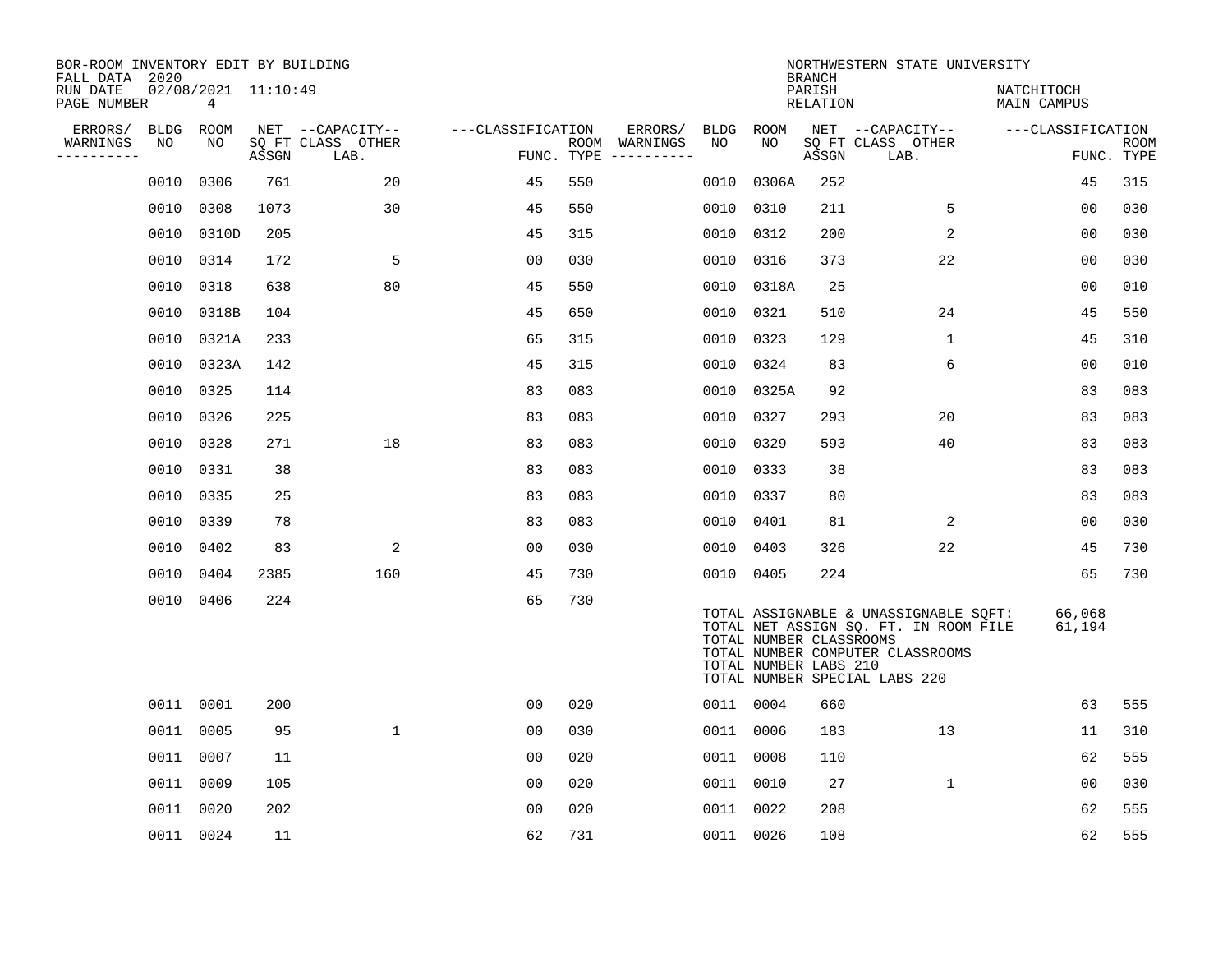| BOR-ROOM INVENTORY EDIT BY BUILDING<br>FALL DATA 2020 |      |            |                     |                           |              |                   |     |                                      |           |                                                  | <b>BRANCH</b>             | NORTHWESTERN STATE UNIVERSITY                                                                                                                       |                           |                           |
|-------------------------------------------------------|------|------------|---------------------|---------------------------|--------------|-------------------|-----|--------------------------------------|-----------|--------------------------------------------------|---------------------------|-----------------------------------------------------------------------------------------------------------------------------------------------------|---------------------------|---------------------------|
| RUN DATE<br>PAGE NUMBER                               |      | 5          | 02/08/2021 11:10:49 |                           |              |                   |     |                                      |           |                                                  | PARISH<br><b>RELATION</b> |                                                                                                                                                     | NATCHITOCH<br>MAIN CAMPUS |                           |
| ERRORS/                                               | BLDG | ROOM       |                     | NET --CAPACITY--          |              | ---CLASSIFICATION |     | ERRORS/                              | BLDG ROOM |                                                  |                           | NET --CAPACITY--                                                                                                                                    | ---CLASSIFICATION         |                           |
| WARNINGS<br>----------                                | NO   | NO         | ASSGN               | SQ FT CLASS OTHER<br>LAB. |              |                   |     | ROOM WARNINGS<br>FUNC. TYPE $------$ | NO        | NO                                               | ASSGN                     | SQ FT CLASS OTHER<br>LAB.                                                                                                                           |                           | <b>ROOM</b><br>FUNC. TYPE |
|                                                       | 0011 | 0028       | 191                 |                           |              | 62                | 555 |                                      | 0011      | 0029                                             | 180                       |                                                                                                                                                     | 62                        | 555                       |
|                                                       | 0011 | 0030       | 198                 |                           |              | 62                | 555 |                                      | 0011 0031 |                                                  | 86                        | $\mathbf{1}$                                                                                                                                        | 62                        | 310                       |
|                                                       |      | 0011 0032  | 38                  |                           |              | 62                | 731 |                                      | 0011 0100 |                                                  | 182                       | $\mathbf 1$                                                                                                                                         | 65                        | 310                       |
|                                                       |      | 0011 0106  | 62                  |                           | $\mathbf 1$  | 65                | 310 |                                      | 0011 0107 |                                                  | 62                        | $\mathbf 1$                                                                                                                                         | 63                        | 310                       |
|                                                       |      | 0011 0200  | 323                 |                           | 2            | 65                | 350 |                                      | 0011 0201 |                                                  | 137                       | $\mathbf{1}$                                                                                                                                        | 65                        | 310                       |
|                                                       |      | 0011 0202  | 236                 |                           | 1            | 65                | 310 |                                      | 0011 0203 |                                                  | 280                       | 10                                                                                                                                                  | 65                        | 310                       |
|                                                       |      | 0011 0204  | 236                 |                           | $\mathbf{1}$ | 65                | 310 |                                      |           | TOTAL NUMBER CLASSROOMS<br>TOTAL NUMBER LABS 210 |                           | TOTAL ASSIGNABLE & UNASSIGNABLE SOFT:<br>TOTAL NET ASSIGN SQ. FT. IN ROOM FILE<br>TOTAL NUMBER COMPUTER CLASSROOMS<br>TOTAL NUMBER SPECIAL LABS 220 | 4,131<br>3,491            |                           |
|                                                       |      | 0012 0100  | 440                 |                           |              | 65                | 730 |                                      |           | TOTAL NUMBER CLASSROOMS<br>TOTAL NUMBER LABS 210 |                           | TOTAL ASSIGNABLE & UNASSIGNABLE SOFT:<br>TOTAL NET ASSIGN SQ. FT. IN ROOM FILE<br>TOTAL NUMBER COMPUTER CLASSROOMS<br>TOTAL NUMBER SPECIAL LABS 220 | 440<br>440                |                           |
|                                                       |      | 0015 0100  | 340                 |                           |              | 0 <sub>0</sub>    | 020 |                                      |           | 0015 0100A 1475                                  |                           |                                                                                                                                                     | 00                        | 020                       |
|                                                       |      | 0015 0100B | 694                 |                           |              | 0 <sub>0</sub>    | 020 |                                      |           | 0015 0100C                                       | 318                       |                                                                                                                                                     | 00                        | 020                       |
|                                                       | 0015 | 0100D      | 231                 |                           |              | 0 <sub>0</sub>    | 020 |                                      | 0015      | 0100E                                            | 685                       |                                                                                                                                                     | 0 <sub>0</sub>            | 020                       |
|                                                       | 0015 | 0101       | 230                 | 6                         |              | 11                | 220 |                                      | 0015      | 0101A                                            | 558                       | 20                                                                                                                                                  | 11                        | 210                       |
|                                                       | 0015 | 0101B      | 70                  |                           | 1            | 46                | 310 |                                      |           | 0015 0101C                                       | 354                       | 12                                                                                                                                                  | 11                        | 220                       |
|                                                       | 0015 | 0101D      | 540                 | 28                        |              | 11                | 210 |                                      | 0015      | 0101E                                            | 128                       | 1                                                                                                                                                   | 11                        | 310                       |
|                                                       | 0015 | 0102       | 124                 |                           |              | 0 <sub>0</sub>    | 020 |                                      | 0015      | 0103                                             | 160                       | 1                                                                                                                                                   | 11                        | 310                       |
|                                                       | 0015 | 0104       | 422                 | 20                        |              | 44                | 140 |                                      | 0015      | 0105                                             | 694                       | 25                                                                                                                                                  | 11                        | 110                       |
|                                                       | 0015 | 0106       | 324                 |                           |              | 0 <sub>0</sub>    | 030 |                                      | 0015      | 0107                                             | 1972                      | 172                                                                                                                                                 | 41                        | 610                       |
|                                                       | 0015 | 0108       | 608                 | 20                        |              | 11                | 210 |                                      | 0015      | 0109                                             | 184                       | 5                                                                                                                                                   | 11                        | 220                       |
|                                                       | 0015 | 0110       | 196                 |                           | 2            | 44                | 715 |                                      | 0015 0112 |                                                  | 64                        |                                                                                                                                                     | 0 <sub>0</sub>            | 030                       |
|                                                       |      | 0015 0113  | 988                 | 30                        |              | 44                | 110 |                                      | 0015 0114 |                                                  | 57                        |                                                                                                                                                     | 0 <sub>0</sub>            | 010                       |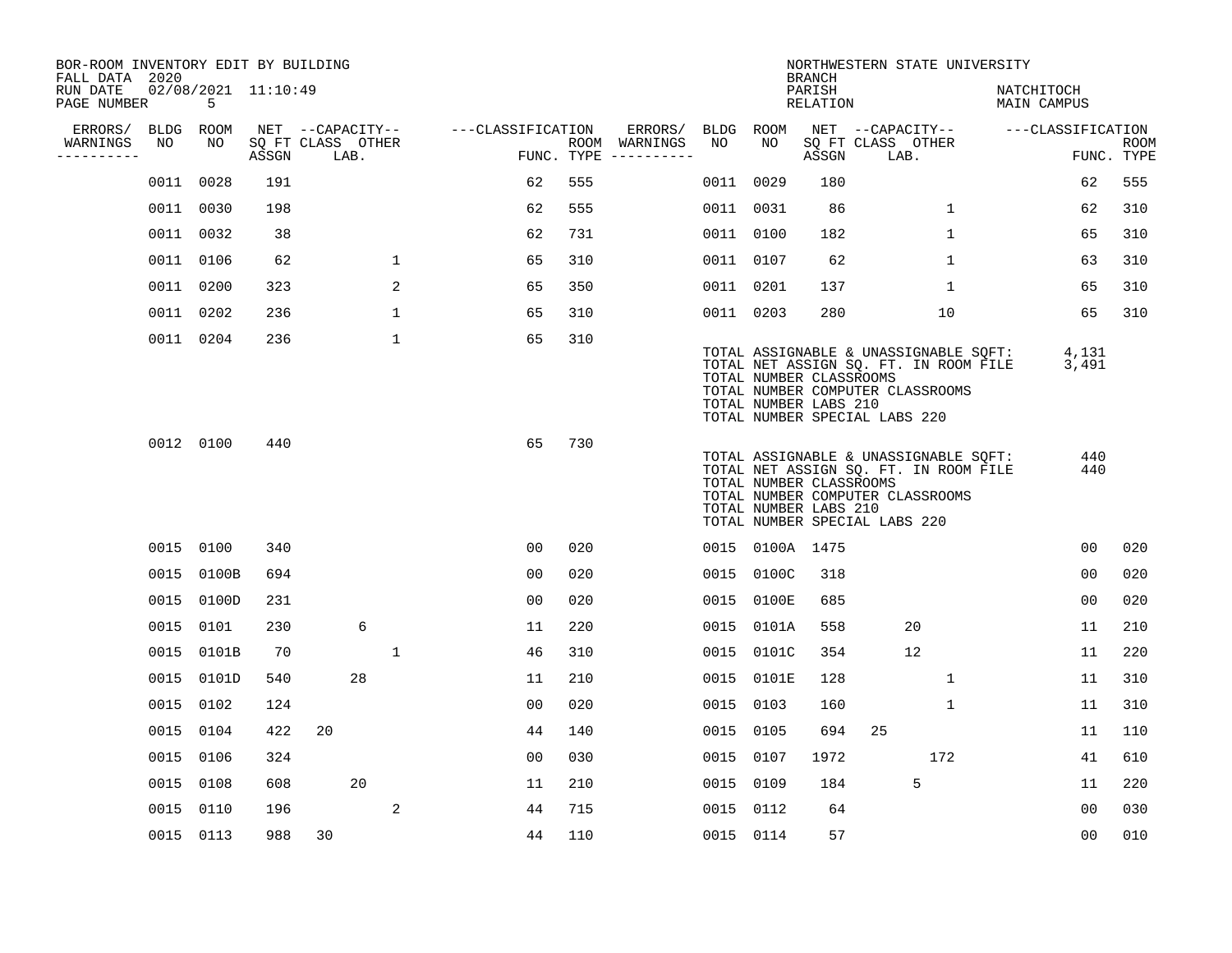| BOR-ROOM INVENTORY EDIT BY BUILDING<br>FALL DATA 2020<br>RUN DATE |            | $02/08/2021$ 11:10:49 |       |                                               |                   |            |                          |            |             | <b>BRANCH</b><br>PARISH | NORTHWESTERN STATE UNIVERSITY                 | NATCHITOCH                      |             |
|-------------------------------------------------------------------|------------|-----------------------|-------|-----------------------------------------------|-------------------|------------|--------------------------|------------|-------------|-------------------------|-----------------------------------------------|---------------------------------|-------------|
| PAGE NUMBER                                                       |            | 6                     |       |                                               |                   |            |                          |            |             | <b>RELATION</b>         |                                               | MAIN CAMPUS                     |             |
| ERRORS/<br>WARNINGS<br>----------                                 | BLDG<br>NO | ROOM<br>NO            | ASSGN | NET --CAPACITY--<br>SQ FT CLASS OTHER<br>LAB. | ---CLASSIFICATION | FUNC. TYPE | ERRORS/<br>ROOM WARNINGS | BLDG<br>NO | ROOM<br>NO. | ASSGN                   | NET --CAPACITY--<br>SQ FT CLASS OTHER<br>LAB. | ---CLASSIFICATION<br>FUNC. TYPE | <b>ROOM</b> |
|                                                                   | 0015       | 0114A                 | 182   | 5                                             | 65                | 310        |                          | 0015       | 0114B       | 315                     | 5                                             | 65                              | 310         |
|                                                                   | 0015       | 0114C                 | 202   | 5                                             | 65                | 310        |                          | 0015       | 0114D       | 156                     | 3                                             | 11                              | 310         |
|                                                                   | 0015       | 0114E                 | 156   | 3                                             | 11                | 310        |                          | 0015       | 0114F       | 195                     | 3                                             | 11                              | 310         |
|                                                                   |            | 0015 0114G            | 374   | $\mathbf{1}$                                  | 11                | 310        |                          | 0015       | 0114H       | 342                     | 5                                             | 63                              | 350         |
|                                                                   |            | 0015 0115             | 636   | 30                                            | 11                | 110        |                          | 0015       | 0117        | 172                     | 4                                             | 00                              | 030         |
|                                                                   |            | 0015 0118             | 222   |                                               | 0 <sub>0</sub>    | 030        |                          | 0015       | 0119        | 188                     | 5                                             | 63                              | 310         |
|                                                                   |            | 0015 0119B            | 84    | $\mathbf 1$                                   | 63                | 310        |                          | 0015       | 0120        | 143                     | 3                                             | 11                              | 310         |
|                                                                   |            | 0015 0121             | 192   | 3                                             | 46                | 310        |                          | 0015       | 0121A       | 209                     | 1                                             | 44                              | 310         |
|                                                                   |            | 0015 0122             | 972   | 30                                            | 44                | 210        |                          | 0015       | 0123        | 1634                    | 3                                             | 11                              | 310         |
|                                                                   |            | 0015 0124             | 143   | 2                                             | 11                | 310        |                          | 0015       | 0125        | 157                     | 3                                             | 11                              | 310         |
|                                                                   |            | 0015 0126             | 147   |                                               | 72                | 730        |                          | 0015       | 0127        | 184                     | 5                                             | 11                              | 310         |
|                                                                   |            | 0015 0128             | 143   |                                               | 0 <sub>0</sub>    | 030        |                          | 0015       | 0129        | 90                      |                                               | 00                              | 030         |
|                                                                   | 0015       | 0130                  | 84    |                                               | 0 <sub>0</sub>    | 010        |                          | 0015       | 0130A       | 63                      | 1                                             | 0 <sub>0</sub>                  | 010         |
|                                                                   |            | 0015 0131             | 217   |                                               | 74                | 710        |                          | 0015       | 0133        | 213                     | 1                                             | 44                              | 310         |
|                                                                   | 0015       | 0139                  | 347   |                                               | 65                | 350        |                          | 0015       | 0200        | 88                      |                                               | 63                              | 115         |
|                                                                   | 0015       | 0200A                 | 968   |                                               | 0 <sub>0</sub>    | 020        |                          | 0015       | 0200B       | 659                     |                                               | 0 <sub>0</sub>                  | 020         |
|                                                                   | 0015       | 0200C                 | 525   |                                               | 0 <sub>0</sub>    | 020        |                          | 0015       | 0200D       | 790                     |                                               | 0 <sub>0</sub>                  | 020         |
|                                                                   | 0015       | 0200E                 | 422   |                                               | 0 <sub>0</sub>    | 020        |                          | 0015       | 0200F       | 265                     | 1                                             | 65                              | 310         |
|                                                                   | 0015       | 0200G                 | 90    |                                               | 65                | 315        |                          | 0015       | 0200H       | 208                     | 1                                             | 65                              | 310         |
|                                                                   | 0015       | 0200I                 | 426   | 9                                             | 63                | 210        |                          | 0015       | 0201        | 279                     | 5                                             | 11                              | 310         |
|                                                                   | 0015       | 0201A                 | 280   | 3                                             | 11                | 310        |                          | 0015       | 0201B       | 388                     | 5                                             | 63                              | 530         |
|                                                                   | 0015       | 0201C                 | 294   | 5                                             | 63                | 350        |                          | 0015       | 0201D       | 194                     | 1                                             | 11                              | 310         |
|                                                                   | 0015       | 0201E                 | 100   | 1                                             | 11                | 310        |                          | 0015       | 0201F       | 236                     | 1                                             | 63                              | 310         |
|                                                                   | 0015       | 0201G                 | 236   | $\mathbf 1$                                   | 44                | 310        |                          | 0015       | 0202        | 276                     | 3                                             | 11                              | 310         |
|                                                                   | 0015       | 0202A                 | 211   | $\mathbf{1}$                                  | 44                | 310        |                          | 0015       | 0203        | 1187                    | 50                                            | 47                              | 610         |
|                                                                   |            | 0015 0204             | 360   |                                               | 63                | 650        |                          |            | 0015 0205   | 182                     | 5                                             | 64                              | 630         |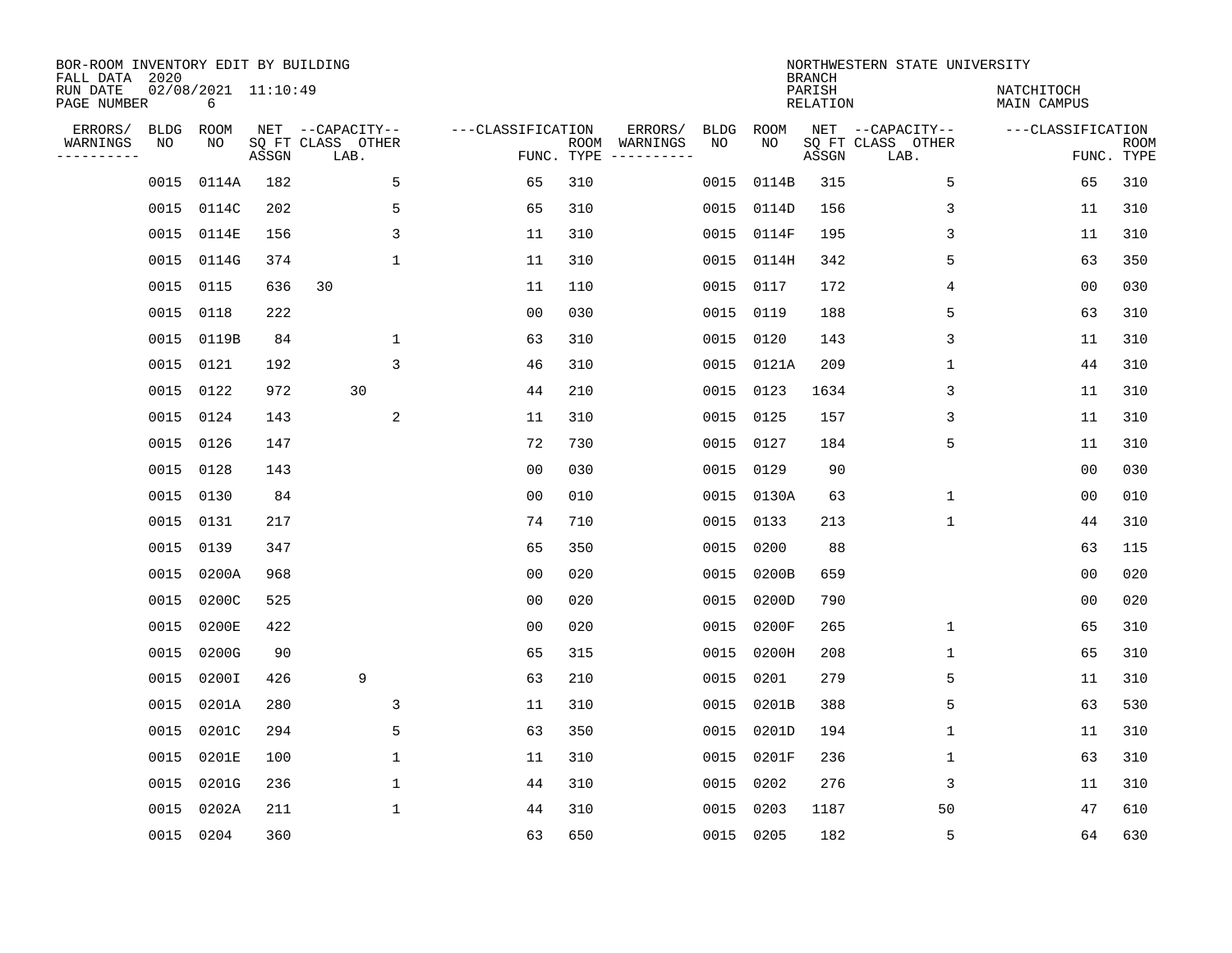| BOR-ROOM INVENTORY EDIT BY BUILDING<br>FALL DATA 2020 |             |                                        |       |                           |                   |     |                                      |             |                         | <b>BRANCH</b>      | NORTHWESTERN STATE UNIVERSITY                                                  |              |                                  |                           |
|-------------------------------------------------------|-------------|----------------------------------------|-------|---------------------------|-------------------|-----|--------------------------------------|-------------|-------------------------|--------------------|--------------------------------------------------------------------------------|--------------|----------------------------------|---------------------------|
| RUN DATE<br>PAGE NUMBER                               |             | 02/08/2021 11:10:49<br>$7\overline{ }$ |       |                           |                   |     |                                      |             |                         | PARISH<br>RELATION |                                                                                |              | NATCHITOCH<br><b>MAIN CAMPUS</b> |                           |
| ERRORS/                                               | <b>BLDG</b> | ROOM                                   |       | NET --CAPACITY--          | ---CLASSIFICATION |     | ERRORS/                              | <b>BLDG</b> | <b>ROOM</b>             |                    | NET --CAPACITY--                                                               |              | ---CLASSIFICATION                |                           |
| WARNINGS<br>----------                                | NO          | NO.                                    | ASSGN | SQ FT CLASS OTHER<br>LAB. |                   |     | ROOM WARNINGS<br>FUNC. TYPE $------$ | NO          | NO.                     | ASSGN              | SQ FT CLASS OTHER<br>LAB.                                                      |              |                                  | <b>ROOM</b><br>FUNC. TYPE |
|                                                       | 0015        | 0206                                   | 172   | 4                         | 74                | 650 |                                      | 0015        | 0207                    | 60                 |                                                                                |              | 0 <sub>0</sub>                   | 010                       |
|                                                       | 0015        | 0208                                   | 52    | 2                         | 00                | 030 |                                      | 0015        | 0209                    | 52                 |                                                                                | 3            | 00                               | 030                       |
|                                                       |             | 0015 0210A                             | 256   | 2                         | 46                | 310 |                                      | 0015        | 0210B                   | 192                |                                                                                | $\mathbf{1}$ | 46                               | 310                       |
|                                                       | 0015 0212   |                                        | 191   | 3                         | 11                | 310 |                                      | 0015        | 0213                    | 1064               | 50                                                                             |              | 11                               | 210                       |
|                                                       | 0015 0214   |                                        | 143   | 3                         | 11                | 310 |                                      | 0015        | 0215                    | 50                 |                                                                                |              | 63                               | 115                       |
|                                                       | 0015 0216   |                                        | 174   |                           | 00                | 020 |                                      | 0015        | 0217                    | 374                | 12                                                                             |              | 44                               | 250                       |
|                                                       | 0015 0218   |                                        | 374   | 15                        | 11                | 110 |                                      | 0015        | 0220                    | 683                | 30                                                                             |              | 11                               | 110                       |
|                                                       | 0015 0221   |                                        | 171   | 2                         | 0 <sub>0</sub>    | 030 |                                      | 0015        | 0222                    | 171                |                                                                                | 2            | 0 <sub>0</sub>                   | 010                       |
|                                                       | 0015 0223   |                                        | 605   | 36                        | 11                | 110 |                                      |             | 0015 0224               | 452                | 10                                                                             |              | 11                               | 110                       |
|                                                       | 0015 0225   |                                        | 586   | $\mathbf{1}$              | 65                | 310 |                                      | 0015        | 0226                    | 144                |                                                                                | 2            | 11                               | 310                       |
|                                                       | 0015 0227   |                                        | 218   | 2                         | 11                | 310 |                                      | 0015        | 0228                    | 468                | 15                                                                             |              | 41                               | 140                       |
|                                                       | 0015        | 0229                                   | 389   | 15                        | 41                | 140 |                                      | 0015        | 0230                    | 169                |                                                                                | 2            | 11                               | 310                       |
|                                                       | 0015 0231   |                                        | 25    |                           | 74                | 710 |                                      | 0015        | 0232                    | 332                |                                                                                |              | 00                               | 020                       |
|                                                       | 0015 0300   |                                        | 150   |                           | 0 <sub>0</sub>    | 020 |                                      | 0015        | 0301                    | 115                |                                                                                | 3            | 11                               | 310                       |
|                                                       | 0015 0302   |                                        | 58    |                           | 0 <sub>0</sub>    | 010 |                                      | 0015        | 0303                    | 224                |                                                                                |              | 00                               | 030                       |
|                                                       | 0015 0304   |                                        | 124   | 2                         | 0 <sub>0</sub>    | 030 |                                      | 0015        | 0305                    | 42                 |                                                                                | 2            | 0 <sub>0</sub>                   | 030                       |
|                                                       | 0015 0306   |                                        | 142   | $\mathbf{1}$              | 63                | 310 |                                      | 0015        | 0306A                   | 153                |                                                                                | 2            | 11                               | 310                       |
|                                                       |             | 0015 0306B                             | 140   | 2                         | 63                | 310 |                                      | 0015        | 0306C                   | 162                |                                                                                | 2            | 11                               | 310                       |
|                                                       | 0015        | 0306D                                  | 174   | $\overline{a}$            | 11                | 310 |                                      | 0015        | 0306E                   | 135                |                                                                                | 2            | 11                               | 310                       |
|                                                       |             | 0015 0306F                             | 140   | $\overline{a}$            | 11                | 310 |                                      |             | 0015 0307               | 124                |                                                                                | 2            | 11                               | 310                       |
|                                                       | 0015 0308   |                                        | 52    |                           | 0 <sub>0</sub>    | 030 |                                      |             | 0015 0310               | 142                |                                                                                | 2            | 11                               | 310                       |
|                                                       | 0015 0311   |                                        | 142   | 2                         | 11                | 310 |                                      |             | 0015 0312               | 142                |                                                                                | 2            | 63                               | 310                       |
|                                                       | 0015        | 0314                                   | 142   | 2                         | 11                | 310 |                                      |             | 0015 0315A              | 90                 |                                                                                | $\mathbf{1}$ | 11                               | 310                       |
|                                                       |             | 0015 0315B                             | 90    | $\mathbf{1}$              | 11                | 310 |                                      |             | TOTAL NUMBER CLASSROOMS |                    | TOTAL ASSIGNABLE & UNASSIGNABLE SQFT:<br>TOTAL NET ASSIGN SQ. FT. IN ROOM FILE |              | 38,492<br>28,380<br>7            |                           |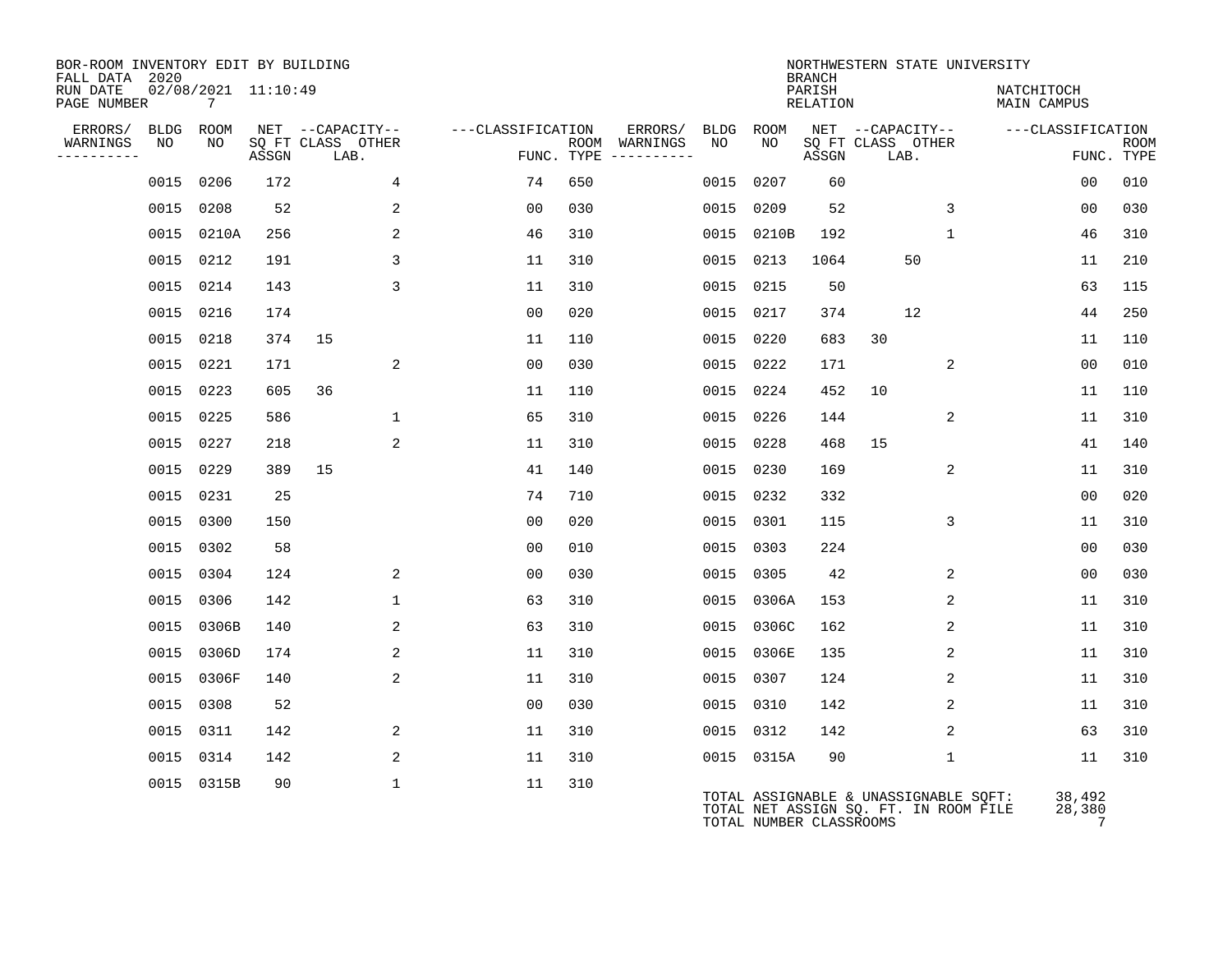| BOR-ROOM INVENTORY EDIT BY BUILDING       |                          |       |                                       |                   |     |                          |                   |                       |                                     | NORTHWESTERN STATE UNIVERSITY                                     |                           |             |
|-------------------------------------------|--------------------------|-------|---------------------------------------|-------------------|-----|--------------------------|-------------------|-----------------------|-------------------------------------|-------------------------------------------------------------------|---------------------------|-------------|
| FALL DATA 2020<br>RUN DATE<br>PAGE NUMBER | 02/08/2021 11:10:49<br>8 |       |                                       |                   |     |                          |                   |                       | <b>BRANCH</b><br>PARISH<br>RELATION |                                                                   | NATCHITOCH<br>MAIN CAMPUS |             |
| ERRORS/<br><b>BLDG</b><br>NO<br>WARNINGS  | ROOM<br>NO.              |       | NET --CAPACITY--<br>SQ FT CLASS OTHER | ---CLASSIFICATION |     | ERRORS/<br>ROOM WARNINGS | <b>BLDG</b><br>NO | ROOM<br>NO.           |                                     | NET --CAPACITY--<br>SQ FT CLASS OTHER                             | ---CLASSIFICATION         | <b>ROOM</b> |
| ----------                                |                          | ASSGN | LAB.                                  |                   |     | FUNC. TYPE $------$      |                   |                       | ASSGN                               | LAB.                                                              |                           | FUNC. TYPE  |
|                                           |                          |       |                                       |                   |     |                          |                   | TOTAL NUMBER LABS 210 |                                     | TOTAL NUMBER COMPUTER CLASSROOMS<br>TOTAL NUMBER SPECIAL LABS 220 | 3<br>$6\overline{6}$<br>3 |             |
|                                           | 0017 0101                | 129   | 2                                     | 61                | 315 |                          |                   | 0017 0102             | 55                                  | 2                                                                 | 61                        | 315         |
|                                           | 0017 0103                | 44    | 2                                     | 00                | 010 |                          |                   | 0017 0104             | 297                                 | 2                                                                 | 0 <sub>0</sub>            | 020         |
|                                           | 0017 0105                | 60    | 2                                     | 0 <sub>0</sub>    | 030 |                          | 0017              | 0106                  | 74                                  | 2                                                                 | 0 <sub>0</sub>            | 030         |
|                                           | 0017 0107                | 67    | 2                                     | 0 <sub>0</sub>    | 030 |                          | 0017              | 0108                  | 180                                 | 2                                                                 | 61                        | 355         |
| 0017                                      | 0109                     | 509   | 10                                    | 0 <sub>0</sub>    | 020 |                          | 0017              | 0110                  | 126                                 | 2                                                                 | 61                        | 310         |
|                                           | 0017 0111                | 179   | 2                                     | 61                | 310 |                          | 0017              | 0112                  | 210                                 | 2                                                                 | 61                        | 310         |
|                                           | 0017 0113                | 79    | 2                                     | 61                | 315 |                          | 0017              | 0114                  | 107                                 | 2                                                                 | 61                        | 315         |
|                                           | 0017 0115                | 204   | 2                                     | 0 <sub>0</sub>    | 020 |                          | 0017              | 0116                  | 166                                 | 2                                                                 | 61                        | 310         |
|                                           | 0017 0117                | 157   | 1                                     | 61                | 315 |                          | 0017              | 0118                  | 143                                 | 1                                                                 | 61                        | 310         |
|                                           | 0017 0119                | 174   | 3                                     | 0 <sub>0</sub>    | 030 |                          | 0017              | 0120                  | 174                                 | 3                                                                 | 0 <sub>0</sub>            | 030         |
|                                           | 0017 0121                | 185   | 1                                     | 61                | 310 |                          |                   | 0017 0122             | 53                                  | 1                                                                 | 61                        | 655         |
|                                           | 0017 0123                | 121   | 1                                     | 61                | 313 |                          | 0017              | 0124                  | 179                                 | $\mathbf 1$                                                       | 61                        | 315         |
|                                           | 0017 0125                | 166   | $\mathbf{1}$                          | 61                | 310 |                          |                   | 0017 0126             | 204                                 | 10                                                                | 0 <sub>0</sub>            | 020         |
|                                           | 0017 0127                | 509   | 10                                    | 00                | 020 |                          | 0017              | 0128                  | 350                                 | 1                                                                 | 61                        | 310         |
|                                           | 0017 0129                | 168   | 2                                     | 61                | 315 |                          |                   | 0017 0130             | 33                                  | 1                                                                 | 61                        | 315         |
|                                           | 0017 0131                | 81    | $\mathbf 1$                           | 61                | 310 |                          | 0017              | 0132                  | 102                                 | $\overline{c}$                                                    | 61                        | 315         |
|                                           | 0017 0133                | 250   | $\mathbf{1}$                          | 61                | 310 |                          |                   | 0017 0134             | 64                                  | $\mathbf 1$                                                       | 61                        | 315         |
|                                           | 0017 0201                | 374   | 5                                     | 61                | 315 |                          | 0017              | 0202                  | 297                                 | 10                                                                | 00                        | 020         |
|                                           | 0017 0204                | 204   | 6                                     | 61                | 710 |                          |                   | 0017 0205             | 47                                  | $\mathbf 1$                                                       | 00                        | 010         |
|                                           | 0017 0206                | 51    | 2                                     | 0 <sub>0</sub>    | 030 |                          | 0017              | 0207                  | 159                                 | $\overline{4}$                                                    | 0 <sub>0</sub>            | 030         |
|                                           | 0017 0208                | 159   | 4                                     | 0 <sub>0</sub>    | 030 |                          |                   | 0017 0210             | 235                                 | 6                                                                 | 61                        | 350         |
|                                           | 0017 0211                | 240   | $\mathbf{1}$                          | 61                | 310 |                          | 0017              | 0212                  | 20                                  | $\mathbf 1$                                                       | 61                        | 315         |
|                                           | 0017 0213                | 20    |                                       | 61                | 315 |                          |                   | 0017 0216             | 163                                 | 1                                                                 | 61                        | 310         |
|                                           | 0017 0217                | 35    |                                       | 61                | 315 |                          |                   | 0017 0219             | 252                                 | $\mathbf 1$                                                       | 61                        | 310         |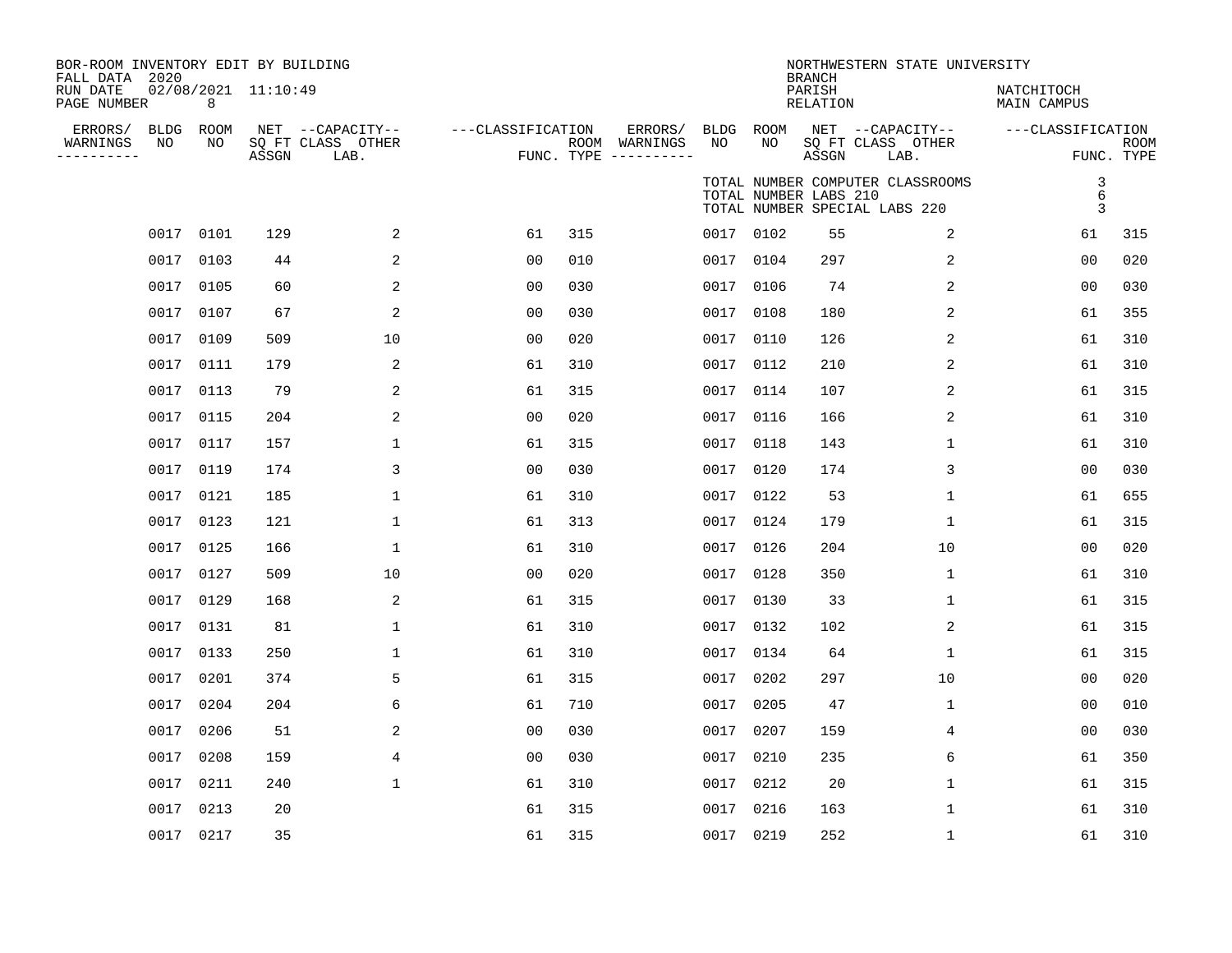| BOR-ROOM INVENTORY EDIT BY BUILDING<br>FALL DATA 2020 |                   |                 |                     |                                       |                   |            |                                                                                                                                                                                                                                                                                                                                                                                                                                                                             |                   |            | <b>BRANCH</b>                                           | NORTHWESTERN STATE UNIVERSITY                                                                                                                             |                           |             |
|-------------------------------------------------------|-------------------|-----------------|---------------------|---------------------------------------|-------------------|------------|-----------------------------------------------------------------------------------------------------------------------------------------------------------------------------------------------------------------------------------------------------------------------------------------------------------------------------------------------------------------------------------------------------------------------------------------------------------------------------|-------------------|------------|---------------------------------------------------------|-----------------------------------------------------------------------------------------------------------------------------------------------------------|---------------------------|-------------|
| RUN DATE<br>PAGE NUMBER                               |                   | 9               | 02/08/2021 11:10:49 |                                       |                   |            |                                                                                                                                                                                                                                                                                                                                                                                                                                                                             |                   |            | PARISH<br>RELATION                                      |                                                                                                                                                           | NATCHITOCH<br>MAIN CAMPUS |             |
| ERRORS/<br>WARNINGS                                   | <b>BLDG</b><br>NO | ROOM<br>NO      |                     | NET --CAPACITY--<br>SQ FT CLASS OTHER | ---CLASSIFICATION |            | ERRORS/<br>ROOM WARNINGS                                                                                                                                                                                                                                                                                                                                                                                                                                                    | <b>BLDG</b><br>NO | ROOM<br>NO |                                                         | NET --CAPACITY--<br>SQ FT CLASS OTHER                                                                                                                     | ---CLASSIFICATION         | <b>ROOM</b> |
| ----------                                            |                   |                 | ASSGN               | LAB.                                  |                   | FUNC. TYPE | $\begin{tabular}{ccccccccc} \multicolumn{2}{c }{\multicolumn{2}{c }{\multicolumn{2}{c }{\multicolumn{2}{c }{\multicolumn{2}{c}}}} & \multicolumn{2}{c }{\multicolumn{2}{c }{\multicolumn{2}{c }{\multicolumn{2}{c}}}} & \multicolumn{2}{c }{\multicolumn{2}{c }{\multicolumn{2}{c }{\multicolumn{2}{c}}}} & \multicolumn{2}{c }{\multicolumn{2}{c }{\multicolumn{2}{c }{\multicolumn{2}{c}}}} & \multicolumn{2}{c }{\multicolumn{2}{c }{\multicolumn{2}{c }{\multicolumn{2$ |                   |            | ASSGN                                                   | LAB.                                                                                                                                                      |                           | FUNC. TYPE  |
|                                                       | 0017              | 0220            | 49                  |                                       | 61                | 315        |                                                                                                                                                                                                                                                                                                                                                                                                                                                                             | 0017              | 0221       | 204                                                     | 5                                                                                                                                                         | 0 <sub>0</sub>            | 020         |
|                                                       | 0017              | 0222            | 235                 | 5                                     | 61                | 680        |                                                                                                                                                                                                                                                                                                                                                                                                                                                                             |                   | 0017 0223  | 157                                                     | 5                                                                                                                                                         | 61                        | 313         |
|                                                       | 0017              | 0224            | 165                 | 2                                     | 61                | 315        |                                                                                                                                                                                                                                                                                                                                                                                                                                                                             |                   | 0017 0225  | 37                                                      |                                                                                                                                                           | 61                        | 315         |
|                                                       | 0017              | 0226            | 200                 | 1                                     | 61                | 310        |                                                                                                                                                                                                                                                                                                                                                                                                                                                                             |                   | 0017 0227  | 229                                                     | $\mathbf{1}$                                                                                                                                              | 61                        | 310         |
|                                                       | 0017              | 0228            | 26                  |                                       | 61                | 315        |                                                                                                                                                                                                                                                                                                                                                                                                                                                                             | 0017              | 0229       | 34                                                      |                                                                                                                                                           | 61                        | 315         |
|                                                       | 0017 0231         |                 | 20                  | 1                                     | 0 <sub>0</sub>    | 030        |                                                                                                                                                                                                                                                                                                                                                                                                                                                                             |                   | 0017 0232  | 287                                                     | 5                                                                                                                                                         | 0 <sub>0</sub>            | 020         |
|                                                       | 0017              | 0234            | 376                 | $\mathbf{1}$                          | 61                | 310        |                                                                                                                                                                                                                                                                                                                                                                                                                                                                             |                   | 0017 0235  | 56                                                      | $\mathbf 1$                                                                                                                                               | 61                        | 315         |
|                                                       |                   | 0017 0236       | 59                  |                                       | 61                | 315        |                                                                                                                                                                                                                                                                                                                                                                                                                                                                             |                   | 0017 0237  | 208                                                     | 4                                                                                                                                                         | 61                        | 315         |
|                                                       | 0017              | 0238            | 61                  | $\mathbf{1}$                          | 61                | 315        |                                                                                                                                                                                                                                                                                                                                                                                                                                                                             | 0017              | 0302       | 45                                                      | $\mathbf 1$                                                                                                                                               | 00                        | 010         |
|                                                       | 0017              | 0303            | 297                 | 5                                     | 00                | 020        |                                                                                                                                                                                                                                                                                                                                                                                                                                                                             |                   | 0017 0304  | 200                                                     | 1                                                                                                                                                         | 61                        | 310         |
|                                                       | 0017              | 0305            | 95                  |                                       | 61                | 315        |                                                                                                                                                                                                                                                                                                                                                                                                                                                                             | 0017              | 0306       | 183                                                     | 1                                                                                                                                                         | 61                        | 310         |
|                                                       | 0017 0308         |                 | 73                  | 2                                     | 0 <sub>0</sub>    | 030        |                                                                                                                                                                                                                                                                                                                                                                                                                                                                             |                   | 0017 0309  | 73                                                      | $\mathbf 1$                                                                                                                                               | 00                        | 030         |
|                                                       | 0017              | 0310            | 331                 | 1                                     | 00                | 030        |                                                                                                                                                                                                                                                                                                                                                                                                                                                                             | 0017              | 0311       | 52                                                      | 1                                                                                                                                                         | 00                        | 030         |
|                                                       |                   | 0017 0312       | 150                 | 4                                     | 61                | 315        |                                                                                                                                                                                                                                                                                                                                                                                                                                                                             |                   | 0017 0314  | 725<br>TOTAL NUMBER CLASSROOMS<br>TOTAL NUMBER LABS 210 | 10<br>TOTAL ASSIGNABLE & UNASSIGNABLE SOFT:<br>TOTAL NET ASSIGN SQ. FT. IN ROOM FILE<br>TOTAL NUMBER COMPUTER CLASSROOMS<br>TOTAL NUMBER SPECIAL LABS 220 | 61<br>12,482<br>8,071     | 350         |
|                                                       |                   | 0018 0100 24776 |                     |                                       | 93                | 525        |                                                                                                                                                                                                                                                                                                                                                                                                                                                                             |                   | 0018 0101  | 103                                                     |                                                                                                                                                           | 93                        | 525         |
|                                                       | 0018              | 0102            | 154                 |                                       | 93                | 525        |                                                                                                                                                                                                                                                                                                                                                                                                                                                                             |                   | 0018 0103  | 15                                                      | $\mathbf{1}$                                                                                                                                              | 93                        | 315         |
|                                                       | 0018              | 0104            | 88                  |                                       | 93                | 520        |                                                                                                                                                                                                                                                                                                                                                                                                                                                                             | 0018              | 0105       | 622                                                     | 12                                                                                                                                                        | 00                        | 030         |
|                                                       | 0018              | 0106            | 302                 | 15                                    | 93                | 630        |                                                                                                                                                                                                                                                                                                                                                                                                                                                                             | 0018              | 0107       | 302                                                     | 15                                                                                                                                                        | 93                        | 630         |
|                                                       | 0018              | 0108            | 622                 | 12                                    | 0 <sub>0</sub>    | 030        |                                                                                                                                                                                                                                                                                                                                                                                                                                                                             | 0018              | 0109       | 11236                                                   |                                                                                                                                                           | 00                        | 020         |
|                                                       | 0018              | 0110            | 208                 |                                       | 0 <sub>0</sub>    | 030        |                                                                                                                                                                                                                                                                                                                                                                                                                                                                             | 0018              | 0111       | 170                                                     |                                                                                                                                                           | 0 <sub>0</sub>            | 020         |
|                                                       | 0018              | 0112            | 140                 |                                       | 00                | 030        |                                                                                                                                                                                                                                                                                                                                                                                                                                                                             | 0018              | 0113       | 150                                                     | 7                                                                                                                                                         | 93                        | 630         |
|                                                       | 0018              | 0114            | 100                 |                                       | 93                | 525        |                                                                                                                                                                                                                                                                                                                                                                                                                                                                             | 0018              | 0115       | 100                                                     |                                                                                                                                                           | 93                        | 525         |
|                                                       |                   | 0018 0116       | 1404                |                                       | 93                | 525        |                                                                                                                                                                                                                                                                                                                                                                                                                                                                             | 0018 0117         |            | 231                                                     |                                                                                                                                                           | 93                        | 525         |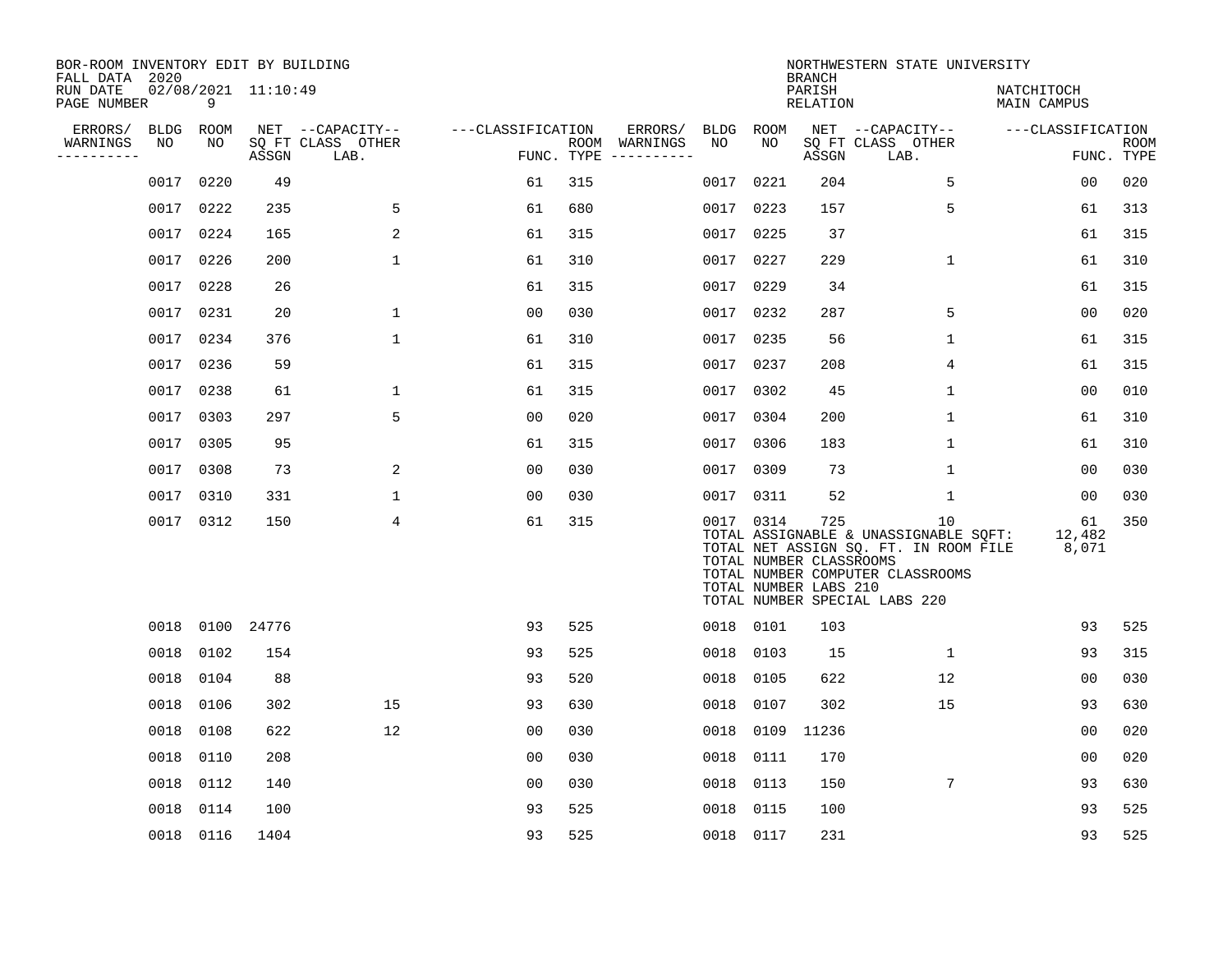| BOR-ROOM INVENTORY EDIT BY BUILDING<br>FALL DATA 2020 |             |           |                     |                           |                   |            |                              |             |             | <b>BRANCH</b>             | NORTHWESTERN STATE UNIVERSITY |                                  |                           |
|-------------------------------------------------------|-------------|-----------|---------------------|---------------------------|-------------------|------------|------------------------------|-------------|-------------|---------------------------|-------------------------------|----------------------------------|---------------------------|
| RUN DATE<br>PAGE NUMBER                               |             | 10        | 02/08/2021 11:10:49 |                           |                   |            |                              |             |             | PARISH<br><b>RELATION</b> |                               | NATCHITOCH<br><b>MAIN CAMPUS</b> |                           |
| ERRORS/                                               | <b>BLDG</b> | ROOM      |                     | NET --CAPACITY--          | ---CLASSIFICATION |            | ERRORS/                      | <b>BLDG</b> | <b>ROOM</b> |                           | NET --CAPACITY--              | ---CLASSIFICATION                |                           |
| WARNINGS<br>----------                                | ΝO          | NO        | ASSGN               | SQ FT CLASS OTHER<br>LAB. |                   | FUNC. TYPE | ROOM WARNINGS<br>----------- | NO          | NO          | ASSGN                     | SQ FT CLASS OTHER<br>LAB.     |                                  | <b>ROOM</b><br>FUNC. TYPE |
|                                                       | 0018        | 0118      | 210                 | 4                         | 93                | 310        |                              | 0018        | 0119        | 70                        | 3                             | 93                               | 315                       |
|                                                       | 0018        | 0120      | 158                 |                           | 93                | 525        |                              | 0018        | 0121        | 212                       |                               | 93                               | 730                       |
|                                                       | 0018        | 0122      | 1334                |                           | 93                | 525        |                              | 0018        | 0123        | 231                       | 4                             | 93                               | 525                       |
|                                                       | 0018        | 0124      | 176                 |                           | 93                | 525        |                              | 0018        | 0125        | 64                        |                               | 93                               | 525                       |
|                                                       | 0018        | 0126      | 56                  | 3                         | 93                | 525        |                              | 0018        | 0127        | 309                       |                               | 0 <sub>0</sub>                   | 020                       |
|                                                       | 0018        | 0128      | 180                 | 8                         | 93                | 310        |                              | 0018        | 0129        | 18                        |                               | 93                               | 315                       |
|                                                       | 0018        | 0130      | 34                  | $\mathbf{1}$              | 93                | 315        |                              | 0018        | 0131        | 248                       | 12                            | 93                               | 650                       |
|                                                       | 0018        | 0132      | 210                 | 10                        | 0 <sub>0</sub>    | 030        |                              | 0018        | 0133        | 491                       | 14                            | 0 <sub>0</sub>                   | 030                       |
|                                                       | 0018        | 0134      | 941                 |                           | 93                | 525        |                              | 0018        | 0135        | 61                        |                               | 93                               | 525                       |
|                                                       | 0018        | 0136      | 104                 | 3                         | 93                | 525        |                              | 0018        | 0137        | 309                       |                               | 0 <sub>0</sub>                   | 020                       |
|                                                       | 0018        | 0138      | 431                 |                           | 93                | 730        |                              | 0018        | 0139        | 150                       |                               | 00                               | 030                       |
|                                                       | 0018        | 0140      | 50                  |                           | 0 <sub>0</sub>    | 020        |                              | 0018        | 0141        | 29198                     |                               | 0 <sub>0</sub>                   | 020                       |
|                                                       | 0018        | 0142      | 705                 |                           | 0 <sub>0</sub>    | 030        |                              | 0018        | 0143        | 291                       |                               | 0 <sub>0</sub>                   | 030                       |
|                                                       | 0018        | 0200      | 209                 |                           | 0 <sub>0</sub>    | 030        |                              | 0018        | 0201        | 3648                      |                               | 0 <sub>0</sub>                   | 020                       |
|                                                       | 0018        | 0202      | 50                  |                           | 0 <sub>0</sub>    | 020        |                              | 0018        | 0301        | 175                       |                               | 0 <sub>0</sub>                   | 020                       |
|                                                       | 0018        | 0302      | 1101                | 81                        | 93                | 523        |                              | 0018        | 0303        | 81                        | 2                             | 0 <sub>0</sub>                   | 030                       |
|                                                       | 0018        | 0304      | 84                  | 2                         | 0 <sub>0</sub>    | 030        |                              | 0018        | 0305        | 180                       | 9                             | 93                               | 630                       |
|                                                       | 0018        | 0307      | 915                 | 72                        | 93                | 523        |                              | 0018        | 0308        | 85                        | 2                             | 00                               | 030                       |
|                                                       | 0018        | 0309      | 85                  | 2                         | 0 <sub>0</sub>    | 030        |                              | 0018        | 0310        | 243                       | 12                            | 93                               | 630                       |
|                                                       | 0018        | 0311      | 347                 | 5                         | 0 <sub>0</sub>    | 030        |                              | 0018        | 0312        | 915                       | 72                            | 93                               | 523                       |
|                                                       | 0018        | 0316      | 347                 | 6                         | 0 <sub>0</sub>    | 030        |                              | 0018        | 0317        | 170                       |                               | 0 <sub>0</sub>                   | 030                       |
|                                                       | 0018        | 0318      | 17963               |                           | 00                | 020        |                              | 0018        | 0401        | 170                       |                               | 00                               | 030                       |
|                                                       | 0018        | 0402      | 318                 | 5                         | 0 <sub>0</sub>    | 030        |                              | 0018        | 0403        | 318                       | 6                             | 0 <sub>0</sub>                   | 030                       |
|                                                       | 0018        | 0405      | 72                  |                           | 93                | 730        |                              | 0018        | 0406        | 72                        |                               | 93                               | 730                       |
|                                                       | 0018        | 0501      | 140                 | 7                         | 93                | 630        |                              | 0018        | 0502        | 170                       |                               | 0 <sub>0</sub>                   | 030                       |
|                                                       |             | 0018 0503 | 46                  | 2                         | 0 <sub>0</sub>    | 030        |                              |             | 0018 0504   | 42                        | $\mathbf{1}$                  | 0 <sub>0</sub>                   | 030                       |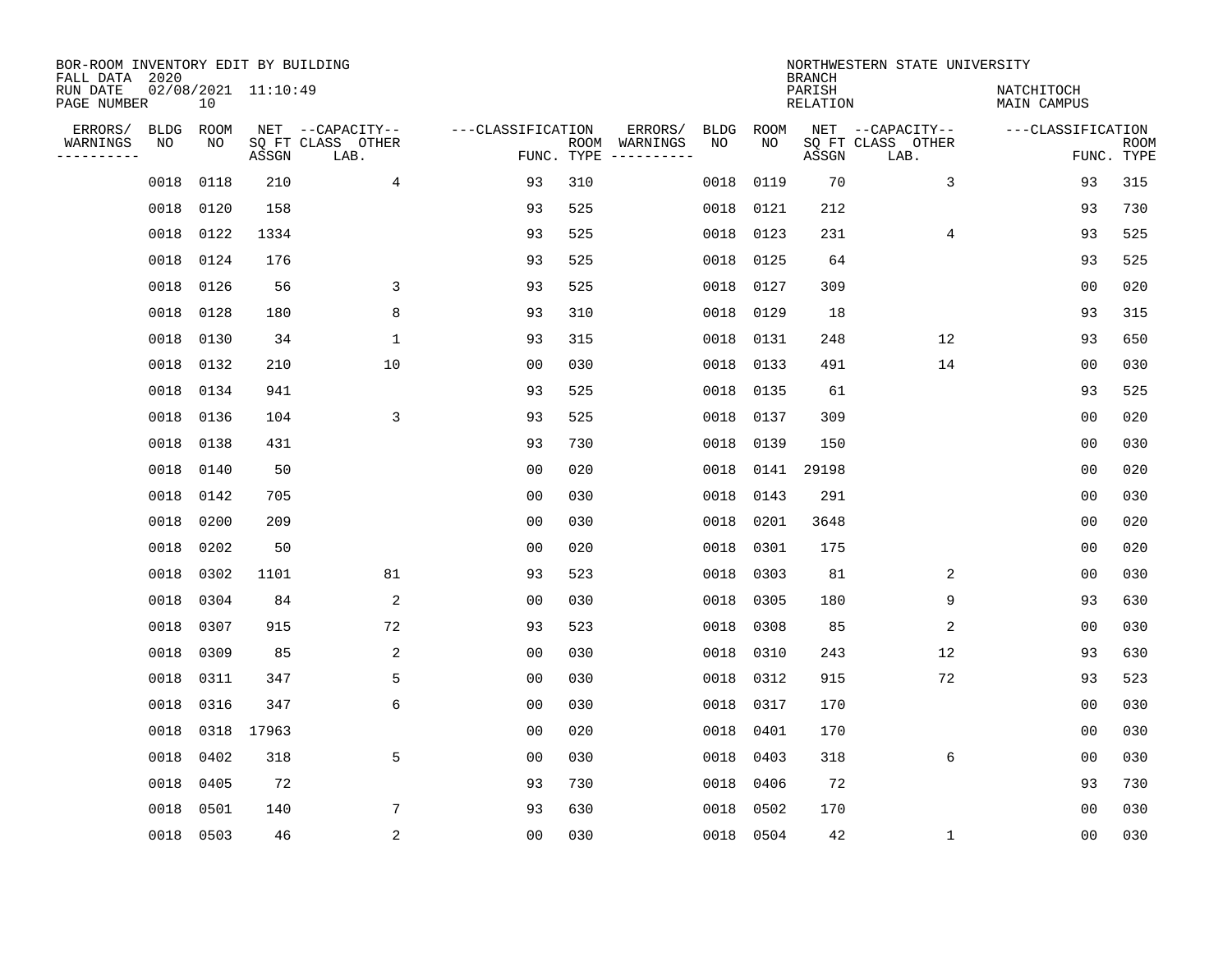| BOR-ROOM INVENTORY EDIT BY BUILDING<br>FALL DATA 2020 |           |                 |                     |                                               |                   |     |                                                 |                 |           | <b>BRANCH</b>                                           | NORTHWESTERN STATE UNIVERSITY                                                                                                                                      |                           |                           |
|-------------------------------------------------------|-----------|-----------------|---------------------|-----------------------------------------------|-------------------|-----|-------------------------------------------------|-----------------|-----------|---------------------------------------------------------|--------------------------------------------------------------------------------------------------------------------------------------------------------------------|---------------------------|---------------------------|
| RUN DATE<br>PAGE NUMBER                               |           | 11              | 02/08/2021 11:10:49 |                                               |                   |     |                                                 |                 |           | PARISH<br>RELATION                                      |                                                                                                                                                                    | NATCHITOCH<br>MAIN CAMPUS |                           |
| ERRORS/<br>WARNINGS<br>----------                     | NO        | BLDG ROOM<br>NO | ASSGN               | NET --CAPACITY--<br>SQ FT CLASS OTHER<br>LAB. | ---CLASSIFICATION |     | ERRORS/<br>ROOM WARNINGS<br>FUNC. TYPE $------$ | BLDG ROOM<br>NO | NO        | ASSGN                                                   | NET --CAPACITY-- ---CLASSIFICATION<br>SQ FT CLASS OTHER<br>LAB.                                                                                                    |                           | <b>ROOM</b><br>FUNC. TYPE |
|                                                       | 0018      | 0505            | 61                  |                                               | 93                | 525 |                                                 | 0018            | 0506      | 138                                                     |                                                                                                                                                                    | 0 <sub>0</sub>            | 020                       |
|                                                       |           | 0018 0507       | 128                 | 6                                             | 93                | 530 |                                                 |                 | 0018 0508 | 114                                                     |                                                                                                                                                                    | 93                        | 525                       |
|                                                       |           | 0018 0509       | 620                 |                                               | 93                | 525 |                                                 |                 | 0018 0510 | 113                                                     | 5                                                                                                                                                                  | 93                        | 530                       |
|                                                       |           | 0018 0511       | 113                 | 5                                             | 93                | 530 |                                                 |                 | 0018 0512 | 128                                                     | 6                                                                                                                                                                  | 93                        | 530                       |
|                                                       |           | 0018 0513       | 138                 |                                               | 0 <sub>0</sub>    | 020 |                                                 |                 | 0018 0514 | 54                                                      |                                                                                                                                                                    | 93                        | 730                       |
|                                                       | 0018 0515 |                 | 46                  |                                               | 0 <sub>0</sub>    | 010 |                                                 | 0018            | 0516      | 612                                                     |                                                                                                                                                                    | 0 <sub>0</sub>            | 020                       |
|                                                       |           | 0018 0601       | 170                 |                                               | 00                | 030 |                                                 |                 | 0018 0602 | 120                                                     | 6                                                                                                                                                                  | 93                        | 630                       |
|                                                       | 0018      | 0603            | 54                  |                                               | 93                | 525 |                                                 | 0018            | 0604      | 63                                                      |                                                                                                                                                                    | 93                        | 525                       |
|                                                       |           | 0018 0605       | 41                  |                                               | 0 <sub>0</sub>    | 010 |                                                 | 0018            | 0606      | 419                                                     |                                                                                                                                                                    | 0 <sub>0</sub>            | 020                       |
|                                                       |           | 0018 0607       | 174                 |                                               | 93                | 525 |                                                 | 0018            | 0608      | 107                                                     |                                                                                                                                                                    | 93                        | 525                       |
|                                                       |           | 0018 0609       | 107                 | 5                                             | 93                | 530 |                                                 |                 | 0018 0610 | 107                                                     | 5                                                                                                                                                                  | 93                        | 530                       |
|                                                       |           | 0018 0611       | 107                 |                                               | 93                | 525 |                                                 |                 | 0018 0612 | 143                                                     | 6                                                                                                                                                                  | 93                        | 530                       |
|                                                       |           | 0018 0613       | 56                  | 2                                             | 00                | 030 |                                                 |                 | 0018 0614 | 107                                                     |                                                                                                                                                                    | 93                        | 525                       |
|                                                       |           | 0018 0615       | 107                 |                                               | 93                | 525 |                                                 |                 | 0018 0616 | 583                                                     | 27                                                                                                                                                                 | 93                        | 523                       |
|                                                       |           | 0018 0617       | 86                  | 2                                             | 0 <sub>0</sub>    | 030 |                                                 |                 | 0018 0618 | 59                                                      | $\mathbf{1}$                                                                                                                                                       | 00                        | 030                       |
|                                                       | 0018 0619 |                 | 51                  | $\mathbf{1}$                                  | 00                | 030 |                                                 |                 | 0018 0620 | 274                                                     |                                                                                                                                                                    | 00                        | 020                       |
|                                                       |           | 0018 0621       | 274                 |                                               | 0 <sub>0</sub>    | 020 |                                                 |                 | 0018 0701 | 347<br>TOTAL NUMBER CLASSROOMS<br>TOTAL NUMBER LABS 210 | TOTAL ASSIGNABLE & UNASSIGNABLE SQFT: 110,731<br>TOTAL NET ASSIGN SQ. FT. IN ROOM FILE 39,001<br>TOTAL NUMBER COMPUTER CLASSROOMS<br>TOTAL NUMBER SPECIAL LABS 220 | 00                        | 030                       |
|                                                       |           | 0019 0101       | 2711                |                                               | 0 <sub>0</sub>    | 030 |                                                 |                 | 0019 0103 | 113                                                     | $\mathbf{1}$                                                                                                                                                       | 65                        | 310                       |
|                                                       |           | 0019 0104       | 431                 | $\mathbf{1}$                                  | 63                | 310 |                                                 |                 | 0019 0105 | 84                                                      |                                                                                                                                                                    | 00                        | 030                       |
|                                                       |           | 0019 0106       | 316                 |                                               | 63                | 315 |                                                 |                 | 0019 0107 | 535<br>TOTAL NUMBER CLASSROOMS<br>TOTAL NUMBER LABS 210 | ı.<br>TOTAL ASSIGNABLE & UNASSIGNABLE SQFT:<br>TOTAL NET ASSIGN SQ. FT. IN ROOM FILE<br>TOTAL NUMBER COMPUTER CLASSROOMS                                           | 61<br>4,190<br>1,395      | 310                       |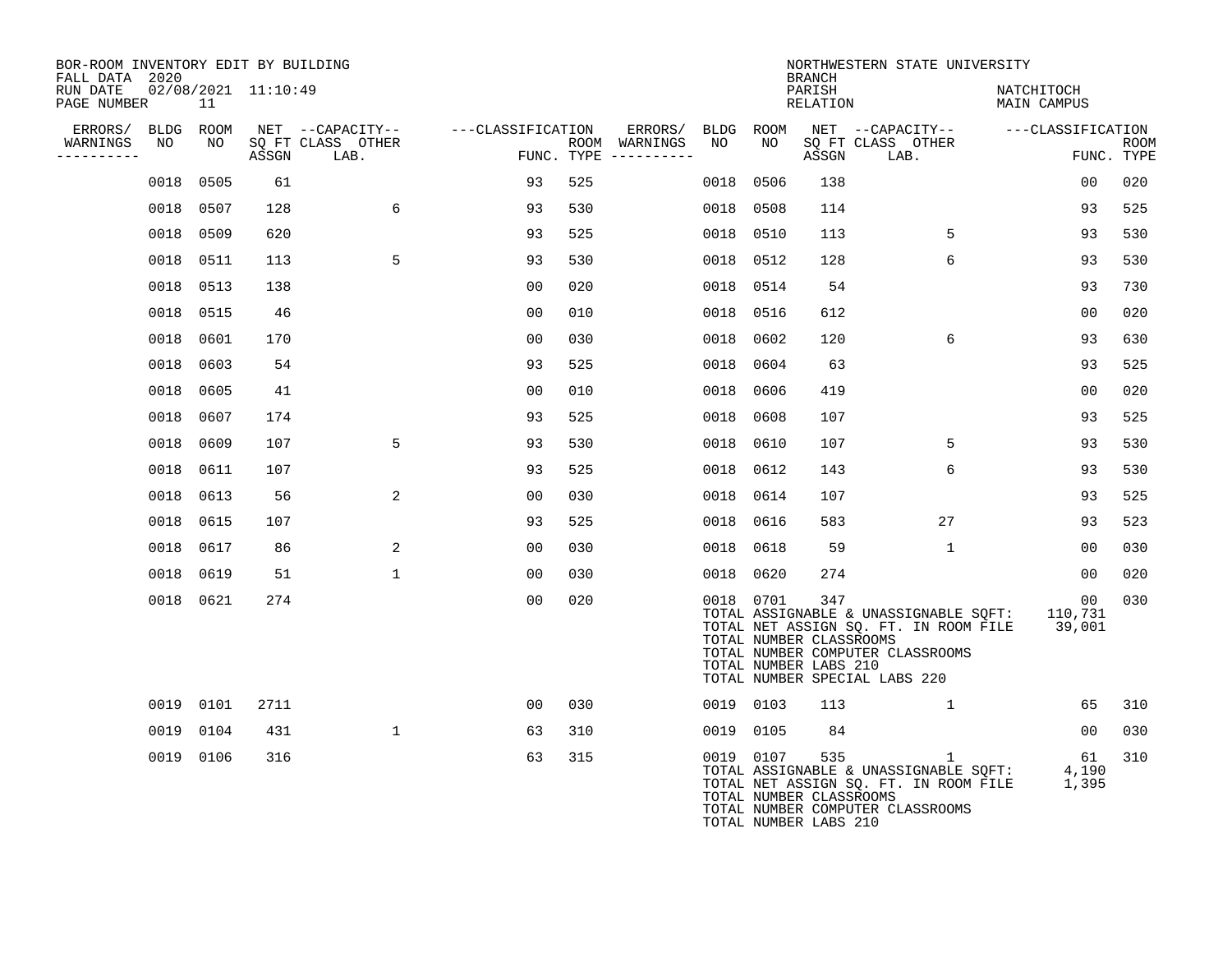| BOR-ROOM INVENTORY EDIT BY BUILDING<br>FALL DATA 2020 |           |                                          |       |                                               |                   |     |                                                   |                 |                                                  | <b>BRANCH</b>      | NORTHWESTERN STATE UNIVERSITY                                                                                                                       |                           |                           |
|-------------------------------------------------------|-----------|------------------------------------------|-------|-----------------------------------------------|-------------------|-----|---------------------------------------------------|-----------------|--------------------------------------------------|--------------------|-----------------------------------------------------------------------------------------------------------------------------------------------------|---------------------------|---------------------------|
| RUN DATE<br>PAGE NUMBER                               |           | 02/08/2021 11:10:49<br>$12 \overline{ }$ |       |                                               |                   |     |                                                   |                 |                                                  | PARISH<br>RELATION |                                                                                                                                                     | NATCHITOCH<br>MAIN CAMPUS |                           |
| ERRORS/ BLDG ROOM<br>WARNINGS<br>----------           | NO        | NO                                       | ASSGN | NET --CAPACITY--<br>SQ FT CLASS OTHER<br>LAB. | ---CLASSIFICATION |     | ERRORS/<br>ROOM WARNINGS<br>FUNC. TYPE ---------- | BLDG ROOM<br>NO | NO                                               | ASSGN              | NET --CAPACITY--<br>SQ FT CLASS OTHER<br>LAB.                                                                                                       | ---CLASSIFICATION         | <b>ROOM</b><br>FUNC. TYPE |
|                                                       |           |                                          |       |                                               |                   |     |                                                   |                 |                                                  |                    | TOTAL NUMBER SPECIAL LABS 220                                                                                                                       |                           |                           |
|                                                       |           | 0020 0100R 35036                         |       | 50                                            | 55                | 650 |                                                   | 0020 0128       |                                                  | 195                | 19                                                                                                                                                  | 55                        | 410                       |
|                                                       | 0020 0129 |                                          | 189   | $\mathbf{1}$                                  | 55                | 310 |                                                   | 0020            | 0131                                             | 136                | 7                                                                                                                                                   | 55                        | 650                       |
|                                                       | 0020 0138 |                                          | 45    | $\mathbf{1}$                                  | 55                | 545 |                                                   | 0020 0139       |                                                  | 186                | 2                                                                                                                                                   | 55                        | 540                       |
|                                                       | 0020      | 0140                                     | 170   | 4                                             | 55                | 410 |                                                   | 0020            | 0141                                             | 170                | $\overline{4}$                                                                                                                                      | 55                        | 410                       |
|                                                       | 0020      | 0142                                     | 2684  | 110                                           | 55                | 650 |                                                   | 0020 0143       |                                                  | 170                | 17                                                                                                                                                  | 55                        | 630                       |
|                                                       | 0020      | 0144                                     | 170   |                                               | 55                | 635 |                                                   | 0020            | 0215E                                            | 287                | 28                                                                                                                                                  | 55                        | 410                       |
|                                                       | 0020      | 0215W                                    | 287   | 28                                            | 55                | 410 |                                                   |                 | 0020 0216E                                       | 114                |                                                                                                                                                     | 55                        | 635                       |
|                                                       | 0020      | 0216W                                    | 114   |                                               | 55                | 635 |                                                   | 0020            | 0314E                                            | 287                | 28                                                                                                                                                  | 55                        | 410                       |
|                                                       | 0020      | 0314W                                    | 287   | 28                                            | 55                | 410 |                                                   |                 | 0020 0315E                                       | 114                |                                                                                                                                                     | 55                        | 635                       |
|                                                       |           | 0020 0315W                               | 114   |                                               | 55                | 635 |                                                   |                 | TOTAL NUMBER CLASSROOMS<br>TOTAL NUMBER LABS 210 |                    | TOTAL ASSIGNABLE & UNASSIGNABLE SQFT:<br>TOTAL NET ASSIGN SQ. FT. IN ROOM FILE<br>TOTAL NUMBER COMPUTER CLASSROOMS<br>TOTAL NUMBER SPECIAL LABS 220 | 40,755<br>40,755          |                           |
|                                                       | 0025 0001 |                                          | 20    |                                               | 00                | 020 |                                                   | 0025 0002       |                                                  | 722                |                                                                                                                                                     | 52                        | 615                       |
|                                                       | 0025 0003 |                                          | 116   |                                               | 52                | 615 |                                                   | 0025            | 0004                                             | 1254               |                                                                                                                                                     | 52                        | 615                       |
|                                                       | 0025 0005 |                                          | 28    |                                               | 52                | 615 |                                                   | 0025            | 0006                                             | 633                | 10                                                                                                                                                  | 52                        | 615                       |
|                                                       | 0025      | 0007                                     | 28    |                                               | 52                | 615 |                                                   | 0025            | 0008                                             | 166                |                                                                                                                                                     | 52                        | 615                       |
|                                                       | 0025 0009 |                                          | 121   | 8                                             | 52                | 615 |                                                   | 0025            | 001A                                             | 825                |                                                                                                                                                     | 52                        | 525                       |
|                                                       | 0025 001B |                                          | 91    |                                               | 00                | 020 |                                                   | 0025            | 001D                                             | 29                 |                                                                                                                                                     | 0 <sub>0</sub>            | 020                       |
|                                                       | 0025 001E |                                          | 363   |                                               | 0 <sub>0</sub>    | 020 |                                                   | 0025            | 001F                                             | 277                |                                                                                                                                                     | 52                        | 525                       |
|                                                       | 0025 001G |                                          | 138   |                                               | 0 <sub>0</sub>    | 020 |                                                   | 0025            | 0010                                             | 462                | 20                                                                                                                                                  | 52                        | 615                       |
|                                                       | 0025 0011 |                                          | 582   | 25                                            | 11                | 110 |                                                   | 0025            | 0012                                             | 581                | 20                                                                                                                                                  | 52                        | 615                       |
|                                                       | 0025 0013 |                                          | 114   |                                               | 00                | 030 |                                                   | 0025            | 0014                                             | 107                |                                                                                                                                                     | 52                        | 615                       |
|                                                       | 0025 0015 |                                          | 42    |                                               | 0 <sub>0</sub>    | 020 |                                                   | 0025            | 0016                                             | 107                |                                                                                                                                                     | 52                        | 615                       |
|                                                       | 0025 0017 |                                          | 48    |                                               | 00                | 030 |                                                   | 0025 0018       |                                                  | 107                |                                                                                                                                                     | 52                        | 615                       |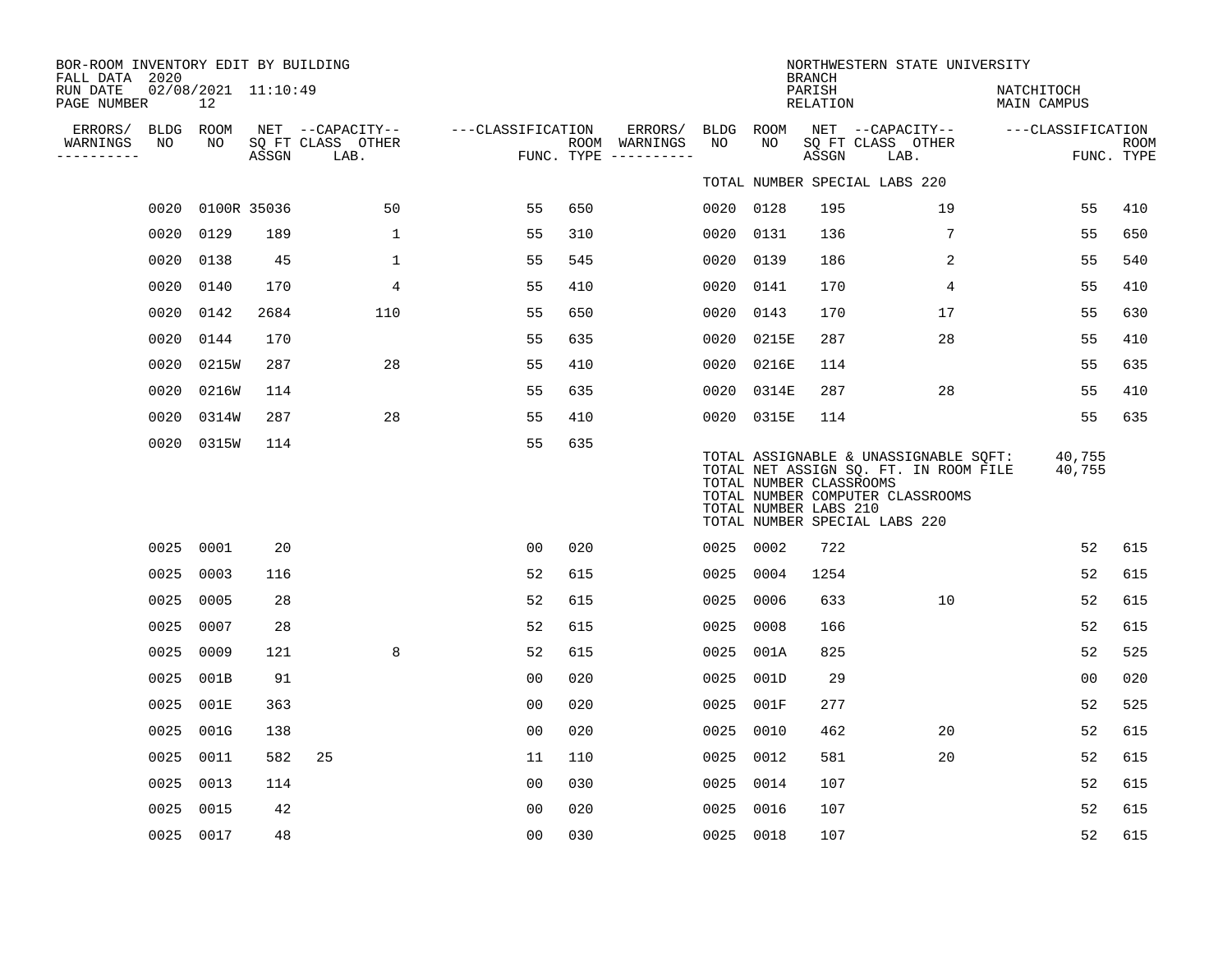| BOR-ROOM INVENTORY EDIT BY BUILDING<br>FALL DATA 2020 |             |                           |       |                           |                   |                    |                         |      |             | <b>BRANCH</b>             | NORTHWESTERN STATE UNIVERSITY |                                  |                           |
|-------------------------------------------------------|-------------|---------------------------|-------|---------------------------|-------------------|--------------------|-------------------------|------|-------------|---------------------------|-------------------------------|----------------------------------|---------------------------|
| RUN DATE<br>PAGE NUMBER                               |             | 02/08/2021 11:10:49<br>13 |       |                           |                   |                    |                         |      |             | PARISH<br><b>RELATION</b> |                               | NATCHITOCH<br><b>MAIN CAMPUS</b> |                           |
| ERRORS/                                               | <b>BLDG</b> | ROOM                      |       | NET --CAPACITY--          | ---CLASSIFICATION |                    | ERRORS/                 | BLDG | <b>ROOM</b> |                           | NET --CAPACITY--              | ---CLASSIFICATION                |                           |
| WARNINGS<br>----------                                | NO          | ΝO                        | ASSGN | SQ FT CLASS OTHER<br>LAB. |                   | ROOM<br>FUNC. TYPE | WARNINGS<br>----------- | NO   | NO          | ASSGN                     | SQ FT CLASS OTHER<br>LAB.     |                                  | <b>ROOM</b><br>FUNC. TYPE |
|                                                       | 0025        | 0019                      | 216   |                           | 52                | 615                |                         | 0025 | 002A        | 77                        |                               | 52                               | 615                       |
|                                                       | 0025        | 002B                      | 130   |                           | 00                | 030                |                         | 0025 | 0020        | 414                       |                               | 52                               | 615                       |
|                                                       | 0025        | 0021                      | 129   |                           | 0 <sub>0</sub>    | 020                |                         | 0025 | 0022        | 3799                      |                               | 52                               | 615                       |
|                                                       | 0025        | 0023                      | 909   |                           | 65                | 730                |                         | 0025 | 0024        | 117                       |                               | 0 <sub>0</sub>                   | 020                       |
|                                                       | 0025        | 0025                      | 198   |                           | 0 <sub>0</sub>    | 020                |                         | 0025 | 006A        | 153                       | 2                             | 52                               | 615                       |
|                                                       | 0025        | 006B                      | 9     |                           | 52                | 615                |                         | 0025 | 006C        | 8                         |                               | 52                               | 615                       |
|                                                       | 0025        | 008A                      | 48    |                           | 52                | 615                |                         | 0025 | 009A        | 50                        |                               | 52                               | 615                       |
|                                                       | 0025        | 010A                      | 62    | 20                        | 52                | 615                |                         | 0025 | 010B        | 48                        |                               | 52                               | 615                       |
|                                                       | 0025        | 0100                      | 629   | 15                        | 11                | 110                |                         | 0025 | 0100A       | 29                        |                               | 0 <sub>0</sub>                   | 020                       |
|                                                       | 0025        | 0100B                     | 40    |                           | 0 <sub>0</sub>    | 020                |                         | 0025 | 0100C       | 17                        |                               | 0 <sub>0</sub>                   | 010                       |
|                                                       | 0025        | 0100D                     | 51    |                           | 0 <sub>0</sub>    | 020                |                         | 0025 | 0100E       | 77                        |                               | 0 <sub>0</sub>                   | 020                       |
|                                                       | 0025        | 0100G                     | 160   |                           | 0 <sub>0</sub>    | 020                |                         | 0025 | 0100H       | 109                       | $\mathbf 1$                   | 46                               | 315                       |
|                                                       | 0025        | 0100I                     | 2173  | 50                        | 11                | 210                |                         | 0025 | 0100J       | 307                       |                               | 0 <sub>0</sub>                   | 020                       |
|                                                       | 0025        | 0100K                     | 137   |                           | 0 <sub>0</sub>    | 020                |                         | 0025 | 0100L       | 195                       |                               | 0 <sub>0</sub>                   | 020                       |
|                                                       | 0025        | 0100M                     | 19    |                           | 0 <sub>0</sub>    | 020                |                         | 0025 | 0100N       | 210                       |                               | 0 <sub>0</sub>                   | 020                       |
|                                                       | 0025        | 0100P                     | 1269  |                           | 62                | 615                |                         | 0025 | 01000       | 204                       |                               | 00                               | 020                       |
|                                                       | 0025        | 0100R                     | 204   |                           | 0 <sub>0</sub>    | 020                |                         | 0025 | 0100S       | 210                       |                               | 0 <sub>0</sub>                   | 020                       |
|                                                       | 0025        | 0100T                     | 618   |                           | 0 <sub>0</sub>    | 020                |                         | 0025 | 0100U       | 64                        |                               | 0 <sub>0</sub>                   | 030                       |
|                                                       | 0025        | 0101                      | 980   | 2                         | 11                | 310                |                         | 0025 | 0102        | 400                       | 1                             | 11                               | 310                       |
|                                                       | 0025        | 0103                      | 100   | 1                         | 11                | 310                |                         | 0025 | 0104        | 150                       | 1                             | 11                               | 310                       |
|                                                       | 0025        | 0105                      | 425   | 10                        | 11                | 310                |                         | 0025 | 0106        | 600                       | 18                            | 11                               | 310                       |
|                                                       | 0025        | 0106A                     | 5     |                           | 63                | 315                |                         | 0025 | 0106B       | 19                        | 1                             | 63                               | 315                       |
|                                                       | 0025        | 0107                      | 100   | 2                         | 11                | 310                |                         | 0025 | 0108        | 100                       | 1                             | 11                               | 310                       |
|                                                       | 0025        | 0108B                     | 27    |                           | 22                | 255                |                         | 0025 | 0108C       | 27                        |                               | 22                               | 255                       |
|                                                       | 0025        | 0109                      | 150   | $\mathbf{1}$              | 11                | 310                |                         | 0025 | 0110        | 176                       |                               | 0 <sub>0</sub>                   | 030                       |
|                                                       |             | 0025 0110A                | 27    |                           | 64                | 730                |                         |      | 0025 0111   | 60                        | 1                             | 63                               | 310                       |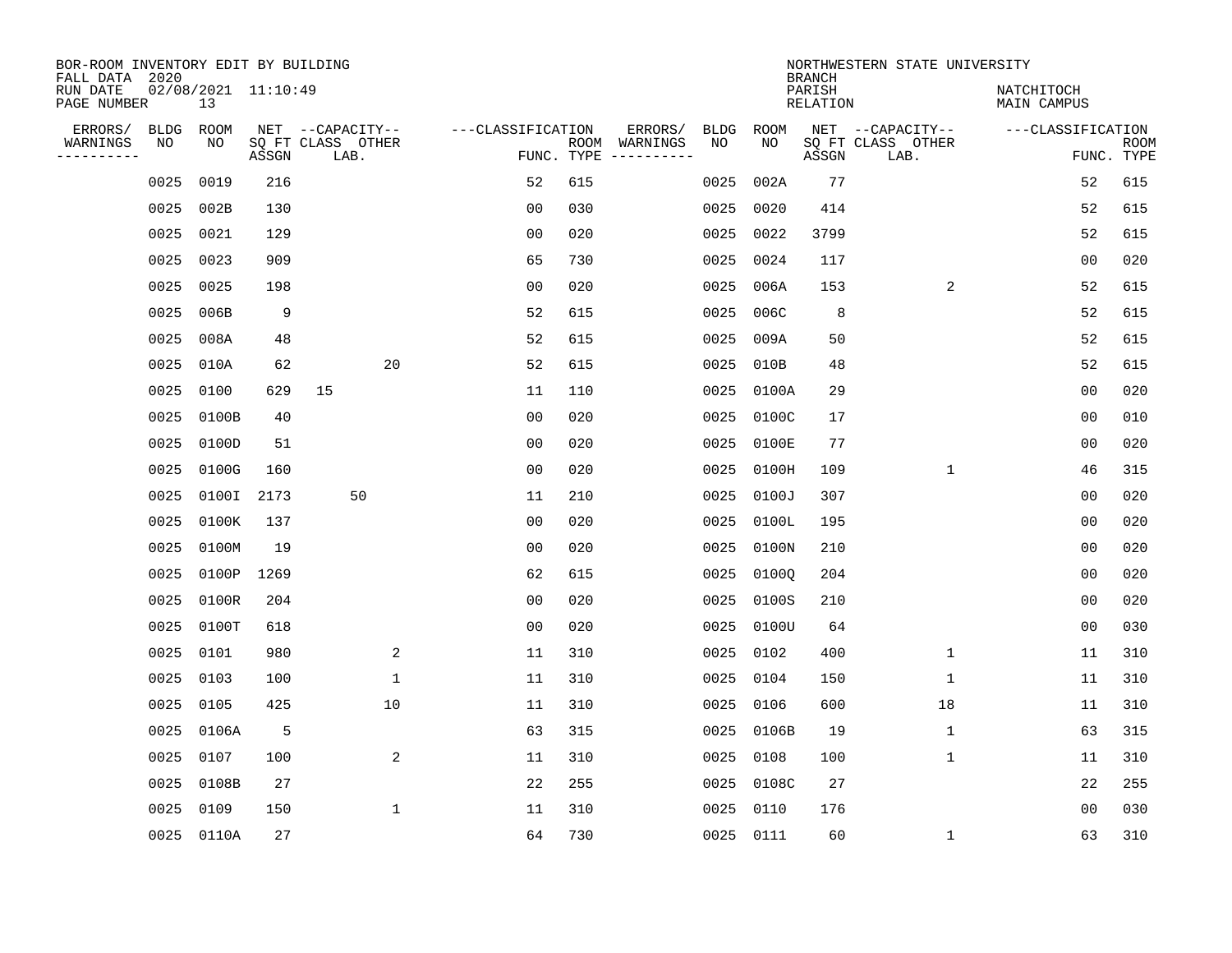| BOR-ROOM INVENTORY EDIT BY BUILDING<br>FALL DATA 2020 |                             |       |                                               |                   |     |                                                 |            |             | <b>BRANCH</b>      | NORTHWESTERN STATE UNIVERSITY                 |              |                           |                           |
|-------------------------------------------------------|-----------------------------|-------|-----------------------------------------------|-------------------|-----|-------------------------------------------------|------------|-------------|--------------------|-----------------------------------------------|--------------|---------------------------|---------------------------|
| RUN DATE<br>PAGE NUMBER                               | $02/08/2021$ 11:10:49<br>14 |       |                                               |                   |     |                                                 |            |             | PARISH<br>RELATION |                                               |              | NATCHITOCH<br>MAIN CAMPUS |                           |
| ERRORS/<br>BLDG<br>WARNINGS<br>NO<br>---------        | ROOM<br>NO                  | ASSGN | NET --CAPACITY--<br>SQ FT CLASS OTHER<br>LAB. | ---CLASSIFICATION |     | ERRORS/<br>ROOM WARNINGS<br>FUNC. TYPE $------$ | BLDG<br>NO | ROOM<br>NO. | ASSGN              | NET --CAPACITY--<br>SQ FT CLASS OTHER<br>LAB. |              | ---CLASSIFICATION         | <b>ROOM</b><br>FUNC. TYPE |
| 0025                                                  | 0112                        | 750   | 30                                            | 11                | 210 |                                                 | 0025       | 0112A       | 100                |                                               | 2            | 11                        | 310                       |
| 0025                                                  | 0113                        | 47    | $\mathbf{1}$                                  | 63                | 310 |                                                 |            | 0025 0114   | 201                |                                               |              | 00                        | 030                       |
| 0025                                                  | 0115                        | 47    | $\mathbf{1}$                                  | 63                | 310 |                                                 |            | 0025 0116A  | 148                |                                               | $\mathbf{1}$ | 11                        | 310                       |
| 0025                                                  | 0117                        | 47    | $\mathbf{1}$                                  | 63                | 310 |                                                 | 0025       | 0118        | 108                |                                               |              | 11                        | 615                       |
| 0025                                                  | 0119                        | 47    | $\mathbf{1}$                                  | 63                | 310 |                                                 | 0025       | 012A        | 93                 |                                               | 5            | 52                        | 615                       |
| 0025                                                  | 012B                        | 67    | 20                                            | 52                | 615 |                                                 | 0025       | 0120        | 1000               |                                               | 98           | 52                        | 610                       |
| 0025                                                  | 0120A                       | 119   | 2                                             | 52                | 615 |                                                 |            | 0025 0120B  | 226                |                                               |              | 0 <sub>0</sub>            | 020                       |
| 0025                                                  | 0120C                       | 125   |                                               | 0 <sub>0</sub>    | 030 |                                                 |            | 0025 0121   | 47                 |                                               | $\mathbf{1}$ | 63                        | 310                       |
| 0025                                                  | 0122                        | 684   | 14                                            | 11                | 110 |                                                 | 0025       | 0123        | 134                |                                               |              | 63                        | 650                       |
| 0025                                                  | 0123A                       | 279   |                                               | 0 <sub>0</sub>    | 020 |                                                 |            | 0025 0123B  | 319                |                                               |              | 00                        | 020                       |
| 0025                                                  | 0124                        | 207   |                                               | 0 <sub>0</sub>    | 030 |                                                 |            | 0025 0125   | 98                 |                                               | 2            | 0 <sub>0</sub>            | 020                       |
| 0025                                                  | 0126                        | 725   | $\mathbf 1$                                   | 11                | 310 |                                                 |            | 0025 0127   | 750                | 50                                            |              | 11                        | 110                       |
| 0025                                                  | 0127A                       | 106   |                                               | 11                | 115 |                                                 | 0025       | 0128        | 860                | 20                                            |              | 11                        | 220                       |
| 0025                                                  | 0129                        | 750   | 16                                            | 46                | 210 |                                                 |            | 0025 0130   | 176                |                                               |              | 0 <sub>0</sub>            | 030                       |
| 0025                                                  | 0131                        | 144   |                                               | 00                | 030 |                                                 |            | 0025 0132   | 2180               | 80                                            |              | 11                        | 220                       |
| 0025                                                  | 0133                        | 143   |                                               | 0 <sub>0</sub>    | 030 |                                                 |            | 0025 0134   | 132                |                                               |              | 63                        | 615                       |
| 0025                                                  | 0135                        | 370   | $\mathbf{1}$                                  | 63                | 650 |                                                 |            | 0025 0135A  | 51                 |                                               |              | 63                        | 655                       |
| 0025                                                  | 0135B                       | 26    |                                               | 63                | 655 |                                                 |            | 0025 0135C  | 9                  |                                               |              | 63                        | 655                       |
| 0025                                                  | 0136                        | 92    |                                               | 46                | 615 |                                                 |            | 0025 0137   | 125                |                                               |              | 0 <sub>0</sub>            | 010                       |
| 0025                                                  | 0138                        | 125   |                                               | 46                | 615 |                                                 |            | 0025 0139   | 125                |                                               |              | 46                        | 615                       |
| 0025                                                  | 0140                        | 6285  | 1257                                          | 46                | 610 |                                                 |            | 0025 0140A  | 115                |                                               |              | 46                        | 615                       |
| 0025                                                  | 0140B                       | 121   |                                               | 46                | 615 |                                                 | 0025       | 0141        | 125                |                                               |              | 46                        | 615                       |
| 0025                                                  | 0142                        | 3428  |                                               | 46                | 615 |                                                 |            | 0025 0142A  | 15                 |                                               |              | 52                        | 615                       |
| 0025                                                  | 0142B                       | 105   |                                               | 52                | 615 |                                                 |            | 0025 0142C  | 105                |                                               |              | 52                        | 615                       |
| 0025                                                  | 0142D                       | 15    |                                               | 52                | 615 |                                                 |            | 0025 0142E  | 272                |                                               |              | 52                        | 615                       |
|                                                       | 0025 0142F                  | 928   |                                               | 52                | 615 |                                                 |            | 0025 0142G  | 359                |                                               |              | 52                        | 615                       |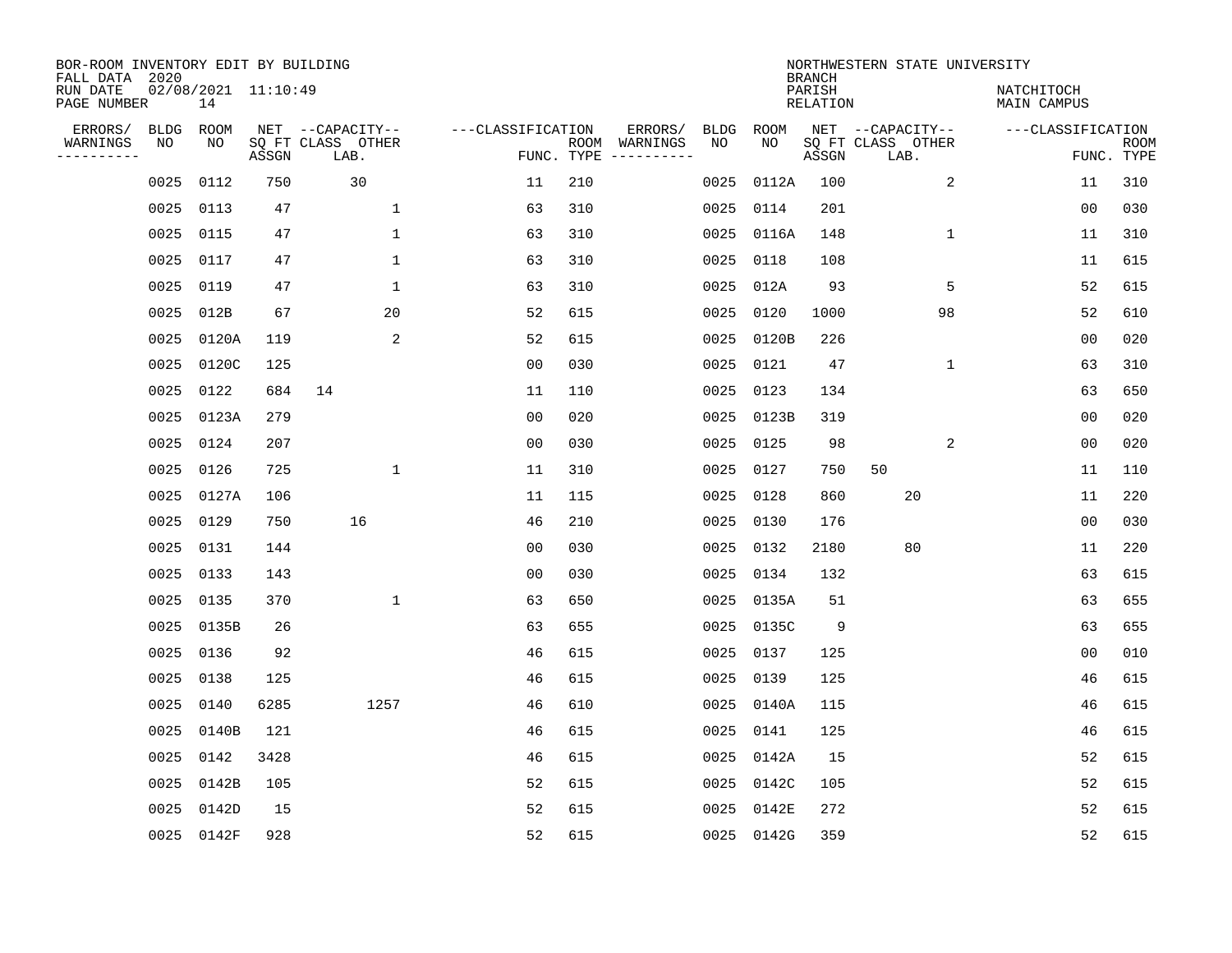| BOR-ROOM INVENTORY EDIT BY BUILDING<br>FALL DATA 2020 |             |                           |       |                           |                   |                    |                         |      |             | <b>BRANCH</b>             | NORTHWESTERN STATE UNIVERSITY |                                  |                           |
|-------------------------------------------------------|-------------|---------------------------|-------|---------------------------|-------------------|--------------------|-------------------------|------|-------------|---------------------------|-------------------------------|----------------------------------|---------------------------|
| RUN DATE<br>PAGE NUMBER                               |             | 02/08/2021 11:10:49<br>15 |       |                           |                   |                    |                         |      |             | PARISH<br><b>RELATION</b> |                               | NATCHITOCH<br><b>MAIN CAMPUS</b> |                           |
| ERRORS/                                               | <b>BLDG</b> | ROOM                      |       | NET --CAPACITY--          | ---CLASSIFICATION |                    | ERRORS/                 | BLDG | <b>ROOM</b> |                           | NET --CAPACITY--              | ---CLASSIFICATION                |                           |
| WARNINGS<br>----------                                | NO          | NO                        | ASSGN | SQ FT CLASS OTHER<br>LAB. |                   | ROOM<br>FUNC. TYPE | WARNINGS<br>----------- | NO   | NO          | ASSGN                     | SQ FT CLASS OTHER<br>LAB.     |                                  | <b>ROOM</b><br>FUNC. TYPE |
|                                                       | 0025        | 0142H                     | 100   |                           | 00                | 020                |                         | 0025 | 0143        | 37                        |                               | 52                               | 615                       |
|                                                       | 0025        | 0144                      | 150   |                           | 52                | 615                |                         | 0025 | 0144A       | 8                         |                               | 52                               | 615                       |
|                                                       | 0025        | 0145                      | 1213  |                           | 0 <sub>0</sub>    | 020                |                         | 0025 | 0146        | 2200                      | 50                            | 11                               | 220                       |
|                                                       | 0025        | 0146A                     | 100   |                           | 52                | 615                |                         | 0025 | 0146B       | 300                       |                               | 52                               | 615                       |
|                                                       | 0025        | 0146C                     | 44    |                           | 52                | 615                |                         | 0025 | 0148        | 127                       | 3                             | 63                               | 310                       |
|                                                       | 0025        | 0148A                     | 162   | $\mathbf{1}$              | 63                | 310                |                         |      | 0025 0148B  | 58                        |                               | 63                               | 315                       |
|                                                       | 0025        | 0148C                     | 65    |                           | 63                | 315                |                         | 0025 | 0150        | 211                       |                               | 0 <sub>0</sub>                   | 020                       |
|                                                       | 0025        | 0151                      | 285   |                           | 0 <sub>0</sub>    | 020                |                         | 0025 | 0152        | 216                       | 2                             | 0 <sub>0</sub>                   | 030                       |
|                                                       | 0025        | 0153                      | 70    |                           | 0 <sub>0</sub>    | 020                |                         | 0025 | 0153A       | 184                       | $\mathbf{1}$                  | 63                               | 310                       |
|                                                       | 0025        | 0153B                     | 39    |                           | 0 <sub>0</sub>    | 020                |                         |      | 0025 0153C  | 101                       | 1                             | 63                               | 310                       |
|                                                       | 0025        | 0154                      | 1114  | 30                        | 11                | 210                |                         |      | 0025 0154A  | 97                        |                               | 63                               | 315                       |
|                                                       | 0025        | 0154B                     | 57    |                           | 63                | 315                |                         |      | 0025 0154C  | 142                       | $\mathbf{1}$                  | 63                               | 310                       |
|                                                       | 0025        | 0154D                     | 70    |                           | 63                | 315                |                         | 0025 | 0156        | 62                        |                               | 0 <sub>0</sub>                   | 020                       |
|                                                       | 0025        | 0156A                     | 104   | 2                         | 11                | 310                |                         |      | 0025 0156B  | 40                        |                               | 62                               | 315                       |
|                                                       | 0025        | 0156C                     | 56    |                           | 0 <sub>0</sub>    | 020                |                         | 0025 | 0156D       | 48                        | 2                             | 63                               | 310                       |
|                                                       | 0025        | 0156E                     | 223   | 2                         | 62                | 310                |                         |      | 0025 0158   | 182                       | 2                             | 00                               | 030                       |
|                                                       | 0025        | 0160                      | 59    |                           | 0 <sub>0</sub>    | 020                |                         | 0025 | 0160A       | 104                       | 1                             | 63                               | 310                       |
|                                                       | 0025        | 0200                      | 469   |                           | 0 <sub>0</sub>    | 020                |                         | 0025 | 0200A       | 27                        |                               | 00                               | 020                       |
|                                                       | 0025        | 0200B                     | 2516  |                           | 0 <sub>0</sub>    | 020                |                         | 0025 | 0200C       | 52                        |                               | 0 <sub>0</sub>                   | 020                       |
|                                                       | 0025        | 0200D                     | 95    |                           | 0 <sub>0</sub>    | 020                |                         | 0025 | 0200E       | 98                        |                               | 0 <sub>0</sub>                   | 020                       |
|                                                       | 0025        | 0200F                     | 128   |                           | 0 <sub>0</sub>    | 020                |                         | 0025 | 0200G       | 93                        |                               | 42                               | 620                       |
|                                                       | 0025        | 0200H                     | 51    |                           | 0 <sub>0</sub>    | 020                |                         | 0025 | 0201        | 108                       | 2                             | 11                               | 215                       |
|                                                       | 0025        | 0202                      | 502   |                           | 0 <sub>0</sub>    | 020                |                         | 0025 | 0202A       | 37                        | $\mathbf{1}$                  | 43                               | 270                       |
|                                                       | 0025        | 0202B                     | 37    | $\mathbf 1$               | 43                | 270                |                         | 0025 | 0202C       | 37                        | $\mathbf 1$                   | 43                               | 270                       |
|                                                       | 0025        | 0202D                     | 37    | 1                         | 43                | 270                |                         | 0025 | 0202E       | 70                        | $\mathbf{1}$                  | 43                               | 270                       |
|                                                       |             | 0025 0202F                | 93    | $\mathbf{1}$              | 11                | 270                |                         |      | 0025 0202G  | 70                        | $\mathbf{1}$                  | 43                               | 270                       |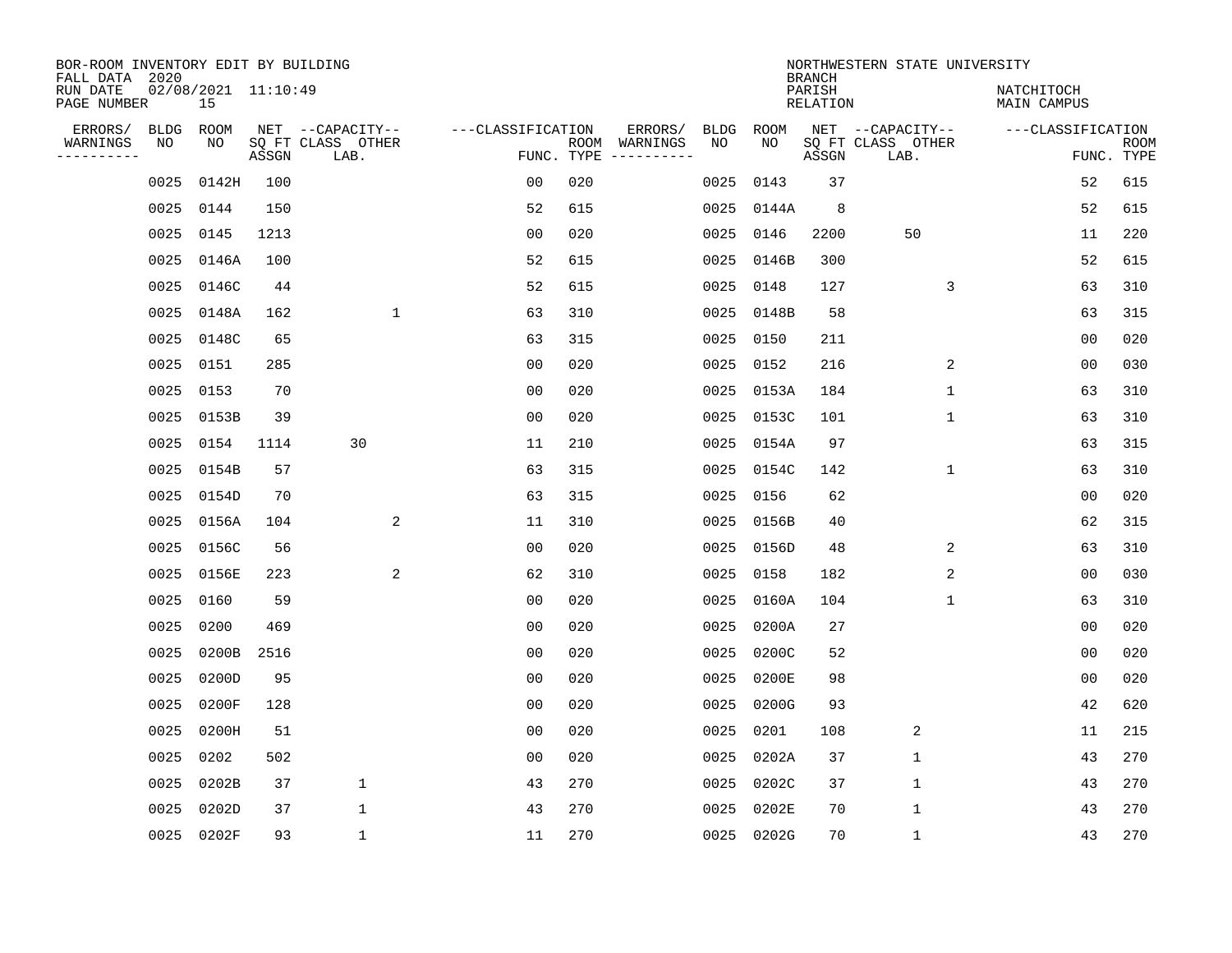| BOR-ROOM INVENTORY EDIT BY BUILDING<br>FALL DATA 2020 |                   |                           |       |                                       |                   |     |                          |                   |            | <b>BRANCH</b>      | NORTHWESTERN STATE UNIVERSITY         |                           |             |
|-------------------------------------------------------|-------------------|---------------------------|-------|---------------------------------------|-------------------|-----|--------------------------|-------------------|------------|--------------------|---------------------------------------|---------------------------|-------------|
| RUN DATE<br>PAGE NUMBER                               |                   | 02/08/2021 11:10:49<br>16 |       |                                       |                   |     |                          |                   |            | PARISH<br>RELATION |                                       | NATCHITOCH<br>MAIN CAMPUS |             |
| ERRORS/<br>WARNINGS                                   | <b>BLDG</b><br>ΝO | ROOM<br>NO                |       | NET --CAPACITY--<br>SQ FT CLASS OTHER | ---CLASSIFICATION |     | ERRORS/<br>ROOM WARNINGS | <b>BLDG</b><br>NO | ROOM<br>NO |                    | NET --CAPACITY--<br>SQ FT CLASS OTHER | ---CLASSIFICATION         | <b>ROOM</b> |
| ---------                                             |                   |                           | ASSGN | LAB.                                  | FUNC. TYPE        |     |                          |                   |            | ASSGN              | LAB.                                  |                           | FUNC. TYPE  |
|                                                       | 0025              | 0202H                     | 93    | $\mathbf{1}$                          | 11                | 270 |                          | 0025              | 0202I      | 93                 | $\mathbf{1}$                          | 43                        | 270         |
|                                                       | 0025              | 0202J                     | 70    | $\mathbf{1}$                          | 43                | 270 |                          | 0025              | 0202K      | 93                 | $\mathbf{1}$                          | 43                        | 270         |
|                                                       | 0025              | 0202L                     | 70    | $\mathbf{1}$                          | 11                | 270 |                          | 0025              | 0202M      | 37                 | $\mathbf{1}$                          | 43                        | 270         |
|                                                       | 0025              | 0202N                     | 37    | $\mathbf{1}$                          | 43                | 270 |                          | 0025              | 02020      | 37                 | $\mathbf{1}$                          | 43                        | 270         |
|                                                       | 0025              | 0202P                     | 37    | $\mathbf 1$                           | 43                | 270 |                          | 0025              | 0203       | 99                 | 2                                     | 11                        | 225         |
|                                                       | 0025              | 0204                      | 180   |                                       | 0 <sub>0</sub>    | 030 |                          | 0025              | 0205       | 107                | 2                                     | 11                        | 225         |
|                                                       | 0025              | 0206                      | 493   | $\mathbf{1}$                          | 11                | 310 |                          | 0025              | 0207       | 1158               | 17                                    | 11                        | 220         |
|                                                       | 0025              | 0208                      | 602   | $\mathbf{1}$                          | 11                | 310 |                          | 0025              | 0209       | 1145               | 28                                    | 11                        | 210         |
|                                                       | 0025              | 0209A                     | 162   |                                       | 11                | 215 |                          | 0025              | 0209B      | 96                 | 4                                     | 11                        | 215         |
|                                                       | 0025              | 0210                      | 571   | $\mathbf{1}$                          | 11                | 310 |                          | 0025              | 0211       | 424                | $\mathbf 1$                           | 11                        | 310         |
|                                                       | 0025              | 0212                      | 192   |                                       | 0 <sub>0</sub>    | 030 |                          | 0025              | 0213       | 585                | $\mathbf{1}$                          | 46                        | 325         |
|                                                       | 0025              | 0214                      | 616   | 10                                    | 11                | 220 |                          | 0025              | 0214A      | 100                | $\mathbf{1}$                          | 46                        | 310         |
|                                                       | 0025              | 0215                      | 394   | $\mathbf{1}$                          | 11                | 310 |                          | 0025              | 0216       | 566                | 22                                    | 11                        | 110         |
|                                                       | 0025              | 0217                      | 325   | $\mathbf{1}$                          | 11                | 310 |                          | 0025              | 0218       | 205                |                                       | 0 <sub>0</sub>            | 030         |
|                                                       | 0025              | 0219                      | 302   | 1                                     | 11                | 310 |                          | 0025              | 022B       | 120                | 1                                     | 82                        | 082         |
|                                                       | 0025              | 0220                      | 345   | 1                                     | 11                | 310 |                          | 0025              | 0221       | 349                | 1                                     | 11                        | 310         |
|                                                       | 0025              | 0222                      | 408   | 1                                     | 11                | 310 |                          | 0025              | 0223       | 418                | 1                                     | 11                        | 310         |
|                                                       | 0025              | 0224                      | 331   | $\mathbf{1}$                          | 11                | 310 |                          | 0025              | 0225       | 1343               | 10                                    | 52                        | 530         |
|                                                       | 0025              | 0226                      | 180   |                                       | 0 <sub>0</sub>    | 030 |                          | 0025              | 0227       | 3868               | 20                                    | 11                        | 730         |
|                                                       | 0025              | 0227A                     | 152   |                                       | 52                | 615 |                          | 0025              | 0227B      | 152                |                                       | 52                        | 615         |
|                                                       | 0025              | 0228                      | 1092  | 50                                    | 11                | 110 |                          | 0025              | 0228A      | 36                 |                                       | 11                        | 115         |
|                                                       | 0025              | 0229                      | 525   |                                       | 52                | 615 |                          | 0025              | 0229A      | 79                 | $\mathbf{1}$                          | 63                        | 310         |
|                                                       | 0025              | 0229B                     | 115   | $\mathbf{1}$                          | 63                | 310 |                          | 0025              | 0229C      | 79                 | $\mathbf{1}$                          | 63                        | 310         |
|                                                       | 0025              | 0230                      | 183   | 42                                    | 52                | 615 |                          | 0025              | 0231       | 525                |                                       | 52                        | 615         |
|                                                       | 0025              | 0233                      | 170   |                                       | 0 <sub>0</sub>    | 020 |                          | 0025              | 0235       | 224                |                                       | 11                        | 215         |
|                                                       | 0025 0300         |                           | 384   |                                       | 0 <sub>0</sub>    | 020 |                          |                   | 0025 0300A | 19                 |                                       | 0 <sub>0</sub>            | 020         |
|                                                       |                   |                           |       |                                       |                   |     |                          |                   |            |                    |                                       |                           |             |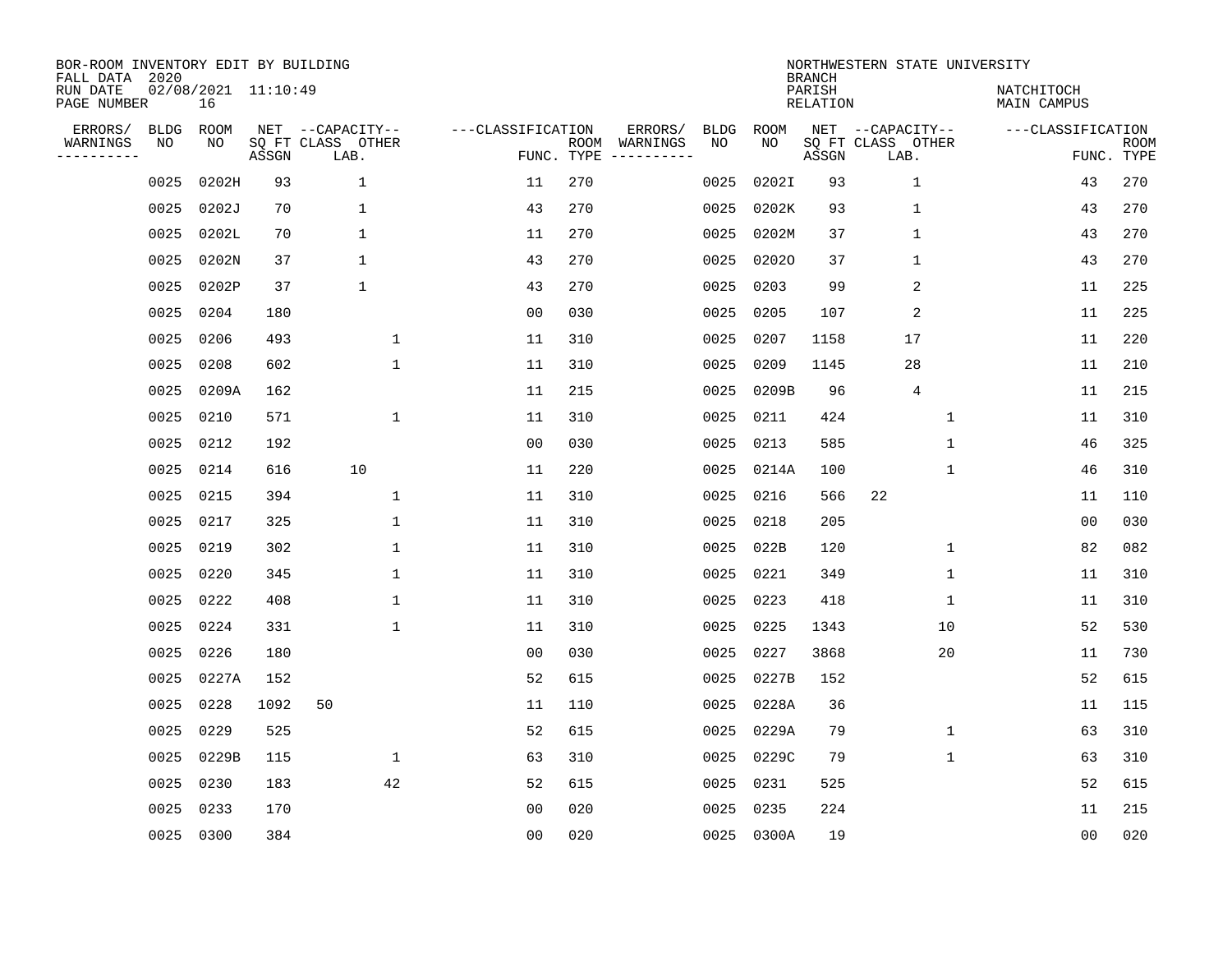| BOR-ROOM INVENTORY EDIT BY BUILDING<br>FALL DATA 2020 |           |                           |       |                           |                   |     |                                      |           |                                                  | <b>BRANCH</b>      | NORTHWESTERN STATE UNIVERSITY                                                                                                                       |                                 |                           |
|-------------------------------------------------------|-----------|---------------------------|-------|---------------------------|-------------------|-----|--------------------------------------|-----------|--------------------------------------------------|--------------------|-----------------------------------------------------------------------------------------------------------------------------------------------------|---------------------------------|---------------------------|
| RUN DATE<br>PAGE NUMBER                               |           | 02/08/2021 11:10:49<br>17 |       |                           |                   |     |                                      |           |                                                  | PARISH<br>RELATION |                                                                                                                                                     | NATCHITOCH<br>MAIN CAMPUS       |                           |
| ERRORS/                                               | BLDG ROOM |                           |       | NET --CAPACITY--          | ---CLASSIFICATION |     | ERRORS/                              | BLDG      | ROOM                                             |                    | NET --CAPACITY--                                                                                                                                    | ---CLASSIFICATION               |                           |
| WARNINGS<br>----------                                | NO        | NO                        | ASSGN | SQ FT CLASS OTHER<br>LAB. |                   |     | ROOM WARNINGS<br>FUNC. TYPE $------$ | NO        | NO                                               | ASSGN              | SQ FT CLASS OTHER<br>LAB.                                                                                                                           |                                 | <b>ROOM</b><br>FUNC. TYPE |
|                                                       | 0025      | 0300B 2549                |       |                           | 00                | 020 |                                      | 0025      | 0300C                                            | 50                 |                                                                                                                                                     | 0 <sub>0</sub>                  | 020                       |
|                                                       | 0025      | 0300D                     | 53    |                           | 0 <sub>0</sub>    | 020 |                                      | 0025      | 0300E                                            | 94                 |                                                                                                                                                     | 00                              | 020                       |
|                                                       | 0025      | 0300F                     | 52    |                           | 00                | 020 |                                      |           | 0025 0300G                                       | 48                 |                                                                                                                                                     | 0 <sub>0</sub>                  | 020                       |
|                                                       | 0025      | 0301                      | 56    | 2                         | 11                | 215 |                                      |           | 0025 0302                                        | 179                |                                                                                                                                                     | 0 <sub>0</sub>                  | 030                       |
|                                                       | 0025      | 0303                      | 38    | 2                         | 11                | 225 |                                      |           | 0025 0304                                        | 508                | 30                                                                                                                                                  | 11                              | 110                       |
|                                                       | 0025      | 0305                      | 312   | 2                         | 11                | 225 |                                      |           | 0025 0306                                        | 806                | 30                                                                                                                                                  | 11                              | 110                       |
|                                                       | 0025 0307 |                           | 43    | 2                         | 11                | 225 |                                      |           | 0025 0308                                        | 195                |                                                                                                                                                     | 0 <sub>0</sub>                  | 030                       |
|                                                       | 0025 0309 |                           | 43    | 2                         | 11                | 225 |                                      |           | 0025 0310                                        | 446                | 1                                                                                                                                                   | 11                              | 310                       |
|                                                       | 0025      | 0311                      | 50    | 2                         | 11                | 225 |                                      |           | 0025 0312                                        | 369                | $\mathbf{1}$                                                                                                                                        | 11                              | 310                       |
|                                                       | 0025      | 0313                      | 49    | 2                         | 11                | 225 |                                      |           | 0025 0314                                        | 237                | $\mathbf 1$                                                                                                                                         | 11                              | 310                       |
|                                                       | 0025      | 0315                      | 50    | 2                         | 11                | 225 |                                      | 0025      | 0316                                             | 196                |                                                                                                                                                     | 00                              | 030                       |
|                                                       | 0025      | 0317                      | 67    | 2                         | 11                | 225 |                                      |           | 0025 0318                                        | 442                | 1                                                                                                                                                   | 11                              | 310                       |
|                                                       | 0025      | 0319                      | 1273  | 25                        | 45                | 210 |                                      |           | 0025 0319A                                       | 404                | $\mathbf{1}$                                                                                                                                        | 11                              | 310                       |
|                                                       | 0025      | 0319B                     | 890   | 20                        | 11                | 110 |                                      | 0025 0320 |                                                  | 620                | $\mathbf{1}$                                                                                                                                        | 11                              | 310                       |
|                                                       | 0025 0322 |                           | 490   | 1                         | 11                | 310 |                                      |           | 0025 0322A                                       | 252                | 8                                                                                                                                                   | 11                              | 310                       |
|                                                       | 0025      | 0323                      | 68    | 2                         | 0 <sub>0</sub>    | 030 |                                      |           | 0025 0324                                        | 446                | $\mathbf{1}$                                                                                                                                        | 11                              | 310                       |
|                                                       | 0025      | 0325                      | 129   |                           | 0 <sub>0</sub>    | 020 |                                      | 0025 0326 |                                                  | 188                |                                                                                                                                                     | 0 <sub>0</sub>                  | 030                       |
|                                                       | 0025      | 0327                      | 91    |                           | 0 <sub>0</sub>    | 030 |                                      | 0025 0329 |                                                  | 63                 |                                                                                                                                                     | 64                              | 730                       |
|                                                       | 0025 0331 |                           | 88    |                           | 64                | 730 |                                      |           | 0025 0333                                        | 88                 |                                                                                                                                                     | 64                              | 730                       |
|                                                       | 0025 0337 |                           | 294   | 13                        | 11                | 310 |                                      | 0025 0339 |                                                  | 333                | 20                                                                                                                                                  | 11                              | 310                       |
|                                                       | 0025      | 0341                      | 317   | 20                        | 11                | 310 |                                      |           | 0025 0343                                        | 306                | 20                                                                                                                                                  | 63                              | 310                       |
|                                                       | 0025 0345 |                           | 170   |                           | 0 <sub>0</sub>    | 020 |                                      |           | TOTAL NUMBER CLASSROOMS<br>TOTAL NUMBER LABS 210 |                    | TOTAL ASSIGNABLE & UNASSIGNABLE SQFT:<br>TOTAL NET ASSIGN SQ. FT. IN ROOM FILE<br>TOTAL NUMBER COMPUTER CLASSROOMS<br>TOTAL NUMBER SPECIAL LABS 220 | 93,027<br>75,024<br>9<br>6<br>5 |                           |
|                                                       |           | 0026 0101                 | 2882  |                           | 40                | 615 |                                      |           | 0026 0102                                        | 145                |                                                                                                                                                     | 0 <sub>0</sub>                  | 020                       |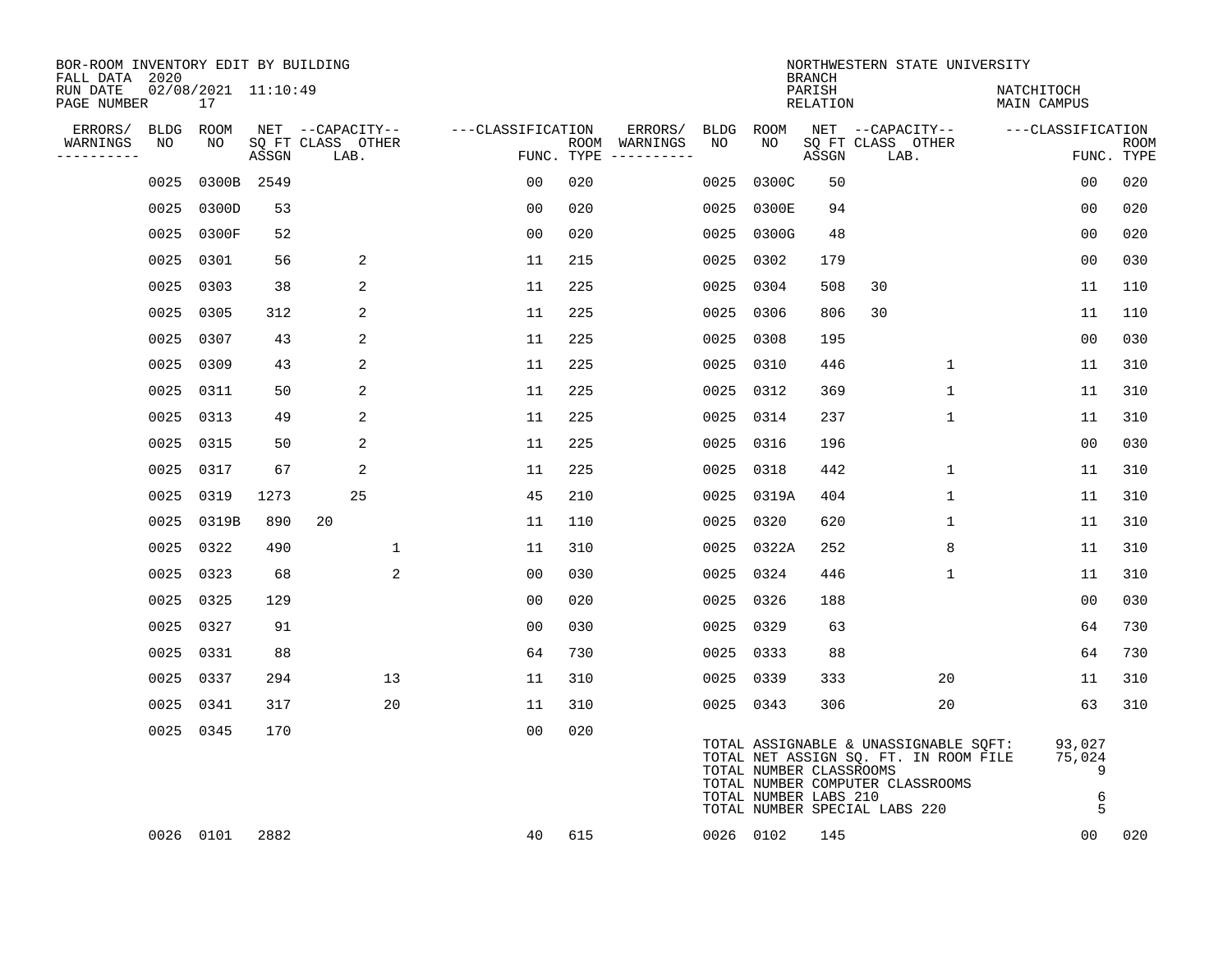| BOR-ROOM INVENTORY EDIT BY BUILDING<br>FALL DATA 2020 |           |      |                     |                           |                   |            |                              |      |           | <b>BRANCH</b>             | NORTHWESTERN STATE UNIVERSITY |                                  |                           |
|-------------------------------------------------------|-----------|------|---------------------|---------------------------|-------------------|------------|------------------------------|------|-----------|---------------------------|-------------------------------|----------------------------------|---------------------------|
| RUN DATE<br>PAGE NUMBER                               |           | 18   | 02/08/2021 11:10:49 |                           |                   |            |                              |      |           | PARISH<br><b>RELATION</b> |                               | NATCHITOCH<br><b>MAIN CAMPUS</b> |                           |
| ERRORS/                                               | BLDG      | ROOM |                     | NET --CAPACITY--          | ---CLASSIFICATION |            | ERRORS/                      | BLDG | ROOM      |                           | NET --CAPACITY--              | ---CLASSIFICATION                |                           |
| WARNINGS<br>----------                                | NO        | NO   | ASSGN               | SQ FT CLASS OTHER<br>LAB. |                   | FUNC. TYPE | ROOM WARNINGS<br>----------- | NO   | NO        | ASSGN                     | SQ FT CLASS OTHER<br>LAB.     |                                  | <b>ROOM</b><br>FUNC. TYPE |
|                                                       | 0026      | 0103 | 709                 | $\mathbf{1}$              | 51                | 731        |                              | 0026 | 0104      | 819                       | 50                            | 40                               | 525                       |
|                                                       | 0026      | 0106 | 244                 |                           | 00                | 030        |                              | 0026 | 0107      | 233                       | 8                             | 00                               | 030                       |
|                                                       | 0026      | 0108 | 59                  | $\mathbf 1$               | 40                | 520        |                              | 0026 | 0109      | 96                        |                               | 40                               | 525                       |
|                                                       | 0026      | 0110 | 1257                | 10                        | 40                | 525        |                              | 0026 | 0111      | 124                       |                               | 0 <sub>0</sub>                   | 010                       |
|                                                       | 0026      | 0112 | 96                  | 4                         | 40                | 525        |                              | 0026 | 0113      | 325                       | $\mathbf{1}$                  | 40                               | 525                       |
|                                                       | 0026 0114 |      | 58                  | 4                         | 40                | 525        |                              | 0026 | 0115      | 1285                      | 5                             | 40                               | 525                       |
|                                                       | 0026 0116 |      | 344                 | 8                         | 40                | 525        |                              | 0026 | 0117      | 280                       |                               | 0 <sub>0</sub>                   | 020                       |
|                                                       | 0026 0118 |      | 622                 | 4                         | 40                | 525        |                              | 0026 | 0119      | 373                       |                               | 0 <sub>0</sub>                   | 020                       |
|                                                       | 0026      | 0120 | 143                 | $\mathbf{1}$              | 40                | 675        |                              | 0026 | 0121      | 1959                      |                               | 0 <sub>0</sub>                   | 030                       |
|                                                       | 0026 0122 |      | 292                 | $\mathbf{1}$              | 40                | 675        |                              | 0026 | 0123      | 1218                      |                               | 40                               | 670                       |
|                                                       | 0026 0125 |      | 1426                | 40                        | 40                | 670        |                              | 0026 | 0126      | 193                       |                               | 0 <sub>0</sub>                   | 020                       |
|                                                       | 0026 0127 |      | 56                  |                           | 0 <sub>0</sub>    | 010        |                              | 0026 | 0128      | 106                       |                               | 40                               | 735                       |
|                                                       | 0026 0129 |      | 1257                |                           | 40                | 675        |                              | 0026 | 0130      | 92                        |                               | 0 <sub>0</sub>                   | 030                       |
|                                                       | 0026      | 0131 | 190                 |                           | 40                | 675        |                              | 0026 | 0132      | 190                       | $\mathbf 1$                   | 11                               | 310                       |
|                                                       | 0026      | 0133 | 196                 |                           | 40                | 670        |                              | 0026 | 0134      | 250                       |                               | 00                               | 020                       |
|                                                       | 0026      | 0135 | 400                 |                           | 40                | 675        |                              | 0026 | 0136      | 205                       |                               | 40                               | 670                       |
|                                                       | 0026      | 0137 | 542                 |                           | 40                | 675        |                              | 0026 | 0138      | 1183                      |                               | 40                               | 675                       |
|                                                       | 0026      | 0139 | 174                 |                           | 0 <sub>0</sub>    | 030        |                              | 0026 | 0140      | 292                       |                               | 40                               | 650                       |
|                                                       | 0026      | 0141 | 235                 |                           | 0 <sub>0</sub>    | 020        |                              | 0026 | 0142      | 201                       |                               | 40                               | 745                       |
|                                                       | 0026      | 0143 | 293                 |                           | 0 <sub>0</sub>    | 030        |                              | 0026 | 0144      | 90                        |                               | 0 <sub>0</sub>                   | 030                       |
|                                                       | 0026      | 0145 | 134                 |                           | 0 <sub>0</sub>    | 030        |                              | 0026 | 0146      | 193                       |                               | 0 <sub>0</sub>                   | 020                       |
|                                                       | 0026      | 0147 | 140                 |                           | 40                | 675        |                              | 0026 | 0150      | 1554                      |                               | 0 <sub>0</sub>                   | 020                       |
|                                                       | 0026      | 0151 | 3628                |                           | 40                | 670        |                              | 0026 | 0152      | 2000                      |                               | 40                               | 525                       |
|                                                       | 0026      | 0153 | 3628                |                           | 40                | 525        |                              | 0026 | 0154      | 2116                      |                               | 40                               | 525                       |
|                                                       | 0026      | 0155 | 46                  |                           | 0 <sub>0</sub>    | 020        |                              | 0026 | 0201      | 816                       |                               | 0 <sub>0</sub>                   | 020                       |
|                                                       | 0026 0202 |      | 904                 |                           | 40                | 630        |                              |      | 0026 0203 | 284                       |                               | 40                               | 630                       |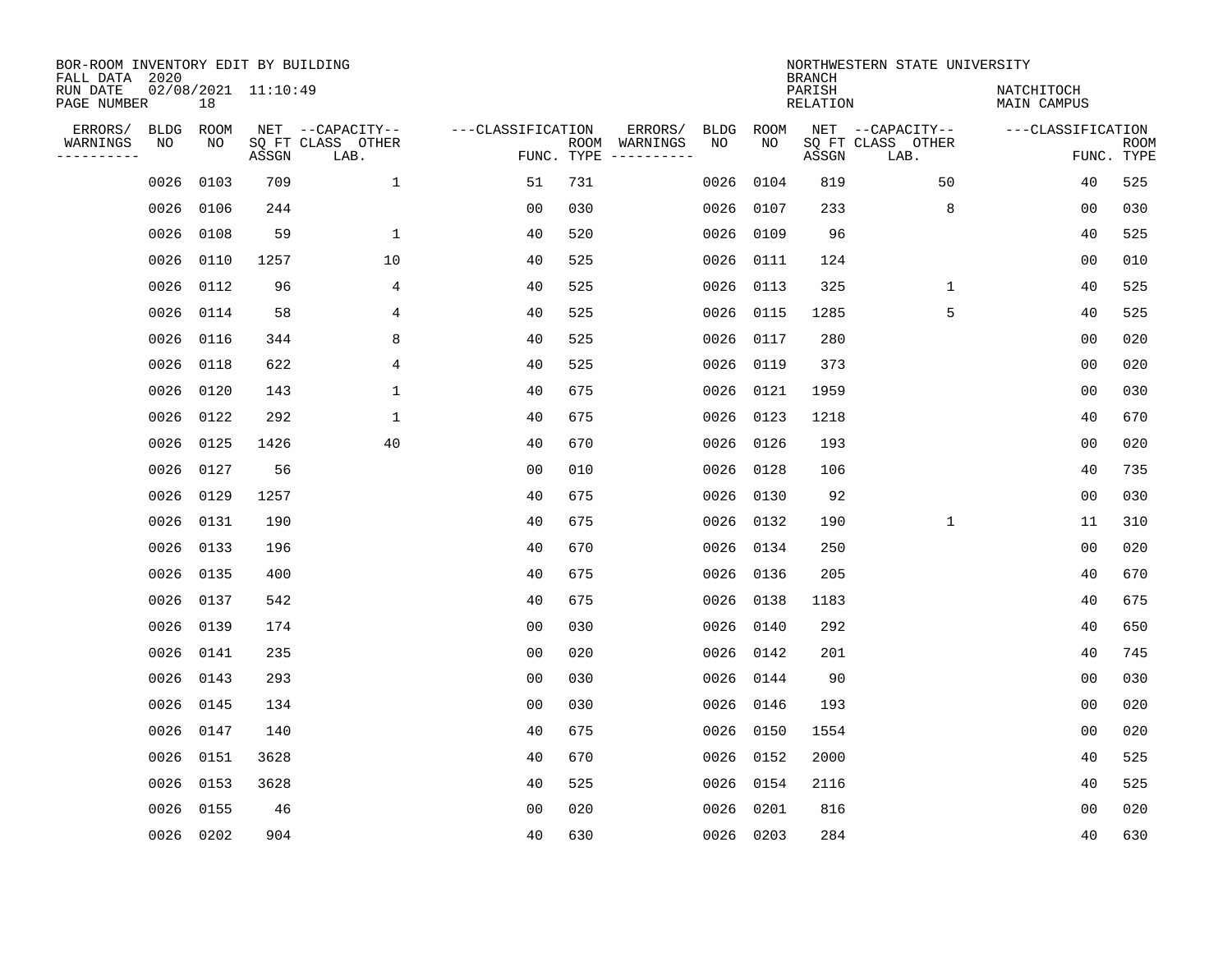| BOR-ROOM INVENTORY EDIT BY BUILDING<br>FALL DATA 2020 |      |           |                     |                           |                   |     |                                      |      |           | <b>BRANCH</b>                 | NORTHWESTERN STATE UNIVERSITY                                                  |                           |                           |
|-------------------------------------------------------|------|-----------|---------------------|---------------------------|-------------------|-----|--------------------------------------|------|-----------|-------------------------------|--------------------------------------------------------------------------------|---------------------------|---------------------------|
| RUN DATE<br>PAGE NUMBER                               |      | 19        | 02/08/2021 11:10:49 |                           |                   |     |                                      |      |           | PARISH<br>RELATION            |                                                                                | NATCHITOCH<br>MAIN CAMPUS |                           |
| ERRORS/                                               | BLDG | ROOM      |                     | NET --CAPACITY--          | ---CLASSIFICATION |     | ERRORS/                              | BLDG | ROOM      |                               | NET --CAPACITY--                                                               | ---CLASSIFICATION         |                           |
| WARNINGS<br>----------                                | NO   | NO        | ASSGN               | SQ FT CLASS OTHER<br>LAB. |                   |     | ROOM WARNINGS<br>FUNC. TYPE $------$ | NO.  | NO.       | ASSGN                         | SQ FT CLASS OTHER<br>LAB.                                                      |                           | <b>ROOM</b><br>FUNC. TYPE |
|                                                       | 0026 | 0204      | 95                  |                           | 40                | 735 |                                      | 0026 | 0205      | 549                           |                                                                                | 63                        | 315                       |
|                                                       | 0026 | 0206      | 225                 |                           | 40                | 710 |                                      | 0026 | 0207      | 218                           |                                                                                | 40                        | 715                       |
|                                                       |      | 0026 0208 | 1009                | 31                        | 40                | 645 |                                      | 0026 | 0209      | 907                           |                                                                                | 64                        | 715                       |
|                                                       | 0026 | 0210      | 275                 | $\mathbf 1$               | 11                | 310 |                                      | 0026 | 0211      | 352                           |                                                                                | 40                        | 315                       |
|                                                       | 0026 | 0212      | 384                 | 2                         | 11                | 310 |                                      | 0026 | 0213      | 118                           |                                                                                | 40                        | 315                       |
|                                                       |      | 0026 0214 | 295                 | $\mathbf{1}$              | 46                | 325 |                                      | 0026 | 0215      | 162                           | $\mathbf 1$                                                                    | 11                        | 310                       |
|                                                       | 0026 | 0216      | 143                 |                           | 0 <sub>0</sub>    | 020 |                                      | 0026 | 0217      | 142                           | $\mathbf{1}$                                                                   | 11                        | 310                       |
|                                                       | 0026 | 0218      | 321                 | 5                         | 40                | 655 |                                      | 0026 | 0219      | 22                            |                                                                                | 40                        | 315                       |
|                                                       | 0026 | 0220      | 49                  | $\mathbf{1}$              | 0 <sub>0</sub>    | 030 |                                      | 0026 | 0221      | 120                           |                                                                                | 40                        | 315                       |
|                                                       | 0026 | 0222      | 825                 | $\mathbf{1}$              | 11                | 310 |                                      | 0026 | 0223      | 176                           |                                                                                | 0 <sub>0</sub>            | 020                       |
|                                                       |      | 0026 0224 | 193                 |                           | 0 <sub>0</sub>    | 020 |                                      | 0026 | 0225      | 199                           | 2                                                                              | 0 <sub>0</sub>            | 030                       |
|                                                       | 0026 | 0226      | 203                 | 4                         | 0 <sub>0</sub>    | 030 |                                      | 0026 | 0227      | 299                           |                                                                                | 00                        | 030                       |
|                                                       | 0026 | 0228      | 131                 |                           | 40                | 315 |                                      | 0026 | 0229      | 298                           | 1                                                                              | 40                        | 310                       |
|                                                       | 0026 | 0230      | 424                 |                           | 40                | 735 |                                      | 0026 | 0231      | 8594                          |                                                                                | 40                        | 523                       |
|                                                       | 0026 | 0232      | 7646                |                           | 40                | 523 |                                      | 0026 | 0233      | 610                           | 2                                                                              | 40                        | 310                       |
|                                                       | 0026 | 0234      | 614                 |                           | 00                | 020 |                                      | 0026 | 0236      | 508                           |                                                                                | 0 <sub>0</sub>            | 030                       |
|                                                       | 0026 | 0237      | 242                 | 2                         | 0 <sub>0</sub>    | 030 |                                      | 0026 | 0238      | 162                           | $\overline{2}$                                                                 | 00                        | 030                       |
|                                                       |      | 0026 0239 | 136                 |                           | 0 <sub>0</sub>    | 030 |                                      | 0026 | 0240      | 193                           |                                                                                | 0 <sub>0</sub>            | 020                       |
|                                                       | 0026 | 0241      | 147                 |                           | 0 <sub>0</sub>    | 030 |                                      | 0026 | 0301      | 5186                          | 35                                                                             | 45                        | 670                       |
|                                                       |      | 0026 0306 | 2810                | 40                        | 40                | 520 |                                      | 0026 | 0307      | 129                           |                                                                                | 0 <sub>0</sub>            | 020                       |
|                                                       | 0026 | 0308      | 192                 |                           | 00                | 020 |                                      | 0026 | 0309      | 45                            | $\mathbf 1$                                                                    | 51                        | 731                       |
|                                                       |      | 0026 0310 | 45                  | $\mathbf{1}$              | 0 <sub>0</sub>    | 030 |                                      | 0026 | 0312      | 104                           |                                                                                | 00                        | 020                       |
|                                                       | 0026 | 0313      | 59                  |                           | 51                | 731 |                                      | 0026 | 0314      | 193                           |                                                                                | 0 <sub>0</sub>            | 020                       |
|                                                       |      | 0026 0315 | 59                  | 2                         | 51                | 731 |                                      |      | 0026 0316 | 56<br>TOTAL NUMBER CLASSROOMS | TOTAL ASSIGNABLE & UNASSIGNABLE SQFT:<br>TOTAL NET ASSIGN SQ. FT. IN ROOM FILE | 00<br>72,441<br>60,974    | 010                       |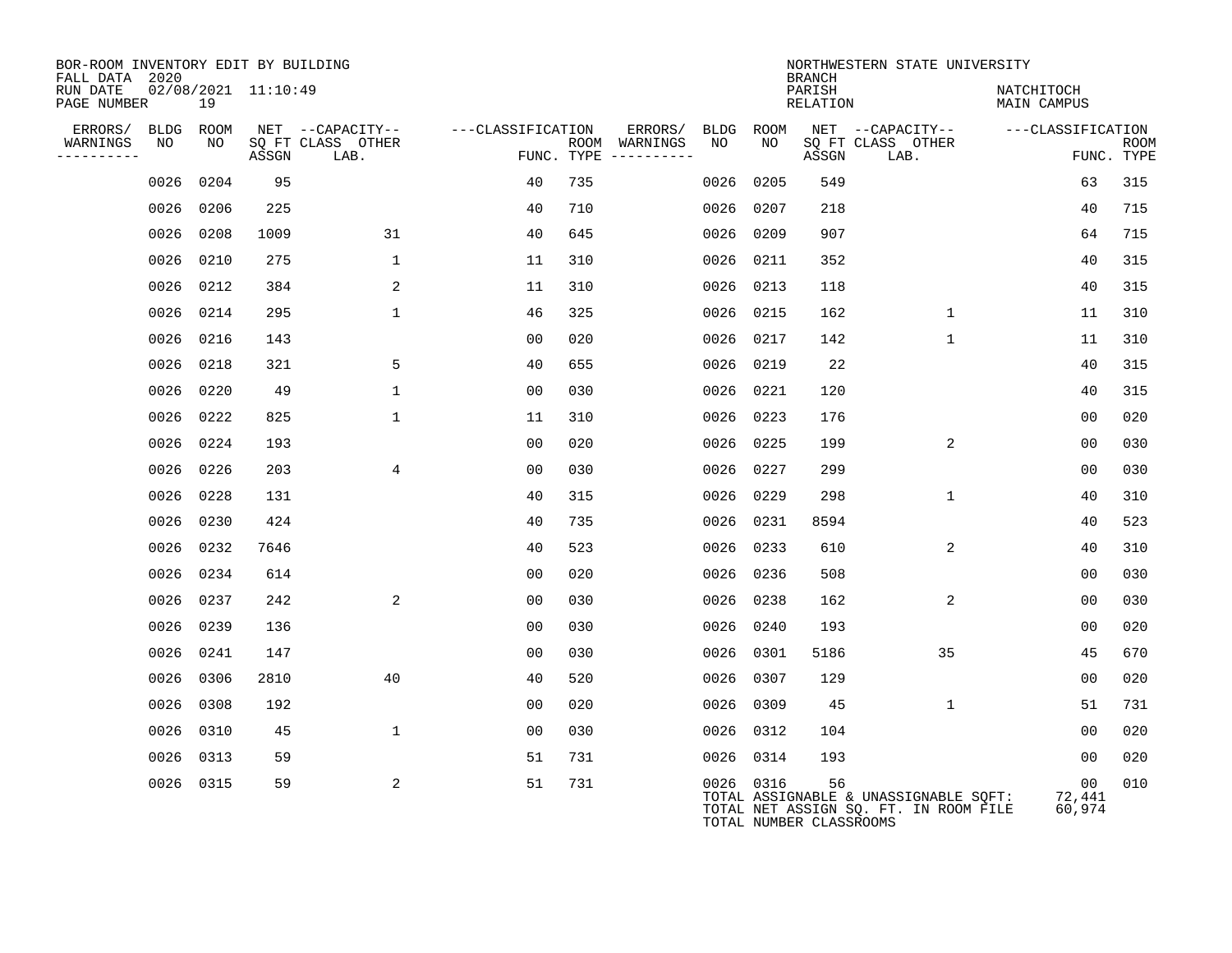| BOR-ROOM INVENTORY EDIT BY BUILDING<br>FALL DATA 2020 |      |                           |       |                                               |                   |     |                                                 |      |                                                               | <b>BRANCH</b>      | NORTHWESTERN STATE UNIVERSITY                                                                                                                            |                                  |                           |
|-------------------------------------------------------|------|---------------------------|-------|-----------------------------------------------|-------------------|-----|-------------------------------------------------|------|---------------------------------------------------------------|--------------------|----------------------------------------------------------------------------------------------------------------------------------------------------------|----------------------------------|---------------------------|
| RUN DATE<br>PAGE NUMBER                               |      | 02/08/2021 11:10:49<br>20 |       |                                               |                   |     |                                                 |      |                                                               | PARISH<br>RELATION |                                                                                                                                                          | NATCHITOCH<br><b>MAIN CAMPUS</b> |                           |
| ERRORS/ BLDG ROOM<br>WARNINGS<br>----------           | NO   | NO                        | ASSGN | NET --CAPACITY--<br>SQ FT CLASS OTHER<br>LAB. | ---CLASSIFICATION |     | ERRORS/<br>ROOM WARNINGS<br>FUNC. TYPE $------$ | NO   | BLDG ROOM<br>NO                                               | ASSGN              | NET --CAPACITY--<br>SQ FT CLASS OTHER<br>LAB.                                                                                                            | ---CLASSIFICATION                | <b>ROOM</b><br>FUNC. TYPE |
|                                                       |      |                           |       |                                               |                   |     |                                                 |      | TOTAL NUMBER LABS 210                                         |                    | TOTAL NUMBER COMPUTER CLASSROOMS<br>TOTAL NUMBER SPECIAL LABS 220                                                                                        |                                  |                           |
|                                                       | 0030 | 0H200                     | 562   | 20                                            | 0 <sub>0</sub>    | 020 |                                                 |      | 0030 0101                                                     | 56                 | $\mathbf{1}$                                                                                                                                             | 00                               | 010                       |
|                                                       | 0030 | 0102                      | 221   | $\mathbf{1}$                                  | 0 <sub>0</sub>    | 030 |                                                 | 0030 | 0103                                                          | 98                 | $\mathbf 1$                                                                                                                                              | 00                               | 030                       |
|                                                       | 0030 | 0104                      | 220   | 1                                             | 51                | 310 |                                                 | 0030 | 0105                                                          | 175                | 2                                                                                                                                                        | 51                               | 315                       |
|                                                       | 0030 | 0106                      | 480   | 10                                            | 41                | 680 |                                                 | 0030 | 0107                                                          | 150                | 1                                                                                                                                                        | 51                               | 310                       |
|                                                       | 0030 | 0109                      | 145   | $\mathbf{1}$                                  | 51                | 310 |                                                 | 0030 | 0111                                                          | 140                | $\mathbf 1$                                                                                                                                              | 51                               | 310                       |
|                                                       | 0030 | 0115                      | 480   | $\mathbf{1}$                                  | 41                | 310 |                                                 | 0030 | 0200                                                          | 147                |                                                                                                                                                          | 00                               | 020                       |
|                                                       | 0030 | 0200A                     | 84    |                                               | 00                | 020 |                                                 | 0030 | 0202                                                          | 44                 |                                                                                                                                                          | 0 <sub>0</sub>                   | 030                       |
|                                                       | 0030 | 0203                      | 2626  | $\mathbf{1}$                                  | 51                | 310 |                                                 | 0030 | 0204                                                          | 44                 |                                                                                                                                                          | 0 <sub>0</sub>                   | 030                       |
|                                                       | 0030 | 0204A                     | 312   | 1                                             | 63                | 310 |                                                 | 0030 | 0204B                                                         | 268                | $\mathbf 1$                                                                                                                                              | 63                               | 310                       |
|                                                       | 0030 | 0205                      | 147   |                                               | 63                | 315 |                                                 | 0030 | 0206                                                          | 147                | $\mathbf 1$                                                                                                                                              | 63                               | 310                       |
|                                                       | 0030 | 0207                      | 147   | 1                                             | 63                | 310 |                                                 | 0030 | 0208                                                          | 147                | $\mathbf{1}$                                                                                                                                             | 63                               | 310                       |
|                                                       | 0030 | 0209                      | 910   | 30                                            | 41                | 680 |                                                 | 0030 | 0210                                                          | 201                | $\mathbf 1$                                                                                                                                              | 51                               | 310                       |
|                                                       | 0030 | 0211                      | 147   | 1                                             | 51                | 310 |                                                 |      | 0030 0213                                                     | 147                | $\mathbf 1$                                                                                                                                              | 51                               | 310                       |
|                                                       |      | 0030 0214                 | 280   | $\mathbf{1}$                                  | 0 <sub>0</sub>    | 030 | 9                                               |      | 0030 0217<br>TOTAL NUMBER CLASSROOMS<br>TOTAL NUMBER LABS 210 | 84                 | 1<br>TOTAL ASSIGNABLE & UNASSIGNABLE SQFT:<br>TOTAL NET ASSIGN SQ. FT. IN ROOM FILE<br>TOTAL NUMBER COMPUTER CLASSROOMS<br>TOTAL NUMBER SPECIAL LABS 220 | 74<br>8,609<br>7,073             | 410                       |
|                                                       |      | 0031 0101                 | 2450  | 49                                            | 11                | 220 |                                                 |      | 0031 0102                                                     | 303                | 1                                                                                                                                                        | 11                               | 310                       |
|                                                       |      | 0031 0103                 | 150   | 1                                             | 11                | 310 |                                                 |      | 0031 0104                                                     | 150                | 5                                                                                                                                                        | 46                               | 310                       |
|                                                       |      | 0031 0105                 | 150   | 1                                             | 11                | 310 |                                                 |      | 0031 0106                                                     | 150                | 4                                                                                                                                                        | 63                               | 350                       |
|                                                       |      | 0031 0107                 | 55    | 1                                             | 11                | 310 |                                                 |      | 0031 0108                                                     | 303                | $\mathbf 1$                                                                                                                                              | 46                               | 325                       |
|                                                       |      | 0031 0109                 | 306   | $\mathbf{1}$                                  | 11                | 310 |                                                 |      | 0031 0114                                                     | 98                 |                                                                                                                                                          | 00                               | 030                       |
|                                                       |      | 0031 0201                 | 150   |                                               | 11                | 515 |                                                 |      | 0031 0202                                                     | 55                 |                                                                                                                                                          | 64                               | 515                       |
|                                                       |      | 0031 0203                 | 150   | 1                                             | 62                | 730 |                                                 |      | 0031 0204                                                     | 822                | $\mathbf 1$                                                                                                                                              | 11                               | 310                       |
|                                                       |      |                           |       |                                               |                   |     |                                                 |      |                                                               |                    |                                                                                                                                                          |                                  |                           |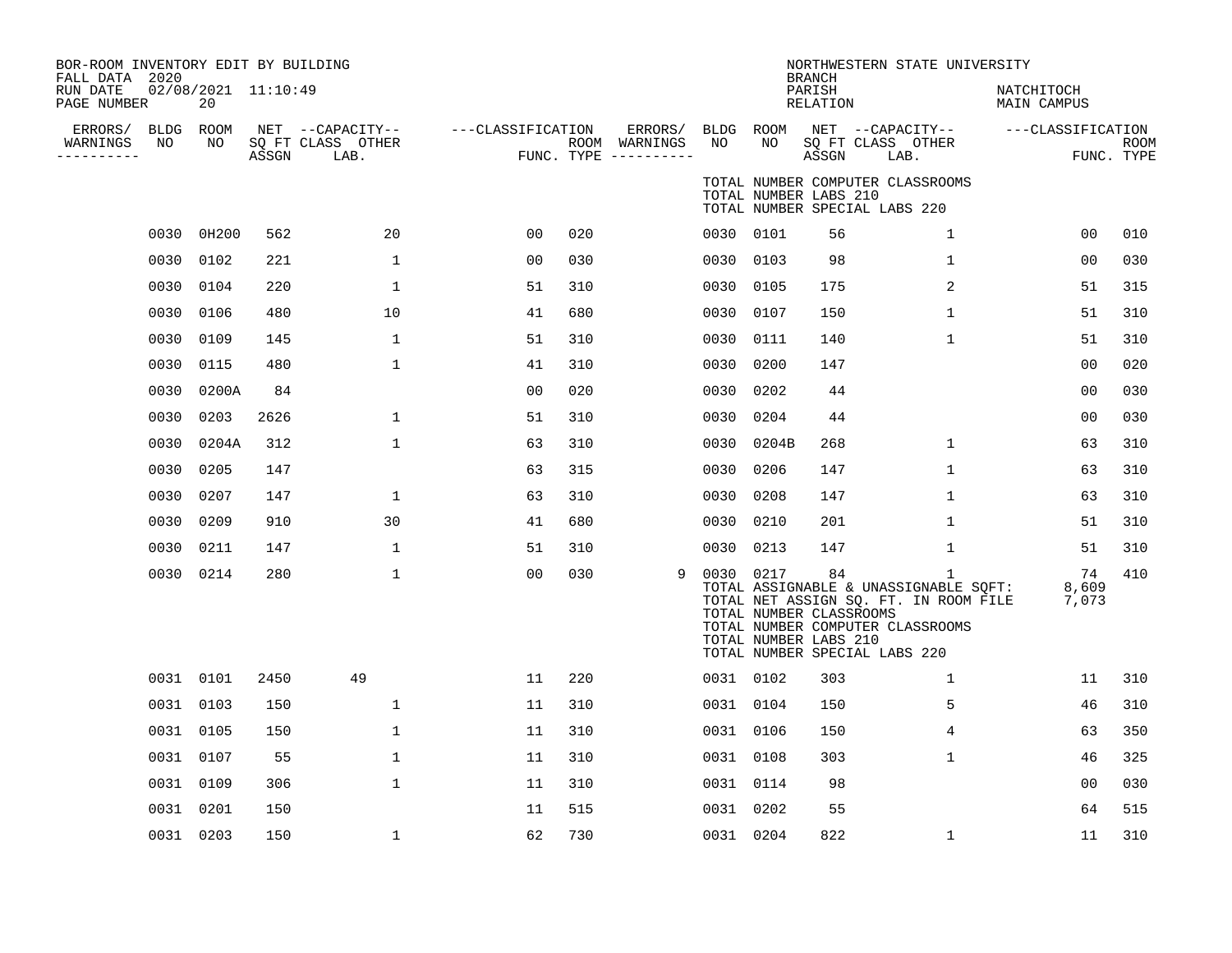| BOR-ROOM INVENTORY EDIT BY BUILDING<br>FALL DATA 2020 |             |           |                     |                           |                   |     |                                      |      |                                                  | <b>BRANCH</b>             | NORTHWESTERN STATE UNIVERSITY                                                                                                                       |                           |                           |
|-------------------------------------------------------|-------------|-----------|---------------------|---------------------------|-------------------|-----|--------------------------------------|------|--------------------------------------------------|---------------------------|-----------------------------------------------------------------------------------------------------------------------------------------------------|---------------------------|---------------------------|
| RUN DATE<br>PAGE NUMBER                               |             | 21        | 02/08/2021 11:10:49 |                           |                   |     |                                      |      |                                                  | PARISH<br><b>RELATION</b> |                                                                                                                                                     | NATCHITOCH<br>MAIN CAMPUS |                           |
| ERRORS/                                               | <b>BLDG</b> | ROOM      |                     | NET --CAPACITY--          | ---CLASSIFICATION |     | ERRORS/                              | BLDG | <b>ROOM</b>                                      |                           | NET --CAPACITY--                                                                                                                                    | ---CLASSIFICATION         |                           |
| WARNINGS<br>----------                                | NO          | NO        | ASSGN               | SQ FT CLASS OTHER<br>LAB. |                   |     | ROOM WARNINGS<br>FUNC. TYPE $------$ | NO   | NO                                               | ASSGN                     | SQ FT CLASS OTHER<br>LAB.                                                                                                                           |                           | <b>ROOM</b><br>FUNC. TYPE |
|                                                       | 0031        | 0205      | 150                 | $\mathbf{1}$              | 11                | 310 |                                      |      | 0031 0206                                        | 304                       | 1                                                                                                                                                   | 11                        | 310                       |
|                                                       |             | 0031 0207 | 150                 | $\mathbf 1$               | 11                | 310 |                                      |      | 0031 0208                                        | 150                       | 4                                                                                                                                                   | 64                        | 515                       |
|                                                       |             | 0031 0209 | 767                 | 25                        | 11                | 515 |                                      |      | 0031 0210                                        | 609                       | 17                                                                                                                                                  | 11                        | 110                       |
|                                                       | 0031 0211   |           | 250                 | $\mathbf{1}$              | 11                | 310 |                                      |      | 0031 0213                                        | 150                       | $\mathbf{1}$                                                                                                                                        | 11                        | 310                       |
|                                                       | 0031 0214   |           | 459                 | 22                        | 11                | 110 |                                      |      | 0031 0215                                        | 56                        |                                                                                                                                                     | 64                        | 515                       |
|                                                       |             | 0031 0217 | 306                 | 6                         | 65                | 220 |                                      |      | 0031 0219                                        | 150                       | 8                                                                                                                                                   | 45                        | 220                       |
|                                                       |             | 0031 0221 | 150                 | 8                         | 11                | 220 |                                      |      | TOTAL NUMBER CLASSROOMS<br>TOTAL NUMBER LABS 210 |                           | TOTAL ASSIGNABLE & UNASSIGNABLE SQFT:<br>TOTAL NET ASSIGN SQ. FT. IN ROOM FILE<br>TOTAL NUMBER COMPUTER CLASSROOMS<br>TOTAL NUMBER SPECIAL LABS 220 | 8,943<br>8,845<br>2<br>4  |                           |
|                                                       | 0042        | 0001      | 439                 |                           | 00                | 030 |                                      |      | 0042 0102                                        | 200                       | 70                                                                                                                                                  | 0 <sub>0</sub>            | 020                       |
|                                                       |             | 0042 0104 | 1983                | $\mathbf{1}$              | 0 <sub>0</sub>    | 020 |                                      |      | 0042 0106                                        | 207                       | 4                                                                                                                                                   | 46                        | 310                       |
|                                                       | 0042        | 0109      | 21                  |                           | 65                | 755 |                                      | 0042 | 0110                                             | 192                       | $\mathbf 1$                                                                                                                                         | 11                        | 310                       |
|                                                       | 0042        | 0111      | 265                 | $\mathbf 1$               | 46                | 325 |                                      | 0042 | 0112                                             | 106                       | 1                                                                                                                                                   | 46                        | 310                       |
|                                                       | 0042        | 0113      | 503                 | 10                        | 11                | 315 |                                      | 0042 | 0114                                             | 178                       |                                                                                                                                                     | 46                        | 315                       |
|                                                       | 0042        | 0115      | 967                 | 30                        | 11                | 210 |                                      | 0042 | 0116                                             | 19                        |                                                                                                                                                     | 65                        | 115                       |
|                                                       | 0042        | 0117      | 162                 | 8                         | 11                | 655 |                                      | 0042 | 0118                                             | 126                       | 5                                                                                                                                                   | 65                        | 315                       |
|                                                       | 0042        | 0119      | 155                 | $\mathbf{1}$              | 11                | 310 |                                      | 0042 | 0120                                             | 120                       | 1                                                                                                                                                   | 11                        | 310                       |
|                                                       | 0042 0121   |           | 176                 | $\mathbf{1}$              | 11                | 310 |                                      |      | 0042 0122                                        | 102                       |                                                                                                                                                     | 50                        | 650                       |
|                                                       | 0042 0125   |           | 60                  |                           | 0 <sub>0</sub>    | 030 |                                      |      | 0042 0127                                        | 108                       |                                                                                                                                                     | 0 <sub>0</sub>            | 030                       |
|                                                       | 0042 0128   |           | 60                  |                           | 0 <sub>0</sub>    | 030 |                                      |      | 0042 0130                                        | 45                        |                                                                                                                                                     | 0 <sub>0</sub>            | 020                       |
|                                                       | 0042        | 0131      | 37                  |                           | 0 <sub>0</sub>    | 020 |                                      |      | 0042 0134                                        | 62                        |                                                                                                                                                     | 46                        | 315                       |
|                                                       | 0042 0135   |           | 138                 | $\mathbf{1}$              | 11                | 310 |                                      |      | 0042 0136                                        | 422                       |                                                                                                                                                     | 46                        | 350                       |
|                                                       | 0042        | 0137      | 50                  |                           | 0 <sub>0</sub>    | 030 |                                      |      | 0042 0138                                        | 164                       |                                                                                                                                                     | 0 <sub>0</sub>            | 030                       |
|                                                       | 0042        | 0140      | 10                  |                           | 0 <sub>0</sub>    | 030 |                                      |      | 0042 0141                                        | 134                       | 1                                                                                                                                                   | 11                        | 310                       |
|                                                       |             | 0042 0142 | 130                 | 1                         | 11                | 310 |                                      |      | 0042 0143                                        | 101                       | $\mathbf 1$                                                                                                                                         | 11                        | 310                       |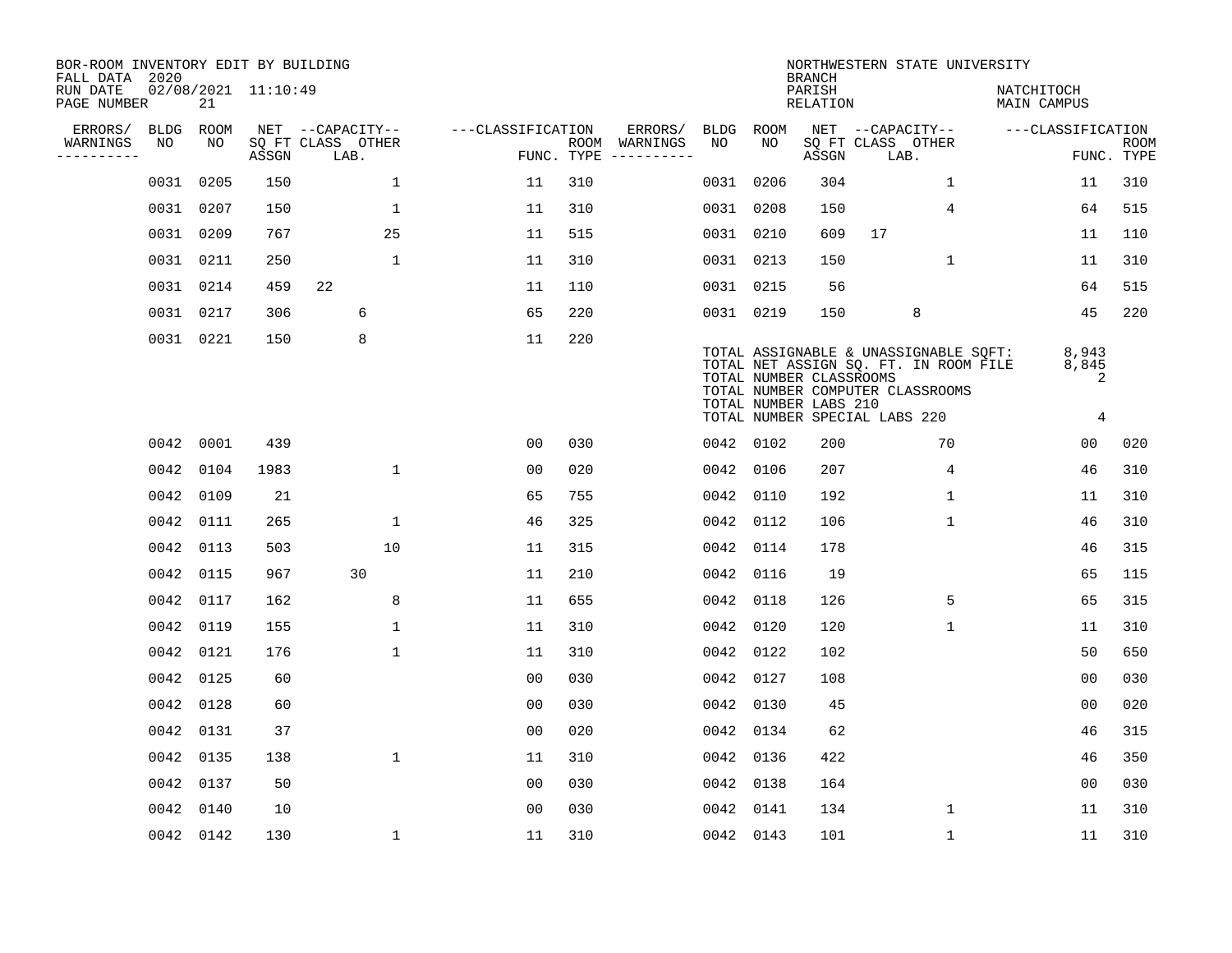| BOR-ROOM INVENTORY EDIT BY BUILDING<br>FALL DATA 2020 |           |            |                     |      |                   |                                    |                |     |                                      |           |            | <b>BRANCH</b>                                                                           |      |                                  | NORTHWESTERN STATE UNIVERSITY                                                                |                                                |                    |
|-------------------------------------------------------|-----------|------------|---------------------|------|-------------------|------------------------------------|----------------|-----|--------------------------------------|-----------|------------|-----------------------------------------------------------------------------------------|------|----------------------------------|----------------------------------------------------------------------------------------------|------------------------------------------------|--------------------|
| RUN DATE<br>PAGE NUMBER                               |           | 22         | 02/08/2021 11:10:49 |      |                   |                                    |                |     |                                      |           |            | PARISH<br>RELATION                                                                      |      |                                  | NATCHITOCH<br>MAIN CAMPUS                                                                    |                                                |                    |
| ERRORS/                                               |           | BLDG ROOM  |                     |      |                   | NET --CAPACITY-- ---CLASSIFICATION |                |     | ERRORS/                              | BLDG ROOM |            |                                                                                         |      |                                  | NET --CAPACITY-- ----CLASSIFICATION                                                          |                                                |                    |
| WARNINGS<br>$- - - - - - - -$                         | NO        | NO.        | ASSGN               | LAB. | SQ FT CLASS OTHER |                                    |                |     | ROOM WARNINGS<br>FUNC. TYPE $------$ | NO        | NO         | ASSGN                                                                                   | LAB. | SQ FT CLASS OTHER                |                                                                                              |                                                | ROOM<br>FUNC. TYPE |
|                                                       |           | 0042 0144  | 10                  |      |                   |                                    | 12             | 620 |                                      | 0042 0145 |            | 555                                                                                     | 27   |                                  |                                                                                              | 11                                             | 110                |
|                                                       | 0042 0146 |            | 1004                | 72   |                   |                                    | 11             | 140 |                                      | 0042 0147 |            | 133                                                                                     |      |                                  |                                                                                              | 0 <sub>0</sub>                                 | 020                |
|                                                       | 0042 0201 |            | 921                 |      |                   |                                    | 00             | 020 |                                      | 0042 0202 |            | 173                                                                                     |      | 2                                |                                                                                              | 46                                             | 310                |
|                                                       | 0042 0203 |            | 122                 |      | $\mathbf{1}$      |                                    | 11             | 310 |                                      | 0042 0204 |            | 309                                                                                     |      | $\mathbf{1}$                     |                                                                                              | 11                                             | 310                |
|                                                       | 0042 0205 |            | 135                 |      | $\mathbf{1}$      |                                    | 11             | 310 |                                      | 0042 0206 |            | 133                                                                                     |      | $\mathbf{1}$                     |                                                                                              | 11                                             | 310                |
|                                                       | 0042 0207 |            | 119                 |      | $\mathbf 1$       |                                    | 11             | 310 |                                      | 0042 0208 |            | 104                                                                                     |      |                                  |                                                                                              | 46                                             | 315                |
|                                                       | 0042 0210 |            | 158                 |      |                   |                                    | 00             | 010 |                                      | 0042 0212 |            | 98                                                                                      |      |                                  |                                                                                              | 00                                             | 030                |
|                                                       | 0042 0213 |            | 185                 |      |                   |                                    | 00             | 010 |                                      | 0042 0214 |            | 133                                                                                     |      |                                  |                                                                                              | 00                                             | 010                |
|                                                       | 0042 0215 |            | 157                 |      | $\mathbf{1}$      |                                    | 46             | 310 |                                      | 0042 0217 |            | 130                                                                                     |      | $\mathbf{1}$                     |                                                                                              | 11                                             | 310                |
|                                                       | 0042 0218 |            | 105                 |      | $\mathbf{1}$      |                                    | 11             | 310 |                                      | 0042 0219 |            | 121                                                                                     |      | $\mathbf{1}$                     |                                                                                              | 11                                             | 310                |
|                                                       | 0042 0220 |            | 228                 |      | 5                 |                                    | 46             | 250 |                                      | 0042 0221 |            | 517                                                                                     | 15   |                                  |                                                                                              | 11                                             | 110                |
|                                                       | 0042 0222 |            | 441                 | 24   |                   |                                    | 11             | 110 |                                      | 0042 0223 |            | 500                                                                                     |      | 24                               |                                                                                              | 11                                             | 220                |
|                                                       | 0042 0224 |            | 123                 |      | $\mathbf{1}$      |                                    | 46             | 310 |                                      | 0042 0225 |            | 172                                                                                     |      |                                  |                                                                                              | 0 <sub>0</sub>                                 | 030                |
|                                                       | 0042 0226 |            | 59                  |      |                   |                                    | 00             | 030 |                                      | 0042 0227 |            | 926                                                                                     | 20   |                                  |                                                                                              | 11                                             | 110                |
|                                                       | 0042 0228 |            | 72                  |      |                   |                                    | 46             | 255 |                                      | 0042 0229 |            | 62                                                                                      |      |                                  |                                                                                              | 00                                             | 030                |
|                                                       | 0042 0231 |            | 54                  |      |                   |                                    | 00             | 030 |                                      | 0042 0232 |            | 863                                                                                     |      | 30                               |                                                                                              | 45                                             | 220                |
|                                                       | 0042 0233 |            | 57                  |      | 3                 |                                    | 44             | 410 |                                      |           | 0042 0234  | 67<br>TOTAL NUMBER CLASSROOMS<br>TOTAL NUMBER LABS 210<br>TOTAL NUMBER SPECIAL LABS 220 |      | TOTAL NUMBER COMPUTER CLASSROOMS | TOTAL ASSIGNABLE & UNASSIGNABLE SQFT: 16,388<br>TOTAL NET ASSIGN SQ. FT. IN ROOM FILE 11,257 | 44<br>4<br>$\overline{1}$<br><sup>1</sup><br>2 | 420                |
|                                                       | 0043 0100 |            | 170                 |      |                   |                                    | 0 <sub>0</sub> | 020 |                                      |           | 0043 0100A | 475                                                                                     |      |                                  |                                                                                              | 00                                             | 020                |
|                                                       | 0043      | 0100B      | 210                 |      |                   |                                    | 00             | 020 |                                      |           | 0043 0100C | 378                                                                                     |      |                                  |                                                                                              | 0 <sub>0</sub>                                 | 020                |
|                                                       |           | 0043 0100D | 180                 |      |                   |                                    | 00             | 020 |                                      | 0043 0101 |            | 202                                                                                     |      |                                  |                                                                                              | 11                                             | 650                |
|                                                       |           | 0043 0101A | 108                 |      |                   |                                    | 00             | 020 |                                      |           | 0043 0101B | 46                                                                                      |      |                                  |                                                                                              | 00                                             | 020                |
|                                                       | 0043      | 0101C      | 40                  |      | 1                 |                                    | 00             | 030 |                                      | 0043 0102 |            | 116                                                                                     |      | $\mathbf 1$                      |                                                                                              | 46                                             | 315                |
|                                                       |           | 0043 0104  | 142                 |      | $\mathbf{1}$      |                                    | 11             | 310 |                                      | 0043 0106 |            | 142                                                                                     |      | $\mathbf{1}$                     |                                                                                              | 11                                             | 310                |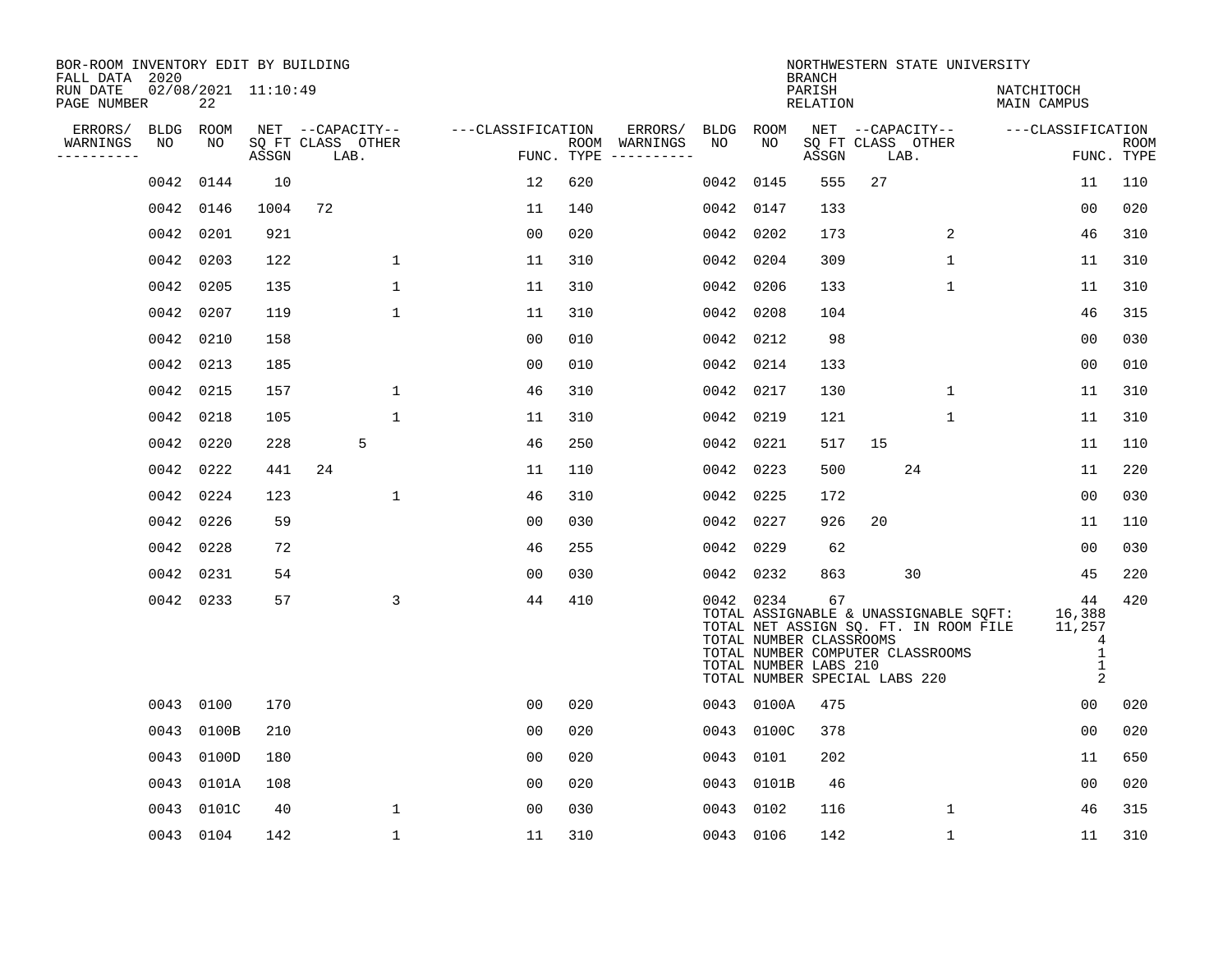| BOR-ROOM INVENTORY EDIT BY BUILDING<br>FALL DATA 2020<br>RUN DATE<br>PAGE NUMBER |                   | 02/08/2021 11:10:49<br>23 |          |                                               |                |                   |            |                          |            |             | <b>BRANCH</b><br>PARISH<br>RELATION | NORTHWESTERN STATE UNIVERSITY                 | NATCHITOCH<br>MAIN CAMPUS |                           |
|----------------------------------------------------------------------------------|-------------------|---------------------------|----------|-----------------------------------------------|----------------|-------------------|------------|--------------------------|------------|-------------|-------------------------------------|-----------------------------------------------|---------------------------|---------------------------|
| ERRORS/<br>WARNINGS<br>----------                                                | <b>BLDG</b><br>NO | ROOM<br>NO                | ASSGN    | NET --CAPACITY--<br>SQ FT CLASS OTHER<br>LAB. |                | ---CLASSIFICATION | FUNC. TYPE | ERRORS/<br>ROOM WARNINGS | BLDG<br>NO | ROOM<br>NO. | ASSGN                               | NET --CAPACITY--<br>SQ FT CLASS OTHER<br>LAB. | ---CLASSIFICATION         | <b>ROOM</b><br>FUNC. TYPE |
|                                                                                  | 0043              | 0106A                     | 107      |                                               | $\mathbf{1}$   | 11                | 310        |                          | 0043       | 0106B       | 107                                 | 8                                             | 22                        | 250                       |
|                                                                                  | 0043              | 0107                      | 1087 100 |                                               |                | 11                | 110        |                          | 0043       | 0107A       | 167                                 | $\mathbf{1}$                                  | 11                        | 310                       |
|                                                                                  | 0043              | 0107C                     | 121      |                                               | 1              | 11                | 310        |                          | 0043       | 0107E       | 41                                  |                                               | 00                        | 020                       |
|                                                                                  | 0043              | 0108                      | 142      |                                               | $\mathbf{1}$   | 11                | 310        |                          | 0043       | 0109        | 170                                 |                                               | 11                        | 731                       |
|                                                                                  | 0043              | 0109A                     | 170      |                                               | 1              | 11                | 210        |                          | 0043       | 0110        | 655                                 | 4                                             | 11                        | 720                       |
|                                                                                  | 0043 0111         |                           | 425      |                                               | 29             | 45                | 240        |                          | 0043       | 0112        | 48                                  |                                               | 0 <sub>0</sub>            | 010                       |
|                                                                                  | 0043 0113         |                           | 595      | 80                                            |                | 11                | 140        |                          | 0043       | 0114        | 165                                 | 5                                             | 45                        | 650                       |
|                                                                                  | 0043 0115         |                           | 127      |                                               | $\mathbf 1$    | 11                | 310        |                          | 0043       | 0116        | 190                                 | $\mathbf 1$                                   | 46                        | 310                       |
|                                                                                  | 0043              | 0116A                     | 221      |                                               | 10             | 11                | 350        |                          | 0043       | 0118        | 245                                 | $\mathbf 1$                                   | 46                        | 310                       |
|                                                                                  | 0043              | 0118A                     | 333      |                                               | 8              | 46                | 350        |                          | 0043       | 0118B       | 165                                 | $\mathbf 1$                                   | 46                        | 310                       |
|                                                                                  |                   | 0043 0118C                | 304      |                                               | $\mathbf 1$    | 11                | 250        |                          | 0043       | 0118D       | 28                                  | 3                                             | 0 <sub>0</sub>            | 030                       |
|                                                                                  |                   | 0043 0118E                | 40       |                                               | $\overline{3}$ | 46                | 650        |                          | 0043       | 0118F       | 40                                  |                                               | 11                        | 315                       |
|                                                                                  | 0043              | 0119                      | 450      |                                               | 11             | 41                | 220        |                          | 0043       | 0120        | 550                                 | 80                                            | 11                        | 140                       |
|                                                                                  | 0043              | 0121                      | 113      |                                               |                | 46                | 255        |                          | 0043       | 0122        | 148                                 | 3                                             | 46                        | 650                       |
|                                                                                  | 0043              | 0123                      | 1565     | 35                                            |                | 11                | 110        |                          | 0043       | 0124        | 773                                 | 20                                            | 11                        | 210                       |
|                                                                                  | 0043              | 0125                      | 210      |                                               |                | 0 <sub>0</sub>    | 030        |                          |            | 0043 0126A  | 330                                 | 20                                            | 11                        | 215                       |
|                                                                                  | 0043              | 0127                      | 229      |                                               | $\mathbf 1$    | 46                | 310        |                          | 0043       | 0128        | 104                                 | 1                                             | 46                        | 310                       |
|                                                                                  | 0043              | 0129                      | 34       |                                               |                | 46                | 315        |                          | 0043       | 0130        | 102                                 | 1                                             | 46                        | 310                       |
|                                                                                  | 0043 0131         |                           | 220      |                                               | 15             | 65                | 680        |                          |            | 0043 0133   | 26                                  |                                               | 0 <sub>0</sub>            | 020                       |
|                                                                                  | 0043 0134         |                           | 26       |                                               |                | 0 <sub>0</sub>    | 010        |                          | 0043       | 0135        | 64                                  |                                               | 0 <sub>0</sub>            | 020                       |
|                                                                                  | 0043              | 0136                      | 106      |                                               |                | 0 <sub>0</sub>    | 020        |                          | 0043       | 0137        | 261                                 |                                               | 65                        | 730                       |
|                                                                                  | 0043              | 0200                      | 220      |                                               |                | 0 <sub>0</sub>    | 020        |                          | 0043       | 0200A       | 1654                                |                                               | 0 <sub>0</sub>            | 020                       |
|                                                                                  | 0043              | 0200B                     | 223      |                                               |                | 0 <sub>0</sub>    | 020        |                          | 0043       | 0200C       | 171                                 |                                               | 0 <sub>0</sub>            | 020                       |
|                                                                                  | 0043              | 0200D                     | 252      |                                               |                | 0 <sub>0</sub>    | 020        |                          | 0043       | 0201        | 173                                 |                                               | 0 <sub>0</sub>            | 020                       |
|                                                                                  | 0043              | 0201A                     | 39       |                                               | $\mathbf{1}$   | 11                | 650        |                          | 0043       | 0201B       | 138                                 |                                               | 00                        | 020                       |
|                                                                                  |                   | 0043 0201C                | 72       |                                               |                | 11                | 115        |                          |            | 0043 0201D  | 46                                  |                                               | 0 <sub>0</sub>            | 020                       |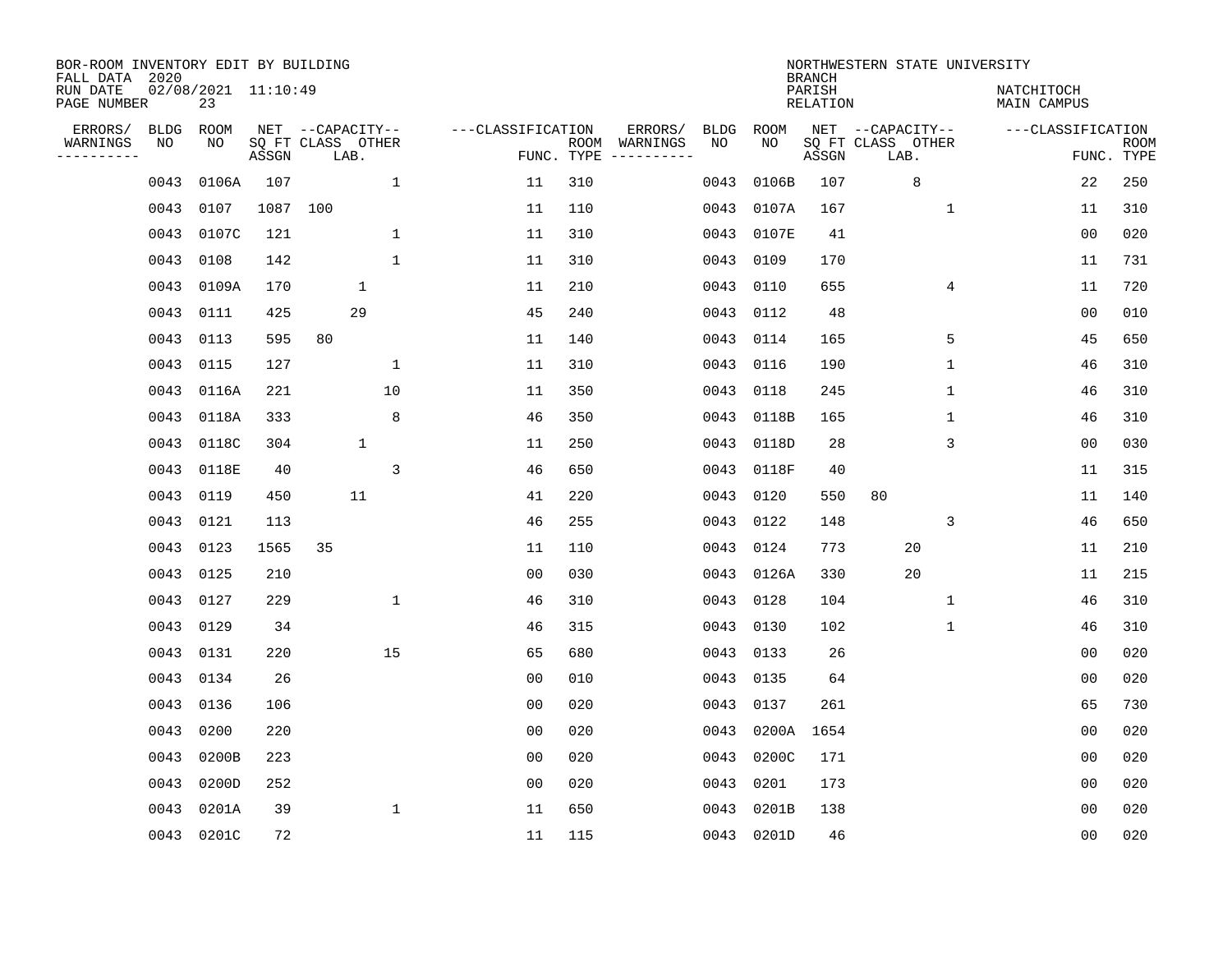| BOR-ROOM INVENTORY EDIT BY BUILDING<br>FALL DATA 2020 |             |                           |       |                           |              |                   |     |                                      |           |                                                               | <b>BRANCH</b>      | NORTHWESTERN STATE UNIVERSITY                                                                                                                       |                                                                      |                           |
|-------------------------------------------------------|-------------|---------------------------|-------|---------------------------|--------------|-------------------|-----|--------------------------------------|-----------|---------------------------------------------------------------|--------------------|-----------------------------------------------------------------------------------------------------------------------------------------------------|----------------------------------------------------------------------|---------------------------|
| RUN DATE<br>PAGE NUMBER                               |             | 02/08/2021 11:10:49<br>24 |       |                           |              |                   |     |                                      |           |                                                               | PARISH<br>RELATION |                                                                                                                                                     | NATCHITOCH<br>MAIN CAMPUS                                            |                           |
| ERRORS/                                               | <b>BLDG</b> | ROOM                      |       | NET --CAPACITY--          |              | ---CLASSIFICATION |     | ERRORS/                              | BLDG      | ROOM                                                          |                    | NET --CAPACITY--                                                                                                                                    | ---CLASSIFICATION                                                    |                           |
| WARNINGS<br>----------                                | NO          | NO                        | ASSGN | SQ FT CLASS OTHER<br>LAB. |              |                   |     | ROOM WARNINGS<br>FUNC. TYPE $------$ | NO        | NO                                                            | ASSGN              | SO FT CLASS OTHER<br>LAB.                                                                                                                           |                                                                      | <b>ROOM</b><br>FUNC. TYPE |
|                                                       | 0043        | 0203                      | 105   |                           | 2            | 11                | 310 |                                      | 0043      | 0205                                                          | 156                | $\mathbf{1}$                                                                                                                                        | 11                                                                   | 310                       |
|                                                       | 0043        | 0206                      | 1090  | 30                        |              | 11                | 210 |                                      | 0043      | 0207                                                          | 225                | 4                                                                                                                                                   | 11                                                                   | 250                       |
|                                                       |             | 0043 0207A                | 23    |                           |              | 11                | 315 |                                      | 0043      | 0208                                                          | 1208               | 30                                                                                                                                                  | 11                                                                   | 210                       |
|                                                       | 0043        | 0209                      | 1139  | 30                        |              | 11                | 210 |                                      | 0043 0210 |                                                               | 124                |                                                                                                                                                     | 11                                                                   | 730                       |
|                                                       | 0043        | 0210A                     | 587   |                           |              | 11                | 730 |                                      |           | 0043 0210B                                                    | 156                |                                                                                                                                                     | 11                                                                   | 730                       |
|                                                       | 0043        | 0211                      | 200   |                           |              | 11                | 215 |                                      | 0043 0212 |                                                               | 1190               | 30                                                                                                                                                  | 11                                                                   | 210                       |
|                                                       |             | 0043 0213A                | 34    |                           |              | 46                | 665 |                                      | 0043      | 0216                                                          | 212                |                                                                                                                                                     | 11                                                                   | 215                       |
|                                                       |             | 0043 0217                 | 150   |                           | $\mathbf{1}$ | 11                | 310 |                                      |           | 0043 0217A                                                    | 143                | $\mathbf{1}$                                                                                                                                        | 46                                                                   | 250                       |
|                                                       | 0043        | 0219                      | 535   | 15                        |              | 41                | 220 |                                      | 0043      | 0220                                                          | 64                 |                                                                                                                                                     | 11                                                                   | 215                       |
|                                                       |             | 0043 0221                 | 141   |                           | 1            | 11                | 310 |                                      | 0043 0222 |                                                               | 39                 |                                                                                                                                                     | 11                                                                   | 115                       |
|                                                       | 0043        | 0223                      | 169   |                           |              | 46                | 650 |                                      | 0043      | 0225                                                          | 212                |                                                                                                                                                     | 11                                                                   | 215                       |
|                                                       |             | 0043 0226                 | 385   | 20                        |              | 22                | 250 |                                      | 0043      | 0227                                                          | 1303               | 25                                                                                                                                                  | 11                                                                   | 210                       |
|                                                       | 0043        | 0227A                     | 352   | 7                         |              | 11                | 250 |                                      | 0043      | 0228                                                          | 160                |                                                                                                                                                     | 11                                                                   | 215                       |
|                                                       | 0043        | 0229                      | 201   |                           |              | 11                | 215 |                                      | 0043 0230 |                                                               | 226                |                                                                                                                                                     | 0 <sub>0</sub>                                                       | 020                       |
|                                                       |             | 0043 0231                 | 959   | 75                        |              | 11                | 110 |                                      | 0043 0232 |                                                               | 244                |                                                                                                                                                     | 0 <sub>0</sub>                                                       | 020                       |
|                                                       |             | 0043 0233                 | 35    |                           |              | 0 <sub>0</sub>    | 010 |                                      | 0043 0234 |                                                               | 30                 |                                                                                                                                                     | 11                                                                   | 215                       |
|                                                       | 0043        | 0300                      | 104   |                           |              | 0 <sub>0</sub>    | 020 |                                      |           | 0043 0300A                                                    | 144                |                                                                                                                                                     | 0 <sub>0</sub>                                                       | 020                       |
|                                                       |             | 0043 0300B                | 75    |                           |              | 0 <sub>0</sub>    | 030 |                                      | 0043 0301 |                                                               | 46                 |                                                                                                                                                     | 00                                                                   | 020                       |
|                                                       |             | 0043 0302                 | 176   |                           | $\mathbf{1}$ | 46                | 310 |                                      |           | 0043 0303<br>TOTAL NUMBER CLASSROOMS<br>TOTAL NUMBER LABS 210 | 1406               | TOTAL ASSIGNABLE & UNASSIGNABLE SQFT:<br>TOTAL NET ASSIGN SQ. FT. IN ROOM FILE<br>TOTAL NUMBER COMPUTER CLASSROOMS<br>TOTAL NUMBER SPECIAL LABS 220 | 00<br>29,949<br>22,636<br>3<br>$\overline{c}$<br>$\overline{7}$<br>2 | 030                       |
|                                                       |             | 0044 0101                 | 50    |                           |              | 0 <sub>0</sub>    | 020 |                                      | 0044 0102 |                                                               | 78                 |                                                                                                                                                     | 00                                                                   | 020                       |
|                                                       |             | 0044 0104                 | 159   |                           | $\mathbf{1}$ | 46                | 310 |                                      | 0044 0106 |                                                               | 90                 | 25                                                                                                                                                  | 0 <sub>0</sub>                                                       | 020                       |
|                                                       |             | 0044 0109                 | 1035  |                           |              | 0 <sub>0</sub>    | 020 |                                      | 0044 0111 |                                                               | 48                 |                                                                                                                                                     | 0 <sub>0</sub>                                                       | 020                       |
|                                                       |             | 0044 0113                 | 30    |                           |              | 0 <sub>0</sub>    | 020 |                                      | 0044 0114 |                                                               | 90                 |                                                                                                                                                     | 65                                                                   | 650                       |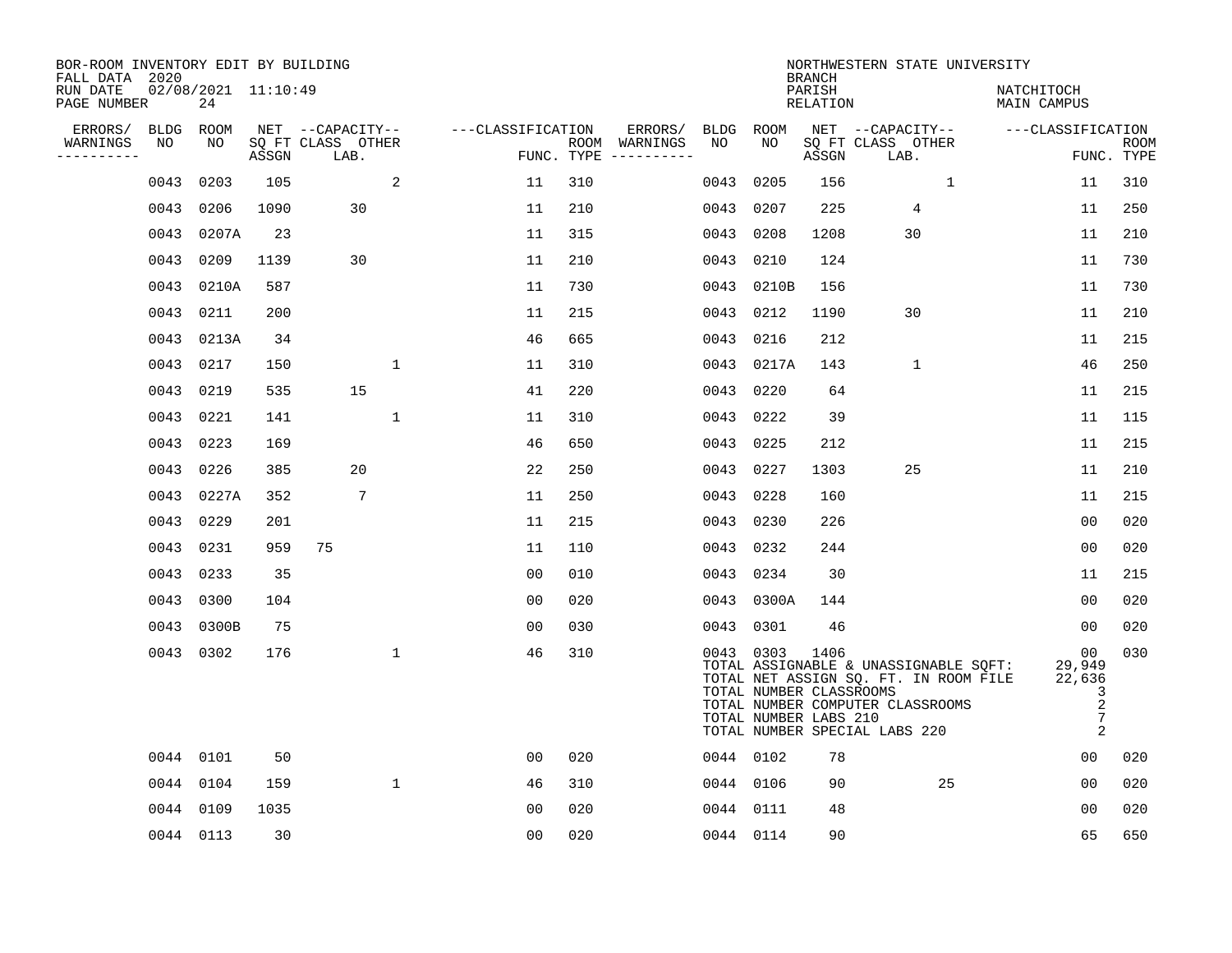| BOR-ROOM INVENTORY EDIT BY BUILDING<br>FALL DATA 2020 |             |                           |       |                           |                   |     |                                            |             | <b>BRANCH</b>             | NORTHWESTERN STATE UNIVERSITY |                           |                           |
|-------------------------------------------------------|-------------|---------------------------|-------|---------------------------|-------------------|-----|--------------------------------------------|-------------|---------------------------|-------------------------------|---------------------------|---------------------------|
| RUN DATE<br>PAGE NUMBER                               |             | 02/08/2021 11:10:49<br>25 |       |                           |                   |     |                                            |             | PARISH<br><b>RELATION</b> |                               | NATCHITOCH<br>MAIN CAMPUS |                           |
| ERRORS/                                               | <b>BLDG</b> | ROOM                      |       | NET --CAPACITY--          | ---CLASSIFICATION |     | ERRORS/<br><b>BLDG</b>                     | <b>ROOM</b> |                           | NET --CAPACITY--              | ---CLASSIFICATION         |                           |
| WARNINGS<br>----------                                | NO          | NO                        | ASSGN | SQ FT CLASS OTHER<br>LAB. |                   |     | ROOM WARNINGS<br>NO<br>FUNC. TYPE $------$ | NO          | ASSGN                     | SQ FT CLASS OTHER<br>LAB.     |                           | <b>ROOM</b><br>FUNC. TYPE |
|                                                       |             | 0044 0115                 | 49    | $\mathbf{1}$              | 00                | 030 | 0044                                       | 0116        | 156                       |                               | 0 <sub>0</sub>            | 030                       |
|                                                       |             | 0044 0116A                | 156   |                           | 0 <sub>0</sub>    | 030 |                                            | 0044 0117   | 662                       | 30                            | 11                        | 110                       |
|                                                       |             | 0044 0118                 | 35    |                           | 63                | 655 | 0044                                       | 0119        | 713                       | 40                            | 45                        | 220                       |
|                                                       |             | 0044 0120                 | 97    | $\mathbf{1}$              | 44                | 715 |                                            | 0044 0121   | 72                        |                               | 46                        | 315                       |
|                                                       |             | 0044 0122                 | 490   | $\mathbf{1}$              | 11                | 310 |                                            | 0044 0123   | 20                        |                               | 46                        | 315                       |
|                                                       |             | 0044 0124                 | 479   | $\mathbf{1}$              | 11                | 310 |                                            | 0044 0126   | 208                       |                               | 0 <sub>0</sub>            | 020                       |
|                                                       |             | 0044 0127                 | 50    |                           | 46                | 315 |                                            | 0044 0128   | 139                       | $\mathbf 1$                   | 11                        | 310                       |
|                                                       |             | 0044 0129                 | 21    |                           | 46                | 315 |                                            | 0044 0130   | 147                       | $\mathbf 1$                   | 11                        | 310                       |
|                                                       |             | 0044 0131                 | 21    |                           | 46                | 315 |                                            | 0044 0132   | 271                       | $\mathbf 1$                   | 11                        | 310                       |
|                                                       |             | 0044 0133                 | 322   | $\mathbf 1$               | 46                | 325 |                                            | 0044 0134   | 132                       |                               | 46                        | 315                       |
|                                                       |             | 0044 0135                 | 56    |                           | 0 <sub>0</sub>    | 030 |                                            | 0044 0136   | 22                        |                               | 12                        | 620                       |
|                                                       |             | 0044 0137                 | 104   |                           | 0 <sub>0</sub>    | 030 |                                            | 0044 0138   | 174                       |                               | 0 <sub>0</sub>            | 030                       |
|                                                       |             | 0044 0139                 | 17    |                           | 0 <sub>0</sub>    | 010 | 0044                                       | 0140        | 208                       |                               | 0 <sub>0</sub>            | 020                       |
|                                                       |             | 0044 0141                 | 73    |                           | 46                | 315 |                                            | 0044 0142   | 200                       | 1                             | 11                        | 310                       |
|                                                       |             | 0044 0143                 | 23    |                           | 46                | 315 | 0044                                       | 0144        | 193                       | 1                             | 11                        | 310                       |
|                                                       |             | 0044 0145                 | 16    |                           | 46                | 315 | 0044                                       | 0146        | 1090                      | 78                            | 11                        | 110                       |
|                                                       |             | 0044 0147                 | 18    |                           | 0 <sub>0</sub>    | 030 | 0044                                       | 0148        | 353                       | 10                            | 46                        | 350                       |
|                                                       |             | 0044 0149                 | 11    |                           | 63                | 255 | 0044                                       | 0150        | 23                        |                               | 12                        | 620                       |
|                                                       |             | 0044 0151                 | 448   | 30                        | 12                | 110 |                                            | 0044 0152   | 366                       |                               | 0 <sub>0</sub>            | 030                       |
|                                                       |             | 0044 0153                 | 193   |                           | 0 <sub>0</sub>    | 020 |                                            | 0044 0201   | 855                       |                               | 0 <sub>0</sub>            | 020                       |
|                                                       |             | 0044 0202                 | 45    |                           | 0 <sub>0</sub>    | 020 | 0044                                       | 0203        | 132                       | 20                            | 51                        | 655                       |
|                                                       |             | 0044 0204                 | 467   | 20                        | 12                | 630 | 0044                                       | 0205        | 1057                      | 20                            | 11                        | 635                       |
|                                                       |             | 0044 0206                 | 102   |                           | 0 <sub>0</sub>    | 020 |                                            | 0044 0207   | 102                       |                               | 11                        | 635                       |
|                                                       |             | 0044 0208                 | 724   | 36                        | 11                | 220 |                                            | 0044 0209   | 85                        | $\mathbf 1$                   | 46                        | 315                       |
|                                                       |             | 0044 0210                 | 191   | $\mathbf 1$               | 11                | 310 |                                            | 0044 0211   | 24                        |                               | 46                        | 315                       |
|                                                       |             | 0044 0212                 | 188   | $\mathbf{1}$              | 11                | 310 |                                            | 0044 0213   | 26                        |                               | 46                        | 315                       |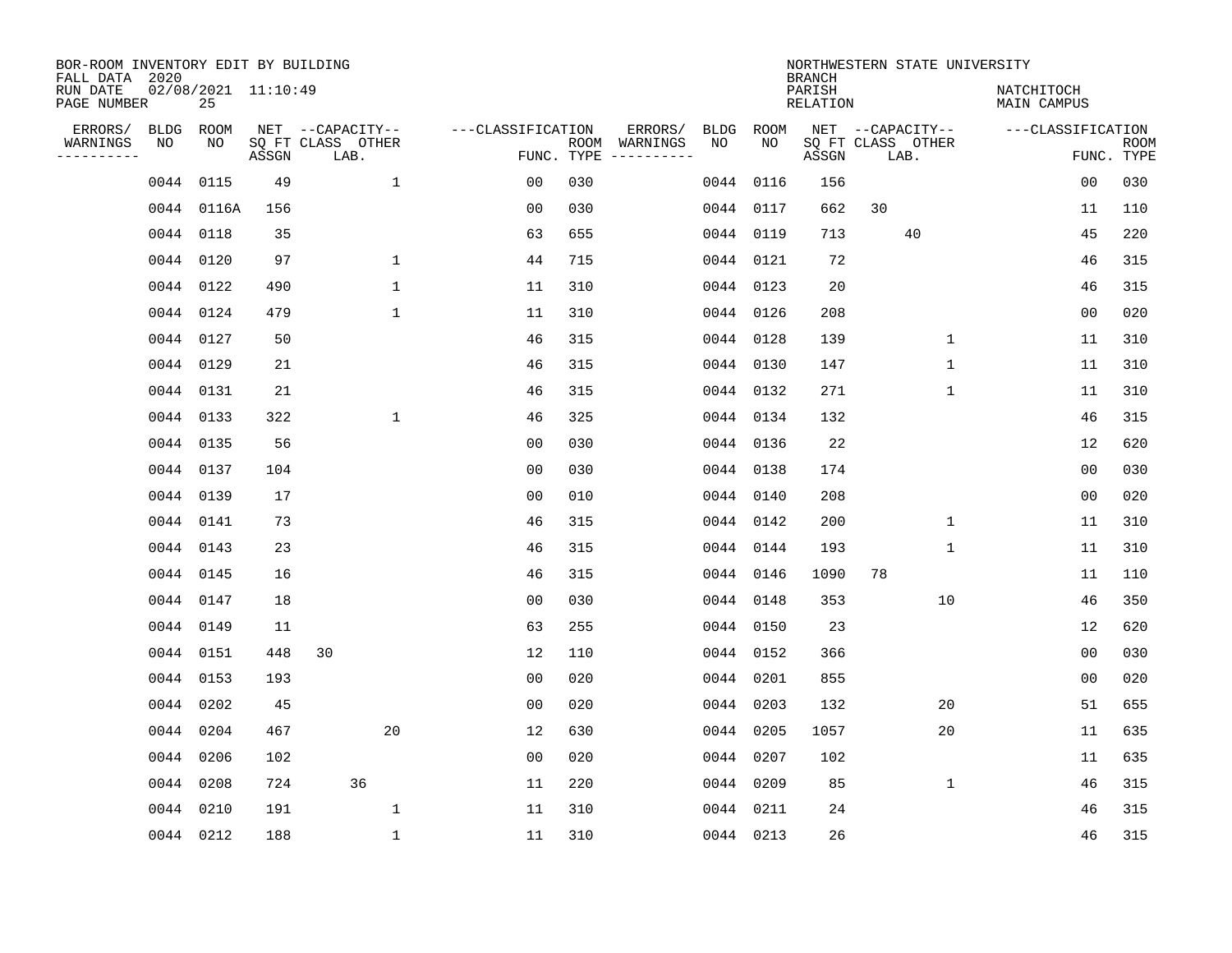| BOR-ROOM INVENTORY EDIT BY BUILDING<br>FALL DATA 2020 |    |            |                     |                                    |    |     |                                      |           |            | <b>BRANCH</b>                                    | NORTHWESTERN STATE UNIVERSITY                                                                                                                                     |                               |                           |
|-------------------------------------------------------|----|------------|---------------------|------------------------------------|----|-----|--------------------------------------|-----------|------------|--------------------------------------------------|-------------------------------------------------------------------------------------------------------------------------------------------------------------------|-------------------------------|---------------------------|
| RUN DATE<br>PAGE NUMBER                               |    | 26         | 02/08/2021 11:10:49 |                                    |    |     |                                      |           |            | PARISH<br>RELATION                               |                                                                                                                                                                   | NATCHITOCH<br>MAIN CAMPUS     |                           |
| ERRORS/ BLDG ROOM                                     |    |            |                     | NET --CAPACITY-- ---CLASSIFICATION |    |     |                                      |           |            |                                                  | ERRORS/ BLDG ROOM NET --CAPACITY-- ----CLASSIFICATION                                                                                                             |                               |                           |
| WARNINGS<br>---------                                 | NO | NO 11      |                     | SQ FT CLASS OTHER<br>ASSGN LAB.    |    |     | ROOM WARNINGS<br>FUNC. TYPE $------$ | NO        | NO 1       | ASSGN                                            | SQ FT CLASS OTHER<br>LAB.                                                                                                                                         |                               | <b>ROOM</b><br>FUNC. TYPE |
|                                                       |    | 0044 0214  | 40                  |                                    | 46 | 315 |                                      | 0044 0215 |            | 190                                              | $\mathbf{1}$                                                                                                                                                      | 46                            | 310                       |
|                                                       |    | 0044 0216  | 20                  |                                    | 46 | 315 |                                      | 0044 0217 |            | 56                                               |                                                                                                                                                                   | 00                            | 020                       |
|                                                       |    | 0044 0218  | 53                  |                                    | 00 | 030 |                                      | 0044 0219 |            | 128                                              |                                                                                                                                                                   | 00                            | 030                       |
|                                                       |    | 0044 0220  | 217                 |                                    | 00 | 030 |                                      | 0044 0221 |            | 21                                               |                                                                                                                                                                   | 12                            | 620                       |
|                                                       |    | 0044 0224  | 17                  |                                    | 00 | 010 |                                      | 0044 0225 |            | 1407                                             | 30                                                                                                                                                                | 45                            | 220                       |
|                                                       |    | 0044 0226  | 40                  |                                    | 11 | 225 |                                      | 0044 0227 |            | 40                                               |                                                                                                                                                                   | 00 <sub>o</sub>               | 010                       |
|                                                       |    | 0044 0228  | 743                 | 36                                 | 11 | 110 |                                      | 0044 0229 |            | 12                                               |                                                                                                                                                                   | 00                            | 030                       |
|                                                       |    | 0044 0230  | 654                 | 30                                 | 11 | 110 |                                      |           |            | TOTAL NUMBER CLASSROOMS<br>TOTAL NUMBER LABS 210 | TOTAL ASSIGNABLE & UNASSIGNABLE SQFT: 17,044<br>TOTAL NET ASSIGN SQ. FT. IN ROOM FILE 12,483<br>TOTAL NUMBER COMPUTER CLASSROOMS<br>TOTAL NUMBER SPECIAL LABS 220 | 5<br>$\overline{\phantom{a}}$ |                           |
|                                                       |    | 0046 0100  | 3134                |                                    | 64 | 730 |                                      | 0046 0101 |            | 137                                              |                                                                                                                                                                   | 64                            | 730                       |
|                                                       |    | 0046 0102  | 137                 |                                    | 64 | 730 |                                      | 0046 0103 |            | 45                                               | $\mathbf{1}$                                                                                                                                                      | 00                            | 030                       |
|                                                       |    | 0046 0104  | 31                  |                                    | 64 | 730 |                                      | 0046 0105 |            | 411                                              |                                                                                                                                                                   | 64                            | 730                       |
|                                                       |    | 0046 0106  | 1868                |                                    | 64 | 730 |                                      | 0046 0200 |            | 390                                              | $\mathbf{1}$                                                                                                                                                      | 73                            | 310                       |
|                                                       |    | 0046 0201  | 499                 |                                    | 64 | 730 |                                      | 0046 0202 |            | 5074                                             |                                                                                                                                                                   | 64                            | 730                       |
|                                                       |    | 0046 0203  | 168                 |                                    | 64 | 730 |                                      | 0046 0204 |            | 66                                               |                                                                                                                                                                   | 64                            | 730                       |
|                                                       |    | 0046 0205  | 27                  |                                    | 64 | 730 |                                      | 0046 0206 |            | 83                                               |                                                                                                                                                                   | 64                            | 730                       |
|                                                       |    | 0046 0207  | 580                 |                                    | 64 | 745 |                                      |           |            | TOTAL NUMBER CLASSROOMS<br>TOTAL NUMBER LABS 210 | TOTAL ASSIGNABLE & UNASSIGNABLE SOFT: 12,650<br>TOTAL NET ASSIGN SQ. FT. IN ROOM FILE<br>TOTAL NUMBER COMPUTER CLASSROOMS<br>TOTAL NUMBER SPECIAL LABS 220        | 12,605                        |                           |
|                                                       |    | 005A 0100  | 74                  | $\mathbf{1}$                       | 63 | 310 |                                      |           | 005A 0100A | 44                                               | $\mathbf{1}$                                                                                                                                                      |                               | 63 725                    |
|                                                       |    | 005A 0100B | 320                 | 15                                 | 63 | 725 |                                      |           |            | TOTAL NUMBER CLASSROOMS                          | TOTAL ASSIGNABLE & UNASSIGNABLE SQFT:<br>TOTAL NET ASSIGN SQ. FT. IN ROOM FILE                                                                                    | 438<br>438                    |                           |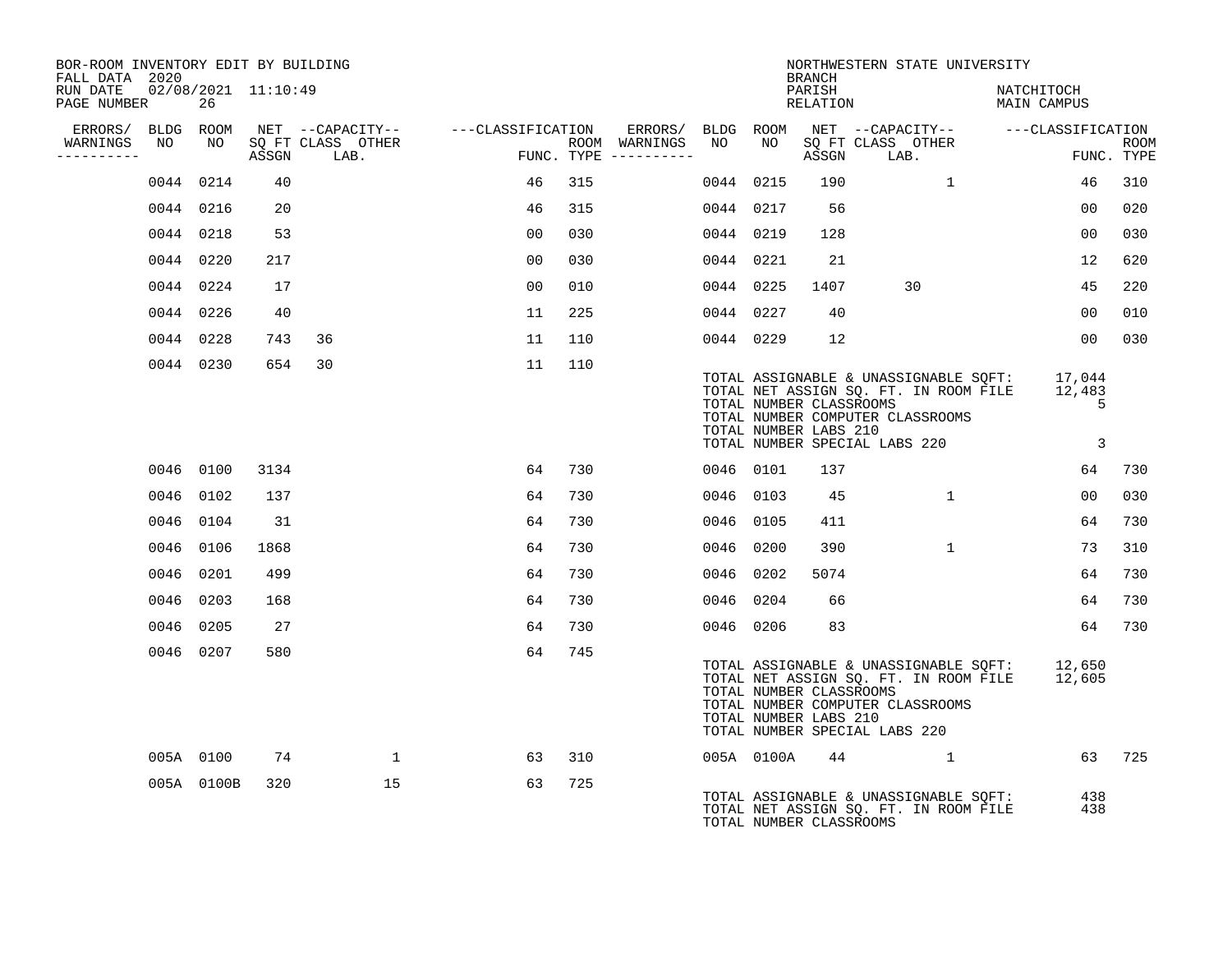| BOR-ROOM INVENTORY EDIT BY BUILDING<br>FALL DATA 2020 |      |                           |       |                           |                                    |     |                                                             |           |                                                  | <b>BRANCH</b>      | NORTHWESTERN STATE UNIVERSITY                                                                                                                       |                           |                           |
|-------------------------------------------------------|------|---------------------------|-------|---------------------------|------------------------------------|-----|-------------------------------------------------------------|-----------|--------------------------------------------------|--------------------|-----------------------------------------------------------------------------------------------------------------------------------------------------|---------------------------|---------------------------|
| RUN DATE<br>PAGE NUMBER                               |      | 02/08/2021 11:10:49<br>27 |       |                           |                                    |     |                                                             |           |                                                  | PARISH<br>RELATION |                                                                                                                                                     | NATCHITOCH<br>MAIN CAMPUS |                           |
| ERRORS/ BLDG ROOM<br>WARNINGS<br>.                    | NO   | NO                        | ASSGN | SQ FT CLASS OTHER<br>LAB. | NET --CAPACITY-- ---CLASSIFICATION |     | ERRORS/ BLDG ROOM<br>ROOM WARNINGS<br>FUNC. TYPE ---------- | NO        | NO                                               | ASSGN              | NET --CAPACITY-- ---CLASSIFICATION<br>SQ FT CLASS OTHER<br>LAB.                                                                                     |                           | <b>ROOM</b><br>FUNC. TYPE |
|                                                       |      |                           |       |                           |                                    |     |                                                             |           | TOTAL NUMBER LABS 210                            |                    | TOTAL NUMBER COMPUTER CLASSROOMS<br>TOTAL NUMBER SPECIAL LABS 220                                                                                   |                           |                           |
|                                                       |      | 005B 0100                 | 77    | $\mathbf{1}$              | 62                                 | 310 |                                                             |           | TOTAL NUMBER CLASSROOMS<br>TOTAL NUMBER LABS 210 |                    | TOTAL ASSIGNABLE & UNASSIGNABLE SQFT:<br>TOTAL NET ASSIGN SQ. FT. IN ROOM FILE<br>TOTAL NUMBER COMPUTER CLASSROOMS<br>TOTAL NUMBER SPECIAL LABS 220 |                           | 77<br>77                  |
|                                                       |      | 0050 0101A                | 138   | $\mathbf{1}$              | 46                                 | 310 |                                                             | 0050 0104 |                                                  | 2704               | 80                                                                                                                                                  | 11                        | 210                       |
|                                                       |      | 0050 0104A                | 204   | $\mathbf 1$               | 11                                 | 310 |                                                             | 0050 0105 |                                                  | 2470               | 50                                                                                                                                                  | 11                        | 110                       |
|                                                       | 0050 | 0105A                     | 500   | 3                         | 11                                 | 310 |                                                             | 0050 0107 |                                                  | 875                | 18                                                                                                                                                  | 11                        | 210                       |
|                                                       | 0050 | 0108                      | 2694  | 35                        | 45                                 | 720 |                                                             |           | 0050 0108A                                       | 72                 | $\mathbf{1}$                                                                                                                                        | 11                        | 310                       |
|                                                       |      | 0050 0113                 | 528   | 35                        | 63                                 | 720 |                                                             |           | TOTAL NUMBER CLASSROOMS<br>TOTAL NUMBER LABS 210 |                    | TOTAL ASSIGNABLE & UNASSIGNABLE SQFT:<br>TOTAL NET ASSIGN SQ. FT. IN ROOM FILE<br>TOTAL NUMBER COMPUTER CLASSROOMS<br>TOTAL NUMBER SPECIAL LABS 220 | 10,185<br>10,185          | 1<br>2                    |
|                                                       |      | 0053 009G                 | 848   |                           | 61                                 | 715 |                                                             | 0053 0100 |                                                  | 1708               |                                                                                                                                                     | 00                        | 020                       |
|                                                       |      | 0053 0100A                | 552   |                           | 0 <sub>0</sub>                     | 020 |                                                             |           | 0053 0100B                                       | 160                | $\mathbf{1}$                                                                                                                                        | 63                        | 310                       |
|                                                       | 0053 | 0101                      | 385   | $\mathbf 1$               | 11                                 | 310 |                                                             | 0053 0102 |                                                  | 145                | $\mathbf{1}$                                                                                                                                        | 44                        | 310                       |
|                                                       | 0053 | 0103                      | 125   | $\mathbf{1}$              | 44                                 | 310 |                                                             | 0053 0104 |                                                  | 158                | $\mathbf{1}$                                                                                                                                        | 44                        | 310                       |
|                                                       | 0053 | 0105                      | 637   | $\mathbf 1$               | 44                                 | 310 |                                                             | 0053 0106 |                                                  | 158                | $\mathbf{1}$                                                                                                                                        | 44                        | 310                       |
|                                                       | 0053 | 0107                      | 228   | $\mathbf{1}$              | 44                                 | 310 |                                                             | 0053 0108 |                                                  | 154                | $\mathbf{1}$                                                                                                                                        | 44                        | 310                       |
|                                                       | 0053 | 0109                      | 140   | $\mathbf{1}$              | 44                                 | 310 |                                                             | 0053 0110 |                                                  | 84                 |                                                                                                                                                     | 0 <sub>0</sub>            | 030                       |
|                                                       | 0053 | 0111                      | 96    |                           | 44                                 | 715 |                                                             | 0053 0113 |                                                  | 88                 |                                                                                                                                                     | 44                        | 715                       |
|                                                       |      | 0053 0114                 | 200   |                           | 44                                 | 715 |                                                             | 0053 0115 |                                                  | 143                | $\mathbf{1}$                                                                                                                                        | 44                        | 310                       |
|                                                       |      | 0053 0116                 | 89    |                           | 44                                 | 710 |                                                             | 0053 0117 |                                                  | 62                 |                                                                                                                                                     | 00                        | 030                       |
|                                                       | 0053 | 0118                      | 62    | $\mathbf{1}$              | 44                                 | 715 |                                                             | 0053 0119 |                                                  | 86                 |                                                                                                                                                     | 44                        | 715                       |
|                                                       |      | 0053 0120                 | 142   |                           | 44                                 | 315 |                                                             | 0053 0121 |                                                  | 351                |                                                                                                                                                     | 00                        | 030                       |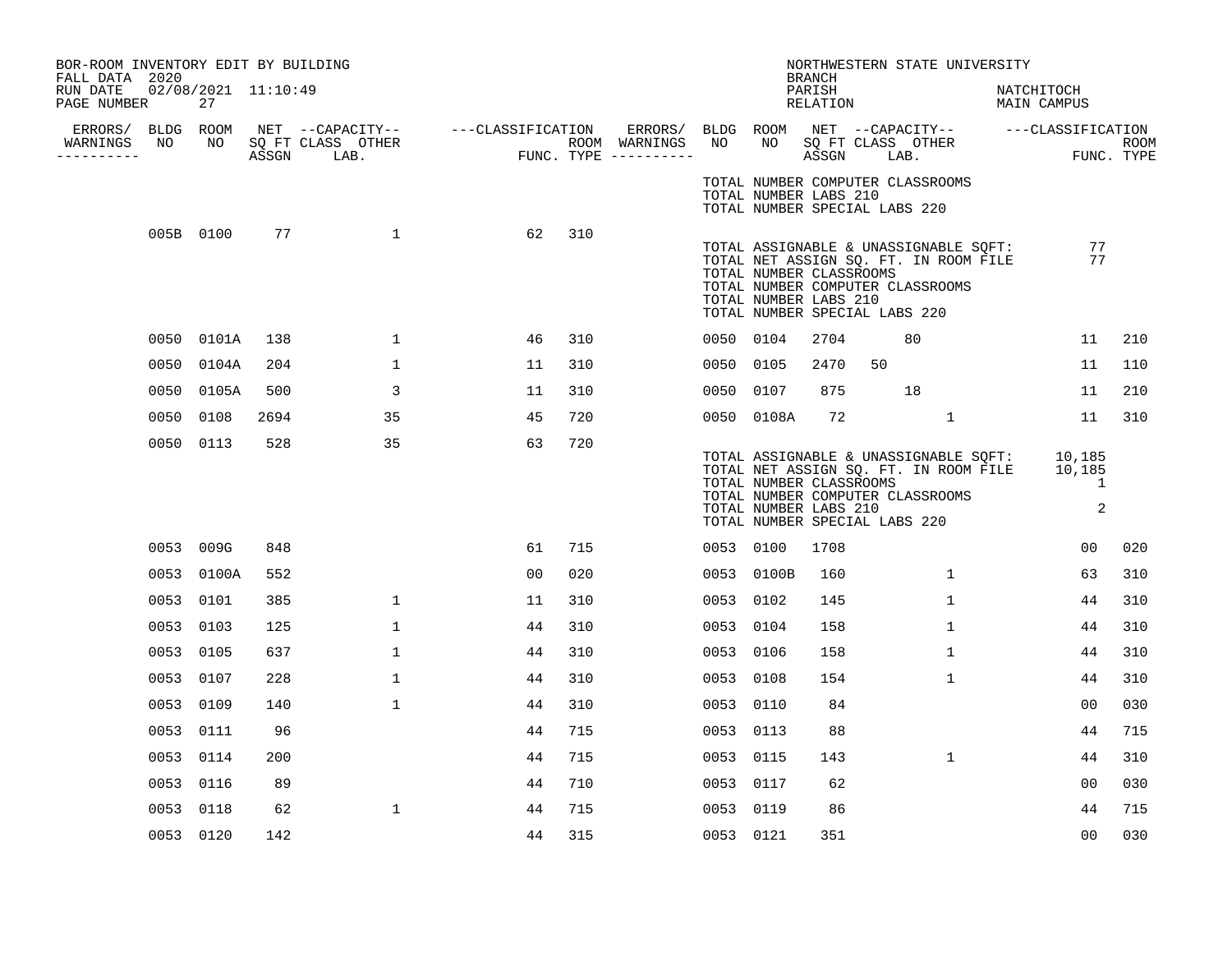| BOR-ROOM INVENTORY EDIT BY BUILDING<br>FALL DATA 2020 |             |                           |       |                           |                   |     |                                      |           |                                                  | <b>BRANCH</b>      | NORTHWESTERN STATE UNIVERSITY                                                                                                                       |                           |                    |
|-------------------------------------------------------|-------------|---------------------------|-------|---------------------------|-------------------|-----|--------------------------------------|-----------|--------------------------------------------------|--------------------|-----------------------------------------------------------------------------------------------------------------------------------------------------|---------------------------|--------------------|
| RUN DATE<br>PAGE NUMBER                               |             | 02/08/2021 11:10:49<br>28 |       |                           |                   |     |                                      |           |                                                  | PARISH<br>RELATION |                                                                                                                                                     | NATCHITOCH<br>MAIN CAMPUS |                    |
| ERRORS/                                               | <b>BLDG</b> | ROOM                      |       | NET --CAPACITY--          | ---CLASSIFICATION |     | ERRORS/                              | BLDG ROOM |                                                  |                    | NET --CAPACITY--                                                                                                                                    | ---CLASSIFICATION         |                    |
| WARNINGS<br>----------                                | NO          | NO                        | ASSGN | SO FT CLASS OTHER<br>LAB. |                   |     | ROOM WARNINGS<br>FUNC. TYPE $------$ | NO        | NO                                               | ASSGN              | SO FT CLASS OTHER<br>LAB.                                                                                                                           |                           | ROOM<br>FUNC. TYPE |
|                                                       | 0053        | 0122                      | 241   | 3                         | 44                | 310 |                                      | 0053      | 0123                                             | 88                 |                                                                                                                                                     | 44                        | 715                |
|                                                       | 0053        | 0124                      | 86    | 1                         | 44                | 310 |                                      |           | 0053 0125                                        | 86                 |                                                                                                                                                     | 44                        | 715                |
|                                                       | 0053        | 0126                      | 97    |                           | 00                | 030 |                                      | 0053 0127 |                                                  | 60                 | $\mathbf 1$                                                                                                                                         | 44                        | 315                |
|                                                       | 0053        | 0128                      | 98    |                           | 0 <sub>0</sub>    | 030 |                                      | 0053 0129 |                                                  | 195                | $\mathbf{1}$                                                                                                                                        | 44                        | 310                |
|                                                       | 0053        | 0130                      | 102   | $\mathbf 1$               | 44                | 310 |                                      | 0053 0131 |                                                  | 105                | $\mathbf{1}$                                                                                                                                        | 44                        | 310                |
|                                                       | 0053        | 0132                      | 106   | $\mathbf 1$               | 0 <sub>0</sub>    | 030 |                                      |           | 0053 0133                                        | 168                | 1                                                                                                                                                   | 44                        | 310                |
|                                                       | 0053        | 0134                      | 162   | $\mathbf 1$               | 44                | 310 |                                      | 0053 0135 |                                                  | 176                | $\mathbf 1$                                                                                                                                         | 44                        | 310                |
|                                                       | 0053        | 0136                      | 174   | $\mathbf 1$               | 44                | 310 |                                      |           | 0053 0136A                                       | 350                | $\mathbf 1$                                                                                                                                         | 61                        | 310                |
|                                                       | 0053        | 0136C                     | 396   | $\mathbf 1$               | 11                | 310 |                                      |           | 0053 0137                                        | 93                 | $\mathbf 1$                                                                                                                                         | 11                        | 310                |
|                                                       |             | 0053 0138                 | 117   | 1                         | 44                | 310 |                                      | 0053 0139 |                                                  | 93                 | 1                                                                                                                                                   | 11                        | 310                |
|                                                       | 0053        | 0140                      | 103   | 1                         | 44                | 310 |                                      | 0053 0141 |                                                  | 161                | 1                                                                                                                                                   | 11                        | 310                |
|                                                       |             | 0053 0142                 | 148   | $\mathbf{1}$              | 44                | 310 |                                      | 0053 0143 |                                                  | 493                |                                                                                                                                                     | 61                        | 635                |
|                                                       | 0053        | 0144                      | 560   |                           | 61                | 710 |                                      |           | 0053 0145                                        | 189                | 1                                                                                                                                                   | 61                        | 310                |
|                                                       |             | 0053 0145A                | 244   | 1                         | 61                | 310 |                                      |           | TOTAL NUMBER CLASSROOMS<br>TOTAL NUMBER LABS 210 |                    | TOTAL ASSIGNABLE & UNASSIGNABLE SQFT:<br>TOTAL NET ASSIGN SQ. FT. IN ROOM FILE<br>TOTAL NUMBER COMPUTER CLASSROOMS<br>TOTAL NUMBER SPECIAL LABS 220 | 11,692<br>8,634           |                    |
|                                                       |             | 0054 OMEN                 | 278   |                           | 00                | 030 |                                      |           | 0054 0WOM                                        | 278                |                                                                                                                                                     | 0 <sub>0</sub>            | 030                |
|                                                       |             | 0054 0100                 | 1093  | 25                        | 00                | 020 |                                      |           | 0054 0101                                        | 431                | 2                                                                                                                                                   | 11                        | 310                |
|                                                       |             | 0054 0101A                | 40    |                           | 00                | 030 |                                      |           | 0054 0102                                        | 177                | $\overline{a}$                                                                                                                                      | 46                        | 325                |
|                                                       |             | 0054 0103                 | 211   |                           | 44                | 731 |                                      |           | 0054 0104                                        | 310                | 2                                                                                                                                                   | 64                        | 710                |
|                                                       | 0054        | 0105                      | 886   | 22                        | 45                | 220 |                                      |           | 0054 0106                                        | 1488               | 30                                                                                                                                                  | 11                        | 210                |
|                                                       |             | 0054 0107                 | 127   | 2                         | 11                | 310 |                                      |           | 0054 0108                                        | 139                | 2                                                                                                                                                   | 11                        | 310                |
|                                                       | 0054        | 0109                      | 132   | $\mathbf{1}$              | 11                | 310 |                                      | 0054 0110 |                                                  | 48                 | 1                                                                                                                                                   | 00                        | 010                |
|                                                       |             | 0054 0111                 | 34    |                           | 10                | 315 |                                      |           | 0054 0112                                        | 1686               | 100                                                                                                                                                 | 11                        | 610                |
|                                                       |             | 0054 0114                 | 106   |                           | 63                | 731 |                                      | 0054 0115 |                                                  | 40                 |                                                                                                                                                     | 00                        | 030                |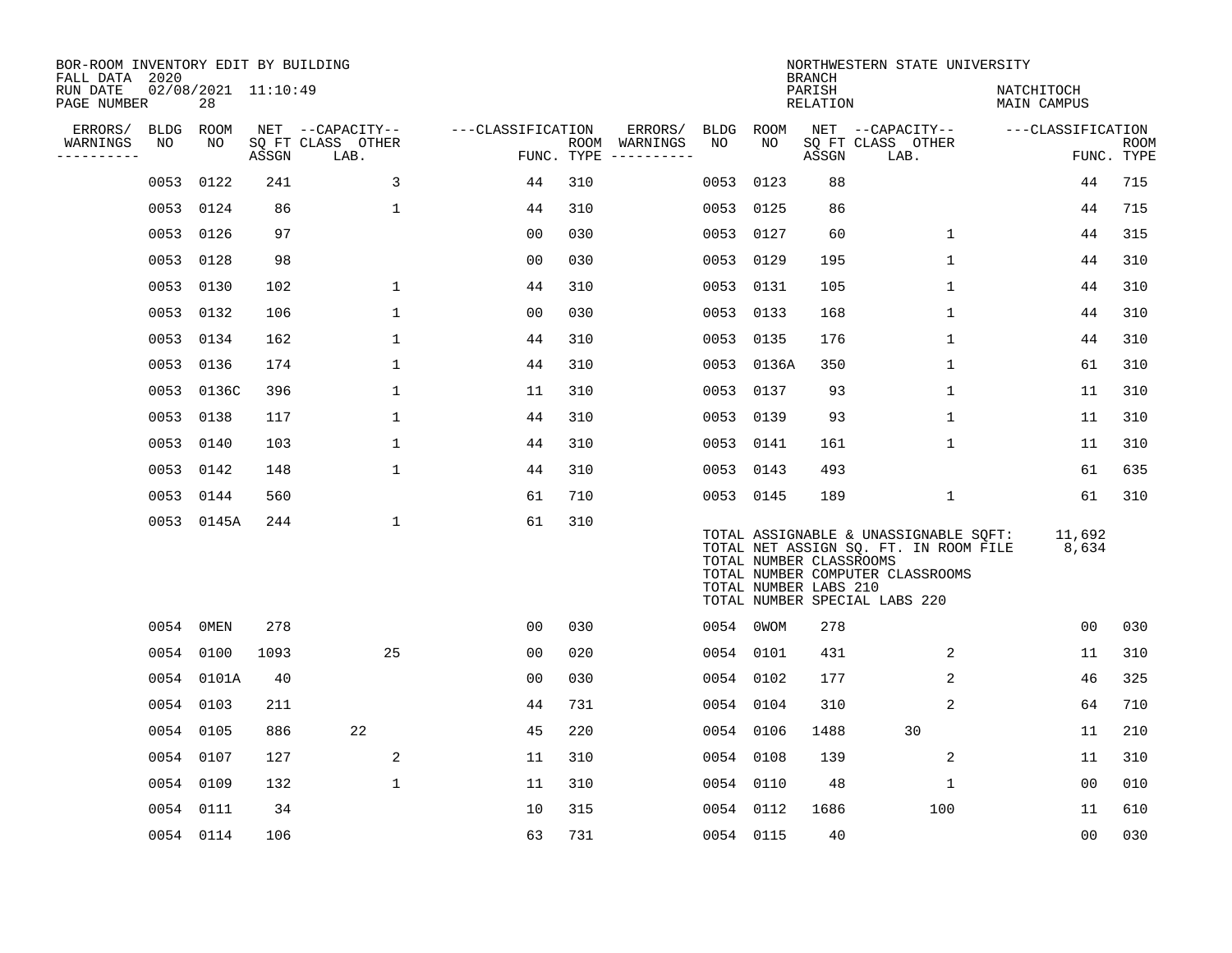| BOR-ROOM INVENTORY EDIT BY BUILDING<br>FALL DATA 2020 |                           |       |                                               |                   |                    |                     |                   |            | <b>BRANCH</b>                                          | NORTHWESTERN STATE UNIVERSITY                                                                                                                       |                                       |                           |
|-------------------------------------------------------|---------------------------|-------|-----------------------------------------------|-------------------|--------------------|---------------------|-------------------|------------|--------------------------------------------------------|-----------------------------------------------------------------------------------------------------------------------------------------------------|---------------------------------------|---------------------------|
| RUN DATE<br>PAGE NUMBER                               | 02/08/2021 11:10:49<br>29 |       |                                               |                   |                    |                     |                   |            | PARISH<br><b>RELATION</b>                              |                                                                                                                                                     | NATCHITOCH<br>MAIN CAMPUS             |                           |
| ERRORS/<br>BLDG<br>NO<br>WARNINGS<br>----------       | <b>ROOM</b><br>NO         | ASSGN | NET --CAPACITY--<br>SQ FT CLASS OTHER<br>LAB. | ---CLASSIFICATION | ROOM<br>FUNC. TYPE | ERRORS/<br>WARNINGS | <b>BLDG</b><br>NO | ROOM<br>NO | ASSGN                                                  | NET --CAPACITY--<br>SQ FT CLASS OTHER<br>LAB.                                                                                                       | ---CLASSIFICATION                     | <b>ROOM</b><br>FUNC. TYPE |
|                                                       | 0054 0117                 | 119   |                                               | 63                | 650                |                     | 0054              | 0118       | 268                                                    | 8                                                                                                                                                   | 46                                    | 350                       |
|                                                       | 0054 0119                 | 131   | 1                                             | 11                | 310                |                     |                   | 0054 0120  | 380                                                    | 2                                                                                                                                                   | 11                                    | 315                       |
|                                                       | 0054 0121                 | 105   | $\mathbf{1}$                                  | 11                | 310                |                     |                   | 0054 0122  | 1577                                                   | 30                                                                                                                                                  | 11                                    | 210                       |
|                                                       | 0054 0123                 | 962   | 30                                            | 45                | 220                |                     |                   | 0054 0124  | 155                                                    |                                                                                                                                                     | 00                                    | 020                       |
|                                                       | 0054 0125                 | 40    |                                               | 0 <sub>0</sub>    | 020                |                     |                   | 0054 0127  | 178                                                    |                                                                                                                                                     | 10                                    | 731                       |
|                                                       | 0054 0129                 | 95    |                                               | 0 <sub>0</sub>    | 030                |                     |                   | 0054 0130  | 142                                                    |                                                                                                                                                     | 0 <sub>0</sub>                        | 030                       |
|                                                       | 0054 0131                 | 58    |                                               | 0 <sub>0</sub>    | 030                |                     |                   | 0054 0137  | 152                                                    |                                                                                                                                                     | 0 <sub>0</sub>                        | 020                       |
|                                                       | 0054 0200                 | 133   | $\mathbf 1$                                   | 11                | 310                |                     |                   | 0054 0201  | 467                                                    | 2                                                                                                                                                   | 11                                    | 315                       |
|                                                       | 0054 0202                 | 120   | $\mathbf 1$                                   | 11                | 310                |                     |                   | 0054 0203  | 131                                                    | $\mathbf 1$                                                                                                                                         | 11                                    | 310                       |
|                                                       | 0054 0204                 | 137   | $\mathbf{1}$                                  | 46                | 215                |                     |                   | 0054 0205  | 135                                                    | $\mathbf 1$                                                                                                                                         | 11                                    | 310                       |
|                                                       | 0054 0206                 | 122   | 8                                             | 46                | 650                |                     |                   | 0054 0207  | 137                                                    |                                                                                                                                                     | 0 <sub>0</sub>                        | 030                       |
|                                                       | 0054 0208                 | 923   | 30                                            | 11                | 110                |                     |                   | 0054 0209  | 158                                                    |                                                                                                                                                     | 46                                    | 731                       |
|                                                       | 0054 0211                 | 852   | 30                                            | 11                | 110                |                     |                   | 0054 0212  | 53                                                     | $\mathbf{1}$                                                                                                                                        | 11                                    | 115                       |
|                                                       | 0054 0213                 | 42    |                                               | 00                | 010                |                     |                   | 0054 0214  | 208                                                    | 2                                                                                                                                                   | 11                                    | 315                       |
|                                                       | 0054 0215                 | 132   | 2                                             | 11                | 310                |                     |                   | 0054 0216  | 244                                                    | 1                                                                                                                                                   | 11                                    | 310                       |
|                                                       | 0054 0217                 | 1491  | 60                                            | 44                | 610                |                     |                   | 0054 0218  | 743                                                    | 20                                                                                                                                                  | 45                                    | 220                       |
|                                                       | 0054 0219                 | 43    |                                               | 62                | 731                |                     |                   | 0054 0220  | 840                                                    | 20                                                                                                                                                  | 11                                    | 210                       |
|                                                       | 0054 0221                 | 131   |                                               | 10                | 215                |                     |                   | 0054 0222  | 392                                                    |                                                                                                                                                     | 52                                    | 315                       |
|                                                       | 0054 0223                 | 1215  | 10                                            | 10                | 210                |                     |                   | 0054 0224  | 150                                                    | 5                                                                                                                                                   | 11                                    | 215                       |
|                                                       | 0054 0225                 | 1407  | 28                                            | 11                | 210                |                     |                   | 0054 0227  | 40<br>TOTAL NUMBER CLASSROOMS<br>TOTAL NUMBER LABS 210 | TOTAL ASSIGNABLE & UNASSIGNABLE SQFT:<br>TOTAL NET ASSIGN SQ. FT. IN ROOM FILE<br>TOTAL NUMBER COMPUTER CLASSROOMS<br>TOTAL NUMBER SPECIAL LABS 220 | 00<br>22,312<br>19,674<br>2<br>5<br>3 | 020                       |
|                                                       | 0055 OELV                 | 70    |                                               | 0 <sub>0</sub>    | 030                |                     |                   | 0055 0101  | 171                                                    | 5                                                                                                                                                   | 0 <sub>0</sub>                        | 020                       |
| 0055                                                  | 0102                      | 490   |                                               | 0 <sub>0</sub>    | 020                |                     | 0055              | 0103       | 186                                                    | 10                                                                                                                                                  | 0 <sub>0</sub>                        | 020                       |
|                                                       | 0055 0104                 | 475   | 10                                            | 00                | 030                |                     |                   | 0055 0105  | 134                                                    | 4                                                                                                                                                   | 00                                    | 030                       |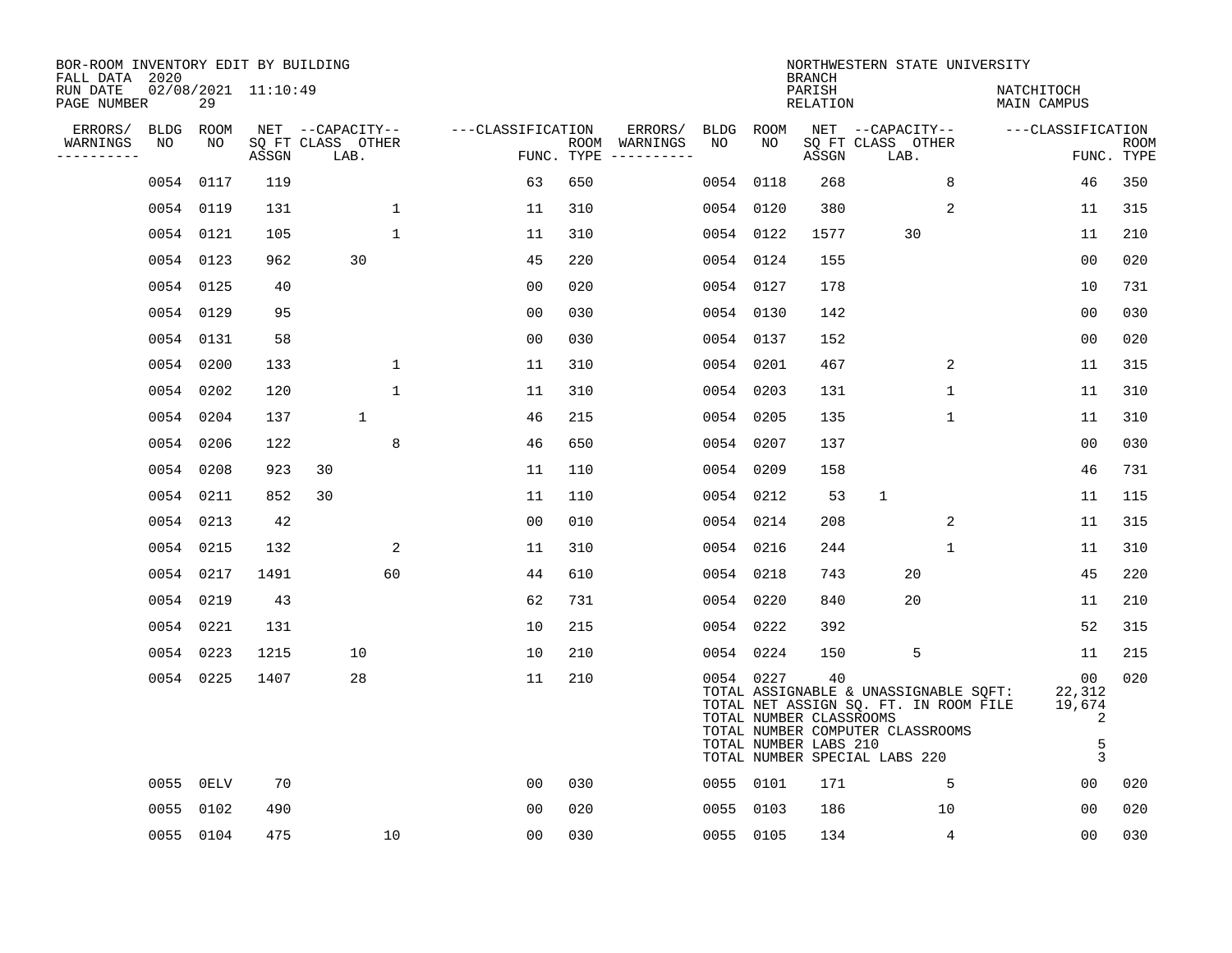| BOR-ROOM INVENTORY EDIT BY BUILDING<br>FALL DATA 2020 |                             |       |                                               |                   |            |                                                                                                                                                                                                                                                                                                                                                                                                                                                                                     |                   |            | <b>BRANCH</b>      | NORTHWESTERN STATE UNIVERSITY                 |                                 |             |
|-------------------------------------------------------|-----------------------------|-------|-----------------------------------------------|-------------------|------------|-------------------------------------------------------------------------------------------------------------------------------------------------------------------------------------------------------------------------------------------------------------------------------------------------------------------------------------------------------------------------------------------------------------------------------------------------------------------------------------|-------------------|------------|--------------------|-----------------------------------------------|---------------------------------|-------------|
| RUN DATE<br>PAGE NUMBER                               | $02/08/2021$ 11:10:49<br>30 |       |                                               |                   |            |                                                                                                                                                                                                                                                                                                                                                                                                                                                                                     |                   |            | PARISH<br>RELATION |                                               | NATCHITOCH<br>MAIN CAMPUS       |             |
| ERRORS/<br>WARNINGS<br>NO<br>----------               | <b>BLDG</b><br>ROOM<br>NO   | ASSGN | NET --CAPACITY--<br>SQ FT CLASS OTHER<br>LAB. | ---CLASSIFICATION | FUNC. TYPE | ERRORS/<br>ROOM WARNINGS<br>$\begin{tabular}{ccccccccc} \multicolumn{2}{c }{\textbf{1} } & \multicolumn{2}{c }{\textbf{2} } & \multicolumn{2}{c }{\textbf{3} } & \multicolumn{2}{c }{\textbf{4} } & \multicolumn{2}{c }{\textbf{5} } & \multicolumn{2}{c }{\textbf{6} } & \multicolumn{2}{c }{\textbf{7} } & \multicolumn{2}{c }{\textbf{8} } & \multicolumn{2}{c }{\textbf{9} } & \multicolumn{2}{c }{\textbf{1} } & \multicolumn{2}{c }{\textbf{1} } & \multicolumn{2}{c }{\text$ | <b>BLDG</b><br>NO | ROOM<br>NO | ASSGN              | NET --CAPACITY--<br>SQ FT CLASS OTHER<br>LAB. | ---CLASSIFICATION<br>FUNC. TYPE | <b>ROOM</b> |
|                                                       | 0055<br>0106                | 161   | 4                                             | 0 <sub>0</sub>    | 030        |                                                                                                                                                                                                                                                                                                                                                                                                                                                                                     | 0055              | 0107       | 181                | 2                                             | 00                              | 030         |
|                                                       | 0055<br>0110                | 297   | 10                                            | 0 <sub>0</sub>    | 020        |                                                                                                                                                                                                                                                                                                                                                                                                                                                                                     |                   | 0055 0111  | 55                 | $\mathbf 1$                                   | 00                              | 010         |
|                                                       | 0055<br>0112                | 55    | 2                                             | 0 <sub>0</sub>    | 030        |                                                                                                                                                                                                                                                                                                                                                                                                                                                                                     | 0055              | 0113       | 422                | 5                                             | 53                              | 310         |
|                                                       | 0055<br>0114                | 220   | 5                                             | 0 <sub>0</sub>    | 020        |                                                                                                                                                                                                                                                                                                                                                                                                                                                                                     | 0055              | 0115       | 554                | 5                                             | 55                              | 315         |
|                                                       | 0055<br>0117                | 98    | $\mathbf{1}$                                  | 53                | 310        |                                                                                                                                                                                                                                                                                                                                                                                                                                                                                     | 0055              | 0118       | 98                 | $\mathbf{1}$                                  | 53                              | 310         |
|                                                       | 0055<br>0119                | 98    | $\mathbf{1}$                                  | 55                | 315        |                                                                                                                                                                                                                                                                                                                                                                                                                                                                                     |                   | 0055 0120  | 564                | $\mathbf{1}$                                  | 56                              | 730         |
|                                                       | 0055<br>0121                | 297   | 10                                            | 0 <sub>0</sub>    | 020        |                                                                                                                                                                                                                                                                                                                                                                                                                                                                                     | 0055              | 0123       | 272                | $\overline{4}$                                | 55                              | 315         |
|                                                       | 0055 0124                   | 222   | 1                                             | 51                | 325        |                                                                                                                                                                                                                                                                                                                                                                                                                                                                                     |                   | 0055 0125  | 98                 | $\mathbf 1$                                   | 55                              | 315         |
|                                                       | 0055<br>0126                | 98    | $\mathbf{1}$                                  | 53                | 310        |                                                                                                                                                                                                                                                                                                                                                                                                                                                                                     | 0055              | 0127       | 98                 | $\mathbf 1$                                   | 53                              | 310         |
|                                                       | 0055<br>0128                | 220   | 5                                             | 0 <sub>0</sub>    | 020        |                                                                                                                                                                                                                                                                                                                                                                                                                                                                                     |                   | 0055 0129  | 148                | $\mathbf 1$                                   | 55                              | 310         |
|                                                       | 0055<br>0130                | 108   | $\mathbf 1$                                   | 55                | 310        |                                                                                                                                                                                                                                                                                                                                                                                                                                                                                     | 0055              | 0131       | 108                | $\mathbf 1$                                   | 55                              | 310         |
|                                                       | 0055<br>0132                | 109   | 1                                             | 55                | 310        |                                                                                                                                                                                                                                                                                                                                                                                                                                                                                     |                   | 0055 0133  | 133                | $\mathbf 1$                                   | 55                              | 310         |
|                                                       | 0055<br>0134                | 190   | 24                                            | 55                | 310        |                                                                                                                                                                                                                                                                                                                                                                                                                                                                                     | 0055              | 0135       | 220                | $\mathbf 1$                                   | 0 <sub>0</sub>                  | 020         |
|                                                       | 0055<br>0136                | 156   | $\mathbf 1$                                   | 55                | 310        |                                                                                                                                                                                                                                                                                                                                                                                                                                                                                     |                   | 0055 0137  | 120                | 1                                             | 55                              | 310         |
|                                                       | 0055<br>0138                | 148   | 1                                             | 55                | 310        |                                                                                                                                                                                                                                                                                                                                                                                                                                                                                     | 0055              | 0139       | 222                | 1                                             | 51                              | 310         |
|                                                       | 0055<br>0140                | 154   |                                               | 0 <sub>0</sub>    | 020        |                                                                                                                                                                                                                                                                                                                                                                                                                                                                                     |                   | 0055 0141  | 151                | 1                                             | 55                              | 310         |
|                                                       | 0055<br>0142                | 125   | $\mathbf{1}$                                  | 55                | 310        |                                                                                                                                                                                                                                                                                                                                                                                                                                                                                     | 0055              | 0143       | 297                | 10                                            | 0 <sub>0</sub>                  | 020         |
|                                                       | 0055<br>0144                | 220   |                                               | 0 <sub>0</sub>    | 020        |                                                                                                                                                                                                                                                                                                                                                                                                                                                                                     |                   | 0055 0145  | 538                | 2                                             | 55                              | 730         |
|                                                       | 0055<br>0147                | 738   | 40                                            | 45                | 550        |                                                                                                                                                                                                                                                                                                                                                                                                                                                                                     |                   | 0055 0148  | 20                 |                                               | 13                              | 115         |
|                                                       | 0055<br>0149                | 650   | 6                                             | 51                | 625        |                                                                                                                                                                                                                                                                                                                                                                                                                                                                                     |                   | 0055 0150  | 20                 | 10                                            | 51                              | 315         |
|                                                       | 0055<br>0151                | 87    | $\mathbf{1}$                                  | 0 <sub>0</sub>    | 020        |                                                                                                                                                                                                                                                                                                                                                                                                                                                                                     |                   | 0055 0152  | 60                 |                                               | 0 <sub>0</sub>                  | 030         |
|                                                       | 0055<br>0201                | 236   | 10                                            | 0 <sub>0</sub>    | 020        |                                                                                                                                                                                                                                                                                                                                                                                                                                                                                     | 0055              | 0202       | 115                | 5                                             | 0 <sub>0</sub>                  | 020         |
|                                                       | 0055<br>0203                | 323   | 12                                            | 51                | 350        |                                                                                                                                                                                                                                                                                                                                                                                                                                                                                     | 0055              | 0204       | 150                | 5                                             | 00                              | 030         |
|                                                       | 0205<br>0055                | 51    | $\mathbf{1}$                                  | 00                | 010        |                                                                                                                                                                                                                                                                                                                                                                                                                                                                                     | 0055              | 0206       | 164                | 5                                             | 00                              | 030         |
|                                                       | 0055<br>0207                | 190   | 1                                             | 0 <sub>0</sub>    | 030        |                                                                                                                                                                                                                                                                                                                                                                                                                                                                                     | 0055              | 0208       | 113                | 1                                             | 0 <sub>0</sub>                  | 030         |
|                                                       | 0055 0209                   | 297   | 10                                            | 0 <sub>0</sub>    | 020        |                                                                                                                                                                                                                                                                                                                                                                                                                                                                                     |                   | 0055 0210  | 105                | 1                                             | 74                              | 710         |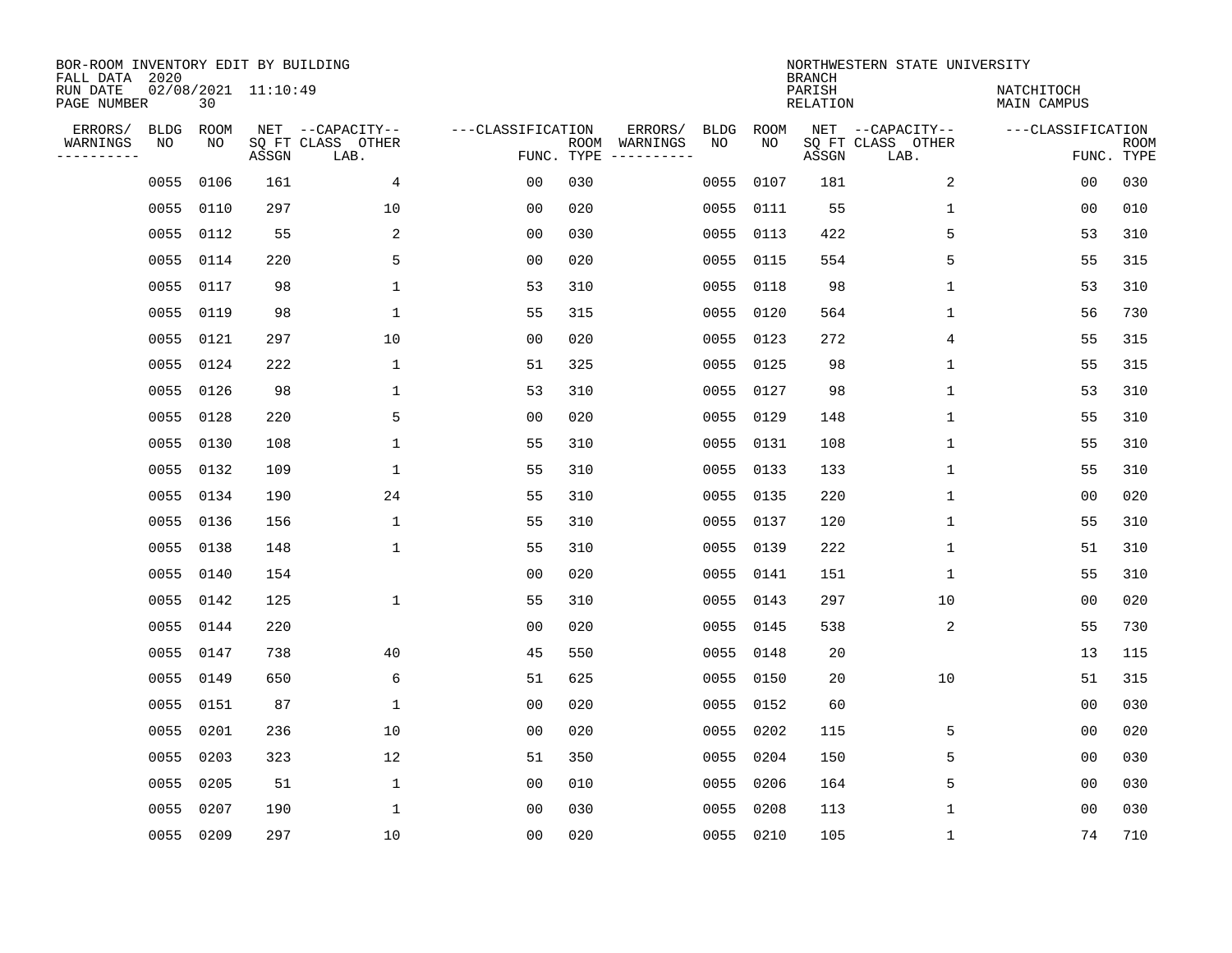| BOR-ROOM INVENTORY EDIT BY BUILDING<br>FALL DATA 2020 |             |           |                     |                           |                   |                                               |             |             | <b>BRANCH</b>             | NORTHWESTERN STATE UNIVERSITY |                                  |                           |
|-------------------------------------------------------|-------------|-----------|---------------------|---------------------------|-------------------|-----------------------------------------------|-------------|-------------|---------------------------|-------------------------------|----------------------------------|---------------------------|
| RUN DATE<br>PAGE NUMBER                               |             | 31        | 02/08/2021 11:10:49 |                           |                   |                                               |             |             | PARISH<br><b>RELATION</b> |                               | NATCHITOCH<br><b>MAIN CAMPUS</b> |                           |
| ERRORS/                                               | <b>BLDG</b> | ROOM      |                     | NET --CAPACITY--          | ---CLASSIFICATION | ERRORS/                                       | <b>BLDG</b> | <b>ROOM</b> |                           | NET --CAPACITY--              | ---CLASSIFICATION                |                           |
| WARNINGS<br>----------                                | NO          | NO        | ASSGN               | SQ FT CLASS OTHER<br>LAB. |                   | ROOM<br>WARNINGS<br>FUNC. TYPE<br>----------- | NO          | NO          | ASSGN                     | SQ FT CLASS OTHER<br>LAB.     |                                  | <b>ROOM</b><br>FUNC. TYPE |
|                                                       | 0055        | 0211      | 20                  |                           | 0 <sub>0</sub>    | 010                                           | 0055        | 0212        | 430                       |                               | 54                               | 315                       |
|                                                       | 0055        | 0213      | 106                 | 1                         | 54                | 310                                           | 0055        | 0214        | 254                       | 10                            | 00                               | 020                       |
|                                                       | 0055        | 0215      | 312                 | 4                         | 54                | 731                                           | 0055        | 0216        | 107                       | 1                             | 54                               | 310                       |
|                                                       | 0055        | 0217      | 108                 | $\mathbf{1}$              | 54                | 310                                           |             | 0055 0218   | 316                       | 4                             | 54                               | 315                       |
|                                                       | 0055        | 0219      | 296                 | 4                         | 54                | 315                                           | 0055        | 0220        | 204                       | $\mathbf 1$                   | 54                               | 310                       |
|                                                       | 0055        | 0221      | 102                 | $\mathbf{1}$              | 54                | 310                                           |             | 0055 0222   | 297                       | 10                            | 0 <sub>0</sub>                   | 020                       |
|                                                       | 0055        | 0223      | 221                 | 10                        | 0 <sub>0</sub>    | 020                                           | 0055        | 0224        | 130                       | $\mathbf 1$                   | 54                               | 310                       |
|                                                       | 0055        | 0225      | 101                 | $\mathbf{1}$              | 54                | 310                                           |             | 0055 0226   | 222                       | 1                             | 51                               | 325                       |
|                                                       | 0055        | 0227      | 254                 | 10                        | 0 <sub>0</sub>    | 020                                           | 0055        | 0228        | 85                        | $\mathbf 1$                   | 54                               | 310                       |
|                                                       | 0055        | 0229      | 84                  | 1                         | 54                | 310                                           |             | 0055 0230   | 152                       | $\mathbf 1$                   | 51                               | 310                       |
|                                                       | 0055        | 0231      | 108                 | 1                         | 54                | 310                                           | 0055        | 0232        | 107                       | $\mathbf 1$                   | 54                               | 310                       |
|                                                       | 0055        | 0233      | 106                 | $\mathbf{1}$              | 54                | 310                                           |             | 0055 0234   | 177                       | 1                             | 51                               | 310                       |
|                                                       | 0055        | 0236      | 234                 | 10                        | 00                | 020                                           | 0055        | 0237        | 212                       | 5                             | 55                               | 315                       |
|                                                       | 0055        | 0238      | 108                 | 1                         | 56                | 310                                           |             | 0055 0239   | 257                       | 10                            | 56                               | 350                       |
|                                                       | 0055        | 0240      | 118                 | 1                         | 56                | 310                                           | 0055        | 0241        | 188                       | 1                             | 56                               | 325                       |
|                                                       | 0055        | 0242      | 92                  | 1                         | 56                | 310                                           |             | 0055 0243   | 92                        | 1                             | 56                               | 310                       |
|                                                       | 0055        | 0244      | 154                 | 10                        | 0 <sub>0</sub>    | 020                                           | 0055        | 0245        | 145                       | 4                             | 56                               | 315                       |
|                                                       | 0055        | 0246      | 91                  | 2                         | 56                | 315                                           | 0055        | 0247        | 297                       | 10                            | 00                               | 020                       |
|                                                       | 0055        | 0248      | 81                  | 1                         | 56                | 310                                           | 0055        | 0249        | 176                       | 1                             | 51                               | 325                       |
|                                                       | 0055        | 0250      | 203                 | $\mathbf{1}$              | 56                | 310                                           | 0055        | 0251        | 234                       | 10                            | 0 <sub>0</sub>                   | 020                       |
|                                                       | 0055        | 0252      | 127                 | $\mathbf{1}$              | 53                | 310                                           | 0055        | 0253        | 85                        | 1                             | 51                               | 310                       |
|                                                       | 0055        | 0254      | 113                 | $\mathbf{1}$              | 51                | 310                                           | 0055        | 0256        | 154                       | 10                            | 00                               | 020                       |
|                                                       | 0055        | 0257      | 427                 | 5                         | 56                | 315                                           | 0055        | 0260        | 101                       | 5                             | 51                               | 315                       |
|                                                       | 0055        | 0261      | 102                 | $\overline{4}$            | 51                | 315                                           | 0055        | 0302        | 134                       | 10                            | 00                               | 030                       |
|                                                       | 0055        | 0303      | 54                  | 10                        | 0 <sub>0</sub>    | 010                                           | 0055        | 0304        | 150                       | 10                            | 00                               | 030                       |
|                                                       |             | 0055 0305 | 150                 | $\mathbf{1}$              | 0 <sub>0</sub>    | 030                                           |             | 0055 0306   | 53                        | 1                             | 0 <sub>0</sub>                   | 030                       |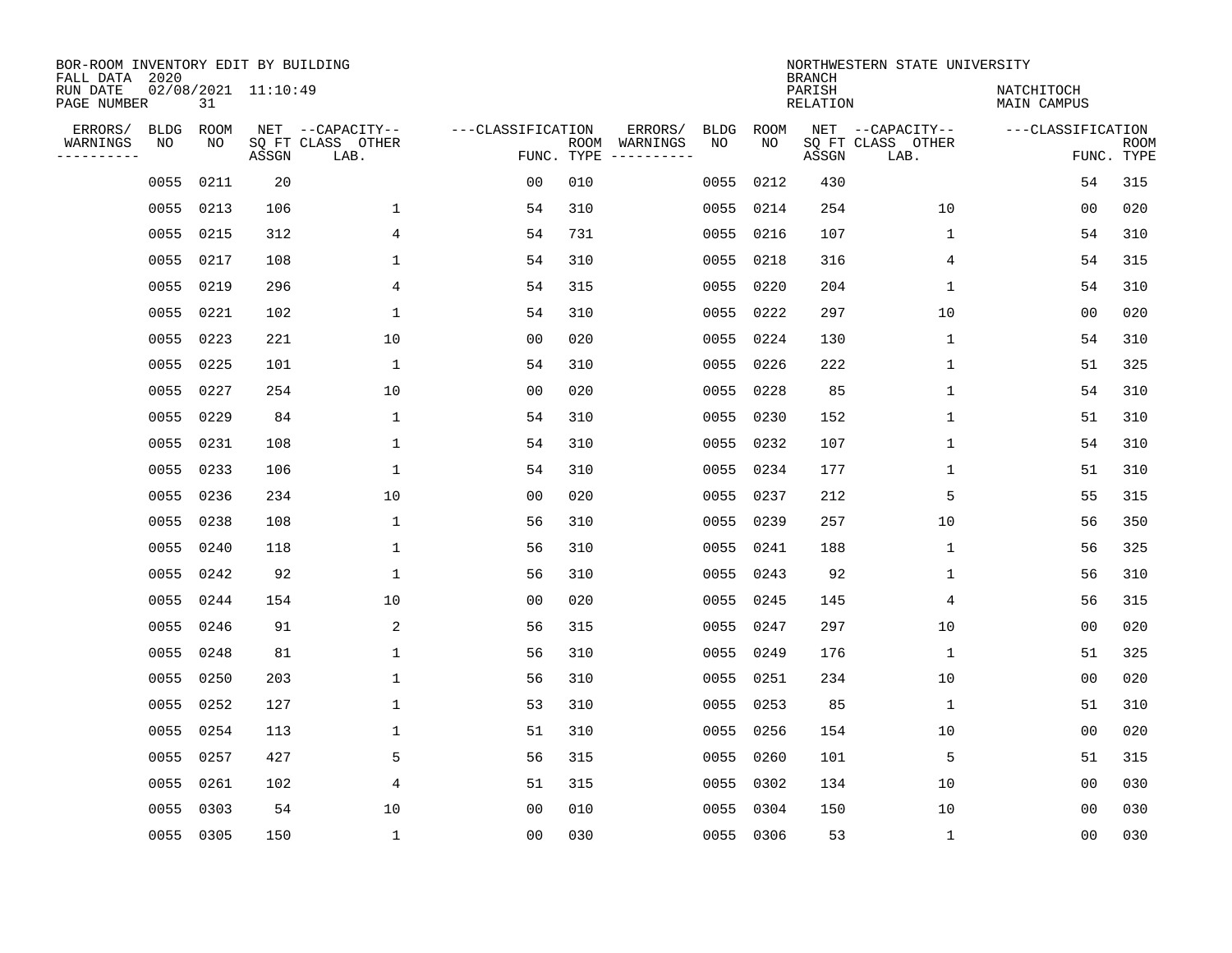| BOR-ROOM INVENTORY EDIT BY BUILDING<br>FALL DATA 2020 |                   |            |                     |                                       |                   |     |                          |            |                                                  | <b>BRANCH</b>      | NORTHWESTERN STATE UNIVERSITY                                                                                                                       |                           |             |
|-------------------------------------------------------|-------------------|------------|---------------------|---------------------------------------|-------------------|-----|--------------------------|------------|--------------------------------------------------|--------------------|-----------------------------------------------------------------------------------------------------------------------------------------------------|---------------------------|-------------|
| RUN DATE<br>PAGE NUMBER                               |                   | 32         | 02/08/2021 11:10:49 |                                       |                   |     |                          |            |                                                  | PARISH<br>RELATION |                                                                                                                                                     | NATCHITOCH<br>MAIN CAMPUS |             |
| ERRORS/<br>WARNINGS                                   | <b>BLDG</b><br>NO | ROOM<br>NO |                     | NET --CAPACITY--<br>SO FT CLASS OTHER | ---CLASSIFICATION |     | ERRORS/<br>ROOM WARNINGS | BLDG<br>NO | ROOM<br>NO                                       |                    | NET --CAPACITY--<br>SQ FT CLASS OTHER                                                                                                               | ---CLASSIFICATION         | <b>ROOM</b> |
| ----------                                            |                   |            | ASSGN               | LAB.                                  |                   |     | FUNC. TYPE $------$      |            |                                                  | ASSGN              | LAB.                                                                                                                                                |                           | FUNC. TYPE  |
|                                                       | 0055              | 0307       | 297                 | 10                                    | 00                | 020 |                          | 0055       | 0308                                             | 213                | 5                                                                                                                                                   | 56                        | 315         |
|                                                       | 0055 0310         |            | 300                 | 2                                     | 56                | 315 |                          | 0055       | 0312                                             | 175                | 3                                                                                                                                                   | 56                        | 315         |
|                                                       | 0055 0313         |            | 137                 | $\mathbf 1$                           | 56                | 310 |                          | 0055       | 0314                                             | 94                 | $\mathbf 1$                                                                                                                                         | 56                        | 310         |
|                                                       | 0055 0316         |            | 121                 | $\mathbf{1}$                          | 56                | 310 |                          | 0055       | 0317                                             | 221                | $\mathbf{1}$                                                                                                                                        | 56                        | 325         |
|                                                       | 0055              | 0318       | 92                  | $\mathbf{1}$                          | 56                | 310 |                          | 0055       | 0319                                             | 297                | 10                                                                                                                                                  | 0 <sub>0</sub>            | 020         |
|                                                       | 0055 0321         |            | 92                  | $\mathbf 1$                           | 56                | 310 |                          |            | 0055 0322                                        | 92                 | $\mathbf 1$                                                                                                                                         | 56                        | 310         |
|                                                       |                   | 0055 0323  | 277                 | 4                                     | 56                | 315 |                          | 0055       | 0324                                             | 64                 | $\mathbf{1}$                                                                                                                                        | 56                        | 315         |
|                                                       | 0055 0325         |            | 112                 | $\mathbf{1}$                          | 56                | 315 |                          |            | 0055 0327                                        | 186                | $\mathbf{1}$                                                                                                                                        | 56                        | 310         |
|                                                       | 0055 0328         |            | 116                 | $\mathbf{1}$                          | 56                | 310 |                          | 0055       | 0329                                             | 176                | $\mathbf 1$                                                                                                                                         | 56                        | 310         |
|                                                       | 0055 0330         |            | 118                 | $\mathbf 1$                           | 56                | 310 |                          | 0055       | 0331                                             | 118                | 1                                                                                                                                                   | 56                        | 310         |
|                                                       | 0055 0332         |            | 191                 | $\mathbf 1$                           | 56                | 310 |                          | 0055       | 0333                                             | 98                 | 1                                                                                                                                                   | 56                        | 310         |
|                                                       | 0055 0334         |            | 108                 | $\mathbf{1}$                          | 56                | 310 |                          |            | 0055 0335                                        | 324                | 5                                                                                                                                                   | 56                        | 315         |
|                                                       | 0055              | 0337       | 323                 | 10                                    | 51                | 350 |                          | 0055       | 0338                                             | 190                | 2                                                                                                                                                   | 51                        | 315         |
|                                                       | 0055              | 0340       | 284                 | 4                                     | 51                | 315 |                          | 0055       | 0341                                             | 188                | 1                                                                                                                                                   | 51                        | 310         |
|                                                       | 0055 0342         |            | 184                 | $\mathbf 1$                           | 51                | 325 |                          | 0055       | 0344                                             | 92                 | 1                                                                                                                                                   | 51                        | 310         |
|                                                       | 0055              | 0345       | 92                  | $\mathbf{1}$                          | 51                | 315 |                          |            | 0055 0346                                        | 297                | 10                                                                                                                                                  | 00                        | 020         |
|                                                       | 0055 0347         |            | 81                  | $\mathbf 1$                           | 51                | 315 |                          |            | 0055 0348                                        | 170                | 1                                                                                                                                                   | 51                        | 310         |
|                                                       | 0055              | 0351       | 103                 | $\mathbf 1$                           | 51                | 310 |                          |            | 0055 0352                                        | 102                | $\mathbf 1$                                                                                                                                         | 51                        | 315         |
|                                                       | 0055 0353         |            | 102                 | $\mathbf{1}$                          | 51                | 310 |                          |            | 0055 0354                                        | 205                | $\mathbf 1$                                                                                                                                         | 51                        | 310         |
|                                                       | 0055 0358         |            | 102                 | $\mathbf{1}$                          | 51                | 310 |                          |            | 0055 0359                                        | 112                | $\mathbf{1}$                                                                                                                                        | 51                        | 310         |
|                                                       | 0055 0360         |            | 98                  | $\mathbf 1$                           | 51                | 315 |                          |            | TOTAL NUMBER CLASSROOMS<br>TOTAL NUMBER LABS 210 |                    | TOTAL ASSIGNABLE & UNASSIGNABLE SQFT:<br>TOTAL NET ASSIGN SQ. FT. IN ROOM FILE<br>TOTAL NUMBER COMPUTER CLASSROOMS<br>TOTAL NUMBER SPECIAL LABS 220 | 27,475<br>18,558          |             |
|                                                       | 0057 0100         |            | 528                 | 15                                    | 72                | 720 |                          |            | 0057 0101                                        | 4296               | 50                                                                                                                                                  | 72                        | 720         |
|                                                       |                   | 0057 0101A | 97                  | 2                                     | 00                | 030 |                          |            | 0057 0101B                                       | 97                 |                                                                                                                                                     | 64                        | 730         |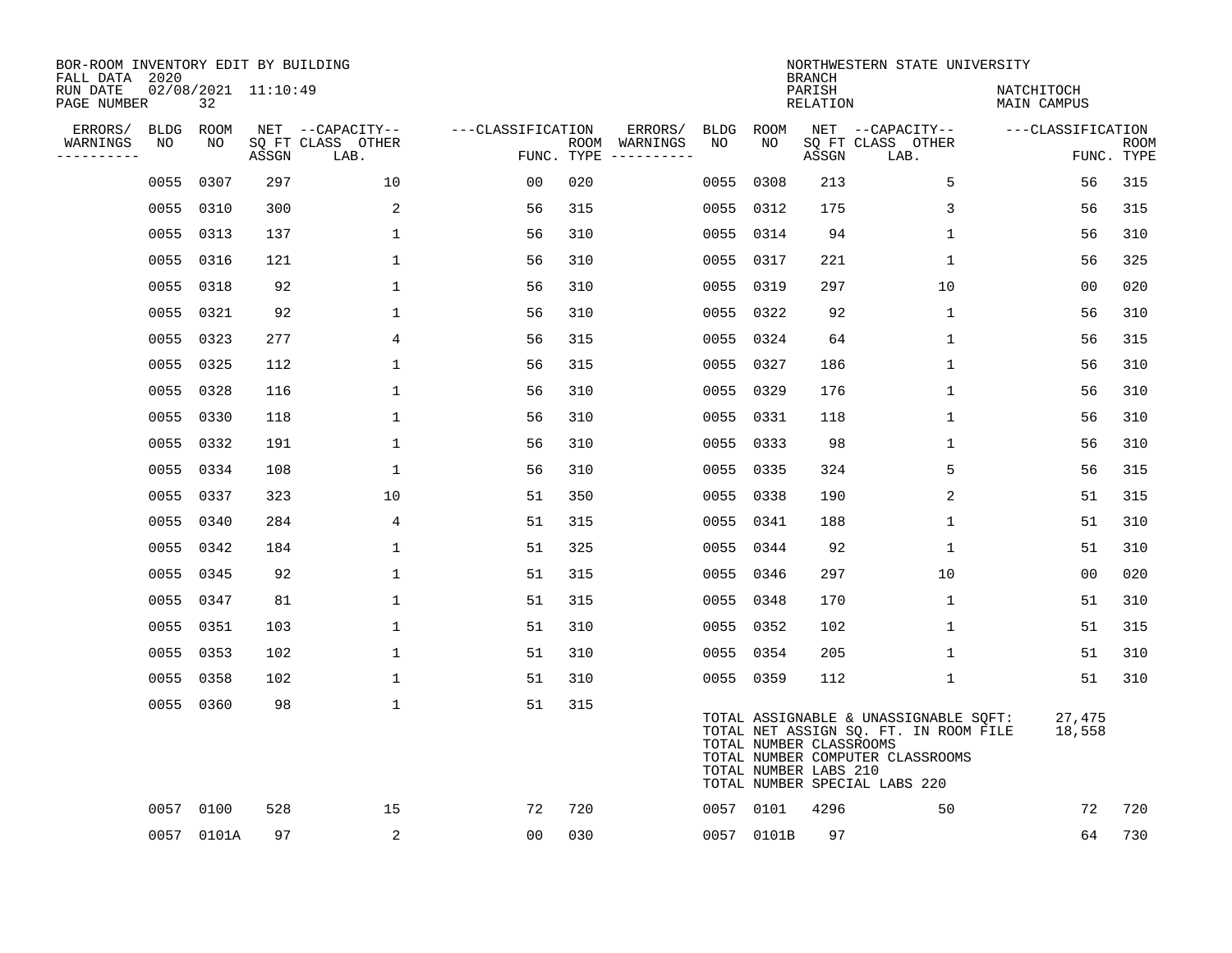| BOR-ROOM INVENTORY EDIT BY BUILDING<br>FALL DATA 2020 |      |                           |       |                           |                   |     |                                      |             |                                                  | <b>BRANCH</b>             | NORTHWESTERN STATE UNIVERSITY                                                                                                                       |                           |                           |
|-------------------------------------------------------|------|---------------------------|-------|---------------------------|-------------------|-----|--------------------------------------|-------------|--------------------------------------------------|---------------------------|-----------------------------------------------------------------------------------------------------------------------------------------------------|---------------------------|---------------------------|
| RUN DATE<br>PAGE NUMBER                               |      | 02/08/2021 11:10:49<br>33 |       |                           |                   |     |                                      |             |                                                  | PARISH<br><b>RELATION</b> |                                                                                                                                                     | NATCHITOCH<br>MAIN CAMPUS |                           |
| ERRORS/                                               | BLDG | ROOM                      |       | NET --CAPACITY--          | ---CLASSIFICATION |     | ERRORS/                              | <b>BLDG</b> | <b>ROOM</b>                                      |                           | NET --CAPACITY--                                                                                                                                    | ---CLASSIFICATION         |                           |
| WARNINGS<br>----------                                | NO   | NO                        | ASSGN | SQ FT CLASS OTHER<br>LAB. |                   |     | ROOM WARNINGS<br>FUNC. TYPE $------$ | NO          | NO                                               | ASSGN                     | SQ FT CLASS OTHER<br>LAB.                                                                                                                           |                           | <b>ROOM</b><br>FUNC. TYPE |
|                                                       | 0057 | 0101C                     | 97    |                           | 64                | 730 |                                      | 0057        | 0102                                             | 281                       | $\mathbf{1}$                                                                                                                                        | 64                        | 310                       |
|                                                       | 0057 | 0103                      | 59    |                           | 64                | 315 |                                      | 0057        | 0104                                             | 53                        |                                                                                                                                                     | 64                        | 725                       |
|                                                       |      | 0057 0105                 | 46    |                           | 64                | 725 |                                      |             | 0057 0105A                                       | 88                        | $\mathbf 1$                                                                                                                                         | 0 <sub>0</sub>            | 030                       |
|                                                       |      | 0057 0106                 | 56    |                           | 64                | 730 |                                      |             | TOTAL NUMBER CLASSROOMS<br>TOTAL NUMBER LABS 210 |                           | TOTAL ASSIGNABLE & UNASSIGNABLE SQFT:<br>TOTAL NET ASSIGN SQ. FT. IN ROOM FILE<br>TOTAL NUMBER COMPUTER CLASSROOMS<br>TOTAL NUMBER SPECIAL LABS 220 | 5,698<br>5,513            |                           |
|                                                       |      | 0067 0100                 | 1176  |                           | 0 <sub>0</sub>    | 020 |                                      |             | 0067 0101                                        | 2260                      |                                                                                                                                                     | 0 <sub>0</sub>            | 020                       |
|                                                       | 0067 | 0102                      | 114   |                           | 56                | 630 |                                      | 0067        | 0102A                                            | 34                        |                                                                                                                                                     | 56                        | 730                       |
|                                                       |      | 0067 0103                 | 726   | 25                        | 11                | 650 |                                      |             | 0067 0103A                                       | 548                       | $\mathbf{1}$                                                                                                                                        | 11                        | 310                       |
|                                                       |      | 0067 0103B                | 163   | $\mathbf{1}$              | 11                | 310 |                                      | 0067        | 0104                                             | 309                       |                                                                                                                                                     | 65                        | 650                       |
|                                                       |      | 0067 0105                 | 95    |                           | 56                | 525 |                                      | 0067        | 0106                                             | 57                        |                                                                                                                                                     | 0 <sub>0</sub>            | 010                       |
|                                                       | 0067 | 0107                      | 80    |                           | 0 <sub>0</sub>    | 010 |                                      | 0067        | 0108                                             | 271                       |                                                                                                                                                     | 65                        | 650                       |
|                                                       | 0067 | 0109                      | 6053  |                           | 0 <sub>0</sub>    | 020 |                                      | 0067        | 0110                                             | 382                       | 1                                                                                                                                                   | 11                        | 310                       |
|                                                       | 0067 | 0110A                     | 375   | 25                        | 56                | 730 |                                      | 0067        | 0111                                             | 1000                      | 1                                                                                                                                                   | 56                        | 310                       |
|                                                       | 0067 | 0111A                     | 402   | $\mathbf 1$               | 11                | 310 |                                      | 0067        | 0112                                             | 916                       | $\mathbf 1$                                                                                                                                         | 11                        | 310                       |
|                                                       | 0067 | 0112A                     | 192   | $\mathbf{1}$              | 11                | 310 |                                      | 0067        | 0113                                             | 234                       |                                                                                                                                                     | 65                        | 650                       |
|                                                       | 0067 | 0114                      | 261   |                           | 65                | 650 |                                      | 0067        | 0115                                             | 340                       |                                                                                                                                                     | 56                        | 525                       |
|                                                       | 0067 | 0115A                     | 271   |                           | 56                | 525 |                                      | 0067        | 0115B                                            | 1750                      |                                                                                                                                                     | 0 <sub>0</sub>            | 030                       |
|                                                       | 0067 | 0116                      | 957   |                           | 56                | 525 |                                      | 0067        | 0116A                                            | 436                       |                                                                                                                                                     | 56                        | 525                       |
|                                                       | 0067 | 0116C                     | 254   |                           | 0 <sub>0</sub>    | 020 |                                      | 0067        | 0116E                                            | 103                       |                                                                                                                                                     | 56                        | 650                       |
|                                                       | 0067 | 0117                      | 510   |                           | 56                | 525 |                                      | 0067        | 0117A                                            | 436                       |                                                                                                                                                     | 56                        | 525                       |
|                                                       | 0067 | 0118                      | 483   |                           | 56                | 525 |                                      | 0067        | 0119 29810                                       |                           | 4500                                                                                                                                                | 56                        | 520                       |
|                                                       | 0067 | 0119A                     | 9475  | 1595                      | 56                | 523 |                                      | 0067        | 0119B                                            | 9475                      | 1595                                                                                                                                                | 56                        | 523                       |
|                                                       | 0067 | 0120                      | 254   |                           | 0 <sub>0</sub>    | 020 |                                      | 0067        | 0121                                             | 822                       |                                                                                                                                                     | 56                        | 525                       |
|                                                       |      | 0067 0121A                | 415   |                           | 56                | 525 |                                      |             | 0067 0122                                        | 356                       |                                                                                                                                                     | 56                        | 525                       |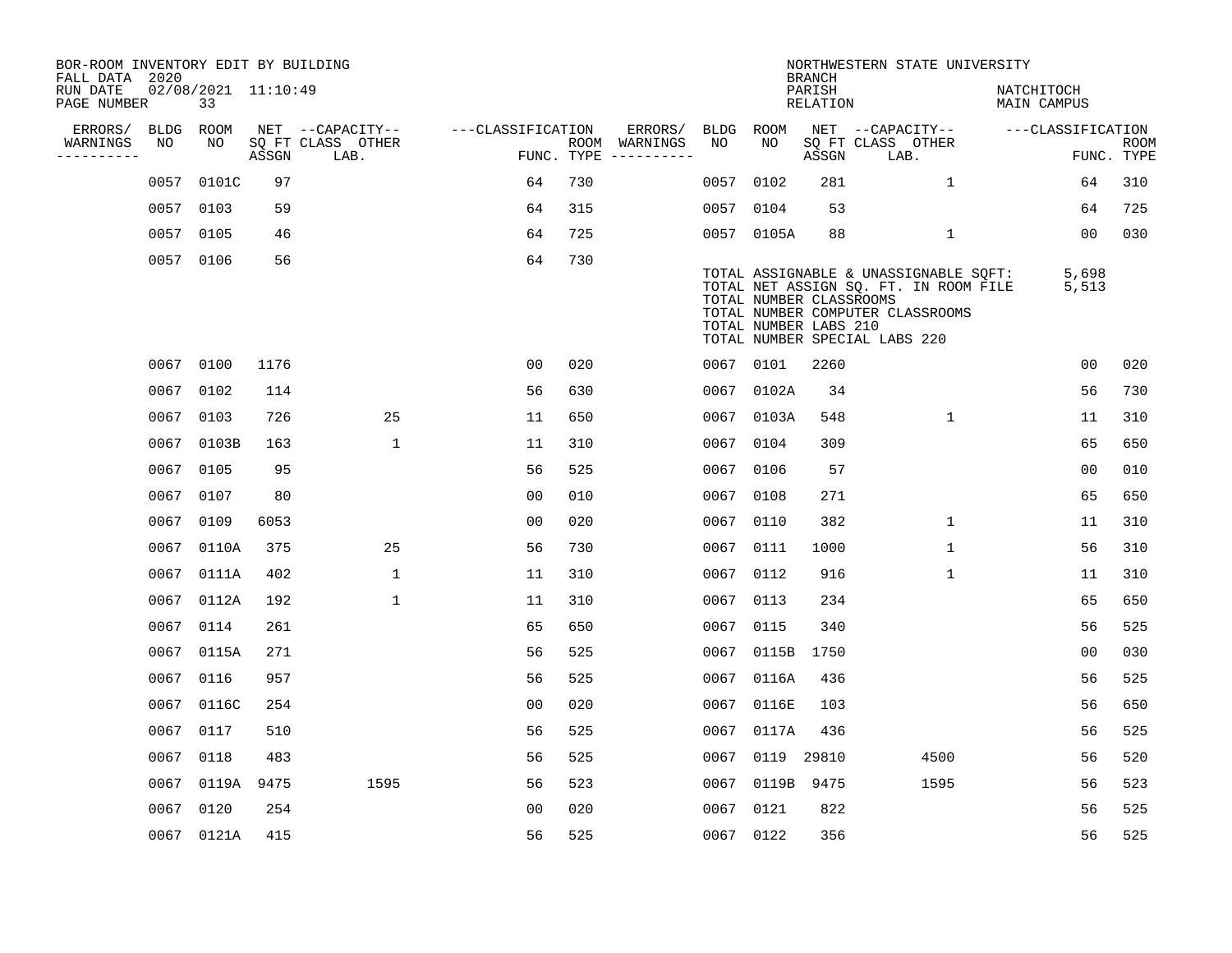| BOR-ROOM INVENTORY EDIT BY BUILDING<br>FALL DATA 2020 |                           |       |                           |                   |            |                              |      |            | <b>BRANCH</b>             | NORTHWESTERN STATE UNIVERSITY         |                           |                           |
|-------------------------------------------------------|---------------------------|-------|---------------------------|-------------------|------------|------------------------------|------|------------|---------------------------|---------------------------------------|---------------------------|---------------------------|
| RUN DATE<br>PAGE NUMBER                               | 02/08/2021 11:10:49<br>34 |       |                           |                   |            |                              |      |            | PARISH<br><b>RELATION</b> |                                       | NATCHITOCH<br>MAIN CAMPUS |                           |
| ERRORS/<br>BLDG                                       | ROOM                      |       | NET --CAPACITY--          | ---CLASSIFICATION |            | ERRORS/                      | BLDG | ROOM       |                           | NET --CAPACITY--                      | ---CLASSIFICATION         |                           |
| WARNINGS<br>NO<br>--------                            | NO                        | ASSGN | SQ FT CLASS OTHER<br>LAB. |                   | FUNC. TYPE | ROOM WARNINGS<br>----------- | NO   | NO         | ASSGN                     | SQ FT CLASS OTHER<br>LAB.             |                           | <b>ROOM</b><br>FUNC. TYPE |
| 0067                                                  | 0122A                     | 170   | 3                         | 11                | 310        |                              | 0067 | 0123       | 1284                      | 40                                    | 56                        | 525                       |
|                                                       | 0067 0123A                | 254   |                           | 56                | 730        |                              | 0067 | 0123B      | 231                       |                                       | 00                        | 020                       |
|                                                       | 0067 0124                 | 162   |                           | 56                | 650        |                              | 0067 | 0125       | 85                        |                                       | 56                        | 525                       |
|                                                       | 0067 0126                 | 85    |                           | 56                | 525        |                              | 0067 | 0127       | 1750                      |                                       | 0 <sub>0</sub>            | 030                       |
|                                                       | 0067 0128                 | 261   |                           | 65                | 650        |                              |      | 0067 0129  | 235                       |                                       | 65                        | 650                       |
|                                                       | 0067 0130                 | 6052  |                           | 00                | 020        |                              | 0067 | 0131       | 469                       | 5                                     | 56                        | 310                       |
|                                                       | 0067 0131A                | 172   | $\mathbf{1}$              | 11                | 310        |                              |      | 0067 0131B | 200                       | 1                                     | 11                        | 310                       |
|                                                       | 0067 0131C                | 120   | $\mathbf 1$               | 11                | 310        |                              | 0067 | 0131D      | 149                       | $\mathbf{1}$                          | 11                        | 310                       |
|                                                       | 0067 0132                 | 1342  |                           | 0 <sub>0</sub>    | 030        |                              | 0067 | 0133       | 382                       | $\mathbf{1}$                          | 11                        | 310                       |
|                                                       | 0067 0133A                | 216   | 1                         | 56                | 310        |                              | 0067 | 0133B      | 162                       |                                       | 56                        | 730                       |
|                                                       | 0067 0134                 | 78    |                           | 0 <sub>0</sub>    | 030        |                              | 0067 | 0135       | 230                       | 2                                     | 11                        | 310                       |
| 0067                                                  | 0135A                     | 153   |                           | 0 <sub>0</sub>    | 020        |                              | 0067 | 0135B      | 103                       | $\mathbf{1}$                          | 11                        | 310                       |
|                                                       | 0067 0135C                | 127   | 3                         | 11                | 310        |                              | 0067 | 0135D      | 56                        |                                       | 56                        | 650                       |
| 0067                                                  | 0135E                     | 13    |                           | 56                | 730        |                              | 0067 | 0135F      | 69                        |                                       | 56                        | 650                       |
|                                                       | 0067 0135G                | 157   | 1                         | 11                | 310        |                              | 0067 | 0135H      | 167                       | $\mathbf{1}$                          | 11                        | 310                       |
|                                                       | 0067 0135I                | 156   | 2                         | 11                | 310        |                              | 0067 | 0135J      | 167                       | $\mathbf 1$                           | 11                        | 310                       |
|                                                       | 0067 0135K                | 167   | 3                         | 11                | 310        |                              | 0067 | 0135L      | 8                         |                                       | 56                        | 730                       |
|                                                       | 0067 0135M                | 145   | $\mathbf{1}$              | 11                | 310        |                              |      | 0067 0135N | 60                        |                                       | 56                        | 730                       |
|                                                       | 0067 01350                | 102   | $\mathbf{1}$              | 11                | 310        |                              | 0067 | 0135P      | 102                       | $\mathbf{1}$                          | 11                        | 310                       |
|                                                       | 0067 0135Q                | 102   | $\mathbf{1}$              | 11                | 310        |                              |      | 0067 0135R | 156                       |                                       | 0 <sub>0</sub>            | 020                       |
|                                                       | 0067 0135S                | 46    |                           | 56                | 730        |                              | 0067 | 0135T      | 115                       |                                       | 56                        | 315                       |
|                                                       | 0067 0137                 | 158   | 1                         | 56                | 310        |                              |      | 0067 0139  | 118                       | $\mathbf{1}$                          | 56                        | 310                       |
| 0067                                                  | 0140                      | 121   | $\mathbf 1$               | 56                | 310        |                              | 0067 | 0141       | 158                       | $\mathbf 1$                           | 56                        | 310                       |
|                                                       | 0067 0142                 | 531   | 25                        | 56                | 350        |                              |      | 0067 0147  | 900                       |                                       | 0 <sub>0</sub>            | 030                       |
|                                                       | 0067 0148                 | 900   |                           | 00                | 030        |                              |      | 0067 0149  | 2260                      | TOTAL ASSIGNABLE & UNASSIGNABLE SQFT: | 00<br>93,201              | 020                       |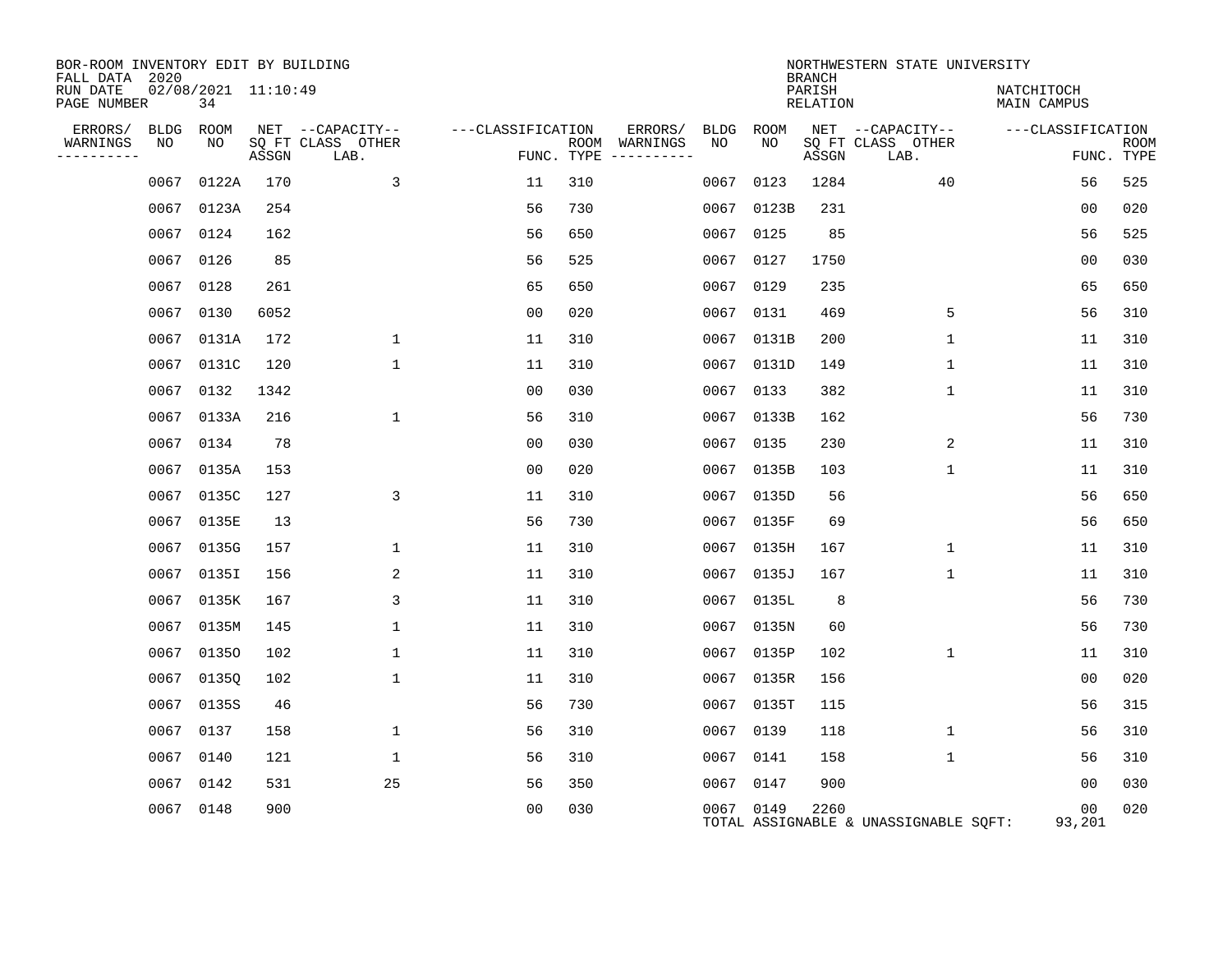| BOR-ROOM INVENTORY EDIT BY BUILDING<br>FALL DATA 2020 |           |                           |       |                                               |                   |     |                                                 |           |                                                                                   | <b>BRANCH</b>      | NORTHWESTERN STATE UNIVERSITY                                                       |                           |                       |      |
|-------------------------------------------------------|-----------|---------------------------|-------|-----------------------------------------------|-------------------|-----|-------------------------------------------------|-----------|-----------------------------------------------------------------------------------|--------------------|-------------------------------------------------------------------------------------|---------------------------|-----------------------|------|
| RUN DATE<br>PAGE NUMBER                               |           | 02/08/2021 11:10:49<br>35 |       |                                               |                   |     |                                                 |           |                                                                                   | PARISH<br>RELATION |                                                                                     | NATCHITOCH<br>MAIN CAMPUS |                       |      |
| ERRORS/ BLDG ROOM<br>WARNINGS<br>---------            | NO        | NO                        | ASSGN | NET --CAPACITY--<br>SQ FT CLASS OTHER<br>LAB. | ---CLASSIFICATION |     | ERRORS/<br>ROOM WARNINGS<br>FUNC. TYPE $------$ | NO        | BLDG ROOM<br>NO                                                                   | ASSGN LAB.         | NET --CAPACITY--<br>SQ FT CLASS OTHER                                               | ---CLASSIFICATION         | FUNC. TYPE            | ROOM |
|                                                       |           |                           |       |                                               |                   |     |                                                 |           | TOTAL NUMBER CLASSROOMS<br>TOTAL NUMBER LABS 210<br>TOTAL NUMBER SPECIAL LABS 220 |                    | TOTAL NET ASSIGN SQ. FT. IN ROOM FILE 67,495<br>TOTAL NUMBER COMPUTER CLASSROOMS    |                           |                       |      |
|                                                       | 0071 0113 |                           | 117   | 2                                             | 00                | 030 |                                                 | 0071 0115 |                                                                                   | 97                 | 2                                                                                   |                           | 00                    | 030  |
|                                                       | 0071 0200 |                           | 252   | $\mathbf 1$                                   | 61                | 310 |                                                 |           | 0071 0200A                                                                        | 252                | $\mathbf{1}$                                                                        |                           | 61                    | 310  |
|                                                       | 0071 0201 |                           | 175   | 2                                             | 00                | 030 |                                                 | 0071 0202 |                                                                                   | 732                | $\mathbf{1}$                                                                        |                           | 63                    | 310  |
|                                                       |           | 0071 0202C                | 227   | $\mathbf{1}$                                  | 62                | 310 |                                                 | 0071 0203 |                                                                                   | 78                 | $\mathbf{1}$                                                                        |                           | 63                    | 310  |
|                                                       |           | 0071 0203A                | 89    |                                               | 63                | 655 |                                                 |           | 0071 0203B                                                                        | 537                | 23                                                                                  |                           | 63                    | 310  |
|                                                       |           | 0071 0203C                | 108   | $\mathbf{1}$                                  | 61                | 310 |                                                 | 0071 0204 |                                                                                   | 261                |                                                                                     |                           | 0 <sub>0</sub>        | 030  |
|                                                       | 0071 0205 |                           | 251   | $\mathbf{1}$                                  | 63                | 310 |                                                 |           | 0071 0205A                                                                        | 231                | $\mathbf{1}$                                                                        |                           | 62                    | 310  |
|                                                       |           | 0071 0205B                | 131   | $\mathbf 1$                                   | 62                | 310 |                                                 |           | 0071 0205C                                                                        | 131                | $\mathbf{1}$                                                                        |                           | 62                    | 310  |
|                                                       |           | 0071 0205D                | 161   | $\mathbf{1}$                                  | 62                | 310 |                                                 |           | 0071 0205E                                                                        | 37                 |                                                                                     |                           | 62                    | 315  |
|                                                       |           | 0071 0205F                | 417   | 1                                             | 62                | 310 |                                                 |           | 0071 0205G                                                                        | 103                |                                                                                     |                           | 65                    | 315  |
|                                                       | 0071 0206 |                           | 520   | $\mathbf 1$                                   | 54                | 310 |                                                 |           | 0071 0206A                                                                        | 760                |                                                                                     |                           | 54                    | 315  |
|                                                       |           | 0071 0206B                | 227   | 2                                             | 54                | 310 |                                                 |           | 0071 0206C                                                                        | 381                | 3                                                                                   |                           | 54                    | 310  |
|                                                       |           | 0071 0206D                | 237   | $\mathbf 1$                                   | 54                | 310 |                                                 | 0071 0207 |                                                                                   | 375                | 3                                                                                   |                           | 62                    | 310  |
|                                                       |           | 0071 0207A                | 97    |                                               | 62                | 315 |                                                 | 0071 0208 |                                                                                   | 228                | $\mathbf{1}$                                                                        |                           | 61                    | 310  |
|                                                       |           | 0071 0208A                | 235   | $\mathbf 1$                                   | 61                | 310 |                                                 |           | 0071 0208B                                                                        | 145                | 6                                                                                   |                           | 61                    | 350  |
|                                                       |           | 0071 0208C                | 520   | $\mathbf 1$                                   | 54                | 310 |                                                 |           | 0071 0208D                                                                        | 220                | $\mathbf 1$                                                                         |                           | 54                    | 310  |
|                                                       | 0071 0209 |                           | 247   | $\mathbf{1}$                                  | 63                | 310 |                                                 |           | 0071 0209A                                                                        | 235                | $\mathbf{1}$                                                                        |                           | 63                    | 310  |
|                                                       |           | 0071 0209B                | 129   | $\mathbf{1}$                                  | 63                | 310 |                                                 |           | 0071 0209C                                                                        | 129                | $\mathbf{1}$                                                                        |                           | 63                    | 310  |
|                                                       | 0071 0210 |                           | 390   | $\mathbf{1}$                                  | 65                | 310 |                                                 |           | 0071 0210A                                                                        | 175                | 1                                                                                   |                           | 65                    | 310  |
|                                                       |           | 0071 0210B                | 155   | $\mathbf 1$                                   | 65                | 310 |                                                 |           | 0071 0210C                                                                        | 137                | $\mathbf 1$                                                                         |                           | 65                    | 310  |
|                                                       |           | 0071 0210D                | 220   | $\mathbf 1$                                   | 54                | 310 |                                                 | 0071 0211 | TOTAL NUMBER CLASSROOMS                                                           | 113                | 2<br>TOTAL ASSIGNABLE & UNASSIGNABLE SOFT:<br>TOTAL NET ASSIGN SQ. FT. IN ROOM FILE |                           | 00<br>10,262<br>9,499 | 030  |

TOTAL NUMBER COMPUTER CLASSROOMS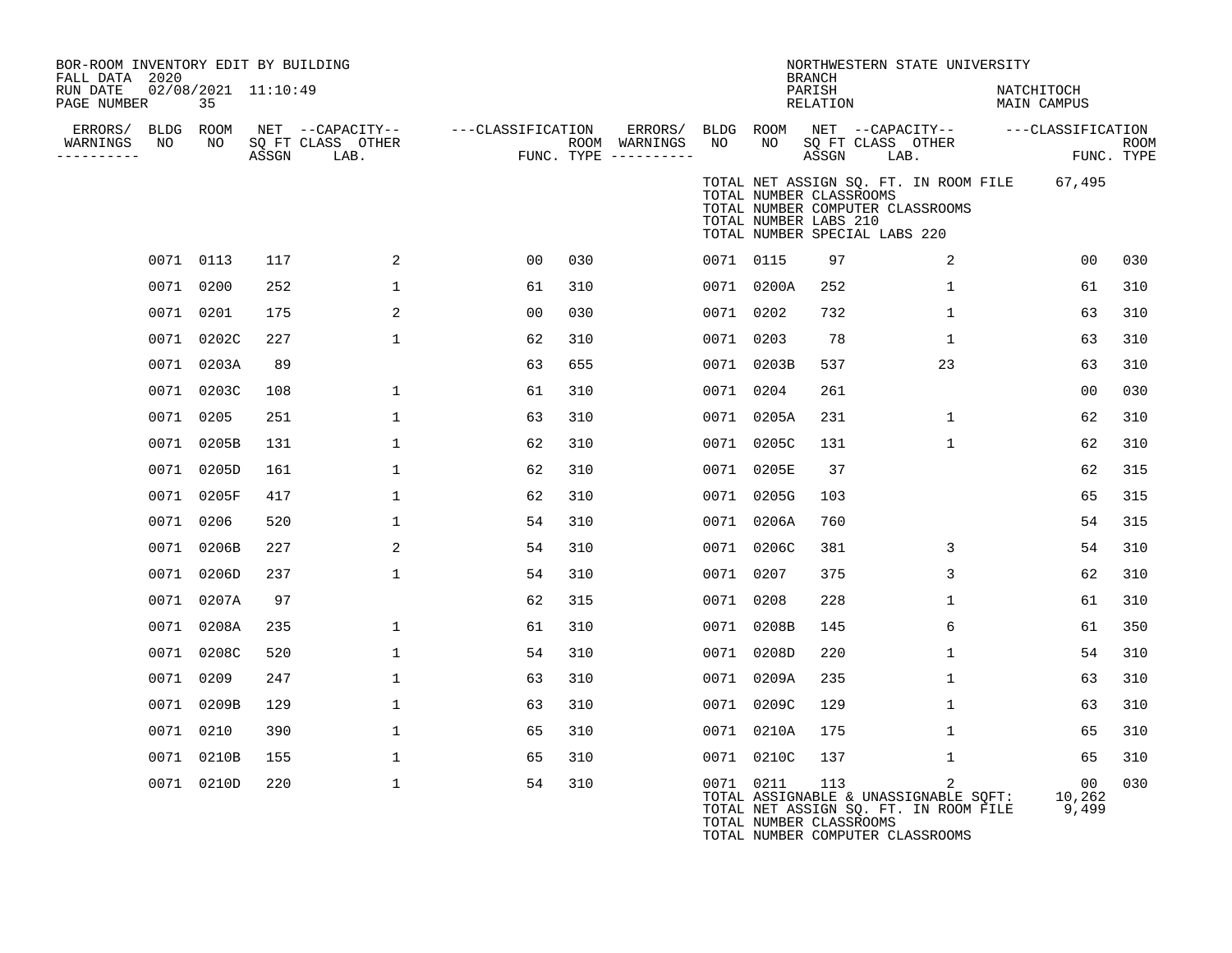| BOR-ROOM INVENTORY EDIT BY BUILDING<br>FALL DATA 2020 |                           |       |                                               |                   |     |                                      |           |                                                  | <b>BRANCH</b>      | NORTHWESTERN STATE UNIVERSITY                                                                                                                       |                           |                           |
|-------------------------------------------------------|---------------------------|-------|-----------------------------------------------|-------------------|-----|--------------------------------------|-----------|--------------------------------------------------|--------------------|-----------------------------------------------------------------------------------------------------------------------------------------------------|---------------------------|---------------------------|
| RUN DATE<br>PAGE NUMBER                               | 02/08/2021 11:10:49<br>36 |       |                                               |                   |     |                                      |           |                                                  | PARISH<br>RELATION |                                                                                                                                                     | NATCHITOCH<br>MAIN CAMPUS |                           |
| ERRORS/<br>NO<br>WARNINGS<br>----------               | BLDG ROOM<br>NO           | ASSGN | NET --CAPACITY--<br>SQ FT CLASS OTHER<br>LAB. | ---CLASSIFICATION |     | ROOM WARNINGS<br>FUNC. TYPE $------$ | NO        | NO                                               | ASSGN              | ERRORS/ BLDG ROOM NET --CAPACITY--<br>SQ FT CLASS OTHER<br>LAB.                                                                                     | ---CLASSIFICATION         | <b>ROOM</b><br>FUNC. TYPE |
|                                                       |                           |       |                                               |                   |     |                                      |           | TOTAL NUMBER LABS 210                            |                    | TOTAL NUMBER SPECIAL LABS 220                                                                                                                       |                           |                           |
|                                                       | 0074 0100 12800           |       | 900                                           | 55                | 630 |                                      | 0074 0101 |                                                  | 207                |                                                                                                                                                     | 55                        | 635                       |
|                                                       | 0074 0102                 | 381   |                                               | 55                | 635 |                                      | 0074 0103 |                                                  | 86                 | 3                                                                                                                                                   | 00                        | 030                       |
|                                                       | 0074 0104                 | 1085  |                                               | 55                | 635 |                                      |           | 0074 0104A                                       | 53                 |                                                                                                                                                     | 55                        | 635                       |
|                                                       | 0074 0105                 | 86    | 1                                             | 55                | 310 |                                      |           | 0074 0105A                                       | 15                 | $\mathbf{1}$                                                                                                                                        | 0 <sub>0</sub>            | 030                       |
|                                                       | 0074 0105B                | 14    |                                               | 55                | 315 |                                      | 0074 0106 |                                                  | 632                |                                                                                                                                                     | 0 <sub>0</sub>            | 030                       |
|                                                       | 0074 0107                 | 81    |                                               | 55                | 635 |                                      |           | 0074 0107A                                       | 42                 | $\overline{c}$                                                                                                                                      | 00                        | 030                       |
|                                                       | 0074 0108                 | 81    |                                               | 55                | 635 |                                      |           | 0074 0108A                                       | 42                 | 2                                                                                                                                                   | 0 <sub>0</sub>            | 030                       |
|                                                       | 0074 0109                 | 81    |                                               | 55                | 635 |                                      |           | 0074 0109A                                       | 42                 | 2                                                                                                                                                   | 00                        | 030                       |
|                                                       | 0074 0110                 | 81    |                                               | 55                | 635 |                                      |           | 0074 0110A                                       | 42                 | 2                                                                                                                                                   | 00                        | 030                       |
|                                                       | 0074 0111                 | 2799  |                                               | 55                | 635 |                                      |           | 0074 0112                                        | 251                |                                                                                                                                                     | 55                        | 635                       |
|                                                       | 0074 0113                 | 82    | $\mathbf{1}$                                  | 55                | 310 |                                      |           | 0074 0113A                                       | 49                 |                                                                                                                                                     | 55                        | 315                       |
|                                                       | 0074 0114                 | 87    |                                               | 55                | 635 |                                      |           | 0074 0114A                                       | 87                 |                                                                                                                                                     | 55                        | 635                       |
|                                                       | 0074 0115                 | 178   |                                               | 55                | 635 |                                      |           | 0074 0116                                        | 236                |                                                                                                                                                     | 0 <sub>0</sub>            | 020                       |
|                                                       | 0074 0117                 | 72    | 1                                             | 55                | 310 |                                      | 0074 0118 |                                                  | 53                 |                                                                                                                                                     | 55                        | 635                       |
|                                                       | 0074 0119                 | 55    |                                               | 55                | 635 |                                      |           | 0074 0120                                        | 207                |                                                                                                                                                     | 0 <sub>0</sub>            | 020                       |
|                                                       | 0074 0121                 | 344   |                                               | 55                | 635 |                                      | 0074 0122 |                                                  | 134                |                                                                                                                                                     | 55                        | 635                       |
|                                                       | 0074 0123                 | 1591  |                                               | 55                | 635 |                                      |           | 0074 0124                                        | 120                | 3                                                                                                                                                   | 0 <sub>0</sub>            | 030                       |
|                                                       | 0074 0125                 | 97    |                                               | 55                | 635 |                                      |           | 0074 0125A                                       | 97                 |                                                                                                                                                     | 55                        | 635                       |
|                                                       | 0074 0126                 | 1054  |                                               | 55                | 635 |                                      |           | 0074 0126A                                       | 48                 |                                                                                                                                                     | 55                        | 635                       |
|                                                       | 0074 0127                 | 192   |                                               | 0 <sub>0</sub>    | 030 |                                      |           | 0074 0128                                        | 381                |                                                                                                                                                     | 55                        | 635                       |
|                                                       | 0074 0129                 | 528   |                                               | 55                | 635 |                                      |           | TOTAL NUMBER CLASSROOMS<br>TOTAL NUMBER LABS 210 |                    | TOTAL ASSIGNABLE & UNASSIGNABLE SQFT:<br>TOTAL NET ASSIGN SQ. FT. IN ROOM FILE<br>TOTAL NUMBER COMPUTER CLASSROOMS<br>TOTAL NUMBER SPECIAL LABS 220 | 24,593<br>22,937          |                           |
|                                                       | 0077 0100                 | 123   | 12                                            | 00                | 020 |                                      |           | 0077 0101                                        | 183                |                                                                                                                                                     | 00                        | 020                       |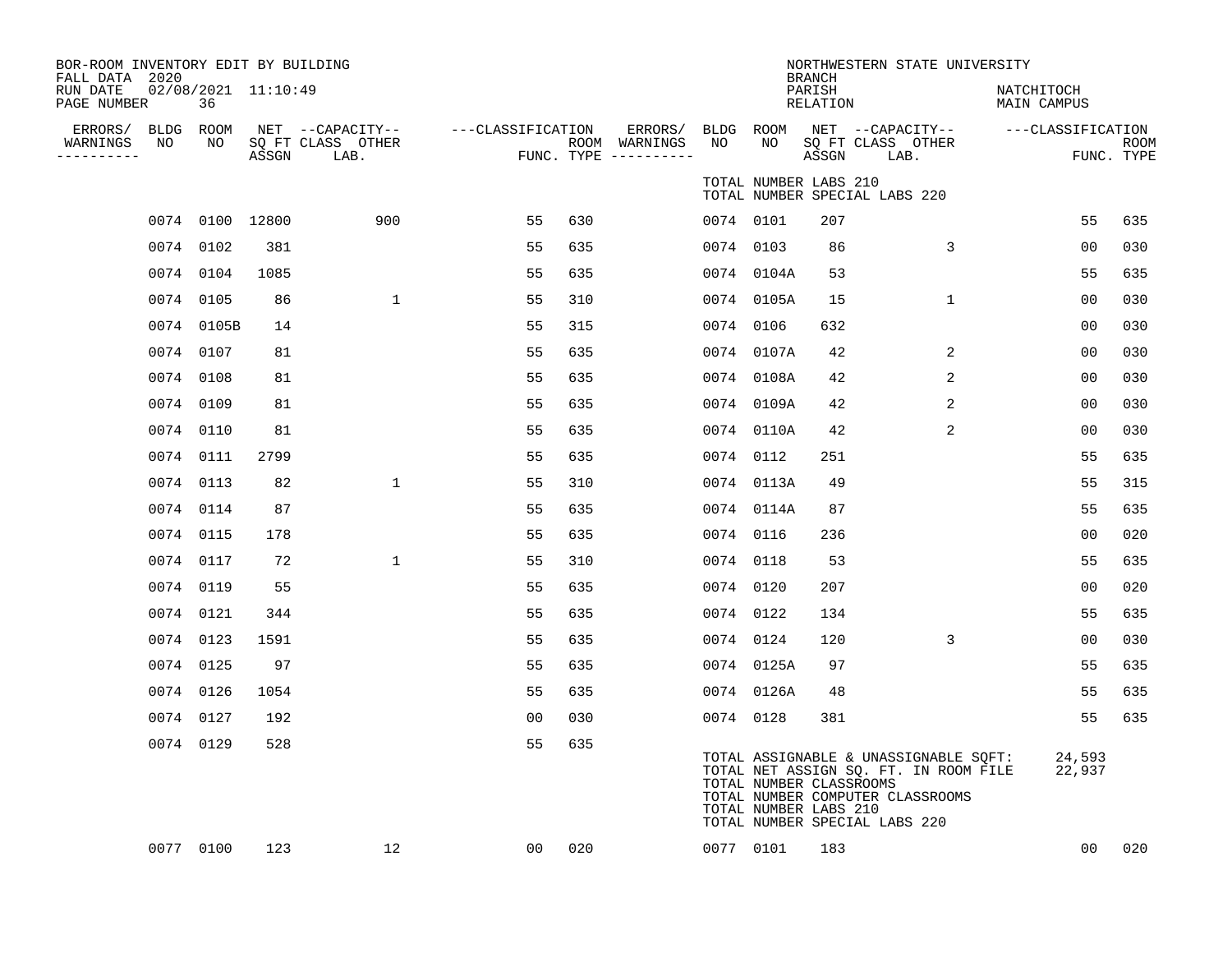| BOR-ROOM INVENTORY EDIT BY BUILDING<br>FALL DATA 2020 |                           |       |                                       |                   |            |                          |            |             | <b>BRANCH</b>      | NORTHWESTERN STATE UNIVERSITY         |                           |             |
|-------------------------------------------------------|---------------------------|-------|---------------------------------------|-------------------|------------|--------------------------|------------|-------------|--------------------|---------------------------------------|---------------------------|-------------|
| RUN DATE<br>PAGE NUMBER                               | 02/08/2021 11:10:49<br>37 |       |                                       |                   |            |                          |            |             | PARISH<br>RELATION |                                       | NATCHITOCH<br>MAIN CAMPUS |             |
| ERRORS/<br><b>BLDG</b><br>WARNINGS<br>NO              | ROOM<br>NO                |       | NET --CAPACITY--<br>SQ FT CLASS OTHER | ---CLASSIFICATION |            | ERRORS/<br>ROOM WARNINGS | BLDG<br>NO | ROOM<br>NO. |                    | NET --CAPACITY--<br>SQ FT CLASS OTHER | ---CLASSIFICATION         | <b>ROOM</b> |
| ----------                                            |                           | ASSGN | LAB.                                  |                   | FUNC. TYPE | -----------              |            |             | ASSGN              | LAB.                                  |                           | FUNC. TYPE  |
| 0077                                                  | 0101A                     | 150   | $\mathbf{1}$                          | 11                | 310        |                          | 0077       | 0101B       | 150                | $\mathbf{1}$                          | 11                        | 310         |
| 0077                                                  | 0102                      | 159   |                                       | 0 <sub>0</sub>    | 020        |                          |            | 0077 0102A  | 150                | $\mathbf 1$                           | 11                        | 310         |
| 0077                                                  | 0102B                     | 150   | $\mathbf{1}$                          | 11                | 310        |                          | 0077       | 0103        | 413                |                                       | 00                        | 020         |
| 0077                                                  | 0104                      | 422   |                                       | 0 <sub>0</sub>    | 020        |                          |            | 0077 0117   | 546                | 4                                     | 55                        | 310         |
| 0077                                                  | 0118                      | 23    |                                       | 0 <sub>0</sub>    | 010        |                          |            | 0077 0119   | 20                 | $\mathbf{1}$                          | 0 <sub>0</sub>            | 030         |
| 0077                                                  | 0120                      | 163   |                                       | 0 <sub>0</sub>    | 030        |                          |            | 0077 0121   | 2414               | 30                                    | 55                        | 315         |
| 0077                                                  | 0122                      | 2550  |                                       | 55                | 660        |                          |            | 0077 0122A  | 326                |                                       | 55                        | 730         |
| 0077                                                  | 0122B                     | 123   | 4                                     | 55                | 650        |                          |            | 0077 0123   | 118                | 10                                    | 00                        | 020         |
| 0077                                                  | 0124                      | 2639  |                                       | 55                | 660        |                          |            | 0077 0125   | 171                |                                       | 55                        | 665         |
| 0077                                                  | 0126                      | 121   | 1                                     | 55                | 310        |                          |            | 0077 0127   | 121                | 1                                     | 55                        | 310         |
| 0077                                                  | 0129                      | 79    |                                       | 0 <sub>0</sub>    | 020        |                          |            | 0077 0130   | 3797               | 90                                    | 55                        | 650         |
| 0077                                                  | 0132                      | 118   | 10                                    | 0 <sub>0</sub>    | 020        |                          |            | 0077 0134   | 222                | 5                                     | 0 <sub>0</sub>            | 030         |
| 0077                                                  | 0135                      | 90    |                                       | 0 <sub>0</sub>    | 010        |                          |            | 0077 0136   | 416                |                                       | 0 <sub>0</sub>            | 020         |
| 0077                                                  | 0137                      | 185   | 6                                     | 0 <sub>0</sub>    | 030        |                          |            | 0077 0138   | 28                 |                                       | 00                        | 030         |
| 0077                                                  | 0139                      | 53    | 1                                     | 0 <sub>0</sub>    | 030        |                          | 0077       | 0140        | 245                |                                       | 55                        | 675         |
| 0077                                                  | 0141                      | 519   |                                       | 55                | 675        |                          |            | 0077 0142   | 4317               | 8                                     | 55                        | 670         |
| 0077                                                  | 0144                      | 466   | 24                                    | 55                | 670        |                          | 0077       | 0145        | 83                 |                                       | 0 <sub>0</sub>            | 030         |
| 0077                                                  | 0146                      | 98    | 2                                     | 0 <sub>0</sub>    | 030        |                          | 0077       | 0147        | 98                 | 2                                     | 00                        | 030         |
| 0077                                                  | 0148                      | 124   | $\mathbf{1}$                          | 55                | 310        |                          |            | 0077 0149   | 124                |                                       | 55                        | 675         |
| 0077                                                  | 0151                      | 1341  | 15                                    | 55                | 660        |                          |            | 0077 0152   | 1751               | 15                                    | 55                        | 670         |
| 0077                                                  | 0153                      | 160   | $\mathbf{1}$                          | 55                | 310        |                          |            | 0077 0154   | 26                 | 1                                     | 11                        | 310         |
| 0077                                                  | 0155                      | 51    |                                       | 65                | 730        |                          |            | 0077 0156   | 157                |                                       | 0 <sub>0</sub>            | 020         |
| 0077                                                  | 0157                      | 266   | $\mathbf{1}$                          | 11                | 310        |                          |            | 0077 0160   | 169                | 1                                     | 11                        | 310         |
| 0077                                                  | 0161                      | 354   |                                       | 55                | 660        |                          |            | 0077 0162   | 575                |                                       | 55                        | 665         |
| 0077                                                  | 0163                      | 90    |                                       | 55                | 660        |                          |            | 0077 0164   | 59                 |                                       | 55                        | 665         |
|                                                       | 0077 0200                 | 175   |                                       | 0 <sub>0</sub>    | 030        |                          |            | 0077 0201   | 146                |                                       | 00                        | 020         |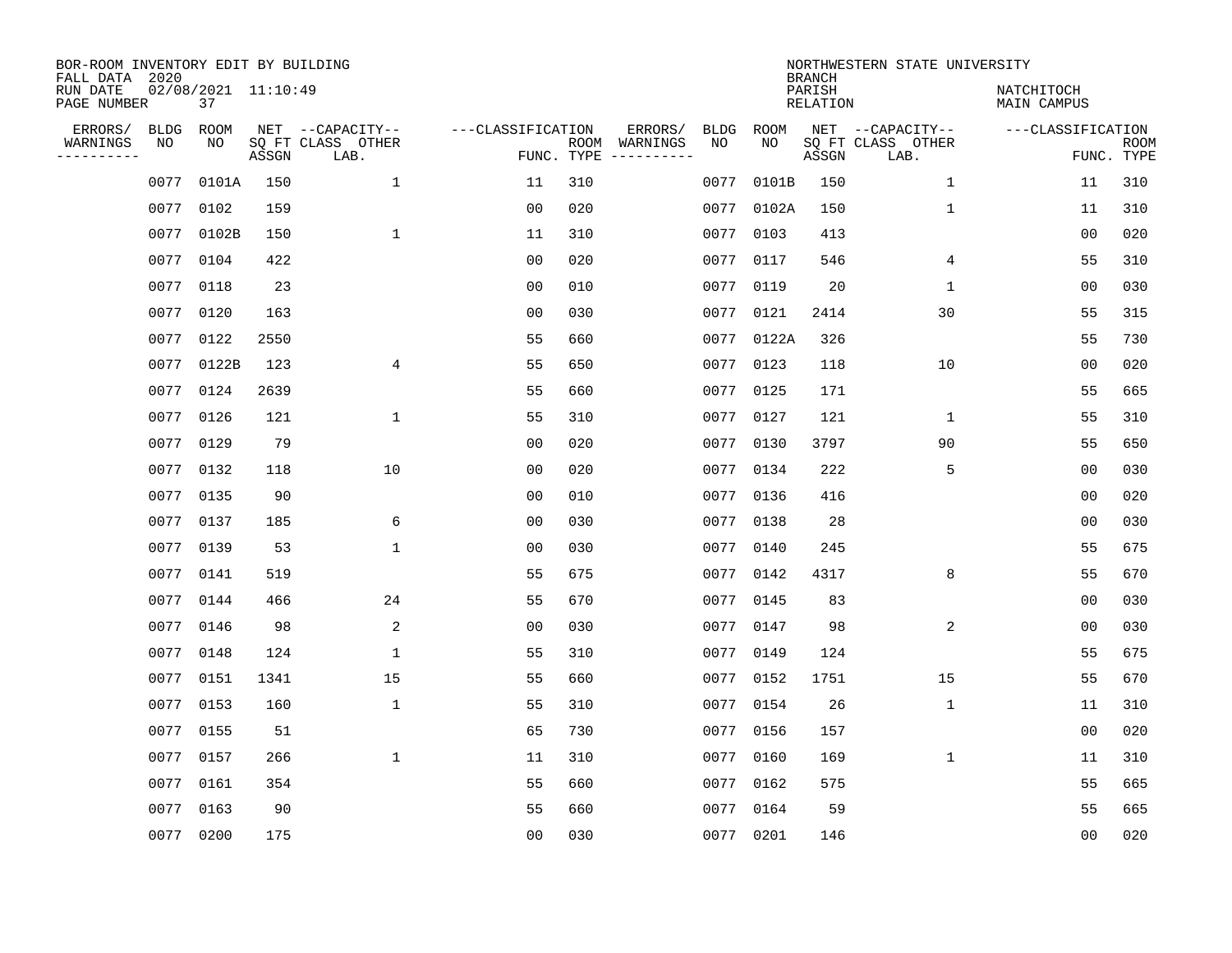| BOR-ROOM INVENTORY EDIT BY BUILDING<br>FALL DATA 2020 |             |           |                     |                           |                   |                    |                         |      |             | <b>BRANCH</b>             | NORTHWESTERN STATE UNIVERSITY |                                  |                           |
|-------------------------------------------------------|-------------|-----------|---------------------|---------------------------|-------------------|--------------------|-------------------------|------|-------------|---------------------------|-------------------------------|----------------------------------|---------------------------|
| RUN DATE<br>PAGE NUMBER                               |             | 38        | 02/08/2021 11:10:49 |                           |                   |                    |                         |      |             | PARISH<br><b>RELATION</b> |                               | NATCHITOCH<br><b>MAIN CAMPUS</b> |                           |
| ERRORS/                                               | <b>BLDG</b> | ROOM      |                     | NET --CAPACITY--          | ---CLASSIFICATION |                    | ERRORS/                 | BLDG | <b>ROOM</b> |                           | NET --CAPACITY--              | ---CLASSIFICATION                |                           |
| WARNINGS<br>-----------                               | NO          | NO        | ASSGN               | SQ FT CLASS OTHER<br>LAB. |                   | ROOM<br>FUNC. TYPE | WARNINGS<br>----------- | NO   | NO          | ASSGN                     | SQ FT CLASS OTHER<br>LAB.     |                                  | <b>ROOM</b><br>FUNC. TYPE |
|                                                       | 0077        | 0202      | 162                 |                           | 0 <sub>0</sub>    | 020                |                         | 0077 | 0203        | 276                       |                               | 00                               | 020                       |
|                                                       | 0077        | 0204      | 413                 |                           | 00                | 020                |                         | 0077 | 0204B       | 210                       | 2                             | 44                               | 220                       |
|                                                       | 0077        | 0206      | 6084                | 506                       | 55                | 670                |                         | 0077 | 0207        | 204                       |                               | 00                               | 030                       |
|                                                       | 0077        | 0208      | 194                 |                           | 55                | 655                |                         | 0077 | 0209        | 991                       |                               | 65                               | 650                       |
|                                                       | 0077        | 0211      | 149                 | $\mathbf{1}$              | 55                | 310                |                         | 0077 | 0213        | 225                       | $\mathbf 1$                   | 41                               | 310                       |
|                                                       | 0077        | 0214      | 165                 | $\mathbf{1}$              | 11                | 310                |                         |      | 0077 0214A  | 222                       | 1                             | 55                               | 310                       |
|                                                       | 0077        | 0215      | 29                  |                           | 0 <sub>0</sub>    | 010                |                         | 0077 | 0217        | 188                       | 5                             | 0 <sub>0</sub>                   | 030                       |
|                                                       | 0077        | 0218      | 29                  |                           | 0 <sub>0</sub>    | 010                |                         | 0077 | 0218A       | 53                        |                               | 00                               | 010                       |
|                                                       | 0077        | 0219      | 422                 |                           | 65                | 730                |                         | 0077 | 0220        | 201                       | 7                             | 0 <sub>0</sub>                   | 030                       |
|                                                       |             | 0077 0221 | 603                 | 20                        | 52                | 350                |                         | 0077 | 0222        | 248                       | $\mathbf 1$                   | 11                               | 310                       |
|                                                       | 0077        | 0223      | 271                 | $\mathbf{1}$              | 52                | 310                |                         | 0077 | 0224        | 50                        | $\mathbf 1$                   | 52                               | 310                       |
|                                                       |             | 0077 0225 | 50                  | $\mathbf{1}$              | 52                | 310                |                         | 0077 | 0226        | 50                        | $\mathbf{1}$                  | 52                               | 310                       |
|                                                       | 0077        | 0227      | 70                  |                           | 0 <sub>0</sub>    | 020                |                         | 0077 | 0228        | 12                        |                               | 52                               | 315                       |
|                                                       | 0077        | 0229      | 50                  | 1                         | 52                | 310                |                         | 0077 | 0231        | 49                        | 1                             | 52                               | 310                       |
|                                                       | 0077        | 0232      | 387                 | 25                        | 55                | 315                |                         | 0077 | 0233        | 215                       | 3                             | 52                               | 310                       |
|                                                       | 0077        | 0234      | 336                 | 1                         | 46                | 310                |                         | 0077 | 0235        | 365                       | 16                            | 44                               | 220                       |
|                                                       | 0077        | 0235A     | 301                 | 2                         | 52                | 310                |                         | 0077 | 0236        | 430                       | 30                            | 55                               | 680                       |
|                                                       | 0077        | 0237      | 765                 |                           | 0 <sub>0</sub>    | 020                |                         | 0077 | 0238        | 107                       |                               | 55                               | 675                       |
|                                                       | 0077        | 0239      | 91                  |                           | 55                | 675                |                         | 0077 | 0240        | 623                       | 16                            | 11                               | 210                       |
|                                                       | 0077        | 0240A     | 150                 | $\mathbf 1$               | 11                | 310                |                         | 0077 | 0240B       | 410                       | 10                            | 45                               | 220                       |
|                                                       | 0077        | 0241      | 430                 | 24                        | 55                | 680                |                         | 0077 | 0242        | 419                       | 40                            | 55                               | 680                       |
|                                                       | 0077        | 0243      | 217                 | 2                         | 55                | 310                |                         | 0077 | 0245        | 894                       |                               | 0 <sub>0</sub>                   | 030                       |
|                                                       | 0077        | 0247      | 255                 |                           | 55                | 635                |                         | 0077 | 0251        | 66                        |                               | 55                               | 635                       |
|                                                       | 0077        | 0252      | 64                  |                           | 55                | 635                |                         | 0077 | 0253        | 64                        |                               | 55                               | 635                       |
|                                                       | 0077        | 0254      | 50                  |                           | 55                | 635                |                         | 0077 | 0255        | 63                        |                               | 55                               | 635                       |
|                                                       |             | 0077 0256 | 18                  |                           | 0 <sub>0</sub>    | 020                |                         |      | 0077 0257   | 134                       | 2                             | 0 <sub>0</sub>                   | 030                       |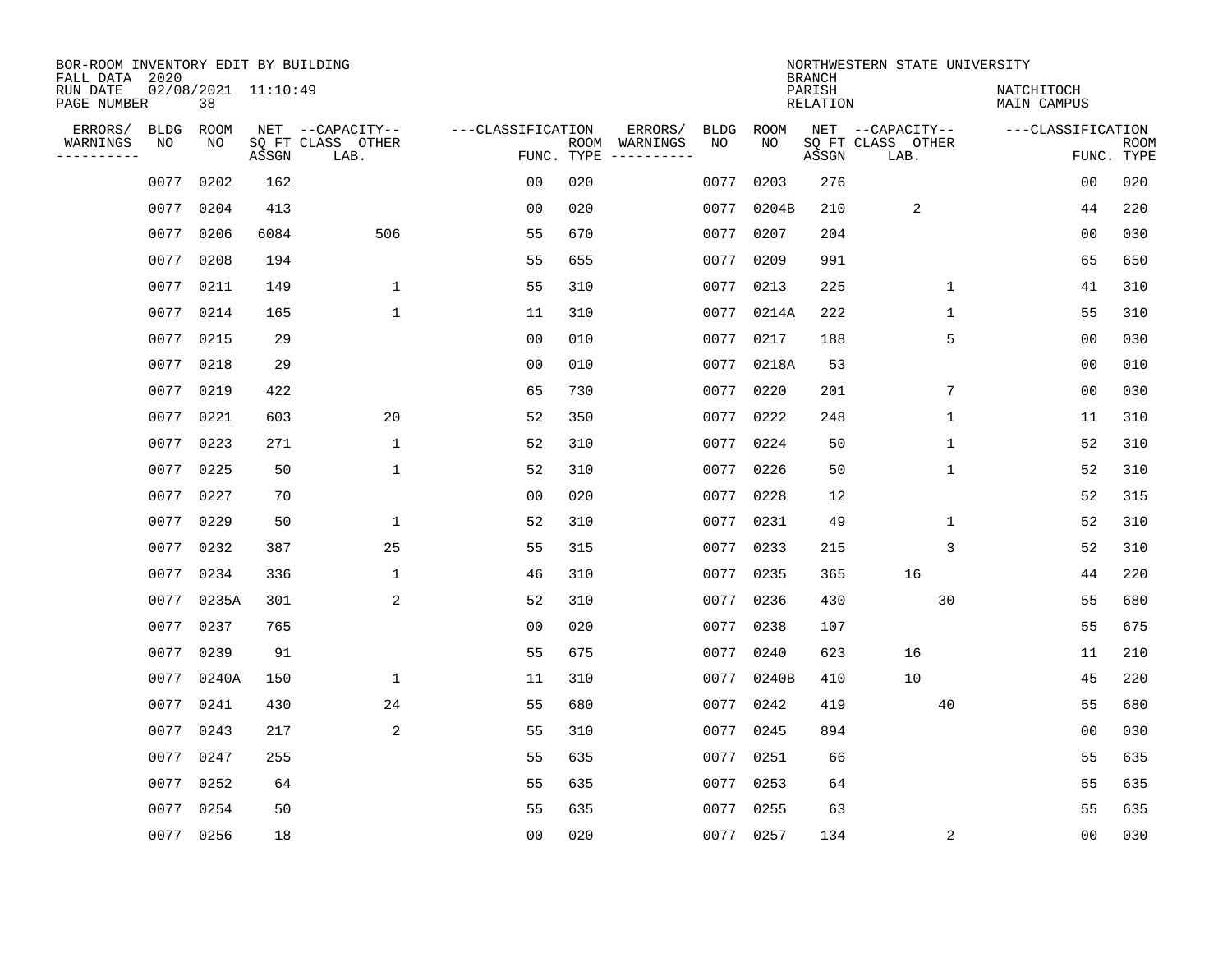| BOR-ROOM INVENTORY EDIT BY BUILDING<br>FALL DATA 2020 |                   |                           |          |                           |                   |     |                                      |                   |                                                  | <b>BRANCH</b>             | NORTHWESTERN STATE UNIVERSITY                                                                                                                       |                                              |                           |
|-------------------------------------------------------|-------------------|---------------------------|----------|---------------------------|-------------------|-----|--------------------------------------|-------------------|--------------------------------------------------|---------------------------|-----------------------------------------------------------------------------------------------------------------------------------------------------|----------------------------------------------|---------------------------|
| RUN DATE<br>PAGE NUMBER                               |                   | 02/08/2021 11:10:49<br>39 |          |                           |                   |     |                                      |                   |                                                  | PARISH<br><b>RELATION</b> |                                                                                                                                                     | NATCHITOCH<br>MAIN CAMPUS                    |                           |
| ERRORS/<br>WARNINGS                                   | <b>BLDG</b><br>NO | ROOM                      |          | NET --CAPACITY--          | ---CLASSIFICATION |     | ERRORS/                              | <b>BLDG</b><br>NO | <b>ROOM</b><br>NO                                |                           | NET --CAPACITY--                                                                                                                                    | ---CLASSIFICATION                            |                           |
| ----------                                            |                   | NO                        | ASSGN    | SQ FT CLASS OTHER<br>LAB. |                   |     | ROOM WARNINGS<br>FUNC. TYPE $------$ |                   |                                                  | ASSGN                     | SQ FT CLASS OTHER<br>LAB.                                                                                                                           |                                              | <b>ROOM</b><br>FUNC. TYPE |
|                                                       | 0077              | 0258                      | 99       | 2                         | 00                | 030 |                                      | 0077              | 0259                                             | 1106                      |                                                                                                                                                     | 55                                           | 635                       |
|                                                       | 0077              | 0261                      | 5929     | 200                       | 55                | 630 |                                      | 0077              | 0262                                             | 950                       |                                                                                                                                                     | 55                                           | 635                       |
|                                                       | 0077              | 0265                      | 53       |                           | 55                | 635 |                                      | 0077              | 0268                                             | 916                       |                                                                                                                                                     | 0 <sub>0</sub>                               | 020                       |
|                                                       | 0077              | 0269                      | 337      | 24                        | 55                | 630 |                                      | 0077              | 0270                                             | 302                       | 24                                                                                                                                                  | 55                                           | 630                       |
|                                                       | 0077              | 0271                      | 298      | 24                        | 55                | 630 |                                      | 0077              | 0272                                             | 3840                      | 192                                                                                                                                                 | 55                                           | 650                       |
|                                                       |                   | 0077 0275                 | 369      |                           | 0 <sub>0</sub>    | 020 |                                      |                   | 0077 0301                                        | 162                       |                                                                                                                                                     | 00                                           | 020                       |
|                                                       | 0077              | 0302                      | 166      |                           | 0 <sub>0</sub>    | 020 |                                      | 0077              | 0303                                             | 215                       |                                                                                                                                                     | 0 <sub>0</sub>                               | 020                       |
|                                                       |                   | 0077 0304                 | 89       |                           | 55                | 315 |                                      |                   | 0077 0305                                        | 379                       | $\overline{2}$                                                                                                                                      | 44                                           | 220                       |
|                                                       | 0077              | 0305A                     | 118      | 1                         | 11                | 310 |                                      | 0077              | 0305B                                            | 108                       | $\mathbf{1}$                                                                                                                                        | 11                                           | 310                       |
|                                                       |                   | 0077 0306                 | 153      | 3                         | 51                | 310 |                                      |                   | 0077 0306A                                       | 208                       | $\mathbf 1$                                                                                                                                         | 11                                           | 310                       |
|                                                       | 0077              | 0306B                     | 116      | $\mathbf 1$               | 11                | 310 |                                      | 0077              | 0306C                                            | 221                       | $\mathbf 1$                                                                                                                                         | 51                                           | 310                       |
|                                                       |                   | 0077 0306D                | 239      | $\mathbf{1}$              | 51                | 310 |                                      |                   | 0077 0307                                        | 150                       | $\mathbf 1$                                                                                                                                         | 11                                           | 310                       |
|                                                       | 0077              | 0308                      | 256      | $\mathbf{1}$              | 11                | 310 |                                      | 0077              | 0309                                             | 184                       | $\mathbf 1$                                                                                                                                         | 61                                           | 310                       |
|                                                       |                   | 0077 0309A                | 202      | $\mathbf{1}$              | 11                | 310 |                                      |                   | 0077 0309B                                       | 150                       | $\mathbf 1$                                                                                                                                         | 11                                           | 310                       |
|                                                       | 0077              | 0310                      | 344      | 25                        | 51                | 680 |                                      | 0077              | 0311                                             | 629                       | 1                                                                                                                                                   | 11                                           | 310                       |
|                                                       |                   | 0077 0312                 | 380      | 30                        | 55                | 680 |                                      | 0077              | 0313                                             | 256                       |                                                                                                                                                     | 55                                           | 315                       |
|                                                       | 0077              | 0314                      | 257      | 12                        | 55                | 680 |                                      | 0077              | 0315                                             | 256                       | 20                                                                                                                                                  | 55                                           | 680                       |
|                                                       |                   | 0077 0316                 | 411      | 25                        | 55                | 680 |                                      | 0077              | 0317                                             | 70                        | 2                                                                                                                                                   | 0 <sub>0</sub>                               | 030                       |
|                                                       | 0077              | 0318                      | 104      | 2                         | 0 <sub>0</sub>    | 030 |                                      | 0077              | 0319                                             | 205                       |                                                                                                                                                     | 0 <sub>0</sub>                               | 020                       |
|                                                       | 0077              | 0320                      | 1393 115 |                           | 44                | 140 |                                      |                   | 0077 0321                                        | 670                       | 45                                                                                                                                                  | 44                                           | 140                       |
|                                                       |                   | 0077 0322                 | 86       |                           | 0 <sub>0</sub>    | 010 |                                      |                   | TOTAL NUMBER CLASSROOMS<br>TOTAL NUMBER LABS 210 |                           | TOTAL ASSIGNABLE & UNASSIGNABLE SQFT:<br>TOTAL NET ASSIGN SQ. FT. IN ROOM FILE<br>TOTAL NUMBER COMPUTER CLASSROOMS<br>TOTAL NUMBER SPECIAL LABS 220 | 68,517<br>59,117<br>2<br>1<br>$\overline{4}$ |                           |
|                                                       | 0079              | 0100                      | 332      | 2                         | 64                | 310 |                                      | 0079              | 0102                                             | 33                        | 1                                                                                                                                                   | 00                                           | 030                       |
|                                                       |                   | 0079 0103                 | 2254     | 12                        | 64                | 590 |                                      |                   | 0079 0104                                        | 206                       | 2                                                                                                                                                   | 64                                           | 590                       |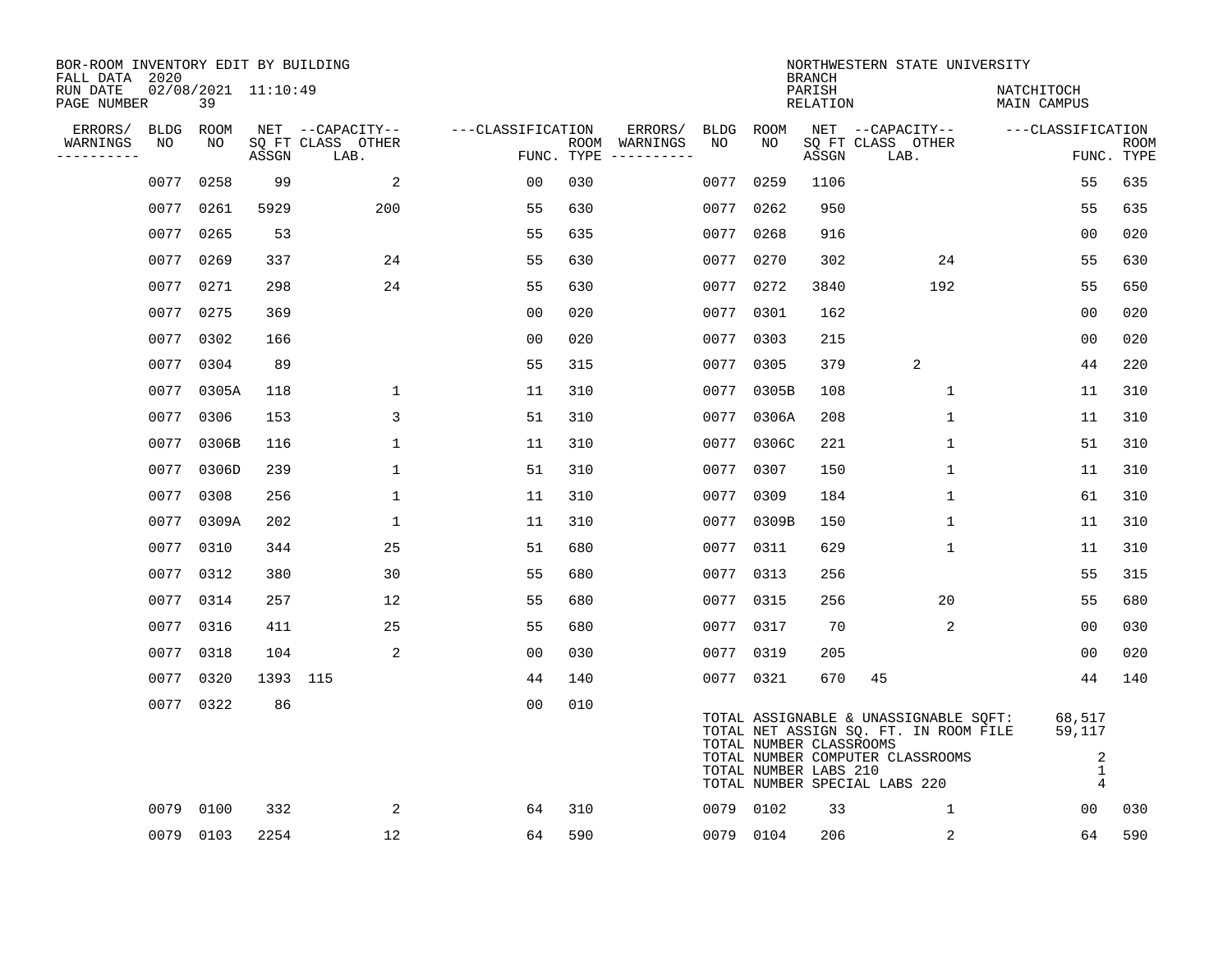| BOR-ROOM INVENTORY EDIT BY BUILDING<br>FALL DATA 2020<br>RUN DATE<br>PAGE NUMBER |            | 02/08/2021 11:10:49<br>40 |                 |                                               |                   |     |                                                 |      |                                                                                   | <b>BRANCH</b><br>PARISH<br>RELATION |      | NORTHWESTERN STATE UNIVERSITY                                                                                      | NATCHITOCH<br>MAIN CAMPUS |                |                           |
|----------------------------------------------------------------------------------|------------|---------------------------|-----------------|-----------------------------------------------|-------------------|-----|-------------------------------------------------|------|-----------------------------------------------------------------------------------|-------------------------------------|------|--------------------------------------------------------------------------------------------------------------------|---------------------------|----------------|---------------------------|
| ERRORS/<br>WARNINGS<br>----------                                                | BLDG<br>NO | ROOM<br>NO                | ASSGN           | NET --CAPACITY--<br>SQ FT CLASS OTHER<br>LAB. | ---CLASSIFICATION |     | ERRORS/<br>ROOM WARNINGS<br>FUNC. TYPE $------$ | NO   | BLDG ROOM<br>NO                                                                   | ASSGN                               | LAB. | NET --CAPACITY--<br>SQ FT CLASS OTHER                                                                              | ---CLASSIFICATION         |                | <b>ROOM</b><br>FUNC. TYPE |
|                                                                                  |            |                           |                 |                                               |                   |     |                                                 |      | TOTAL NUMBER CLASSROOMS<br>TOTAL NUMBER LABS 210<br>TOTAL NUMBER SPECIAL LABS 220 |                                     |      | TOTAL ASSIGNABLE & UNASSIGNABLE SQFT:<br>TOTAL NET ASSIGN SQ. FT. IN ROOM FILE<br>TOTAL NUMBER COMPUTER CLASSROOMS |                           | 2,825<br>2,792 |                           |
|                                                                                  |            | 0081 0100                 | 845             |                                               | 0 <sub>0</sub>    | 020 |                                                 |      | 0081 0101                                                                         | 459                                 |      |                                                                                                                    |                           | 0 <sub>0</sub> | 020                       |
|                                                                                  | 0081       | 0101E                     | 32              |                                               | 00                | 020 |                                                 | 0081 | 0102                                                                              | 327                                 |      |                                                                                                                    |                           | 0 <sub>0</sub> | 020                       |
|                                                                                  | 0081       | 0102A                     | 98              |                                               | 0 <sub>0</sub>    | 020 |                                                 |      | 0081 0102B                                                                        | 106                                 |      |                                                                                                                    |                           | 00             | 020                       |
|                                                                                  | 0081       | 0103                      | 188             | $\mathbf{1}$                                  | 11                | 310 |                                                 |      | 0081 0103A                                                                        | 187                                 |      | $\mathbf 1$                                                                                                        |                           | 11             | 310                       |
|                                                                                  | 0081       | 0103B                     | 200             | $\mathbf{1}$                                  | 46                | 325 |                                                 |      | 0081 0104                                                                         | 169                                 |      |                                                                                                                    |                           | 43             | 530                       |
|                                                                                  |            | 0081 0104A                | 155             | 1                                             | 11                | 535 |                                                 |      | 0081 0105                                                                         | 192                                 |      |                                                                                                                    |                           | 43             | 355                       |
|                                                                                  | 0081       | 0106                      | 934             | 40                                            | 11                | 110 |                                                 |      | 0081 0106A                                                                        | 107                                 |      | $\mathbf{1}$                                                                                                       |                           | 11             | 310                       |
|                                                                                  | 0081       | 0106B                     | 84              |                                               | 0 <sub>0</sub>    | 020 |                                                 |      | 0081 0106C                                                                        | 109                                 |      |                                                                                                                    |                           | 43             | 535                       |
|                                                                                  | 0081       | 0106D                     | 161             |                                               | 43                | 535 |                                                 | 0081 | 0107                                                                              | 347                                 |      | 8                                                                                                                  |                           | 11             | 220                       |
|                                                                                  | 0081       | 0107A                     | 427             | 10                                            | 10                | 220 |                                                 | 0081 | 0107B                                                                             | 192                                 |      |                                                                                                                    |                           | 43             | 535                       |
|                                                                                  | 0081       | 0107C                     | 1068            | 5                                             | 44                | 220 |                                                 | 0081 | 0107D                                                                             | 182                                 |      |                                                                                                                    |                           | 43             | 535                       |
|                                                                                  | 0081       | 0108                      | 334             | 1                                             | 11                | 310 |                                                 | 0081 | 0108A                                                                             | 126                                 |      | $\mathbf 1$                                                                                                        |                           | 11             | 310                       |
|                                                                                  | 0081       | 0108B                     | 150             | $\mathbf 1$                                   | 11                | 310 |                                                 |      | 0081 0108C                                                                        | 114                                 |      | $\mathbf 1$                                                                                                        |                           | 11             | 310                       |
|                                                                                  | 0081       | 0108D                     | 304             | $\mathbf{1}$                                  | 11                | 310 |                                                 |      | 0081 0108E                                                                        | 87                                  |      |                                                                                                                    |                           | 11             | 315                       |
|                                                                                  |            | 0081 0108F                | $7\phantom{.0}$ |                                               | 11                | 315 |                                                 |      | 0081 0108G                                                                        | 71                                  |      |                                                                                                                    |                           | 11             | 315                       |
|                                                                                  | 0081       | 0109                      | 192             |                                               | 11                | 530 |                                                 |      | 0081 0109A                                                                        | 104                                 |      |                                                                                                                    |                           | 11             | 115                       |
|                                                                                  | 0081       | 0109B                     | 81              | $\mathbf 1$                                   | 11                | 310 |                                                 |      | 0081 0109C                                                                        | 109                                 |      | $\mathbf{1}$                                                                                                       |                           | 11             | 310                       |
|                                                                                  | 0081       | 0109D                     | 63              | 1                                             | 11                | 310 |                                                 | 0081 | 0109E                                                                             | 61                                  |      | 1                                                                                                                  |                           | 11             | 310                       |
|                                                                                  | 0081       | 0110                      | 405             | $\mathbf{1}$                                  | 11                | 310 |                                                 |      | 0081 0111                                                                         | 90                                  |      | $\mathbf 1$                                                                                                        |                           | 11             | 310                       |
|                                                                                  | 0081       | 0111A                     | 60              | 1                                             | 32                | 310 |                                                 | 0081 | 0112B                                                                             | 138                                 |      |                                                                                                                    |                           | 0 <sub>0</sub> | 020                       |
|                                                                                  | 0081       | 0112D                     | 105             |                                               | 0 <sub>0</sub>    | 030 |                                                 |      | 0081 0113                                                                         | 674                                 |      | 1                                                                                                                  |                           | 51             | 310                       |
|                                                                                  | 0081       | 0113D                     | 123             | $\mathbf 1$                                   | 51                | 315 |                                                 |      | 0081 0113E                                                                        | 47                                  |      |                                                                                                                    |                           | 51             | 315                       |
|                                                                                  |            | 0081 0113F                | 102             |                                               | 51                | 315 |                                                 |      | 0081 0114                                                                         | 374                                 |      | 25                                                                                                                 |                           | 11             | 310                       |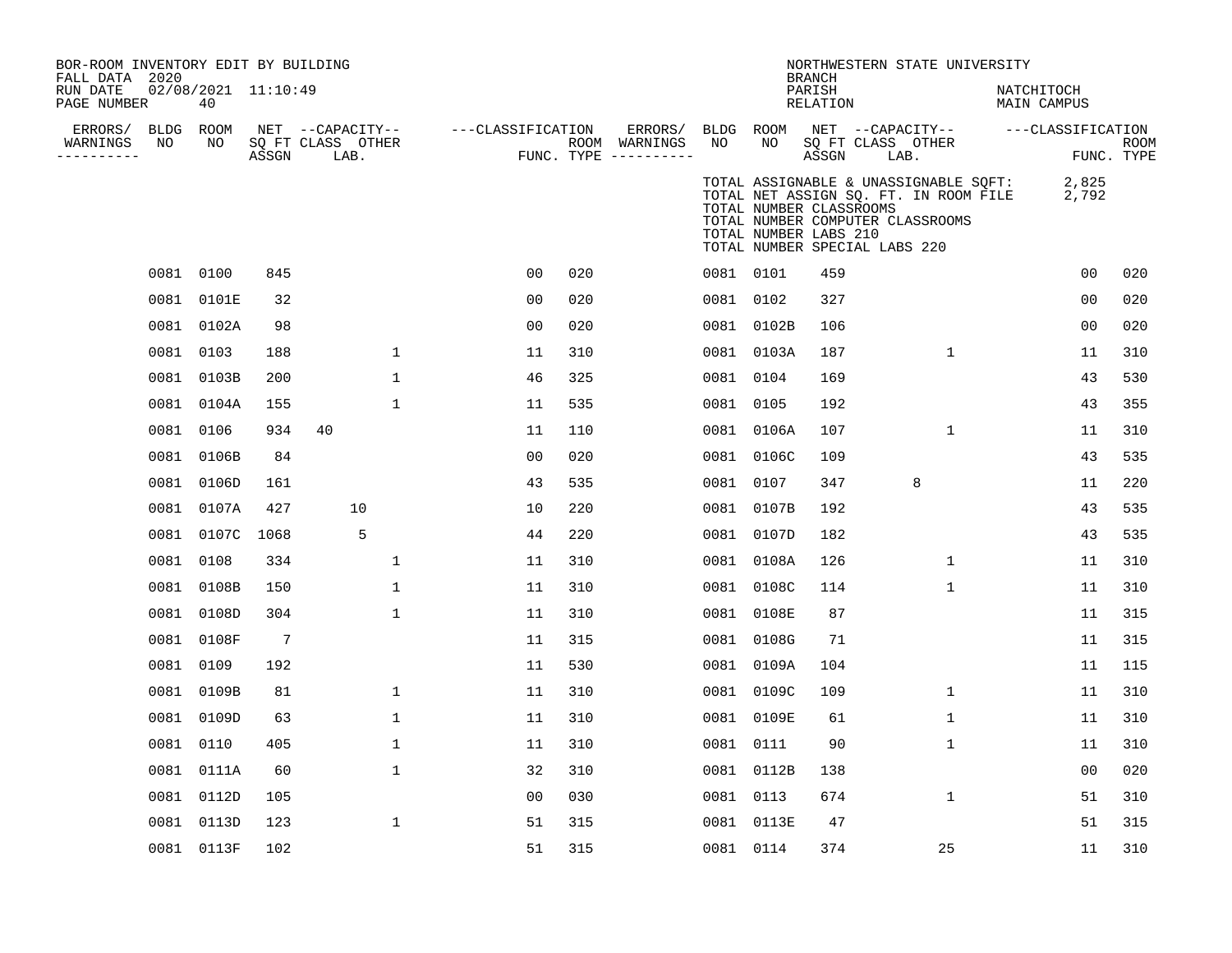| BOR-ROOM INVENTORY EDIT BY BUILDING<br>FALL DATA 2020<br>RUN DATE |                   | $02/08/2021$ 11:10:49 |       |                                               |                   |            |                          |            |            | <b>BRANCH</b><br>PARISH | NORTHWESTERN STATE UNIVERSITY                 |              | NATCHITOCH        |                           |
|-------------------------------------------------------------------|-------------------|-----------------------|-------|-----------------------------------------------|-------------------|------------|--------------------------|------------|------------|-------------------------|-----------------------------------------------|--------------|-------------------|---------------------------|
| PAGE NUMBER                                                       |                   | 41                    |       |                                               |                   |            |                          |            |            | <b>RELATION</b>         |                                               |              | MAIN CAMPUS       |                           |
| ERRORS/<br>WARNINGS<br>---------                                  | <b>BLDG</b><br>NO | ROOM<br>NO            | ASSGN | NET --CAPACITY--<br>SQ FT CLASS OTHER<br>LAB. | ---CLASSIFICATION | FUNC. TYPE | ERRORS/<br>ROOM WARNINGS | BLDG<br>NO | ROOM<br>NO | ASSGN                   | NET --CAPACITY--<br>SQ FT CLASS OTHER<br>LAB. |              | ---CLASSIFICATION | <b>ROOM</b><br>FUNC. TYPE |
|                                                                   | 0081              | 0115                  | 97    |                                               | 0 <sub>0</sub>    | 030        |                          | 0081       | 0116       | 758                     |                                               | 4            | 11                | 310                       |
|                                                                   |                   | 0081 0118             | 198   | $\mathbf{1}$                                  | 21                | 310        |                          |            | 0081 0118A | 127                     |                                               | $\mathbf 1$  | 11                | 315                       |
|                                                                   |                   | 0081 0118B            | 33    |                                               | 0 <sub>0</sub>    | 020        |                          |            | 0081 0118C | 347                     |                                               | $\mathbf{1}$ | 21                | 310                       |
|                                                                   |                   | 0081 0119             | 1102  |                                               | 0 <sub>0</sub>    | 020        |                          |            | 0081 0122  | 75                      |                                               | $\mathbf{1}$ | 11                | 310                       |
|                                                                   |                   | 0081 0125             | 975   |                                               | 0 <sub>0</sub>    | 030        |                          |            | 0081 0127  | 379                     |                                               |              | 0 <sub>0</sub>    | 030                       |
|                                                                   |                   | 0081 0128             | 378   | 5                                             | 11                | 220        |                          |            | 0081 0130  | 274                     | 4                                             |              | 33                | 270                       |
|                                                                   |                   | 0081 0131             | 336   | 5                                             | 0 <sub>0</sub>    | 030        |                          |            | 0081 0132  | 1151                    | 20                                            |              | 10                | 210                       |
|                                                                   |                   | 0081 0132A            | 109   |                                               | 0 <sub>0</sub>    | 030        |                          |            | 0081 0132B | 54                      | $\mathbf{1}$                                  |              | 11                | 255                       |
|                                                                   |                   | 0081 0135             | 353   | $\mathbf{1}$                                  | 11                | 310        |                          |            | 0081 0135A | 162                     | 1                                             |              | 11                | 255                       |
|                                                                   |                   | 0081 0135B            | 162   | 1                                             | 11                | 255        |                          |            | 0081 0135C | 162                     | 1                                             |              | 11                | 250                       |
|                                                                   |                   | 0081 0135D            | 111   |                                               | 11                | 255        |                          |            | 0081 0135E | 61                      | 1                                             |              | 11                | 255                       |
|                                                                   |                   | 0081 0135F            | 61    | 1                                             | 11                | 255        |                          |            | 0081 0135G | 76                      | $\mathbf 1$                                   |              | 11                | 255                       |
|                                                                   | 0081              | 0135H                 | 50    | 1                                             | 11                | 255        |                          | 0081       | 0135I      | 62                      | $\mathbf 1$                                   |              | 11                | 255                       |
|                                                                   |                   | 0081 0135J            | 117   |                                               | 11                | 255        |                          |            | 0081 0135K | 48                      |                                               |              | 11                | 255                       |
|                                                                   |                   | 0081 0137             | 575   | $\mathbf 1$                                   | 11                | 310        |                          |            | 0081 0137A | 203                     |                                               | 1            | 11                | 310                       |
|                                                                   |                   | 0081 0137B            | 203   | $\mathbf 1$                                   | 11                | 255        |                          |            | 0081 0137C | 68                      |                                               |              | 11                | 255                       |
|                                                                   |                   | 0081 0137D            | 179   | $\overline{4}$                                | 11                | 250        |                          |            | 0081 0137E | 107                     |                                               |              | 11                | 255                       |
|                                                                   |                   | 0081 0137F            | 107   |                                               | 11                | 255        |                          |            | 0081 0138  | 2442 138                |                                               |              | 11                | 110                       |
|                                                                   |                   | 0081 0138A            | 37    | $\mathbf{1}$                                  | 00                | 030        |                          |            | 0081 0139  | 1126                    | 25                                            |              | 22                | 220                       |
|                                                                   |                   | 0081 0140             | 452   |                                               | 0 <sub>0</sub>    | 020        |                          |            | 0081 0141  | 96                      |                                               | 1            | 22                | 310                       |
|                                                                   |                   | 0081 0141A            | 93    | $\mathbf 1$                                   | 11                | 310        |                          |            | 0081 0141B | 77                      |                                               | 1            | 11                | 310                       |
|                                                                   | 0081              | 0142                  | 2780  | 142                                           | 11                | 110        |                          |            | 0081 0142A | 81                      |                                               |              | 11                | 115                       |
|                                                                   |                   | 0081 0142B            | 77    |                                               | 11                | 115        |                          |            | 0081 0142C | 56                      |                                               |              | 0 <sub>0</sub>    | 020                       |
|                                                                   |                   | 0081 0142D            | 329   |                                               | 0 <sub>0</sub>    | 020        |                          |            | 0081 0142E | 77                      |                                               |              | 00                | 030                       |
|                                                                   |                   | 0081 0143             | 743   |                                               | 22                | 255        |                          |            | 0081 0145  | 217                     | $\overline{2}$                                |              | 22                | 255                       |
|                                                                   |                   | 0081 0145A            | 48    |                                               | 22                | 255        |                          |            | 0081 0145B | 90                      |                                               |              | 22                | 255                       |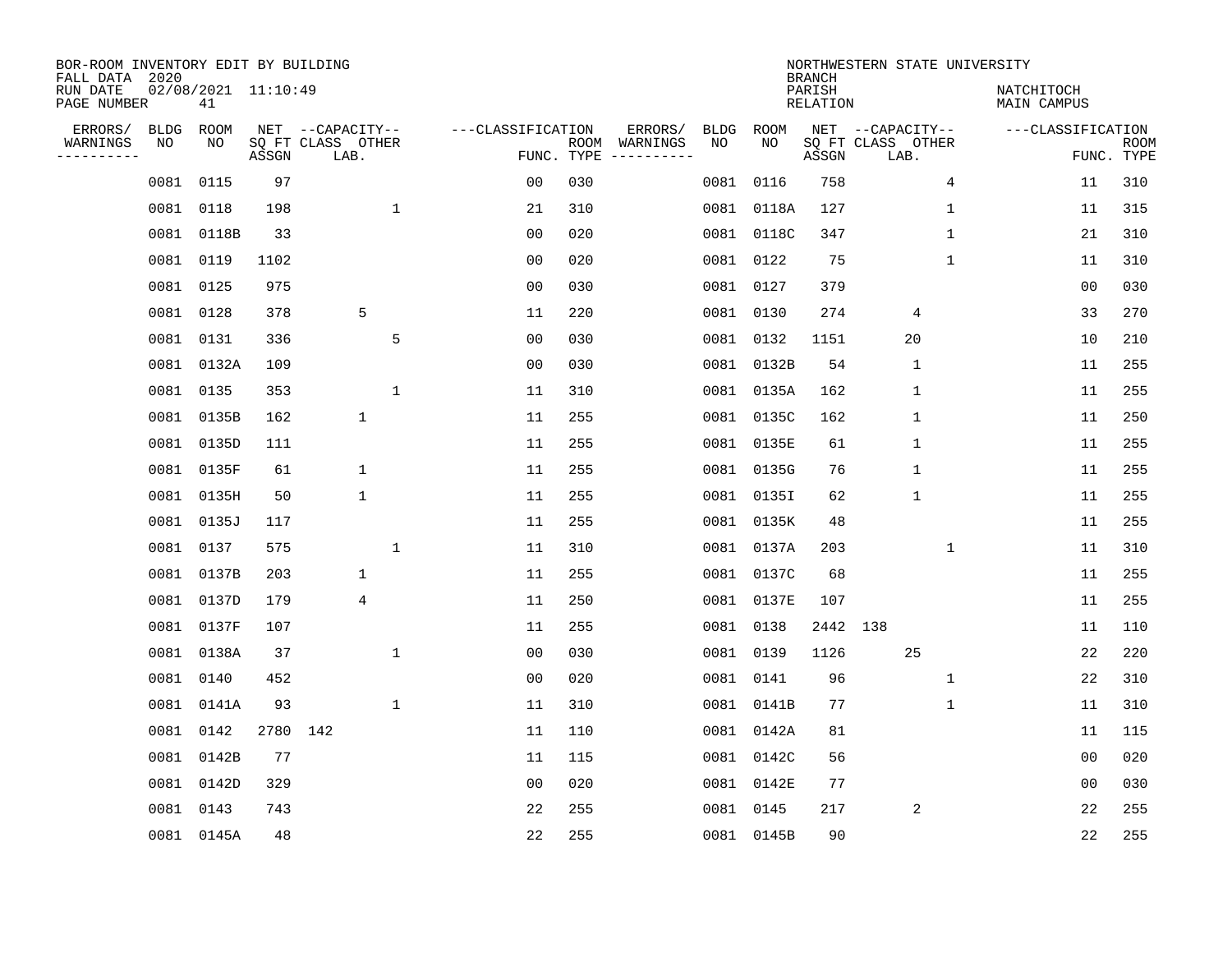| BOR-ROOM INVENTORY EDIT BY BUILDING<br>FALL DATA 2020 |                   |                             |       |                           |                   |            |                                        |            | <b>BRANCH</b>             | NORTHWESTERN STATE UNIVERSITY |              |                           |             |
|-------------------------------------------------------|-------------------|-----------------------------|-------|---------------------------|-------------------|------------|----------------------------------------|------------|---------------------------|-------------------------------|--------------|---------------------------|-------------|
| RUN DATE<br>PAGE NUMBER                               |                   | $02/08/2021$ 11:10:49<br>42 |       |                           |                   |            |                                        |            | PARISH<br><b>RELATION</b> |                               |              | NATCHITOCH<br>MAIN CAMPUS |             |
| ERRORS/<br>WARNINGS                                   | <b>BLDG</b><br>NO | ROOM<br>NO                  |       | NET --CAPACITY--          | ---CLASSIFICATION |            | ERRORS/<br>BLDG<br>ROOM WARNINGS<br>NO | ROOM<br>NO |                           | NET --CAPACITY--              |              | ---CLASSIFICATION         | <b>ROOM</b> |
| ---------                                             |                   |                             | ASSGN | SQ FT CLASS OTHER<br>LAB. |                   | FUNC. TYPE |                                        |            | ASSGN                     | SQ FT CLASS OTHER<br>LAB.     |              |                           | FUNC. TYPE  |
|                                                       | 0081              | 0145C                       | 174   |                           | 11                | 255        | 0081                                   | 0147       | 130                       |                               | $\mathbf 1$  | 46                        | 315         |
|                                                       |                   | 0081 0149                   | 517   | 3                         | 46                | 325        |                                        | 0081 0149A | 232                       |                               | $\mathbf{1}$ | 11                        | 310         |
|                                                       |                   | 0081 0151                   | 213   | $\mathbf{1}$              | 46                | 315        |                                        | 0081 0151A | 290                       |                               | $\mathbf{1}$ | 46                        | 315         |
|                                                       |                   | 0081 0153                   | 357   | $\mathbf{1}$              | 46                | 310        |                                        | 0081 0153A | 10                        |                               |              | 11                        | 315         |
|                                                       |                   | 0081 0155                   | 254   | $\mathbf{1}$              | 11                | 310        |                                        | 0081 0155A | 36                        |                               |              | 00                        | 030         |
|                                                       |                   | 0081 0155B                  | 8     |                           | 11                | 315        |                                        | 0081 0200  | 255                       |                               |              | 0 <sub>0</sub>            | 020         |
|                                                       |                   | 0081 0201                   | 427   | $\mathbf 1$               | 11                | 310        |                                        | 0081 0202  | 1191                      |                               |              | 0 <sub>0</sub>            | 020         |
|                                                       |                   | 0081 0202E                  | 32    |                           | 0 <sub>0</sub>    | 020        |                                        | 0081 0203  | 1269                      | 70                            |              | 11                        | 110         |
|                                                       | 0081              | 0204                        | 276   |                           | 0 <sub>0</sub>    | 030        | 0081                                   | 0205       | 378                       | 28                            |              | 11                        | 110         |
|                                                       |                   | 0081 0206                   | 655   | 32                        | 45                | 210        |                                        | 0081 0207  | 774                       | 44                            |              | 11                        | 110         |
|                                                       | 0081              | 0208                        | 2237  | 30                        | 42                | 620        | 0081                                   | 0209       | 987                       | 72                            |              | 11                        | 140         |
|                                                       |                   | 0081 0210                   | 239   | $\mathbf{1}$              | 11                | 310        |                                        | 0081 0210A | 75                        |                               |              | 11                        | 625         |
|                                                       |                   | 0081 0210B                  | 279   |                           | 11                | 625        | 0081                                   | 0211A      | 102                       |                               | $\mathbf 1$  | 31                        | 310         |
|                                                       |                   | 0081 0211B                  | 50    |                           | 31                | 315        | 0081                                   | 0212       | 824                       | 32                            |              | 11                        | 220         |
|                                                       | 0081              | 0213                        | 743   | 2                         | 11                | 310        |                                        | 0081 0213A | 217                       |                               | 1            | 31                        | 310         |
|                                                       | 0081              | 0213B                       | 155   | $\mathbf 1$               | 31                | 310        |                                        | 0081 0213C | 133                       |                               | 1            | 31                        | 310         |
|                                                       | 0081              | 0215                        | 86    | 1                         | 11                | 310        |                                        | 0081 0215A | 85                        |                               | 1            | 11                        | 310         |
|                                                       | 0081              | 0219                        | 381   | 8                         | 0 <sub>0</sub>    | 030        | 0081                                   | 0220       | 851                       | 50                            |              | 11                        | 110         |
|                                                       | 0081              | 0221                        | 38    |                           | 0 <sub>0</sub>    | 010        | 0081                                   | 0222       | 291                       |                               |              | 0 <sub>0</sub>            | 030         |
|                                                       |                   | 0081 0223                   | 330   |                           | 0 <sub>0</sub>    | 030        |                                        | 0081 0223A | 288                       |                               |              | 0 <sub>0</sub>            | 030         |
|                                                       | 0081              | 0224                        | 258   |                           | 0 <sub>0</sub>    | 020        | 0081                                   | 0225       | 480                       | 15                            |              | 11                        | 210         |
|                                                       | 0081              | 0225A                       | 685   | 20                        | 11                | 220        |                                        | 0081 0225C | 69                        |                               | $\mathbf 1$  | 65                        | 310         |
|                                                       | 0081              | 0225D                       | 26    |                           | 11                | 730        |                                        | 0081 0225E | 170                       |                               | 1            | 11                        | 310         |
|                                                       |                   | 0081 0225F                  | 161   | $\mathbf{1}$              | 11                | 310        |                                        | 0081 0225H | 138                       |                               | $\mathbf 1$  | 11                        | 310         |
|                                                       | 0081              | 0225I                       | 193   |                           | 11                | 315        |                                        | 0081 0226  | 110                       |                               |              | 00                        | 030         |
|                                                       |                   | 0081 0227                   | 343   | $\mathbf{1}$              | 55                | 310        |                                        | 0081 0227A | 191                       |                               |              | 65                        | 530         |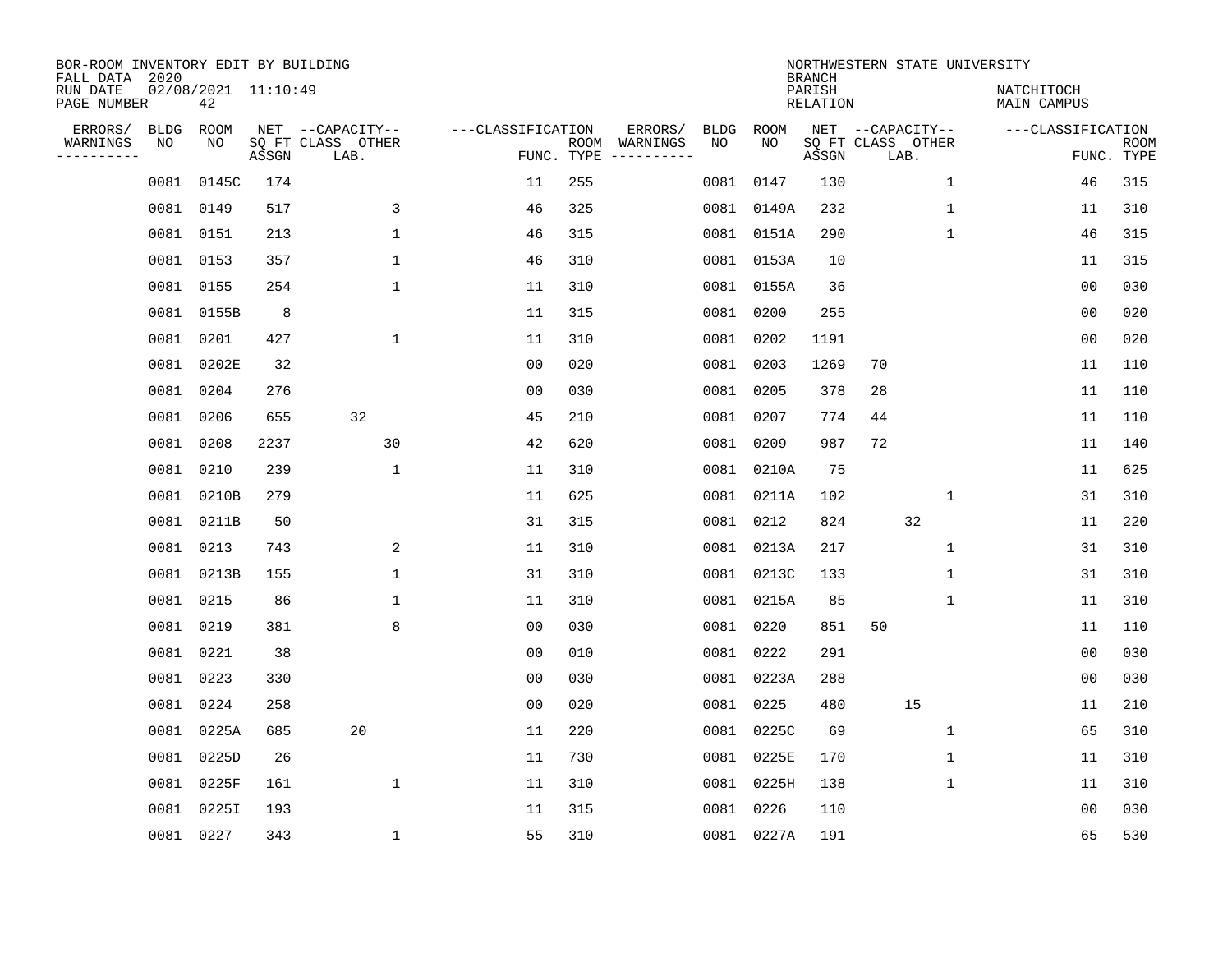| BOR-ROOM INVENTORY EDIT BY BUILDING<br>FALL DATA 2020 |             |                           |       |                           |              |                   |                    |          |             |             | <b>BRANCH</b>             | NORTHWESTERN STATE UNIVERSITY |             |                                  |                           |
|-------------------------------------------------------|-------------|---------------------------|-------|---------------------------|--------------|-------------------|--------------------|----------|-------------|-------------|---------------------------|-------------------------------|-------------|----------------------------------|---------------------------|
| RUN DATE<br>PAGE NUMBER                               |             | 02/08/2021 11:10:49<br>43 |       |                           |              |                   |                    |          |             |             | PARISH<br><b>RELATION</b> |                               |             | NATCHITOCH<br><b>MAIN CAMPUS</b> |                           |
| ERRORS/                                               | <b>BLDG</b> | ROOM                      |       | NET --CAPACITY--          |              | ---CLASSIFICATION |                    | ERRORS/  | <b>BLDG</b> | <b>ROOM</b> |                           | NET --CAPACITY--              |             | ---CLASSIFICATION                |                           |
| WARNINGS<br>----------                                | NO          | NO                        | ASSGN | SQ FT CLASS OTHER<br>LAB. |              |                   | ROOM<br>FUNC. TYPE | WARNINGS | NO          | NO          | ASSGN                     | SQ FT CLASS OTHER<br>LAB.     |             |                                  | <b>ROOM</b><br>FUNC. TYPE |
|                                                       | 0081        | 0228                      | 1433  |                           |              | 0 <sub>0</sub>    | 020                |          | 0081        | 0229        | 1088                      | 25                            |             | 11                               | 210                       |
|                                                       | 0081        | 0229A                     | 116   |                           |              | 11                | 215                |          |             | 0081 0231   | 727                       | 5                             |             | 11                               | 220                       |
|                                                       | 0081        | 0233                      | 1525  | 40                        |              | 11                | 220                |          |             | 0081 0235   | 1873                      | 40                            |             | 11                               | 220                       |
|                                                       | 0081        | 0237                      | 292   | 25                        |              | 44                | 220                |          |             | 0081 0237A  | 88                        |                               | 1           | 11                               | 731                       |
|                                                       | 0081        | 0237B                     | 88    |                           | 1            | 11                | 310                |          |             | 0081 0237C  | 60                        |                               | $\mathbf 1$ | 11                               | 310                       |
|                                                       |             | 0081 0237D                | 115   |                           | $\mathbf{1}$ | 11                | 310                |          |             | 0081 0239   | 311                       |                               | 1           | 46                               | 310                       |
|                                                       |             | 0081 0239A                | 130   |                           | $\mathbf{1}$ | 11                | 310                |          |             | 0081 0239B  | 389                       |                               | 2           | 11                               | 310                       |
|                                                       | 0081        | 0239C                     | 214   |                           | 1            | 11                | 310                |          |             | 0081 0239D  | 225                       |                               | 3           | 11                               | 310                       |
|                                                       | 0081        | 0239E                     | 277   |                           | 6            | 11                | 310                |          |             | 0081 0241   | 127                       |                               |             | 46                               | 315                       |
|                                                       | 0081        | 0241A                     | 89    |                           | 1            | 11                | 310                |          |             | 0081 0241B  | 89                        |                               | $\mathbf 1$ | 11                               | 310                       |
|                                                       | 0081        | 0241C                     | 87    |                           | $\mathbf{1}$ | 11                | 310                |          |             | 0081 0241D  | 97                        |                               | $\mathbf 1$ | 11                               | 310                       |
|                                                       | 0081        | 0241E                     | 100   |                           | $\mathbf{1}$ | 11                | 310                |          |             | 0081 0241F  | 100                       |                               | 1           | 11                               | 310                       |
|                                                       | 0081        | 0241G                     | 100   |                           | $\mathbf{1}$ | 11                | 310                |          |             | 0081 0241H  | 147                       |                               | 1           | 11                               | 310                       |
|                                                       | 0081        | 0241I                     | 126   |                           |              | 00                | 020                |          |             | 0081 0243   | 511                       | 12                            |             | 11                               | 220                       |
|                                                       | 0081        | 0243A                     | 540   | 13                        |              | 44                | 220                |          | 0081        | 0300        | 255                       |                               |             | 00                               | 020                       |
|                                                       | 0081        | 0301A                     | 237   |                           | 1            | 11                | 310                |          |             | 0081 0301B  | 230                       |                               | 1           | 11                               | 310                       |
|                                                       | 0081        | 0302                      | 1192  |                           |              | 0 <sub>0</sub>    | 020                |          |             | 0081 0302E  | 32                        |                               |             | 0 <sub>0</sub>                   | 020                       |
|                                                       | 0081        | 0303                      | 1080  | 81                        |              | 11                | 225                |          |             | 0081 0304   | 411                       |                               | 5           | 0 <sub>0</sub>                   | 030                       |
|                                                       | 0081        | 0305                      | 649   | 50                        |              | 11                | 110                |          |             | 0081 0306   | 276                       |                               | 12          | 11                               | 315                       |
|                                                       | 0081        | 0307                      | 621   | 42                        |              | 11                | 110                |          |             | 0081 0308   | 378                       | 8                             |             | 11                               | 110                       |
|                                                       | 0081        | 0309                      | 945   | 52                        |              | 11                | 110                |          |             | 0081 0310   | 471                       |                               | 18          | 46                               | 350                       |
| 9                                                     | 0081        | 0311                      | 810   | 14                        |              | 11                | 110                |          |             | 0081 0312   | 2361                      |                               |             | 0 <sub>0</sub>                   | 020                       |
|                                                       | 0081        | 0313                      | 743   | 24                        |              | 44                | 220                |          |             | 0081 0314   | 154                       |                               | 4           | 11                               | 650                       |
|                                                       | 0081        | 0314A                     | 95    |                           | 1            | 11                | 310                |          |             | 0081 0314B  | 95                        |                               | 1           | 11                               | 310                       |
|                                                       | 0081        | 0314C                     | 95    |                           | $\mathbf{1}$ | 11                | 310                |          |             | 0081 0314D  | 95                        |                               | 1           | 11                               | 310                       |
|                                                       |             | 0081 0314E                | 95    |                           | 1            | 11                | 310                |          |             | 0081 0314F  | 91                        |                               | 1           | 11                               | 310                       |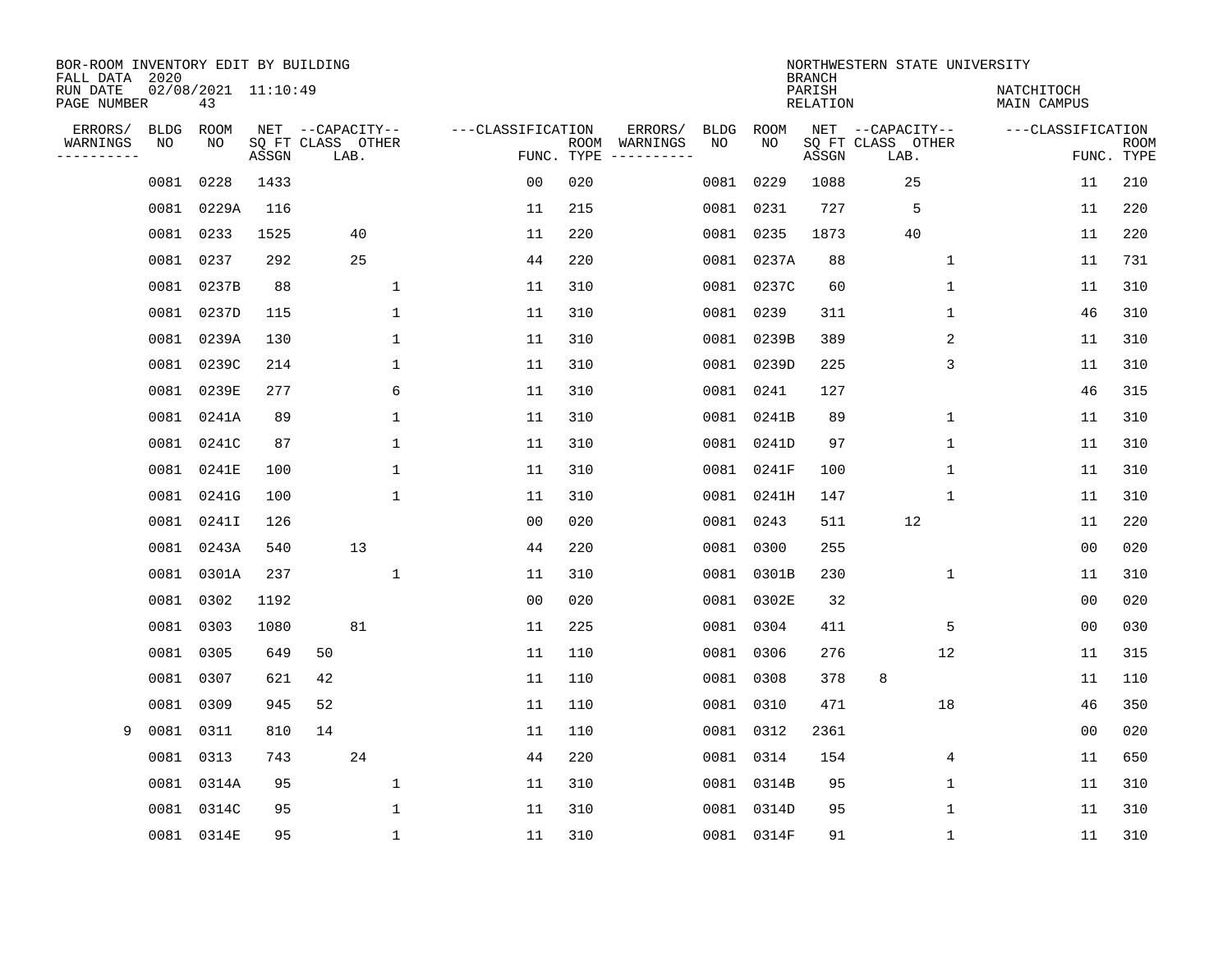| BOR-ROOM INVENTORY EDIT BY BUILDING<br>FALL DATA 2020 |                   |                           |       |                                       |                   |            |                          |            |            | <b>BRANCH</b>             | NORTHWESTERN STATE UNIVERSITY         |                           |             |
|-------------------------------------------------------|-------------------|---------------------------|-------|---------------------------------------|-------------------|------------|--------------------------|------------|------------|---------------------------|---------------------------------------|---------------------------|-------------|
| RUN DATE<br>PAGE NUMBER                               |                   | 02/08/2021 11:10:49<br>44 |       |                                       |                   |            |                          |            |            | PARISH<br><b>RELATION</b> |                                       | NATCHITOCH<br>MAIN CAMPUS |             |
| ERRORS/<br>WARNINGS                                   | <b>BLDG</b><br>NO | ROOM<br>NO                |       | NET --CAPACITY--<br>SQ FT CLASS OTHER | ---CLASSIFICATION |            | ERRORS/<br>ROOM WARNINGS | BLDG<br>NO | ROOM<br>NO |                           | NET --CAPACITY--<br>SQ FT CLASS OTHER | ---CLASSIFICATION         | <b>ROOM</b> |
| . <u>.</u>                                            |                   |                           | ASSGN | LAB.                                  |                   | FUNC. TYPE |                          |            |            | ASSGN                     | LAB.                                  |                           | FUNC. TYPE  |
|                                                       | 0081              | 0314G                     | 91    | 1                                     | 11                | 310        |                          | 0081       | 0314H      | 92                        | $\mathbf 1$                           | 11                        | 310         |
|                                                       |                   | 0081 0314I                | 91    | $\mathbf 1$                           | 11                | 310        |                          |            | 0081 0314J | 92                        | 1                                     | 11                        | 310         |
|                                                       |                   | 0081 0314K                | 91    | $\mathbf 1$                           | 11                | 310        |                          |            | 0081 0314L | 160                       | $\mathbf 1$                           | 11                        | 310         |
|                                                       |                   | 0081 0314M                | 155   | $\mathbf 1$                           | 11                | 310        |                          |            | 0081 0314N | 540                       |                                       | 00                        | 020         |
|                                                       |                   | 0081 0315                 | 88    | $\mathbf 1$                           | 11                | 310        |                          |            | 0081 0316A | 88                        | $\mathbf 1$                           | 11                        | 310         |
|                                                       |                   | 0081 0316B                | 87    | $\mathbf 1$                           | 11                | 310        |                          |            | 0081 0316C | 88                        | $\mathbf 1$                           | 11                        | 310         |
|                                                       |                   | 0081 0316D                | 88    | $\mathbf{1}$                          | 11                | 310        |                          |            | 0081 0316E | 88                        | $\mathbf{1}$                          | 11                        | 310         |
|                                                       |                   | 0081 0316F                | 90    | $\mathbf{1}$                          | 11                | 310        |                          |            | 0081 0316G | 92                        | $\mathbf 1$                           | 11                        | 310         |
|                                                       |                   | 0081 0316H                | 93    | $\mathbf 1$                           | 11                | 310        |                          |            | 0081 03161 | 92                        | $\mathbf 1$                           | 11                        | 315         |
|                                                       |                   | 0081 0316J                | 90    | 4                                     | 41                | 650        |                          |            | 0081 0316K | 94                        | $\mathbf 1$                           | 11                        | 310         |
|                                                       |                   | 0081 0316L                | 92    | $\mathbf 1$                           | 11                | 310        |                          |            | 0081 0316M | 92                        | $\mathbf 1$                           | 11                        | 310         |
|                                                       |                   | 0081 0316N                | 93    | $\mathbf{1}$                          | 11                | 310        |                          |            | 0081 03160 | 93                        | $\mathbf 1$                           | 11                        | 310         |
|                                                       |                   | 0081 0316P                | 92    | $\mathbf{1}$                          | 11                | 310        |                          |            | 0081 03160 | 92                        | $\mathbf 1$                           | 11                        | 310         |
|                                                       |                   | 0081 0316R                | 92    | $\mathbf 1$                           | 11                | 310        |                          |            | 0081 0317  | 112                       | 5                                     | 11                        | 730         |
|                                                       |                   | 0081 0318                 | 149   | $\mathbf{1}$                          | 11                | 310        |                          |            | 0081 0318A | 90                        | $\mathbf{1}$                          | 11                        | 310         |
|                                                       |                   | 0081 0318B                | 181   | $\mathbf{1}$                          | 46                | 325        |                          |            | 0081 0318C | 186                       | 1                                     | 11                        | 310         |
|                                                       | 0081              | 0319                      | 578   |                                       | 0 <sub>0</sub>    | 020        |                          | 0081       | 0320       | 287                       | 5                                     | 0 <sub>0</sub>            | 030         |
|                                                       |                   | 0081 0321                 | 381   |                                       | 00                | 030        |                          |            | 0081 0323  | 38                        |                                       | 0 <sub>0</sub>            | 010         |
|                                                       |                   | 0081 0324E                | 32    |                                       | 0 <sub>0</sub>    | 030        |                          |            | 0081 0325  | 334                       |                                       | 00                        | 030         |
|                                                       |                   | 0081 0325A                | 291   |                                       | 0 <sub>0</sub>    | 030        |                          |            | 0081 0327  | 806                       | 26                                    | 45                        | 220         |
|                                                       | 0081              | 0328                      | 110   |                                       | 0 <sub>0</sub>    | 030        |                          |            | 0081 0329  | 834                       | 20                                    | 11                        | 210         |
|                                                       | 0081              | 0331                      | 874   | 26                                    | 11                | 210        |                          |            | 0081 0333  | 1080                      | 72                                    | 11                        | 140         |
|                                                       | 0081              | 0335                      | 889   | 20                                    | 44                | 220        |                          |            | 0081 0335A | 158                       | 1                                     | 11                        | 310         |
|                                                       |                   | 0081 0337                 | 838   | 24                                    | 45                | 220        |                          |            | 0081 0337B | 200                       | $\mathbf 1$                           | 11                        | 310         |
|                                                       | 0081              | 0339                      | 492   | 12                                    | 44                | 220        |                          | 0081       | 0341       | 471                       | 31                                    | 44                        | 225         |
|                                                       |                   | 0081 0343                 | 46    | $\mathbf 1$                           | 65                | 310        |                          |            | 0081 0343A | 229                       | 5                                     | 11                        | 650         |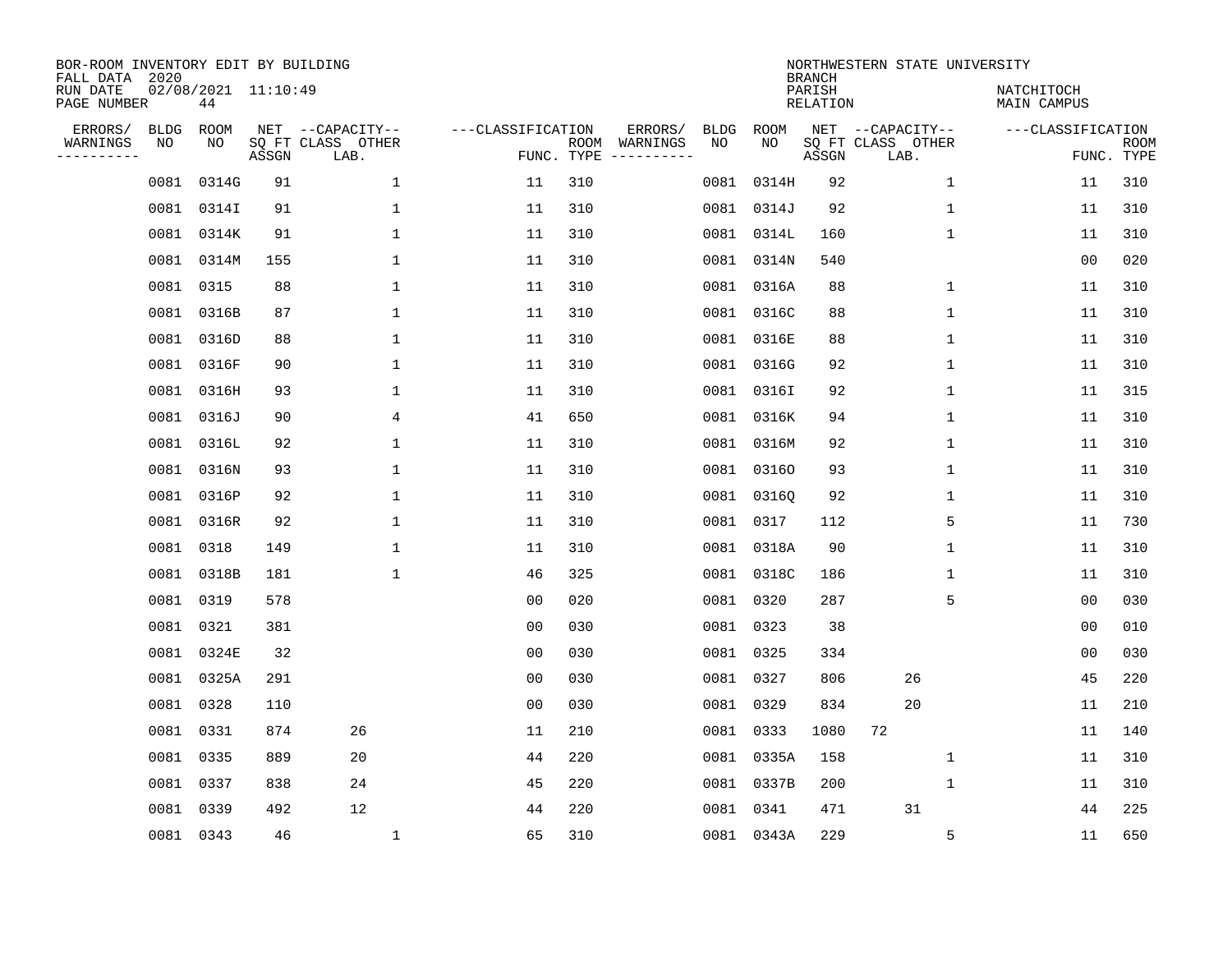| BOR-ROOM INVENTORY EDIT BY BUILDING<br>FALL DATA 2020<br>RUN DATE |                   | 02/08/2021 11:10:49 |       |                                               |                   |                    |                                                                  |             | <b>BRANCH</b><br>PARISH | NORTHWESTERN STATE UNIVERSITY                 | NATCHITOCH        |                           |
|-------------------------------------------------------------------|-------------------|---------------------|-------|-----------------------------------------------|-------------------|--------------------|------------------------------------------------------------------|-------------|-------------------------|-----------------------------------------------|-------------------|---------------------------|
| PAGE NUMBER                                                       |                   | 45                  |       |                                               |                   |                    |                                                                  |             | <b>RELATION</b>         |                                               | MAIN CAMPUS       |                           |
| ERRORS/<br>WARNINGS<br>.                                          | <b>BLDG</b><br>NO | ROOM<br>NO          | ASSGN | NET --CAPACITY--<br>SQ FT CLASS OTHER<br>LAB. | ---CLASSIFICATION | ROOM<br>FUNC. TYPE | ERRORS/<br><b>BLDG</b><br>WARNINGS<br>NO<br>$-- - - - - - - - -$ | ROOM<br>NO. | ASSGN                   | NET --CAPACITY--<br>SQ FT CLASS OTHER<br>LAB. | ---CLASSIFICATION | <b>ROOM</b><br>FUNC. TYPE |
|                                                                   | 0081              | 0343B               | 138   | $\mathbf 1$                                   | 46                | 310                | 0081                                                             | 0343C       | 145                     | $\mathbf 1$                                   | 11                | 310                       |
|                                                                   | 0081              | 0343D               | 96    | 1                                             | 11                | 310                |                                                                  | 0081 0343E  | 96                      | $\mathbf{1}$                                  | 11                | 310                       |
|                                                                   | 0081              | 0343F               | 96    | $\mathbf{1}$                                  | 11                | 310                |                                                                  | 0081 0343G  | 97                      | $\mathbf{1}$                                  | 11                | 310                       |
|                                                                   | 0081              | 0343H               | 96    | 1                                             | 11                | 310                |                                                                  | 0081 0343I  | 96                      | $\mathbf{1}$                                  | 11                | 310                       |
|                                                                   | 0081              | 0343J               | 93    | $\mathbf 1$                                   | 11                | 310                |                                                                  | 0081 0343K  | 90                      | $\mathbf 1$                                   | 11                | 310                       |
|                                                                   | 0081              | 0343L               | 93    | 1                                             | 22                | 310                |                                                                  | 0081 0343M  | 92                      | 1                                             | 11                | 310                       |
|                                                                   | 0081              | 0345A               | 196   | 3                                             | 11                | 310                |                                                                  | 0081 0345B  | 196                     | 1                                             | 11                | 310                       |
|                                                                   | 0081              | 0345C               | 97    | 1                                             | 11                | 310                |                                                                  | 0081 0345D  | 97                      | 1                                             | 11                | 310                       |
|                                                                   | 0081              | 0345E               | 96    | 2                                             | 11                | 310                | 0081                                                             | 0345F       | 96                      | 1                                             | 11                | 310                       |
|                                                                   | 0081              | 0345G               | 97    | 1                                             | 11                | 310                |                                                                  | 0081 0345H  | 93                      | 1                                             | 11                | 310                       |
|                                                                   | 0081              | 0345I               | 93    | 1                                             | 11                | 310                | 0081                                                             | 0345J       | 93                      | $\mathbf 1$                                   | 11                | 310                       |
|                                                                   | 0081              | 0345K               | 93    | 2                                             | 11                | 310                | 0081                                                             | 0345L       | 108                     | $\mathbf 1$                                   | 11                | 310                       |
|                                                                   | 0081              | 0347A               | 97    | $\mathbf 1$                                   | 11                | 310                | 0081                                                             | 0347B       | 97                      | $\mathbf 1$                                   | 11                | 310                       |
|                                                                   | 0081              | 0347C               | 97    | 1                                             | 11                | 310                | 0081                                                             | 0347D       | 122                     | 1                                             | 11                | 310                       |
|                                                                   | 0081              | 0347E               | 93    | 1                                             | 11                | 310                | 0081                                                             | 0347F       | 91                      | 1                                             | 11                | 310                       |
|                                                                   | 0081              | 0351                | 724   | 30                                            | 11                | 220                | 0081                                                             | 0400        | 738                     | 30                                            | 11                | 110                       |
|                                                                   | 0081              | 0401                | 162   | 1                                             | 11                | 310                | 0081                                                             | 0401A       | 433                     | 21                                            | 63                | 220                       |
|                                                                   | 0081              | 0401B               | 440   | 2                                             | 63                | 140                | 0081                                                             | 0401C       | 187                     | 1                                             | 63                | 720                       |
|                                                                   | 0081              | 0401D               | 758   | 45                                            | 45                | 220                | 0081                                                             | 0401E       | 554                     | 5                                             | 63                | 315                       |
|                                                                   | 0081              | 0401F               | 184   | 2                                             | 63                | 310                | 0081                                                             | 0401G       | 484                     | 12                                            | 63                | 110                       |
|                                                                   | 0081              | 0401H               | 166   | 2                                             | 63                | 310                | 0081                                                             | 0401I       | 85                      | 1                                             | 63                | 315                       |
|                                                                   | 0081              | 0401J               | 74    | $\mathbf{1}$                                  | 63                | 315                | 0081                                                             | 0401K       | 87                      | $\mathbf 1$                                   | 63                | 310                       |
|                                                                   | 0081              | 0401L               | 85    | 1                                             | 63                | 310                | 0081                                                             | 0401M       | 74                      | 1                                             | 63                | 310                       |
|                                                                   | 0081              | 0401N               | 86    | $\mathbf 1$                                   | 63                | 310                | 0081                                                             | 04010       | 126                     | 2                                             | 63                | 310                       |
|                                                                   | 0081              | 0401P               | 1060  | 24                                            | 11                | 220                | 0081                                                             | 04010       | 500                     | 12                                            | 46                | 310                       |
|                                                                   |                   | 0081 0401R          | 100   | $\overline{a}$                                | 63                | 310                |                                                                  | 0081 0401S  | 66                      | $\mathbf 1$                                   | 63                | 310                       |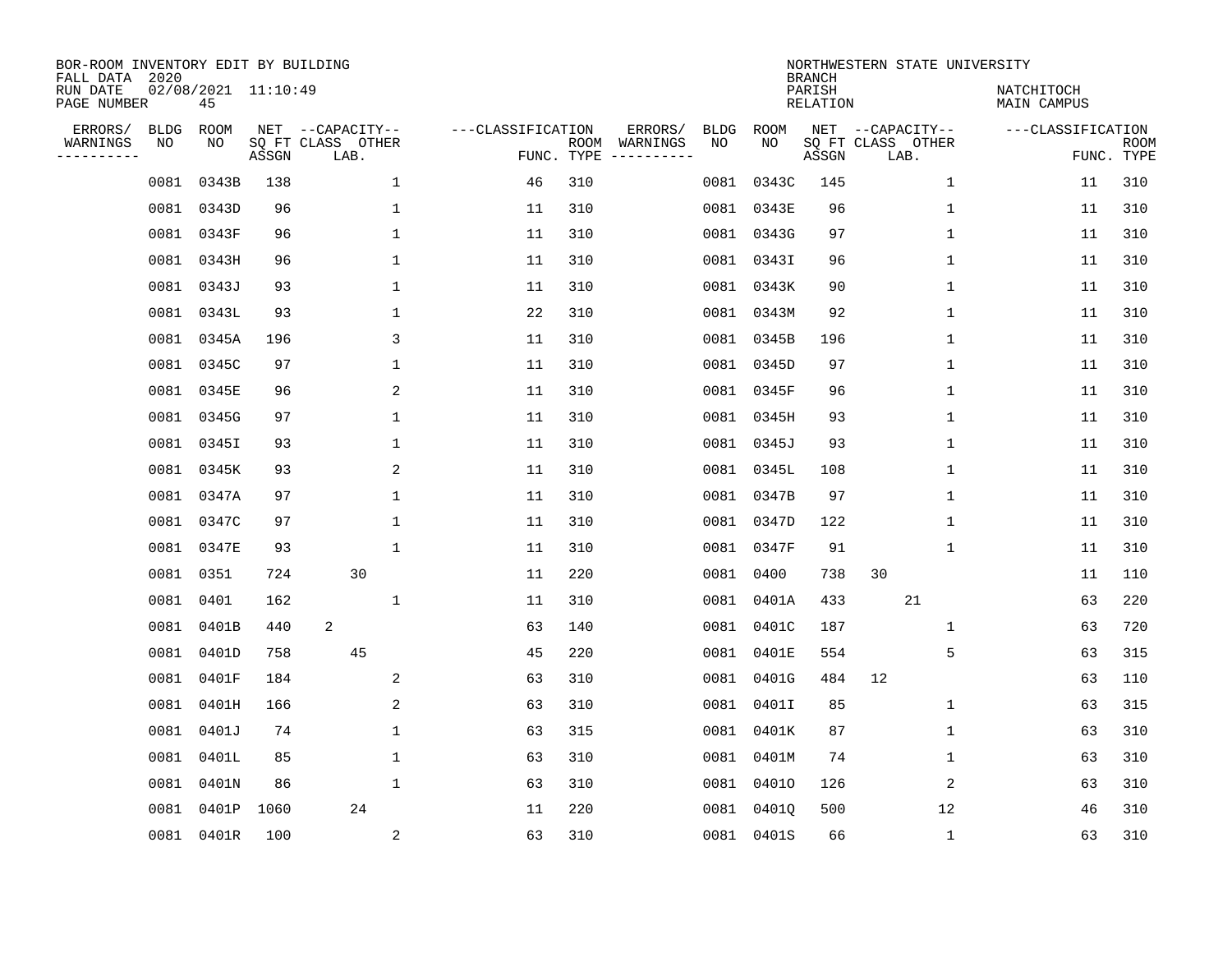| BOR-ROOM INVENTORY EDIT BY BUILDING<br>FALL DATA 2020<br>RUN DATE |            | $02/08/2021$ 11:10:49 |       |                                               |                   |            |                                        |             | <b>BRANCH</b><br>PARISH |    |                                               | NORTHWESTERN STATE UNIVERSITY<br>NATCHITOCH |                           |
|-------------------------------------------------------------------|------------|-----------------------|-------|-----------------------------------------------|-------------------|------------|----------------------------------------|-------------|-------------------------|----|-----------------------------------------------|---------------------------------------------|---------------------------|
| PAGE NUMBER                                                       |            | 46                    |       |                                               |                   |            |                                        |             | <b>RELATION</b>         |    |                                               | MAIN CAMPUS                                 |                           |
| ERRORS/<br>WARNINGS<br>----------                                 | BLDG<br>NO | ROOM<br>NO            | ASSGN | NET --CAPACITY--<br>SQ FT CLASS OTHER<br>LAB. | ---CLASSIFICATION | FUNC. TYPE | ERRORS/<br>BLDG<br>ROOM WARNINGS<br>NO | ROOM<br>NO. | ASSGN                   |    | NET --CAPACITY--<br>SQ FT CLASS OTHER<br>LAB. | ---CLASSIFICATION                           | <b>ROOM</b><br>FUNC. TYPE |
|                                                                   | 0081       | 0401T                 | 912   | 40                                            | 45                | 220        |                                        | 0081 0401U  | 147                     |    | 2                                             | 65                                          | 315                       |
|                                                                   | 0081       | 0401V                 | 100   | $\mathbf{1}$                                  | 61                | 310        |                                        | 0081 0402   | 693                     | 25 |                                               | 11                                          | 110                       |
|                                                                   | 0081       | 0403                  | 87    | $\mathbf{1}$                                  | 11                | 310        |                                        | 0081 0404   | 736                     | 40 |                                               | 11                                          | 140                       |
|                                                                   |            | 0081 0405             | 86    | $\mathbf{1}$                                  | 72                | 730        |                                        | 0081 0406   | 928                     | 50 |                                               | 11                                          | 110                       |
|                                                                   | 0081       | 0408                  | 653   | 50                                            | 11                | 110        |                                        | 0081 0409   | 379                     |    |                                               | 00                                          | 030                       |
|                                                                   |            | 0081 0410             | 294   | 4                                             | 65                | 310        |                                        | 0081 0411   | 40                      |    |                                               | 0 <sub>0</sub>                              | 010                       |
|                                                                   |            | 0081 0412             | 1756  |                                               | 0 <sub>0</sub>    | 020        |                                        | 0081 0413   | 334                     |    | 5                                             | 0 <sub>0</sub>                              | 030                       |
|                                                                   |            | 0081 0413A            | 451   |                                               | 0 <sub>0</sub>    | 030        |                                        | 0081 0415   | 810                     |    | 40                                            | 11                                          | 210                       |
|                                                                   |            | 0081 0417             | 783   | 35                                            | 11                | 110        |                                        | 0081 0418   | 110                     |    |                                               | 0 <sub>0</sub>                              | 030                       |
|                                                                   |            | 0081 0419             | 432   | 28                                            | 11                | 110        |                                        | 0081 0421   | 864                     | 50 |                                               | 11                                          | 110                       |
|                                                                   |            | 0081 0423             | 783   | 80                                            | 11                | 110        |                                        | 0081 0425   | 699                     | 72 |                                               | 11                                          | 110                       |
|                                                                   |            | 0081 0427             | 675   | 65                                            | 11                | 110        |                                        | 0081 0429   | 795                     | 40 |                                               | 11                                          | 140                       |
|                                                                   | 0081       | 0431                  | 179   | $\mathbf 1$                                   | 11                | 310        |                                        | 0081 0431A  | 179                     |    | $\mathbf 1$                                   | 46                                          | 325                       |
|                                                                   | 0081       | 0431B                 | 193   | 5                                             | 11                | 650        |                                        | 0081 0431C  | 95                      |    | 1                                             | 11                                          | 310                       |
|                                                                   |            | 0081 0431D            | 92    | $\mathbf{1}$                                  | 11                | 315        |                                        | 0081 0431E  | 93                      |    | 1                                             | 11                                          | 315                       |
|                                                                   |            | 0081 0433             | 100   |                                               | 46                | 315        |                                        | 0081 0433A  | 96                      |    | 1                                             | 11                                          | 310                       |
|                                                                   | 0081       | 0433B                 | 96    | $\mathbf 1$                                   | 11                | 310        |                                        | 0081 0433C  | 96                      |    | 1                                             | 11                                          | 310                       |
|                                                                   | 0081       | 0433D                 | 95    | $\mathbf 1$                                   | 11                | 310        |                                        | 0081 0433E  | 95                      |    | 1                                             | 11                                          | 310                       |
|                                                                   |            | 0081 0433F            | 91    | 1                                             | 11                | 310        |                                        | 0081 0433G  | 92                      |    | 1                                             | 11                                          | 310                       |
|                                                                   |            | 0081 0433H            | 91    | $\mathbf{1}$                                  | 11                | 310        |                                        | 0081 0435   | 108                     |    |                                               | 46                                          | 315                       |
|                                                                   | 0081       | 0435A                 | 95    | $\mathbf 1$                                   | 11                | 310        |                                        | 0081 0435B  | 95                      |    | 1                                             | 11                                          | 310                       |
|                                                                   | 0081       | 0435C                 | 96    | $\mathbf{1}$                                  | 11                | 310        |                                        | 0081 0435D  | 123                     |    | $\mathbf 1$                                   | 11                                          | 310                       |
|                                                                   |            | 0081 0435E            | 90    | $\mathbf{1}$                                  | 11                | 310        |                                        | 0081 0435F  | 93                      |    | 2                                             | 11                                          | 730                       |
|                                                                   |            | 0081 0435G            | 308   |                                               | 0 <sub>0</sub>    | 020        |                                        | 0081 0437   | 560                     |    | 12                                            | 44                                          | 210                       |
|                                                                   | 0081       | 0439                  | 360   | 22                                            | 11                | 110        |                                        | 0081 0441   | 85                      |    | $\mathbf 1$                                   | 65                                          | 315                       |
|                                                                   |            | 0081 0443             | 552   | 45                                            | 11                | 110        |                                        | 0081 0443A  | 82                      |    |                                               | 11                                          | 730                       |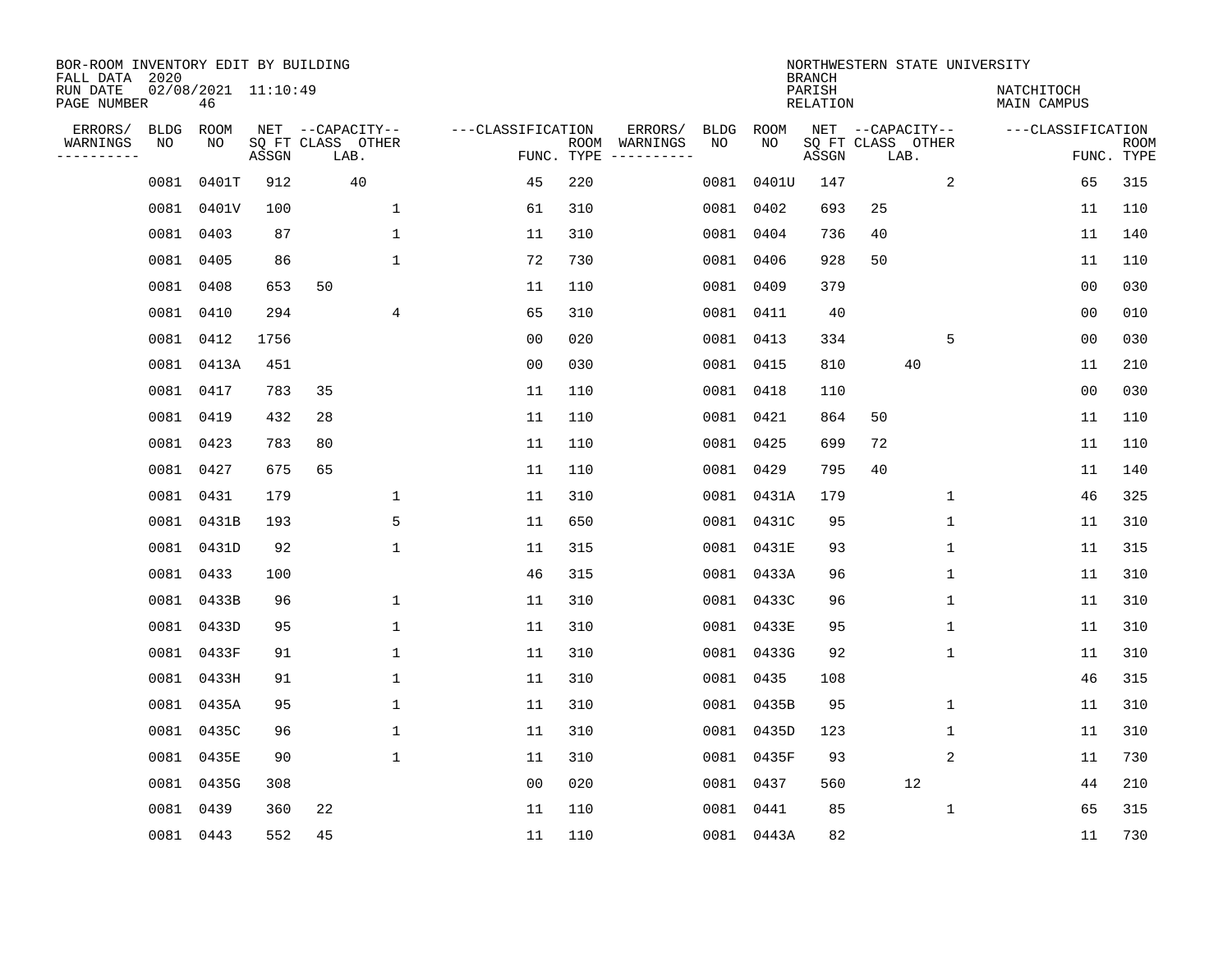| BOR-ROOM INVENTORY EDIT BY BUILDING<br>FALL DATA 2020 |                |     |                   |                        |        |  |           | BRANCH                                           | NORTHWESTERN STATE UNIVERSITY                                                                                                                                                                                                    |        |
|-------------------------------------------------------|----------------|-----|-------------------|------------------------|--------|--|-----------|--------------------------------------------------|----------------------------------------------------------------------------------------------------------------------------------------------------------------------------------------------------------------------------------|--------|
| RUN DATE  02/08/2021  11:10:49<br>PAGE NUMBER 47      |                |     |                   |                        |        |  |           |                                                  | PARISH NATCHITOCH RELATION MAIN CAMPUS                                                                                                                                                                                           |        |
|                                                       |                |     |                   |                        |        |  |           |                                                  |                                                                                                                                                                                                                                  |        |
| __________                                            |                |     |                   |                        |        |  |           |                                                  |                                                                                                                                                                                                                                  |        |
|                                                       |                |     | 0081 0450A 482 25 | 41 220                 |        |  |           |                                                  | 0081 0450B 809 28 41 220                                                                                                                                                                                                         |        |
|                                                       |                |     |                   | 0081 0450C 155 1 1 310 |        |  |           |                                                  | TOTAL ASSIGNABLE & UNASSIGNABLE SQFT: 112,137<br>TOTAL NET ASSIGN SQ. FT. IN ROOM FILE 90,696<br>TOTAL NUMBER CLASSROOMS 25<br>TOTAL NUMBER COMPUTER CLASSROOMS 5<br>TOTAL NUMBER LABS 210 8<br>TOTAL NUMBER SPECIAL LABS 220 25 |        |
|                                                       | 0082 0100 2717 |     |                   |                        | 72 725 |  |           | TOTAL NUMBER CLASSROOMS<br>TOTAL NUMBER LABS 210 | TOTAL ASSIGNABLE & UNASSIGNABLE SQFT: 2,717<br>TOTAL NET ASSIGN SQ. FT. IN ROOM FILE 2,717<br>TOTAL NUMBER COMPUTER CLASSROOMS<br>TOTAL NUMBER SPECIAL LABS 220                                                                  |        |
|                                                       | 0085 0100 3260 |     | 10                |                        | 71 720 |  |           |                                                  | 0085 0150 1777 18 18 71 315                                                                                                                                                                                                      |        |
|                                                       | 0085 0200 2500 |     | 10                |                        | 71 720 |  |           | TOTAL NUMBER CLASSROOMS<br>TOTAL NUMBER LABS 210 | TOTAL ASSIGNABLE & UNASSIGNABLE SQFT: 7,537<br>TOTAL NET ASSIGN SQ. FT. IN ROOM FILE 7,537<br>TOTAL NUMBER COMPUTER CLASSROOMS<br>TOTAL NUMBER SPECIAL LABS 220                                                                  |        |
|                                                       | 0086 0100 1131 |     |                   | 00 <sub>o</sub>        | 020    |  | 0086 0101 | 37                                               | $\mathbf 1$                                                                                                                                                                                                                      | 00 030 |
|                                                       | 0086 0102      | 41  |                   | 00                     | 020    |  |           |                                                  | 0086 0103 32 1 64 310                                                                                                                                                                                                            |        |
|                                                       | 0086 0104 52   |     |                   | 00                     | 030    |  |           | TOTAL NUMBER CLASSROOMS<br>TOTAL NUMBER LABS 210 | 0086 0106 1534<br>0086 0106 1534 64<br>TOTAL ASSIGNABLE & UNASSIGNABLE SQFT: 2,827<br>TOTAL NET ASSIGN SQ. FT. IN ROOM FILE 1,566<br>TOTAL NUMBER COMPUTER CLASSROOMS<br>TOTAL NUMBER SPECIAL LABS 220                           | 64 660 |
|                                                       | 0087 0100 1000 |     |                   |                        | 74 720 |  |           | TOTAL NUMBER CLASSROOMS<br>TOTAL NUMBER LABS 210 | TOTAL ASSIGNABLE & UNASSIGNABLE SQFT: 1,000<br>TOTAL NET ASSIGN SQ. FT. IN ROOM FILE 1,000<br>TOTAL NUMBER COMPUTER CLASSROOMS<br>TOTAL NUMBER SPECIAL LABS 220                                                                  |        |
|                                                       | 0088 0100      | 198 |                   |                        | 74 720 |  |           |                                                  | TOTAL ASSIGNABLE & UNASSIGNABLE SQFT: 198                                                                                                                                                                                        |        |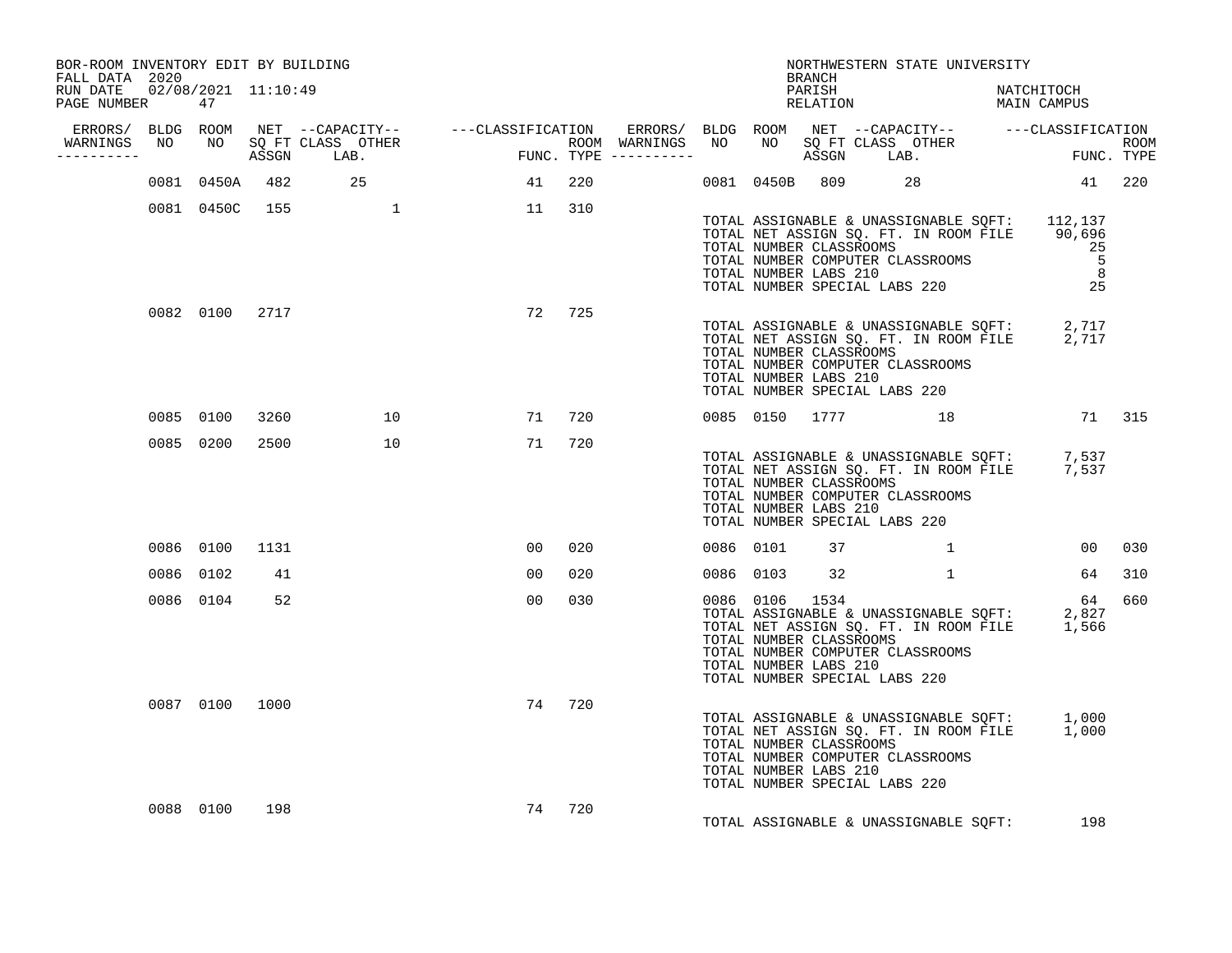| BOR-ROOM INVENTORY EDIT BY BUILDING<br>FALL DATA 2020<br>RUN DATE<br>PAGE NUMBER |      | 02/08/2021 11:10:49<br>48 |       |                                               |                    |     |                                                             |           |                                                  | <b>BRANCH</b><br>PARISH<br>RELATION |                               | NORTHWESTERN STATE UNIVERSITY                                             | NATCHITOCH<br>MAIN CAMPUS |                           |
|----------------------------------------------------------------------------------|------|---------------------------|-------|-----------------------------------------------|--------------------|-----|-------------------------------------------------------------|-----------|--------------------------------------------------|-------------------------------------|-------------------------------|---------------------------------------------------------------------------|---------------------------|---------------------------|
| ERRORS/<br>WARNINGS<br>---------                                                 | NO   | BLDG ROOM<br>NO           | ASSGN | NET --CAPACITY--<br>SQ FT CLASS OTHER<br>LAB. | ---CLASSIFICATION  |     | ERRORS/ BLDG ROOM<br>ROOM WARNINGS<br>FUNC. TYPE ---------- | NO        | NO                                               | ASSGN                               | SQ FT CLASS OTHER<br>LAB.     | NET --CAPACITY--                                                          | ---CLASSIFICATION         | <b>ROOM</b><br>FUNC. TYPE |
|                                                                                  |      |                           |       |                                               |                    |     |                                                             |           | TOTAL NUMBER CLASSROOMS<br>TOTAL NUMBER LABS 210 |                                     | TOTAL NUMBER SPECIAL LABS 220 | TOTAL NET ASSIGN SQ. FT. IN ROOM FILE<br>TOTAL NUMBER COMPUTER CLASSROOMS | 198                       |                           |
|                                                                                  | 0089 | 0053                      | 605   |                                               | $\mathbf{1}$<br>00 | 030 |                                                             | 0089 0100 |                                                  | 475                                 |                               |                                                                           | 0 <sub>0</sub>            | 020                       |
|                                                                                  | 0089 | 0100A                     | 225   |                                               | 00                 | 020 |                                                             |           | 0089 0100B 1781                                  |                                     |                               |                                                                           | 0 <sub>0</sub>            | 020                       |
|                                                                                  | 0089 | 0100C 1130                |       |                                               | 00                 | 020 |                                                             | 0089      | 0100D                                            | 1401                                |                               |                                                                           | 0 <sub>0</sub>            | 020                       |
|                                                                                  | 0089 | 0100E                     | 1130  |                                               | 00                 | 020 |                                                             | 0089      | 0100F                                            | 299                                 |                               |                                                                           | 0 <sub>0</sub>            | 020                       |
|                                                                                  | 0089 | 0101                      | 148   |                                               | $\mathbf{1}$<br>11 | 310 |                                                             | 0089      | 0102                                             | 115                                 |                               | $\mathbf{1}$                                                              | 11                        | 310                       |
|                                                                                  | 0089 | 0103                      | 98    |                                               | $\mathbf 1$<br>11  | 310 |                                                             | 0089      | 0104                                             | 115                                 |                               | 1                                                                         | 11                        | 310                       |
|                                                                                  | 0089 | 0105                      | 98    |                                               | $\mathbf 1$<br>11  | 310 |                                                             | 0089      | 0106                                             | 115                                 |                               | 1                                                                         | 11                        | 310                       |
|                                                                                  | 0089 | 0107                      | 100   |                                               | $\mathbf 1$<br>11  | 310 |                                                             | 0089      | 0108                                             | 83                                  |                               | 1                                                                         | 11                        | 310                       |
|                                                                                  | 0089 | 0109                      | 215   |                                               | 4<br>00            | 030 |                                                             | 0089      | 0110                                             | 63                                  |                               |                                                                           | 11                        | 315                       |
|                                                                                  | 0089 | 0111                      | 171   |                                               | 11                 | 525 |                                                             | 0089      | 0112                                             | 222                                 |                               | 2                                                                         | 11                        | 315                       |
|                                                                                  | 0089 | 0112A                     | 60    |                                               | $\mathbf{1}$<br>11 | 315 |                                                             | 0089      | 0113                                             | 1255 125                            |                               |                                                                           | 11                        | 110                       |
|                                                                                  | 0089 | 0114                      | 196   | 14                                            | 11                 | 650 |                                                             | 0089      | 0114A                                            | 18                                  |                               |                                                                           | 11                        | 655                       |
|                                                                                  | 0089 | 0115                      | 1271  | 40                                            | 11                 | 140 |                                                             | 0089      | 0116                                             | 599                                 |                               | 5                                                                         | 65                        | 525                       |
|                                                                                  | 0089 | 0117                      | 1179  | 50                                            | 11                 | 110 |                                                             | 0089      | 0118 13929                                       |                                     |                               | 200                                                                       | 93                        | 520                       |
|                                                                                  | 0089 | 0119                      | 1179  | 35                                            | 11                 | 110 |                                                             | 0089      | 0121                                             | 840                                 |                               |                                                                           | 65                        | 675                       |
|                                                                                  | 0089 | 0123                      | 997   | 50                                            | 52                 | 110 |                                                             | 0089      | 0123A 1053                                       |                                     |                               | 25                                                                        | 55                        | 210                       |
|                                                                                  | 0089 | 0123B                     | 197   |                                               | 65                 | 630 |                                                             | 0089      | 0123C                                            | 1082                                |                               | 40                                                                        | 51                        | 210                       |
|                                                                                  | 0089 | 0123D                     | 64    |                                               | $\mathbf{1}$<br>00 | 030 |                                                             | 0089      | 0123E                                            | 133                                 |                               | $\mathbf{1}$                                                              | 11                        | 310                       |
|                                                                                  | 0089 | 0125                      | 3743  | 75                                            | 11                 | 220 |                                                             | 0089      | 0125B                                            | 933                                 |                               | 40                                                                        | 11                        | 220                       |
|                                                                                  | 0089 | 0125C                     | 933   |                                               | 5<br>11            | 310 |                                                             | 0089      | 0125D                                            | 934                                 |                               | 40                                                                        | 11                        | 220                       |
|                                                                                  | 0089 | 0127                      | 3290  | 75                                            | 11                 | 220 |                                                             |           | 0089 0127A                                       | 64                                  |                               |                                                                           | 00                        | 030                       |
|                                                                                  | 0089 | 0127B                     | 64    |                                               | 00                 | 030 |                                                             | 0089      | 0127C                                            | 143                                 | $\mathbf 1$                   |                                                                           | 11                        | 115                       |
|                                                                                  |      | 0089 0129                 | 578   |                                               | 11<br>4            | 310 |                                                             |           | 0089 0129A                                       | 475                                 |                               | 30                                                                        | 44                        | 220                       |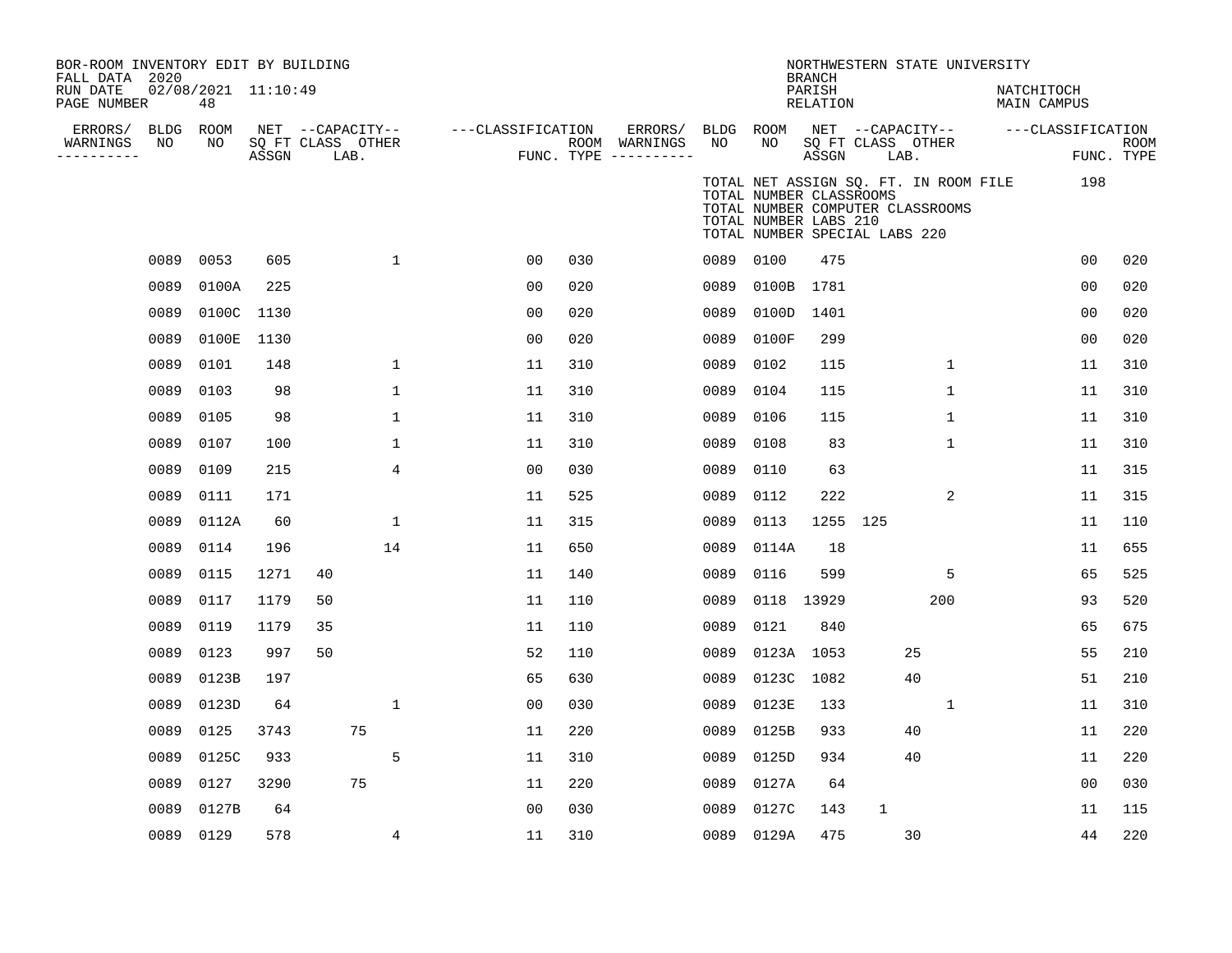| BOR-ROOM INVENTORY EDIT BY BUILDING<br>FALL DATA 2020 |             |                           |       |                           |                   |     |                                      |             |             | <b>BRANCH</b>                                    | NORTHWESTERN STATE UNIVERSITY                                                                                                                       |                                                             |                           |
|-------------------------------------------------------|-------------|---------------------------|-------|---------------------------|-------------------|-----|--------------------------------------|-------------|-------------|--------------------------------------------------|-----------------------------------------------------------------------------------------------------------------------------------------------------|-------------------------------------------------------------|---------------------------|
| RUN DATE<br>PAGE NUMBER                               |             | 02/08/2021 11:10:49<br>49 |       |                           |                   |     |                                      |             |             | PARISH<br><b>RELATION</b>                        |                                                                                                                                                     | NATCHITOCH<br>MAIN CAMPUS                                   |                           |
| ERRORS/                                               | <b>BLDG</b> | ROOM                      |       | NET --CAPACITY--          | ---CLASSIFICATION |     | ERRORS/                              | <b>BLDG</b> | <b>ROOM</b> |                                                  | NET --CAPACITY--                                                                                                                                    | ---CLASSIFICATION                                           |                           |
| WARNINGS<br>----------                                | NO          | NO                        | ASSGN | SQ FT CLASS OTHER<br>LAB. |                   |     | ROOM WARNINGS<br>FUNC. TYPE $------$ | NO          | NO          | ASSGN                                            | SQ FT CLASS OTHER<br>LAB.                                                                                                                           |                                                             | <b>ROOM</b><br>FUNC. TYPE |
|                                                       | 0089        | 0129B                     | 102   | $\mathbf{1}$              | 65                | 715 |                                      | 0089        | 0131        | 303                                              |                                                                                                                                                     | 00                                                          | 020                       |
|                                                       | 0089        | 0131A                     | 279   |                           | 0 <sub>0</sub>    | 030 |                                      | 0089        | 0131B       | 1272                                             | 60                                                                                                                                                  | 11                                                          | 525                       |
|                                                       | 0089        | 0131C 1251                |       | 60                        | 11                | 525 |                                      | 0089        | 0133        | 419                                              |                                                                                                                                                     | 11                                                          | 525                       |
|                                                       | 0089        | 0135                      | 99    | $\mathbf 1$               | 0 <sub>0</sub>    | 010 |                                      | 0089        | 0137        | 218                                              | 5                                                                                                                                                   | 11                                                          | 310                       |
|                                                       | 0089        | 0139                      | 149   | $\mathbf{1}$              | 46                | 325 |                                      | 0089        | 0141        | 96                                               | $\mathbf 1$                                                                                                                                         | 11                                                          | 310                       |
|                                                       | 0089        | 0143                      | 96    | $\mathbf 1$               | 11                | 310 |                                      | 0089 0145   |             | 96                                               | 1                                                                                                                                                   | 11                                                          | 310                       |
|                                                       | 0089        | 0147                      | 96    | $\mathbf{1}$              | 11                | 310 |                                      | 0089 0149   |             | 100                                              | $\mathbf{1}$                                                                                                                                        | 11                                                          | 310                       |
|                                                       | 0089        | 0151                      | 819   | 25                        | 11                | 110 |                                      | 0089 0153   |             | 615                                              |                                                                                                                                                     | 0 <sub>0</sub>                                              | 030                       |
|                                                       | 0089        | 0200                      | 120   | $\mathbf{1}$              | 11                | 310 |                                      |             |             | TOTAL NUMBER CLASSROOMS<br>TOTAL NUMBER LABS 210 | TOTAL ASSIGNABLE & UNASSIGNABLE SQFT:<br>TOTAL NET ASSIGN SQ. FT. IN ROOM FILE<br>TOTAL NUMBER COMPUTER CLASSROOMS<br>TOTAL NUMBER SPECIAL LABS 220 | 49,928<br>41,179<br>5<br>$\mathbf 1$<br>$\overline{2}$<br>5 |                           |
|                                                       | 0090        | 0001                      | 1253  |                           | 00                | 030 |                                      | 0090 0002   |             | 531                                              |                                                                                                                                                     | 63                                                          | 745                       |
|                                                       | 0090        | 0003                      | 258   |                           | 0 <sub>0</sub>    | 020 |                                      | 0090        | 001A        | 31                                               |                                                                                                                                                     | 00                                                          | 020                       |
|                                                       | 0090        | 001B                      | 86    |                           | 0 <sub>0</sub>    | 030 |                                      | 0090        | 002A        | 26                                               |                                                                                                                                                     | 45                                                          | 730                       |
|                                                       | 0090        | 0100                      | 453   |                           | 00                | 020 |                                      | 0090        | 0100A       | 2046                                             |                                                                                                                                                     | 00                                                          | 020                       |
|                                                       | 0090        | 0100B                     | 200   |                           | 00                | 020 |                                      | 0090        | 0100C       | 258                                              |                                                                                                                                                     | 00                                                          | 020                       |
|                                                       | 0090        | 0100D                     | 293   |                           | 0 <sub>0</sub>    | 020 |                                      | 0090        | 0101        | 557                                              | 20                                                                                                                                                  | 11                                                          | 210                       |
|                                                       | 0090        | 0101A                     | 263   |                           | 11                | 580 |                                      | 0090        | 0102        | 840                                              | 24                                                                                                                                                  | 11                                                          | 220                       |
|                                                       | 0090        | 0102A                     | 114   |                           | 11                | 225 |                                      | 0090        | 0103        | 1065                                             | 18                                                                                                                                                  | 11                                                          | 210                       |
|                                                       | 0090        | 0104                      | 136   | $\mathbf 1$               | 11                | 310 |                                      | 0090        | 0105        | 1065                                             | 40                                                                                                                                                  | 11                                                          | 210                       |
|                                                       | 0090        | 0105A                     | 316   |                           | 11                | 580 |                                      | 0090        | 0106        | 557                                              | 2                                                                                                                                                   | 22                                                          | 250                       |
|                                                       | 0090        | 0106A                     | 115   | 2                         | 22                | 255 |                                      | 0090        | 0107        | 1065                                             | 20                                                                                                                                                  | 11                                                          | 210                       |
|                                                       | 0090        | 0107A                     | 316   |                           | 11                | 580 |                                      | 0090        | 0108        | 344                                              | 10                                                                                                                                                  | 11                                                          | 650                       |
|                                                       | 0090        | 0109                      | 1065  | 40                        | 11                | 210 |                                      | 0090        | 0110        | 86                                               |                                                                                                                                                     | 44                                                          | 710                       |
|                                                       |             | 0090 0111                 | 31    |                           | 0 <sub>0</sub>    | 020 |                                      | 0090 0112   |             | 173                                              | 5                                                                                                                                                   | 46                                                          | 315                       |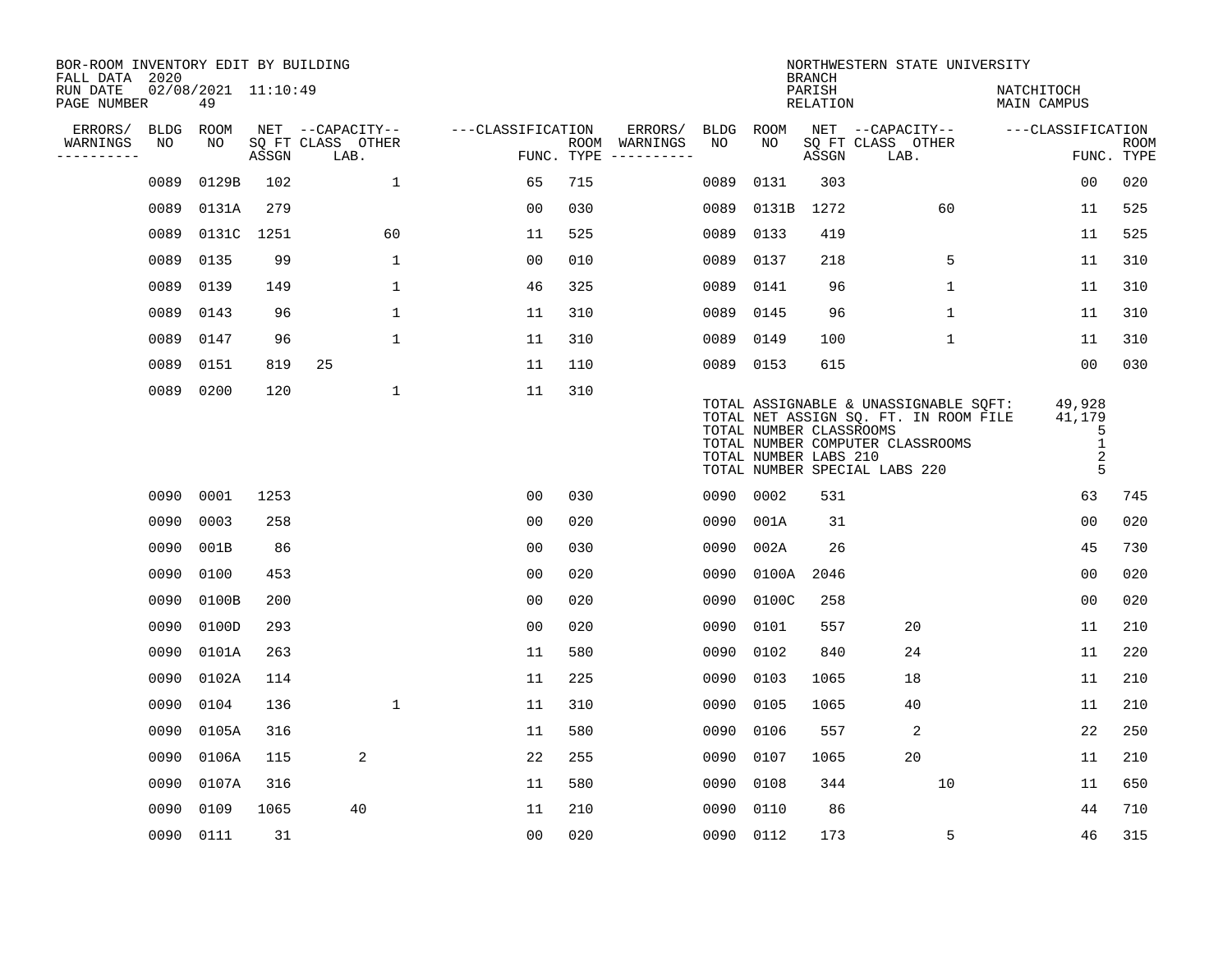| BOR-ROOM INVENTORY EDIT BY BUILDING<br>FALL DATA 2020 |             |                           |          |                           |              |                   |            |               |      |       | <b>BRANCH</b>             | NORTHWESTERN STATE UNIVERSITY |                           |                           |
|-------------------------------------------------------|-------------|---------------------------|----------|---------------------------|--------------|-------------------|------------|---------------|------|-------|---------------------------|-------------------------------|---------------------------|---------------------------|
| RUN DATE<br>PAGE NUMBER                               |             | 02/08/2021 11:10:49<br>50 |          |                           |              |                   |            |               |      |       | PARISH<br><b>RELATION</b> |                               | NATCHITOCH<br>MAIN CAMPUS |                           |
| ERRORS/                                               | <b>BLDG</b> | ROOM                      |          | NET --CAPACITY--          |              | ---CLASSIFICATION |            | ERRORS/       | BLDG | ROOM  |                           | NET --CAPACITY--              | ---CLASSIFICATION         |                           |
| WARNINGS<br>---------                                 | NO          | NO                        | ASSGN    | SQ FT CLASS OTHER<br>LAB. |              |                   | FUNC. TYPE | ROOM WARNINGS | NO   | NO.   | ASSGN                     | SQ FT CLASS OTHER<br>LAB.     |                           | <b>ROOM</b><br>FUNC. TYPE |
|                                                       | 0090        | 0112A                     | 109      |                           | $\mathbf{1}$ | 11                | 310        |               | 0090 | 0112B | 82                        |                               | 46                        | 315                       |
|                                                       | 0090        | 0112C                     | 174      |                           | $\mathbf{1}$ | 46                | 325        |               | 0090 | 0112D | 110                       |                               | 46                        | 315                       |
|                                                       | 0090        | 0112E                     | 66       |                           |              | 46                | 315        |               | 0090 | 0113  | 711                       |                               | 0 <sub>0</sub>            | 030                       |
|                                                       | 0090        | 0114                      | 1790 126 |                           |              | 11                | 110        |               | 0090 | 0114A | 245                       |                               | 11                        | 215                       |
|                                                       | 0090        | 0116                      | 183      |                           |              | 0 <sub>0</sub>    | 030        |               | 0090 | 0118  | 150                       |                               | 00                        | 030                       |
|                                                       | 0090        | 0120                      | 47       |                           |              | 0 <sub>0</sub>    | 010        |               | 0090 | 0122  | 1084                      | 50                            | 11                        | 210                       |
|                                                       | 0090        | 0126                      | 840      |                           | 24           | 11                | 210        |               | 0090 | 0128  | 554                       | 11                            | 11                        | 220                       |
|                                                       | 0090        | 0128A                     | 235      |                           |              | 11                | 215        |               | 0090 | 0128B | 9                         | $\mathbf{1}$                  | 11                        | 310                       |
|                                                       | 0090        | 0200                      | 289      |                           |              | 0 <sub>0</sub>    | 020        |               | 0090 | 0200A | 1676                      |                               | 0 <sub>0</sub>            | 030                       |
|                                                       | 0090        | 0200B                     | 293      |                           |              | 0 <sub>0</sub>    | 020        |               | 0090 | 0200C | 95                        |                               | 0 <sub>0</sub>            | 030                       |
|                                                       | 0090        | 0201                      | 700      | 20                        |              | 11                | 110        |               | 0090 | 0201A | 104                       | $\mathbf 1$                   | 11                        | 310                       |
|                                                       | 0090        | 0201B                     | 104      |                           | $\mathbf{1}$ | 11                | 310        |               | 0090 | 0201C | 104                       | $\mathbf 1$                   | 11                        | 310                       |
|                                                       | 0090        | 0201D                     | 104      |                           | $\mathbf{1}$ | 11                | 310        |               | 0090 | 0202  | 125                       |                               | 11                        | 115                       |
|                                                       | 0090        | 0203                      | 735      |                           | 15           | 22                | 250        |               | 0090 | 0203A | 74                        |                               | 22                        | 255                       |
|                                                       | 0090        | 0203B                     | 31       |                           |              | 22                | 255        |               | 0090 | 0203C | 32                        |                               | 22                        | 255                       |
|                                                       | 0090        | 0203D                     | 382      |                           |              | 22                | 255        |               | 0090 | 0203E | 69                        |                               | 22                        | 255                       |
|                                                       | 0090        | 0204                      | 36       |                           |              | 11                | 215        |               | 0090 | 0205  | 81                        | 1                             | 11                        | 310                       |
|                                                       | 0090        | 0206                      | 402      |                           | 2            | 22                | 250        |               | 0090 | 0206A | 96                        | 1                             | 11                        | 310                       |
|                                                       | 0090        | 0206B                     | 102      |                           |              | 22                | 255        |               | 0090 | 0206C | 238                       | 5                             | 22                        | 250                       |
|                                                       | 0090        | 0207                      | 81       |                           | $\mathbf 1$  | 11                | 310        |               | 0090 | 0208  | 108                       |                               | 0 <sub>0</sub>            | 030                       |
|                                                       | 0090        | 0209                      | 115      |                           | $\mathbf 1$  | 11                | 310        |               | 0090 | 0210  | 76                        | 5                             | 11                        | 410                       |
|                                                       | 0090        | 0211                      | 728      |                           | 36           | 11                | 210        |               | 0090 | 0212  | 76                        | 5                             | 11                        | 410                       |
|                                                       | 0090        | 0213                      | 582      |                           | 12           | 44                | 220        |               | 0090 | 0214  | 77                        |                               | 0 <sub>0</sub>            | 030                       |
|                                                       | 0090        | 0215                      | 1100     | 58                        |              | 11                | 110        |               | 0090 | 0216  | 197                       |                               | 0 <sub>0</sub>            | 030                       |
|                                                       | 0090        | 0217                      | 883      |                           | 40           | 11                | 210        |               | 0090 | 0218  | 23                        |                               | 11                        | 215                       |
|                                                       | 0090 0220   |                           | 25       |                           |              | 0 <sub>0</sub>    | 010        |               | 0090 | 0221  | 883                       |                               | 42                        | 290                       |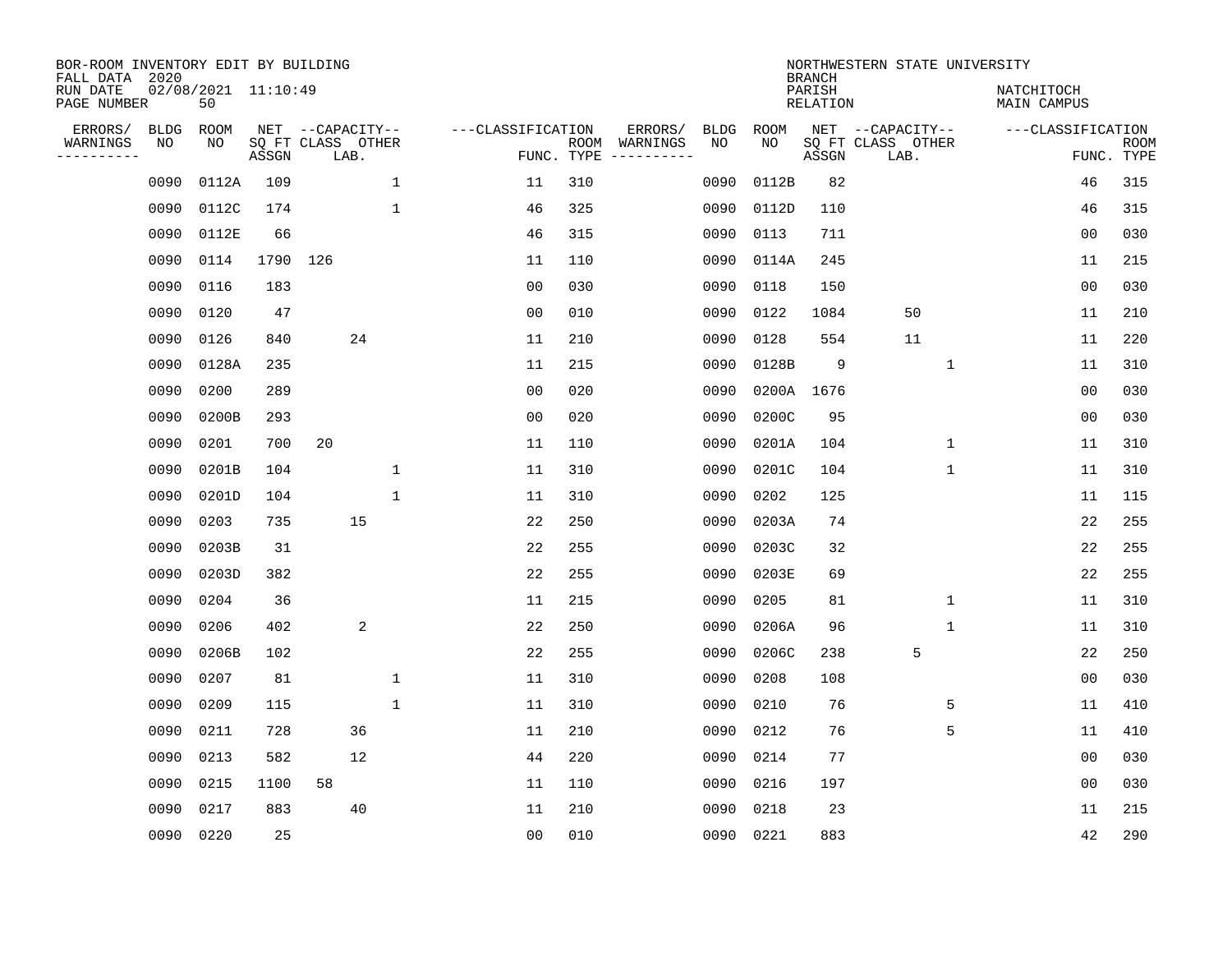| BOR-ROOM INVENTORY EDIT BY BUILDING<br>FALL DATA 2020 |             |                           |       |                           |              |                   |                    |                         |             |             | <b>BRANCH</b>             | NORTHWESTERN STATE UNIVERSITY |                                  |                           |
|-------------------------------------------------------|-------------|---------------------------|-------|---------------------------|--------------|-------------------|--------------------|-------------------------|-------------|-------------|---------------------------|-------------------------------|----------------------------------|---------------------------|
| RUN DATE<br>PAGE NUMBER                               |             | 02/08/2021 11:10:49<br>51 |       |                           |              |                   |                    |                         |             |             | PARISH<br><b>RELATION</b> |                               | NATCHITOCH<br><b>MAIN CAMPUS</b> |                           |
| ERRORS/                                               | <b>BLDG</b> | ROOM                      |       | NET --CAPACITY--          |              | ---CLASSIFICATION |                    | ERRORS/                 | <b>BLDG</b> | <b>ROOM</b> |                           | NET --CAPACITY--              | ---CLASSIFICATION                |                           |
| WARNINGS<br>----------                                | NO          | NO                        | ASSGN | SQ FT CLASS OTHER<br>LAB. |              |                   | ROOM<br>FUNC. TYPE | WARNINGS<br>----------- | NO          | NO          | ASSGN                     | SQ FT CLASS OTHER<br>LAB.     |                                  | <b>ROOM</b><br>FUNC. TYPE |
|                                                       | 0090        | 0222                      | 99    |                           | $\mathbf{1}$ | 11                | 310                |                         | 0090        | 0224        | 685                       | 5                             | 11                               | 220                       |
|                                                       | 0090        | 0224A                     | 148   |                           | $\mathbf{1}$ | 11                | 310                |                         | 0090        | 0224B       | 113                       | 1                             | 11                               | 310                       |
|                                                       | 0090        | 0224C                     | 200   | 4                         |              | 22                | 250                |                         | 0090        | 0224D       | 92                        |                               | 11                               | 215                       |
|                                                       | 0090        | 0224E                     | 85    |                           |              | 0 <sub>0</sub>    | 020                |                         | 0090        | 0225        | 35                        |                               | 0 <sub>0</sub>                   | 020                       |
|                                                       | 0090        | 0226                      | 756   | 26                        |              | 11                | 110                |                         | 0090        | 0226A       | 124                       |                               | 11                               | 730                       |
|                                                       | 0090        | 0226B                     | 110   |                           |              | 11                | 225                |                         | 0090        | 0228        | 100                       | 5                             | 11                               | 410                       |
|                                                       | 0090        | 0230                      | 860   | 24                        |              | 11                | 220                |                         | 0090        | 0230A       | 436                       | 5                             | 11                               | 220                       |
|                                                       | 0090        | 0230B                     | 64    |                           |              | 11                | 731                |                         | 0090        | 0230C       | 70                        | 2                             | 11                               | 225                       |
|                                                       | 0090        | 0232                      | 1206  | 40                        |              | 11                | 210                |                         | 0090        | 0300        | 293                       |                               | 0 <sub>0</sub>                   | 020                       |
|                                                       | 0090        | 0300A 1985                |       |                           |              | 0 <sub>0</sub>    | 020                |                         | 0090        | 0300B       | 293                       |                               | 0 <sub>0</sub>                   | 020                       |
|                                                       | 0090        | 0300C                     | 194   |                           |              | 0 <sub>0</sub>    | 020                |                         | 0090        | 0300D       | 87                        |                               | 0 <sub>0</sub>                   | 020                       |
|                                                       | 0090        | 0301                      | 67    |                           |              | 11                | 215                |                         | 0090        | 0302        | 523                       | 10                            | 22                               | 250                       |
|                                                       | 0090        | 0302A                     | 108   |                           | $\mathbf{1}$ | 11                | 310                |                         | 0090        | 0303        | 195                       |                               | 11                               | 575                       |
|                                                       | 0090        | 0303A                     | 58    |                           |              | 11                | 215                |                         | 0090        | 0303B       | 163                       |                               | 11                               | 570                       |
|                                                       | 0090        | 0303C                     | 160   |                           |              | 11                | 570                |                         | 0090        | 0303D       | 168                       |                               | 11                               | 570                       |
|                                                       | 0090        | 0304                      | 1134  | 30                        |              | 11                | 210                |                         | 0090        | 0304A       | 280                       |                               | 11                               | 215                       |
|                                                       | 0090        | 0305                      | 392   | 21                        |              | 11                | 210                |                         | 0090        | 0305A       | 191                       | 10                            | 63                               | 355                       |
|                                                       | 0090        | 0306                      | 142   |                           |              | 0 <sub>0</sub>    | 030                |                         | 0090        | 0307        | 131                       | 1                             | 11                               | 310                       |
|                                                       | 0090        | 0308                      | 142   |                           |              | 0 <sub>0</sub>    | 030                |                         | 0090        | 0309        | 131                       | 1                             | 11                               | 310                       |
|                                                       | 0090        | 0310                      | 31    |                           |              | 44                | 710                |                         | 0090        | 0311        | 587                       | 1                             | 11                               | 310                       |
|                                                       | 0090        | 0311A                     | 105   |                           | 1            | 11                | 310                |                         | 0090        | 0312        | 32                        |                               | 0 <sub>0</sub>                   | 010                       |
|                                                       | 0090        | 0313                      | 136   |                           | $\mathbf 1$  | 11                | 310                |                         | 0090        | 0314        | 81                        |                               | 00                               | 030                       |
|                                                       | 0090        | 0315                      | 827   | 15                        |              | 44                | 220                |                         | 0090        | 0315B       | 134                       | 1                             | 11                               | 310                       |
|                                                       | 0090        | 0316                      | 85    |                           | 2            | 11                | 540                |                         | 0090        | 0317        | 127                       | $\mathbf 1$                   | 11                               | 310                       |
|                                                       | 0090        | 0317A                     | 137   |                           | $\mathbf{1}$ | 11                | 315                |                         | 0090        | 0318        | 110                       | $\mathbf{1}$                  | 11                               | 310                       |
|                                                       | 0090        | 0319                      | 134   |                           | 1            | 11                | 310                |                         |             | 0090 0319A  | 137                       | 1                             | 11                               | 535                       |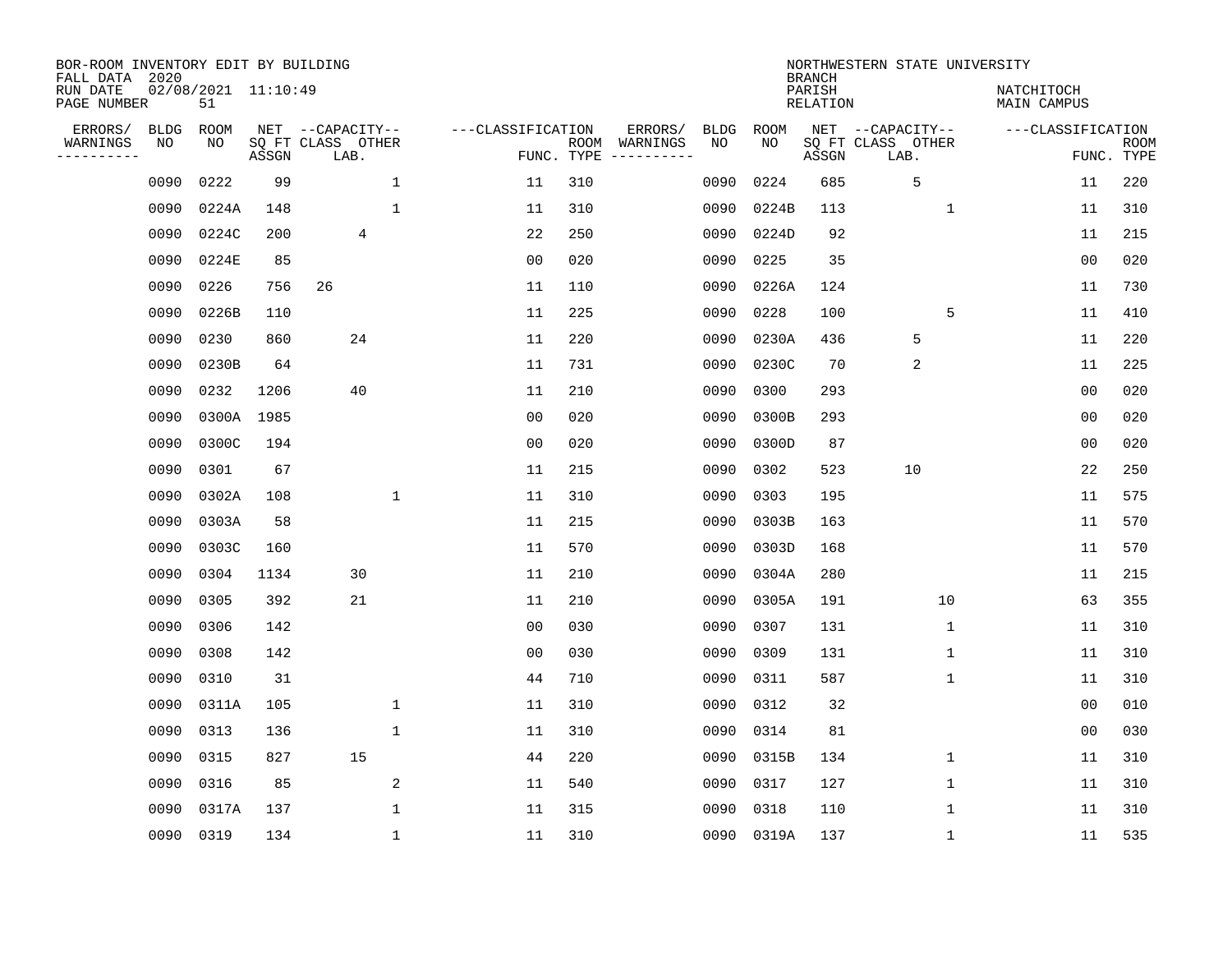| BOR-ROOM INVENTORY EDIT BY BUILDING<br>FALL DATA 2020 |                           |       |                           |                   |     |                                      |           |                                                                    | <b>BRANCH</b>      |                               |                                  | NORTHWESTERN STATE UNIVERSITY                                                  |                                                                                              |                           |
|-------------------------------------------------------|---------------------------|-------|---------------------------|-------------------|-----|--------------------------------------|-----------|--------------------------------------------------------------------|--------------------|-------------------------------|----------------------------------|--------------------------------------------------------------------------------|----------------------------------------------------------------------------------------------|---------------------------|
| RUN DATE<br>PAGE NUMBER                               | 02/08/2021 11:10:49<br>52 |       |                           |                   |     |                                      |           |                                                                    | PARISH<br>RELATION |                               |                                  | NATCHITOCH<br>MAIN CAMPUS                                                      |                                                                                              |                           |
| ERRORS/<br>BLDG                                       | ROOM                      |       | NET --CAPACITY--          | ---CLASSIFICATION |     | ERRORS/                              | BLDG ROOM |                                                                    |                    |                               | NET --CAPACITY--                 | ---CLASSIFICATION                                                              |                                                                                              |                           |
| WARNINGS<br>NO<br>----------                          | NO.                       | ASSGN | SQ FT CLASS OTHER<br>LAB. |                   |     | ROOM WARNINGS<br>FUNC. TYPE $------$ | NO.       | NO                                                                 | ASSGN              | LAB.                          | SQ FT CLASS OTHER                |                                                                                |                                                                                              | <b>ROOM</b><br>FUNC. TYPE |
| 0090                                                  | 0320                      | 85    | 2                         | 11                | 540 |                                      | 0090      | 0321                                                               | 134                |                               | $\mathbf{1}$                     |                                                                                | 11                                                                                           | 310                       |
| 0090                                                  | 0321A                     | 137   | 1                         | 11                | 215 |                                      | 0090      | 0322                                                               | 543                | 35                            |                                  |                                                                                | 11                                                                                           | 140                       |
| 0090                                                  | 0323                      | 545   | 2                         | 11                | 310 |                                      | 0090      | 0324                                                               | 241                |                               | $\mathbf{1}$                     |                                                                                | 11                                                                                           | 310                       |
| 0090                                                  | 0324A                     | 22    |                           | 65                | 315 |                                      | 0090      | 0324B                                                              | 291                |                               | $\mathbf 1$                      |                                                                                | 11                                                                                           | 310                       |
| 0090                                                  | 0325                      | 134   | 2                         | 11                | 310 |                                      | 0090      | 0326                                                               | 146                |                               | $\mathbf{1}$                     |                                                                                | 11                                                                                           | 310                       |
| 0090                                                  | 0327                      | 137   | 1                         | 11                | 310 |                                      | 0090      | 0327A                                                              | 168                |                               | $\mathbf{1}$                     |                                                                                | 11                                                                                           | 315                       |
| 0090                                                  | 0328                      | 132   | $\mathbf 1$               | 11                | 310 |                                      | 0090      | 0328A                                                              | 137                |                               |                                  |                                                                                | 11                                                                                           | 730                       |
| 0090                                                  | 0329                      | 126   |                           | 11                | 315 |                                      | 0090      | 0330                                                               | 552                | 40                            |                                  |                                                                                | 11                                                                                           | 110                       |
| 0090                                                  | 0331                      | 199   | $\mathbf{1}$              | 11                | 310 |                                      | 0090      | 0332                                                               | 524                |                               | 10                               |                                                                                | 22                                                                                           | 250                       |
| 0090                                                  | 0332A                     | 29    |                           | 11                | 215 |                                      | 0090      | 0333                                                               | 125                |                               | $\mathbf{1}$                     |                                                                                | 11                                                                                           | 310                       |
| 0090                                                  | 0334                      | 699   | 10                        | 22                | 250 |                                      | 0090      | 0335                                                               | 176                |                               | $\mathbf{1}$                     |                                                                                | 11                                                                                           | 310                       |
| 0090                                                  | 0336                      | 150   | $\mathbf{1}$              | 11                | 310 |                                      | 0090      | 0337                                                               | 126                |                               | $\mathbf 1$                      |                                                                                | 11                                                                                           | 310                       |
| 0090                                                  | 0338                      | 639   | 28                        | 11                | 110 |                                      | 0090      | 0338A                                                              | 255                |                               |                                  |                                                                                | 11                                                                                           | 725                       |
| 0090                                                  | 0339                      | 31    |                           | 00                | 020 |                                      | 0090      | 0341                                                               | 480                |                               | 12                               |                                                                                | 44                                                                                           | 220                       |
|                                                       | 0090 0343                 | 122   | 1                         | 11                | 310 |                                      |           | 0090 0343A<br>TOTAL NUMBER CLASSROOMS<br>TOTAL NUMBER LABS 210     | 126                | TOTAL NUMBER SPECIAL LABS 220 | TOTAL NUMBER COMPUTER CLASSROOMS | TOTAL ASSIGNABLE & UNASSIGNABLE SQFT:<br>TOTAL NET ASSIGN SQ. FT. IN ROOM FILE | 11<br>52,652<br>40,492<br>$6\overline{6}$<br>$\overline{1}$<br>12<br>$\overline{\mathbf{8}}$ | 315                       |
|                                                       | 0091 0100                 | 7494  |                           | 60                | 970 |                                      |           | 0091 0200 1180<br>TOTAL NUMBER CLASSROOMS<br>TOTAL NUMBER LABS 210 |                    | TOTAL NUMBER SPECIAL LABS 220 | TOTAL NUMBER COMPUTER CLASSROOMS | TOTAL ASSIGNABLE & UNASSIGNABLE SQFT:<br>TOTAL NET ASSIGN SQ. FT. IN ROOM FILE | 60<br>8,674<br>8,674                                                                         | 970                       |
| 0092                                                  | 0001                      | 495   |                           | 0 <sub>0</sub>    | 020 |                                      |           | 0092 0002                                                          | 182                |                               |                                  |                                                                                | 0 <sub>0</sub>                                                                               | 020                       |
| 0092                                                  | 0003                      | 182   |                           | 0 <sub>0</sub>    | 020 |                                      |           | 0092 0100                                                          | 630                |                               |                                  |                                                                                | 00                                                                                           | 020                       |
| 0092                                                  | 0100A                     | 305   |                           | 0 <sub>0</sub>    | 020 |                                      |           | 0092 0100B                                                         | 1149               |                               | 20                               |                                                                                | 41                                                                                           | 440                       |
|                                                       | 0092 0100C                | 257   |                           | 41                | 455 |                                      |           | 0092 0100D                                                         | 366                |                               |                                  |                                                                                | 0 <sub>0</sub>                                                                               | 020                       |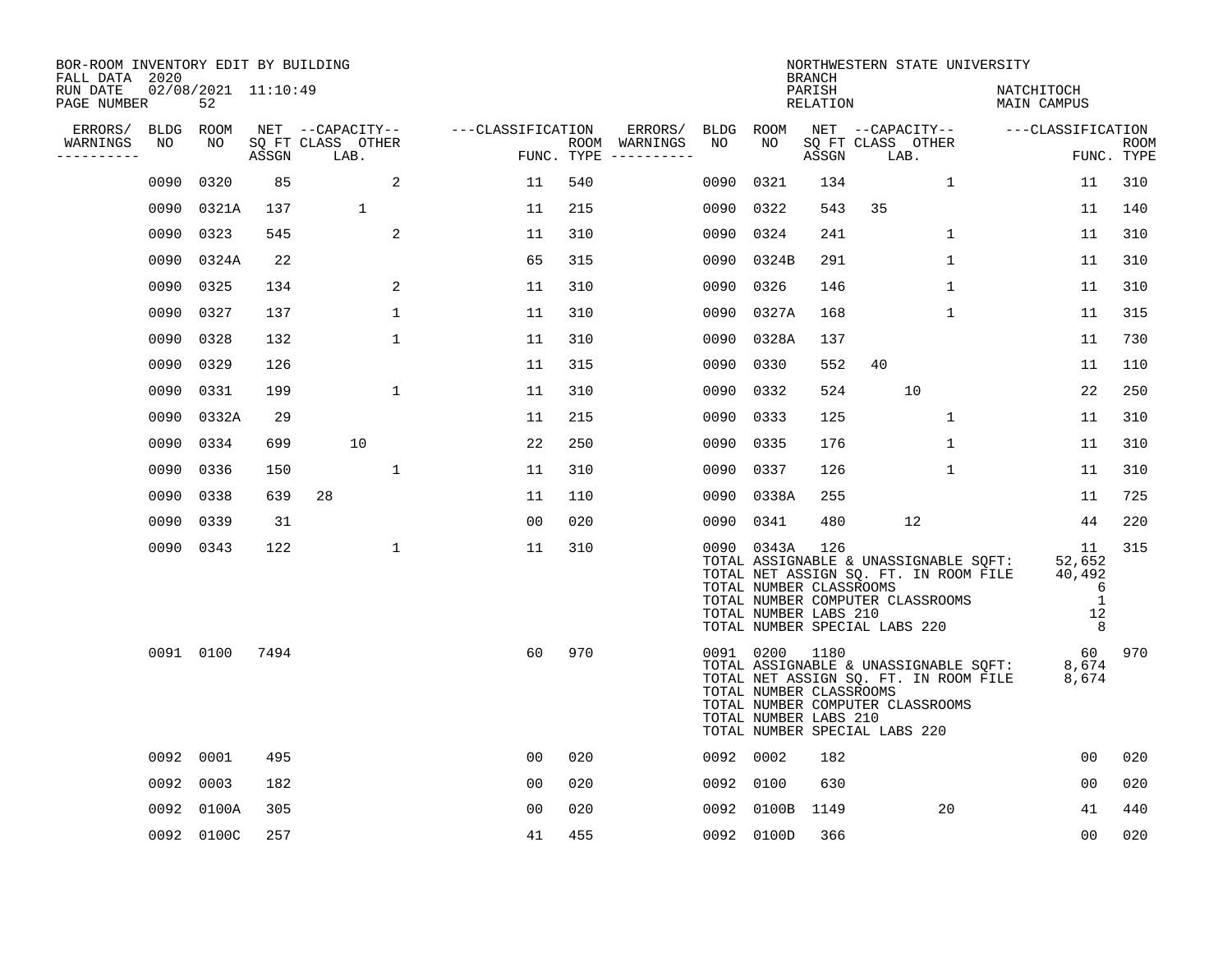| BOR-ROOM INVENTORY EDIT BY BUILDING<br>FALL DATA 2020 |             |                           |       |                           |                   |                    |                         |             |            | <b>BRANCH</b>             | NORTHWESTERN STATE UNIVERSITY |                                  |                           |
|-------------------------------------------------------|-------------|---------------------------|-------|---------------------------|-------------------|--------------------|-------------------------|-------------|------------|---------------------------|-------------------------------|----------------------------------|---------------------------|
| RUN DATE<br>PAGE NUMBER                               |             | 02/08/2021 11:10:49<br>53 |       |                           |                   |                    |                         |             |            | PARISH<br><b>RELATION</b> |                               | NATCHITOCH<br><b>MAIN CAMPUS</b> |                           |
| ERRORS/                                               | <b>BLDG</b> | ROOM                      |       | NET --CAPACITY--          | ---CLASSIFICATION |                    | ERRORS/                 | <b>BLDG</b> | ROOM       |                           | NET --CAPACITY--              | ---CLASSIFICATION                |                           |
| WARNINGS<br>----------                                | NO          | NO                        | ASSGN | SQ FT CLASS OTHER<br>LAB. |                   | ROOM<br>FUNC. TYPE | WARNINGS<br>----------- | NO          | NO         | ASSGN                     | SQ FT CLASS OTHER<br>LAB.     |                                  | <b>ROOM</b><br>FUNC. TYPE |
|                                                       | 0092        | 0100E                     | 655   |                           | 41                | 455                |                         | 0092        | 0100F      | 122                       |                               | 00                               | 020                       |
|                                                       | 0092        | 0100G                     | 454   |                           | 00                | 020                |                         | 0092        | 0100H      | 146                       |                               | 00                               | 020                       |
|                                                       | 0092        | 0100I                     | 146   |                           | 0 <sub>0</sub>    | 020                |                         | 0092        | 0101       | 1244                      | 62                            | 41                               | 650                       |
|                                                       | 0092        | 0102                      | 60    |                           | 0 <sub>0</sub>    | 020                |                         | 0092        | 0103       | 45                        | 3                             | 0 <sub>0</sub>                   | 030                       |
|                                                       | 0092        | 0103A                     | 244   | 5                         | 0 <sub>0</sub>    | 030                |                         | 0092        | 0104       | 60                        |                               | 0 <sub>0</sub>                   | 020                       |
|                                                       | 0092        | 0105                      | 72    | $\mathbf{1}$              | 0 <sub>0</sub>    | 010                |                         |             | 0092 0105A | 67                        |                               | 0 <sub>0</sub>                   | 010                       |
|                                                       | 0092        | 0106                      | 60    |                           | 0 <sub>0</sub>    | 020                |                         | 0092        | 0107       | 46                        | 3                             | 00                               | 030                       |
|                                                       | 0092        | 0107A                     | 246   | 5                         | 0 <sub>0</sub>    | 030                |                         | 0092        | 0108       | 7961                      | 160                           | 44                               | 220                       |
|                                                       | 0092        | 0108A                     | 150   | $\mathbf{1}$              | 41                | 310                |                         | 0092        | 0108B      | 150                       | $\mathbf{1}$                  | 41                               | 310                       |
|                                                       | 0092        | 0108C                     | 150   | 1                         | 11                | 310                |                         | 0092        | 0108D      | 115                       | 1                             | 11                               | 310                       |
|                                                       | 0092        | 0108E                     | 150   | 2                         | 41                | 310                |                         | 0092        | 0108F      | 150                       | 1                             | 11                               | 310                       |
|                                                       | 0092        | 0108G                     | 150   | 1                         | 11                | 310                |                         | 0092        | 0108H      | 645                       | 14                            | 44                               | 220                       |
|                                                       | 0092        | 0109                      | 317   | 1                         | 41                | 440                |                         | 0092        | 0109A      | 314                       |                               | 41                               | 315                       |
|                                                       | 0092        | 0109B                     | 142   | 1                         | 11                | 310                |                         | 0092        | 0109C      | 127                       | 1                             | 41                               | 310                       |
|                                                       | 0092        | 0110                      | 680   |                           | 0 <sub>0</sub>    | 030                |                         | 0092        | 0111       | 2398                      | 50                            | 41                               | 430                       |
|                                                       | 0092        | 0112                      | 650   | 18                        | 41                | 220                |                         | 0092        | 0112C      | 120                       | 1                             | 11                               | 310                       |
|                                                       | 0092        | 0112F                     | 120   | $\mathbf{1}$              | 11                | 310                |                         | 0092        | 0112G      | 120                       | 1                             | 11                               | 310                       |
|                                                       | 0092        | 0112H                     | 120   | 1                         | 11                | 310                |                         | 0092        | 0112K      | 120                       | 1                             | 46                               | 310                       |
|                                                       | 0092        | 0112L                     | 120   | 1                         | 11                | 310                |                         | 0092        | 0113       | 1027                      | 40                            | 44                               | 140                       |
|                                                       | 0092        | 0113A                     | 306   | 10                        | 41                | 680                |                         | 0092        | 0113B      | 56                        |                               | 41                               | 315                       |
|                                                       | 0092        | 0113C                     | 139   | 1                         | 41                | 310                |                         | 0092        | 0113D      | 152                       | 1                             | 41                               | 310                       |
|                                                       | 0092        | 0115                      | 1938  | 15                        | 44                | 350                |                         | 0092        | 0115A      | 138                       | 1                             | 11                               | 310                       |
|                                                       | 0092        | 0117                      | 946   | $\mathbf{1}$              | 41                | 730                |                         |             | 0092 0117A | 148                       |                               | 0 <sub>0</sub>                   | 010                       |
|                                                       | 0092        | 0117B                     | 15    |                           | 0 <sub>0</sub>    | 030                |                         | 0092        | 0117C      | 16                        |                               | 0 <sub>0</sub>                   | 010                       |
|                                                       | 0092        | 0117D                     | 268   | 2                         | 41                | 440                |                         | 0092        | 0200       | 316                       | 31                            | 0 <sub>0</sub>                   | 020                       |
|                                                       |             | 0092 0200A 1283           |       |                           | 41                | 455                |                         |             | 0092 0200G | 454                       |                               | 0 <sub>0</sub>                   | 020                       |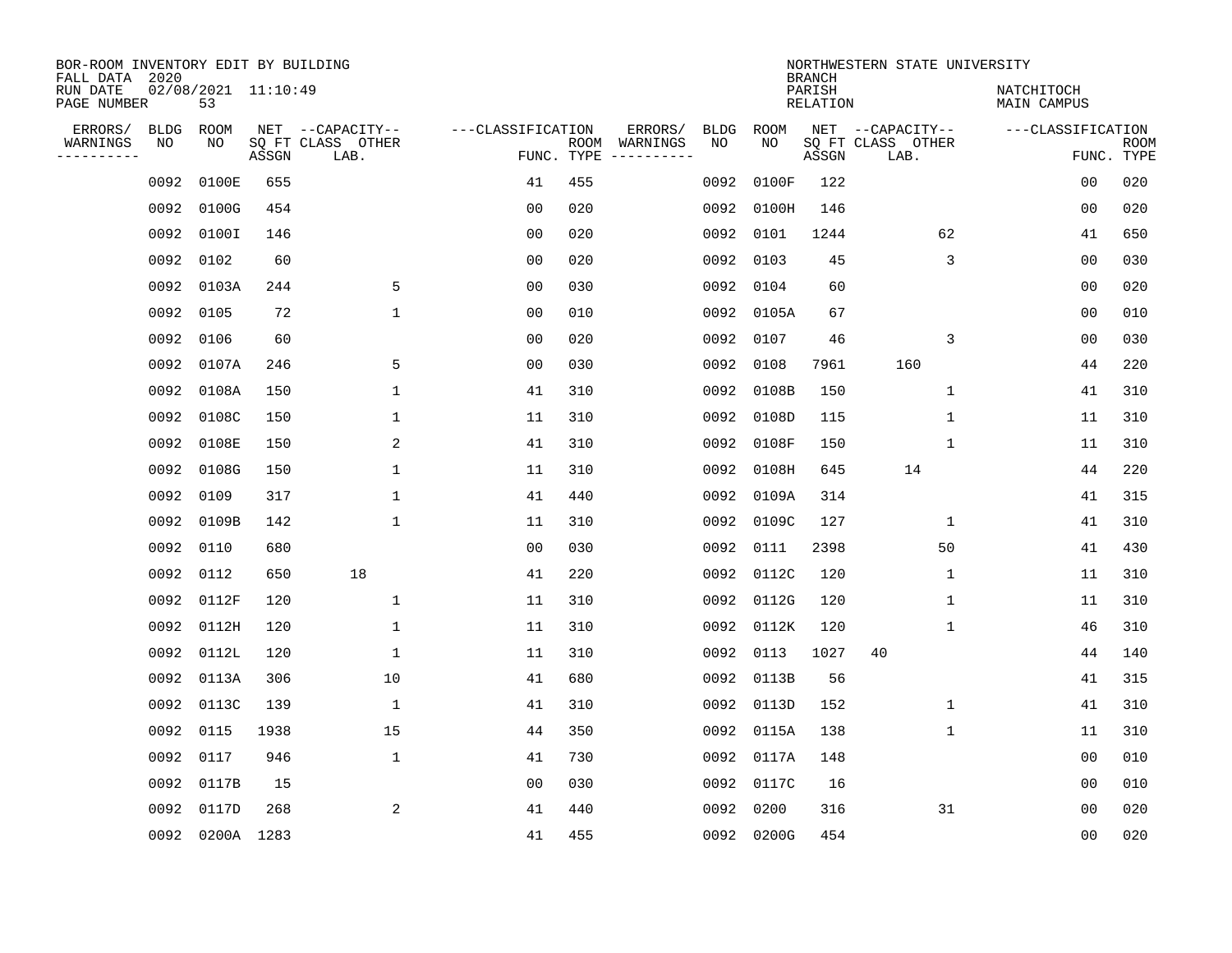| BOR-ROOM INVENTORY EDIT BY BUILDING<br>FALL DATA 2020 |                   |                           |       |                                               |                                 |     |                          |            |             | <b>BRANCH</b>             | NORTHWESTERN STATE UNIVERSITY                 |                                 |             |
|-------------------------------------------------------|-------------------|---------------------------|-------|-----------------------------------------------|---------------------------------|-----|--------------------------|------------|-------------|---------------------------|-----------------------------------------------|---------------------------------|-------------|
| RUN DATE<br>PAGE NUMBER                               |                   | 02/08/2021 11:10:49<br>54 |       |                                               |                                 |     |                          |            |             | PARISH<br><b>RELATION</b> |                                               | NATCHITOCH<br>MAIN CAMPUS       |             |
| ERRORS/<br>WARNINGS<br>.                              | <b>BLDG</b><br>NO | ROOM<br>NO                | ASSGN | NET --CAPACITY--<br>SQ FT CLASS OTHER<br>LAB. | ---CLASSIFICATION<br>FUNC. TYPE |     | ERRORS/<br>ROOM WARNINGS | BLDG<br>NO | ROOM<br>NO. | ASSGN                     | NET --CAPACITY--<br>SQ FT CLASS OTHER<br>LAB. | ---CLASSIFICATION<br>FUNC. TYPE | <b>ROOM</b> |
|                                                       | 0092              | 0200H                     | 146   |                                               | 0 <sub>0</sub>                  | 020 |                          | 0092       | 0200I       | 146                       |                                               | 00                              | 020         |
|                                                       | 0092              | 0201                      | 1096  | 30                                            | 44                              | 220 |                          | 0092       | 0201A       | 429                       | 10                                            | 41                              | 430         |
|                                                       | 0092              | 0201B                     | 171   | $\mathbf{1}$                                  | 11                              | 310 |                          | 0092       | 0201C       | 218                       | $\mathbf{1}$                                  | 11                              | 310         |
|                                                       | 0092              | 0201D                     | 683   | $\mathbf{1}$                                  | 41                              | 440 |                          | 0092       | 0201E       | 202                       | $\mathbf 1$                                   | 11                              | 310         |
|                                                       | 0092              | 0201F                     | 111   | $\mathbf{1}$                                  | 41                              | 315 |                          | 0092       | 0201G       | 99                        | $\mathbf 1$                                   | 11                              | 310         |
|                                                       |                   | 0092 0201H                | 48    |                                               | 41                              | 315 |                          | 0092       | 0203        | 45                        | 3                                             | 0 <sub>0</sub>                  | 030         |
|                                                       |                   | 0092 0203A                | 234   |                                               | 0 <sub>0</sub>                  | 030 |                          | 0092       | 0205        | 69                        |                                               | 0 <sub>0</sub>                  | 010         |
|                                                       |                   | 0092 0205A                | 62    |                                               | 0 <sub>0</sub>                  | 030 |                          | 0092       | 0207        | 45                        | 3                                             | 0 <sub>0</sub>                  | 030         |
|                                                       | 0092              | 0207A                     | 234   |                                               | 0 <sub>0</sub>                  | 030 |                          | 0092       | 0209        | 71                        | $\mathbf 1$                                   | 11                              | 310         |
|                                                       | 0092              | 0211                      | 66    | 4                                             | 41                              | 410 |                          | 0092       | 0213        | 71                        | $\mathbf{1}$                                  | 11                              | 310         |
|                                                       | 0092              | 0215                      | 22643 | 390                                           | 44                              | 220 |                          | 0092       | 0215A       | 426                       | 21                                            | 41                              | 680         |
|                                                       | 0092              | 0215B                     | 11    |                                               | 0 <sub>0</sub>                  | 030 |                          | 0092       | 0215C       | 11                        |                                               | 00                              | 030         |
|                                                       | 0092              | 0215D                     | 200   | 6                                             | 41                              | 410 |                          | 0092       | 0215E       | 559                       |                                               | 0 <sub>0</sub>                  | 030         |
|                                                       | 0092              | 0215F                     | 197   | 6                                             | 41                              | 410 |                          | 0092       | 0215G       | 156                       | 1                                             | 11                              | 310         |
|                                                       | 0092              | 0215R                     | 11    |                                               | 0 <sub>0</sub>                  | 030 |                          | 0092       | 0231        | 23                        | 1                                             | 41                              | 410         |
|                                                       | 0092              | 0232                      | 23    | $\mathbf 1$                                   | 41                              | 410 |                          | 0092       | 0233        | 23                        | 1                                             | 41                              | 410         |
|                                                       | 0092              | 0234                      | 23    | $\mathbf 1$                                   | 41                              | 410 |                          | 0092       | 0235        | 23                        | 1                                             | 41                              | 410         |
|                                                       | 0092              | 0236                      | 23    | $\mathbf 1$                                   | 41                              | 410 |                          | 0092       | 0237        | 23                        | 1                                             | 41                              | 410         |
|                                                       | 0092              | 0238                      | 23    | 1                                             | 41                              | 410 |                          | 0092       | 0239        | 23                        | 1                                             | 41                              | 410         |
|                                                       | 0092              | 0240                      | 23    | $\mathbf 1$                                   | 41                              | 410 |                          | 0092       | 0241        | 23                        | 1                                             | 41                              | 410         |
|                                                       | 0092              | 0242                      | 23    | 1                                             | 41                              | 410 |                          | 0092       | 0243        | 23                        | 1                                             | 41                              | 410         |
|                                                       | 0092              | 0244                      | 23    | $\mathbf 1$                                   | 41                              | 410 |                          | 0092       | 0245        | 23                        | 1                                             | 41                              | 410         |
|                                                       | 0092              | 0246                      | 23    | $\mathbf 1$                                   | 41                              | 410 |                          | 0092       | 0247        | 23                        | 1                                             | 41                              | 410         |
|                                                       | 0092              | 0300                      | 1284  | 40                                            | 65                              | 620 |                          | 0092       | 0300G       | 454                       |                                               | 0 <sub>0</sub>                  | 020         |
|                                                       | 0092              | 0300H                     | 146   |                                               | 00                              | 020 |                          | 0092       | 0300I       | 146                       |                                               | 00                              | 020         |
|                                                       | 0092 0301         |                           | 4974  | 99                                            | 44                              | 220 |                          |            | 0092 0301A  | 205                       | 1                                             | 11                              | 310         |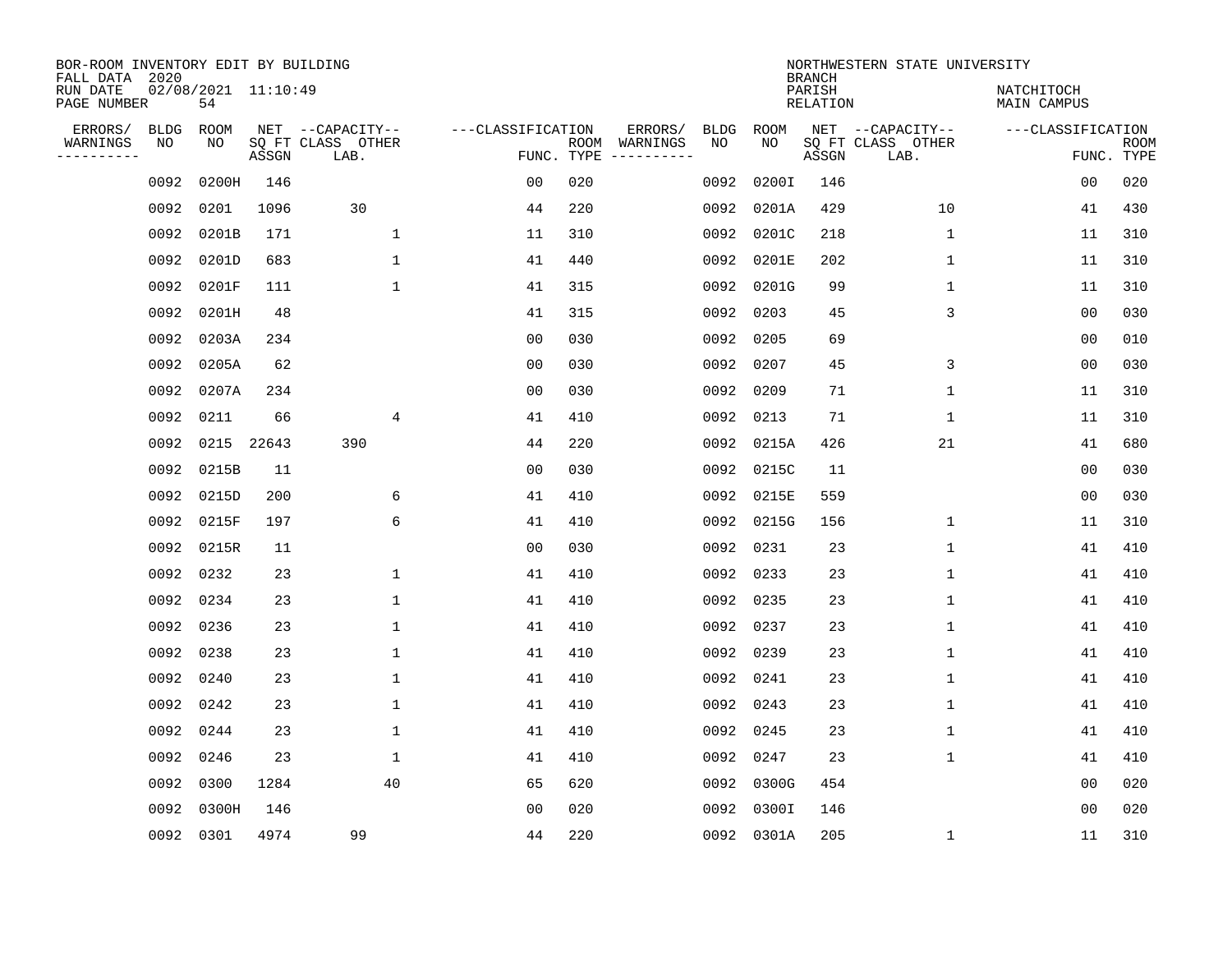| BOR-ROOM INVENTORY EDIT BY BUILDING<br>FALL DATA 2020 |            |                           |       |                                               |                                 |     |                          |                   |                 | <b>BRANCH</b>      | NORTHWESTERN STATE UNIVERSITY                 |                           |                           |
|-------------------------------------------------------|------------|---------------------------|-------|-----------------------------------------------|---------------------------------|-----|--------------------------|-------------------|-----------------|--------------------|-----------------------------------------------|---------------------------|---------------------------|
| RUN DATE<br>PAGE NUMBER                               |            | 02/08/2021 11:10:49<br>55 |       |                                               |                                 |     |                          |                   |                 | PARISH<br>RELATION |                                               | NATCHITOCH<br>MAIN CAMPUS |                           |
| ERRORS/<br>WARNINGS<br>---------                      | BLDG<br>ΝO | ROOM<br>NO                | ASSGN | NET --CAPACITY--<br>SQ FT CLASS OTHER<br>LAB. | ---CLASSIFICATION<br>FUNC. TYPE |     | ERRORS/<br>ROOM WARNINGS | <b>BLDG</b><br>NO | ROOM<br>NO      | ASSGN              | NET --CAPACITY--<br>SQ FT CLASS OTHER<br>LAB. | ---CLASSIFICATION         | <b>ROOM</b><br>FUNC. TYPE |
|                                                       | 0092       | 0301B                     | 112   | $\mathbf{1}$                                  | 11                              | 310 |                          | 0092              | 0301C           | 278                | 2                                             | 41                        | 315                       |
|                                                       |            | 0092 0301D                | 2177  | 8                                             | 41                              | 420 |                          | 0092              | 0301E           | 434                | $\mathbf 1$                                   | 11                        | 310                       |
|                                                       |            | 0092 0301G                | 104   |                                               | 41                              | 455 |                          | 0092              | 0303            | 46                 |                                               | 00                        | 030                       |
|                                                       |            | 0092 0303A                | 246   | 3                                             | 0 <sub>0</sub>                  | 030 |                          | 0092              | 0303B           | 82                 |                                               | 65                        | 730                       |
|                                                       | 0092 0305  |                           | 64    |                                               | 0 <sub>0</sub>                  | 010 |                          | 0092              | 0305A           | 67                 |                                               | 0 <sub>0</sub>            | 030                       |
|                                                       | 0092 0307  |                           | 46    |                                               | 0 <sub>0</sub>                  | 030 |                          | 0092              | 0307A           | 246                | 3                                             | 0 <sub>0</sub>            | 030                       |
|                                                       |            | 0092 0307B                | 158   |                                               | 65                              | 730 |                          | 0092              | 0309            | 427                | 9                                             | 41                        | 310                       |
|                                                       |            | 0092 0309A                | 55    |                                               | 41                              | 315 |                          | 0092              | 0309B           | 340                | 1                                             | 11                        | 310                       |
|                                                       | 0092       | 0309C                     | 32    |                                               | 41                              | 315 |                          | 0092              | 0309D           | 199                | 3                                             | 41                        | 310                       |
|                                                       | 0092       | 0309E                     | 356   | 1                                             | 46                              | 325 |                          | 0092              | 0309F           | 439                | 30                                            | 41                        | 350                       |
|                                                       | 0092       | 0311 11527                |       | 230                                           | 44                              | 220 |                          | 0092              | 0311A           | 11                 |                                               | 0 <sub>0</sub>            | 030                       |
|                                                       | 0092       | 0311B                     | 11    |                                               | 0 <sub>0</sub>                  | 030 |                          | 0092              | 0311C           | 2448               | 2                                             | 11                        | 310                       |
|                                                       |            | 0092 0311D                | 163   | $\mathbf{1}$                                  | 11                              | 310 |                          | 0092              | 0311E           | 1000               | 5                                             | 41                        | 420                       |
|                                                       | 0092 0313  |                           | 1092  | 21                                            | 41                              | 650 |                          | 0092              | 0315            | 447                | 22                                            | 41                        | 650                       |
|                                                       | 0092 0317  |                           | 112   | 6                                             | 41                              | 440 |                          |                   | 0092 0317A 1951 |                    |                                               | 41                        | 420                       |
|                                                       |            | 0092 0317B                | 715   |                                               | 0 <sub>0</sub>                  | 030 |                          | 0092              | 0318            | 23                 | 1                                             | 41                        | 410                       |
|                                                       | 0092 0319  |                           | 23    | $\mathbf{1}$                                  | 41                              | 410 |                          | 0092              | 0320            | 23                 | $\mathbf 1$                                   | 41                        | 410                       |
|                                                       | 0092 0321  |                           | 23    | $\mathbf{1}$                                  | 41                              | 410 |                          | 0092              | 0322            | 23                 | $\mathbf 1$                                   | 41                        | 410                       |
|                                                       | 0092 0323  |                           | 23    | $\mathbf{1}$                                  | 41                              | 410 |                          | 0092              | 0324            | 23                 | $\mathbf 1$                                   | 41                        | 410                       |
|                                                       | 0092 0325  |                           | 23    | $\mathbf{1}$                                  | 41                              | 410 |                          | 0092              | 0326            | 23                 | $\mathbf 1$                                   | 41                        | 410                       |
|                                                       | 0092 0327  |                           | 23    | 1                                             | 41                              | 410 |                          | 0092              | 0328            | 23                 | 1                                             | 41                        | 410                       |
|                                                       | 0092 0329  |                           | 23    | 1                                             | 41                              | 410 |                          | 0092              | 0330            | 23                 | $\mathbf{1}$                                  | 41                        | 410                       |
|                                                       | 0092 0331  |                           | 23    | 1                                             | 41                              | 410 |                          |                   | 0092 0332       | 23                 | 1                                             | 41                        | 410                       |
|                                                       | 0092 0333  |                           | 23    | $\mathbf{1}$                                  | 41                              | 410 |                          | 0092              | 0334            | 23                 | $\mathbf 1$                                   | 41                        | 410                       |
|                                                       | 0092 0335  |                           | 23    | $\mathbf{1}$                                  | 41                              | 410 |                          | 0092              | 0336            | 23                 | $\mathbf 1$                                   | 41                        | 410                       |
|                                                       | 0092 0337  |                           | 23    | $\mathbf{1}$                                  | 41                              | 410 |                          |                   | 0092 0338       | 23                 | $\mathbf{1}$                                  | 41                        | 410                       |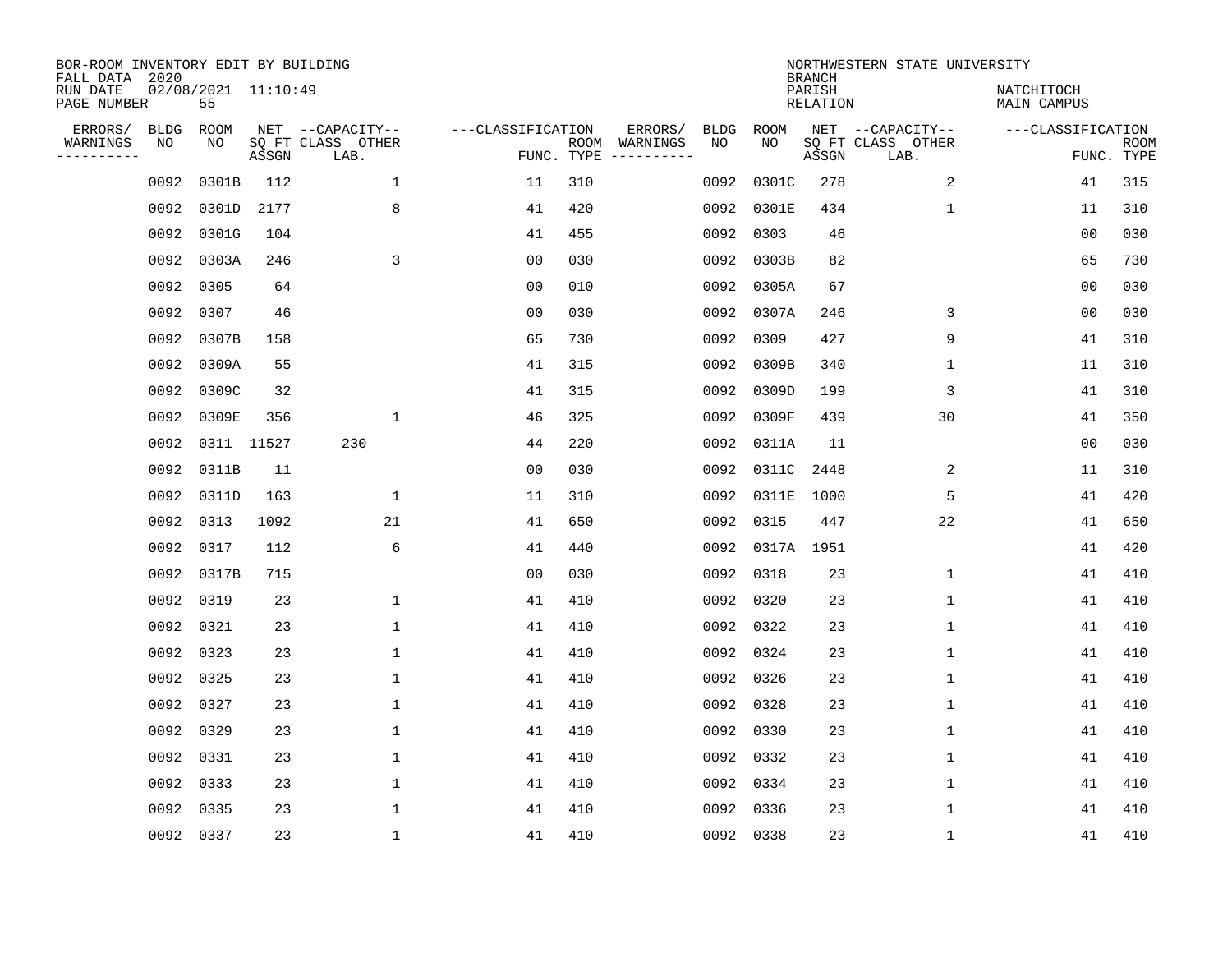| BOR-ROOM INVENTORY EDIT BY BUILDING<br>FALL DATA 2020 |                |     |                                  |                                        |        |           |           | BRANCH                                           | NORTHWESTERN STATE UNIVERSITY                                                                                                                                         |                 |        |
|-------------------------------------------------------|----------------|-----|----------------------------------|----------------------------------------|--------|-----------|-----------|--------------------------------------------------|-----------------------------------------------------------------------------------------------------------------------------------------------------------------------|-----------------|--------|
| RUN DATE  02/08/2021  11:10:49<br>PAGE NUMBER 56      |                |     |                                  |                                        |        |           |           | PARISH                                           | PARISH NATCHITOCH<br>RELATION MAIN CAMPUS                                                                                                                             | NATCHITOCH      |        |
|                                                       |                |     |                                  |                                        |        |           |           |                                                  |                                                                                                                                                                       |                 |        |
| -----------                                           |                |     | WARNINGS NO NO SQ FT CLASS OTHER | ROOM WARNINGS<br>FUNC. TYPE ---------- |        |           |           |                                                  |                                                                                                                                                                       |                 |        |
|                                                       | 0092 0339      | 23  | $\mathbf{1}$                     | 41                                     | 410    |           | 0092 0340 |                                                  | $23 \hspace{1.5cm} 1 \hspace{1.5cm}$                                                                                                                                  |                 | 41 410 |
|                                                       | 0092 0341      | 23  | $\mathbf{1}$                     | 41                                     | 410    |           | 0092 0342 | 23                                               | $\mathbf{1}$                                                                                                                                                          | 41              | 410    |
|                                                       | 0092 0343      | 23  | $\mathbf{1}$                     | 41                                     | 410    |           |           | 0092 0344 23                                     | 1                                                                                                                                                                     |                 | 41 410 |
|                                                       | 0092 0345      | 23  | $\mathbf{1}$                     | 41                                     | 410    |           |           | TOTAL NUMBER CLASSROOMS<br>TOTAL NUMBER LABS 210 | TOTAL ASSIGNABLE & UNASSIGNABLE SQFT: 91,493<br>TOTAL NET ASSIGN SQ. FT. IN ROOM FILE 82,165<br>TOTAL NUMBER COMPUTER CLASSROOMS 1<br>TOTAL NUMBER SPECIAL LABS 220 7 |                 |        |
|                                                       | 0093 0100 1750 |     |                                  |                                        | 74 720 |           |           | TOTAL NUMBER CLASSROOMS<br>TOTAL NUMBER LABS 210 | TOTAL ASSIGNABLE & UNASSIGNABLE SQFT: 1,750<br>TOTAL NET ASSIGN SQ. FT. IN ROOM FILE 1,750<br>TOTAL NUMBER COMPUTER CLASSROOMS<br>TOTAL NUMBER SPECIAL LABS 220       |                 |        |
|                                                       | 0094 0100 1750 |     |                                  |                                        | 74 720 |           |           | TOTAL NUMBER CLASSROOMS<br>TOTAL NUMBER LABS 210 | TOTAL ASSIGNABLE & UNASSIGNABLE SQFT: 1,750<br>TOTAL NET ASSIGN SQ. FT. IN ROOM FILE 1,750<br>TOTAL NUMBER COMPUTER CLASSROOMS<br>TOTAL NUMBER SPECIAL LABS 220       |                 |        |
|                                                       | 010A 0100 4408 |     |                                  |                                        | 11 455 |           | 010A 0101 | 32                                               |                                                                                                                                                                       | 00 <sup>1</sup> | 030    |
|                                                       | 010A 0103      | 33  |                                  | 00 <sub>o</sub>                        | 030    |           |           | 010A 0106 79                                     |                                                                                                                                                                       | 65              | 730    |
|                                                       | 010A 0108      | 189 |                                  | 43                                     | 730    | 010A 0200 |           |                                                  | 189 8                                                                                                                                                                 | 56              | 520    |
|                                                       | 010A 0200A     | 79  | $\mathbf{1}$                     | 11                                     | 310    |           |           | TOTAL NUMBER CLASSROOMS<br>TOTAL NUMBER LABS 210 | TOTAL ASSIGNABLE & UNASSIGNABLE SQFT: 5,009<br>TOTAL NET ASSIGN SQ. FT. IN ROOM FILE 4,944<br>TOTAL NUMBER COMPUTER CLASSROOMS<br>TOTAL NUMBER SPECIAL LABS 220       |                 |        |
|                                                       | 010B 0100 1188 |     |                                  | 74                                     | 720    |           |           | TOTAL NUMBER CLASSROOMS<br>TOTAL NUMBER LABS 210 | TOTAL ASSIGNABLE & UNASSIGNABLE SQFT: 1,188<br>TOTAL NET ASSIGN SQ. FT. IN ROOM FILE 1,188<br>TOTAL NUMBER COMPUTER CLASSROOMS                                        |                 |        |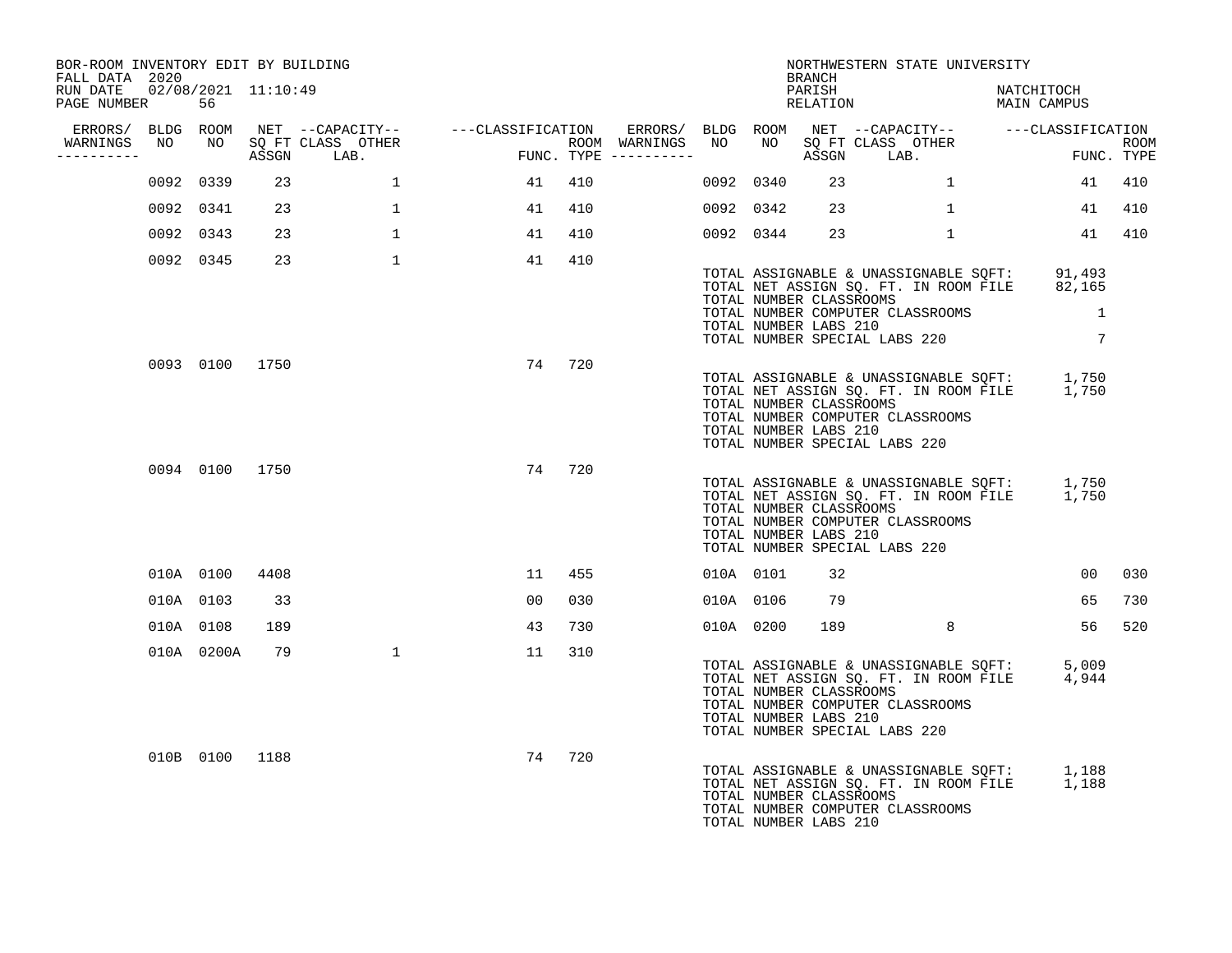| BOR-ROOM INVENTORY EDIT BY BUILDING<br>FALL DATA 2020 |           |     |              |                |     |           |            | BRANCH                                           |                               | NORTHWESTERN STATE UNIVERSITY                                                                                                                                                                                                                             |            |                 |     |
|-------------------------------------------------------|-----------|-----|--------------|----------------|-----|-----------|------------|--------------------------------------------------|-------------------------------|-----------------------------------------------------------------------------------------------------------------------------------------------------------------------------------------------------------------------------------------------------------|------------|-----------------|-----|
| RUN DATE  02/08/2021  11:10:49<br>PAGE NUMBER         | 57        |     |              |                |     |           |            | PARISH                                           |                               | PARISH NATCHITOCH<br>RELATION MAIN CAMPUS                                                                                                                                                                                                                 | NATCHITOCH |                 |     |
|                                                       |           |     |              |                |     |           |            |                                                  |                               |                                                                                                                                                                                                                                                           |            |                 |     |
| ----------                                            |           |     |              |                |     |           |            |                                                  |                               |                                                                                                                                                                                                                                                           |            |                 |     |
|                                                       |           |     |              |                |     |           |            |                                                  | TOTAL NUMBER SPECIAL LABS 220 |                                                                                                                                                                                                                                                           |            |                 |     |
|                                                       | 010C 0100 | 20  |              | 40             | 730 |           |            | TOTAL NUMBER LABS 210                            | TOTAL NUMBER SPECIAL LABS 220 | 157 157 157 157 158 157 65 730<br>TOTAL ASSIGNABLE & UNASSIGNABLE SQFT: 177<br>TOTAL NUMBER CLASSROOMS 158 177<br>TOTAL NUMBER COMPUTER CLASSROOMS                                                                                                        |            |                 |     |
|                                                       | 0106 0100 | 178 |              | 00             | 020 |           | 0106 0101A | 45                                               |                               |                                                                                                                                                                                                                                                           |            | 00              | 030 |
|                                                       | 0106 0102 | 78  |              | 00             | 010 | 0106 0103 |            | 146                                              |                               | 5 <sup>5</sup>                                                                                                                                                                                                                                            |            | 0 <sub>0</sub>  | 030 |
|                                                       | 0106 0104 | 146 | 5            | 00             | 030 | 0106 0105 |            | 535                                              |                               | 40                                                                                                                                                                                                                                                        |            | 52              | 680 |
|                                                       | 0106 0106 | 545 | 40           | 52             | 680 | 0106 0107 |            | 274                                              |                               | $\mathbf{1}$                                                                                                                                                                                                                                              |            | 11              | 310 |
|                                                       | 0106 0108 | 48  |              | 00             | 030 | 0106 0109 |            | 64                                               |                               | $4^{\circ}$                                                                                                                                                                                                                                               |            | 52              | 685 |
|                                                       | 0106 0110 | 33  | $\mathbf{1}$ | 46             | 310 | 0106 0111 |            | 92                                               |                               | $\mathbf{1}$                                                                                                                                                                                                                                              |            | 11              | 310 |
|                                                       | 0106 0112 | 78  |              | 52             | 675 | 0106 0113 |            | 130                                              |                               |                                                                                                                                                                                                                                                           |            | 0 <sub>0</sub>  | 020 |
|                                                       | 0106 0114 | 55  |              | 00             | 020 | 0106 0115 |            | 93                                               |                               | $\mathbf{1}$                                                                                                                                                                                                                                              |            | 52              | 310 |
|                                                       | 0106 0116 | 224 |              | 52             | 675 | 0106 0117 |            | 1618                                             |                               | 48                                                                                                                                                                                                                                                        |            | 52              | 670 |
|                                                       | 0106 0118 | 664 | 6            | 52             | 630 | 0106 0119 |            | 36                                               |                               |                                                                                                                                                                                                                                                           |            | 00 <sub>o</sub> | 020 |
|                                                       | 0106 0120 | 38  | $\mathbf{1}$ | 0 <sub>0</sub> | 030 |           |            | TOTAL NUMBER CLASSROOMS<br>TOTAL NUMBER LABS 210 | TOTAL NUMBER SPECIAL LABS 220 | 36<br>$\begin{tabular}{lllllllll} 0106 & 0121 & 1103 & 36 & 52 \\ \text{TOTAL ASSIGNABLE & UNASSIGNABLE} & \text{SQFT:} & 6,223 \\ \text{TOTAL NET ASSIGN SG} & \text{SQ. FT. IN ROOM FILE} & 5,323 \\ \end{tabular}$<br>TOTAL NUMBER COMPUTER CLASSROOMS |            | 52              | 630 |
|                                                       | 0108 0101 | 903 |              | 65             | 730 |           | 0108 0102  | 259                                              |                               | $\sim$ 3                                                                                                                                                                                                                                                  | 00 030     |                 |     |
|                                                       | 0108 0103 | 123 | 6            | 56             | 630 |           |            | TOTAL NUMBER CLASSROOMS<br>TOTAL NUMBER LABS 210 | TOTAL NUMBER SPECIAL LABS 220 | $\begin{array}{cccc} 0108 & 0104 & 329 & 4 & 00 \\ \text{TOTAL ASSIGNABLE & UNASSIGNABLE & \text{SQFT:}} & 1,614 \\ \text{TOTAL NET ASSIGN SQ. FT. IN ROM FILE} & 1,026 \end{array}$<br>TOTAL NUMBER COMPUTER CLASSROOMS                                  |            |                 | 030 |
|                                                       | 0109 0201 | 250 |              | 56             | 525 |           |            |                                                  |                               | TOTAL ASSIGNABLE & UNASSIGNABLE SQFT:<br>TOTAL NET ASSIGN SO. FT. IN ROOM FILE                                                                                                                                                                            |            | 250<br>250      |     |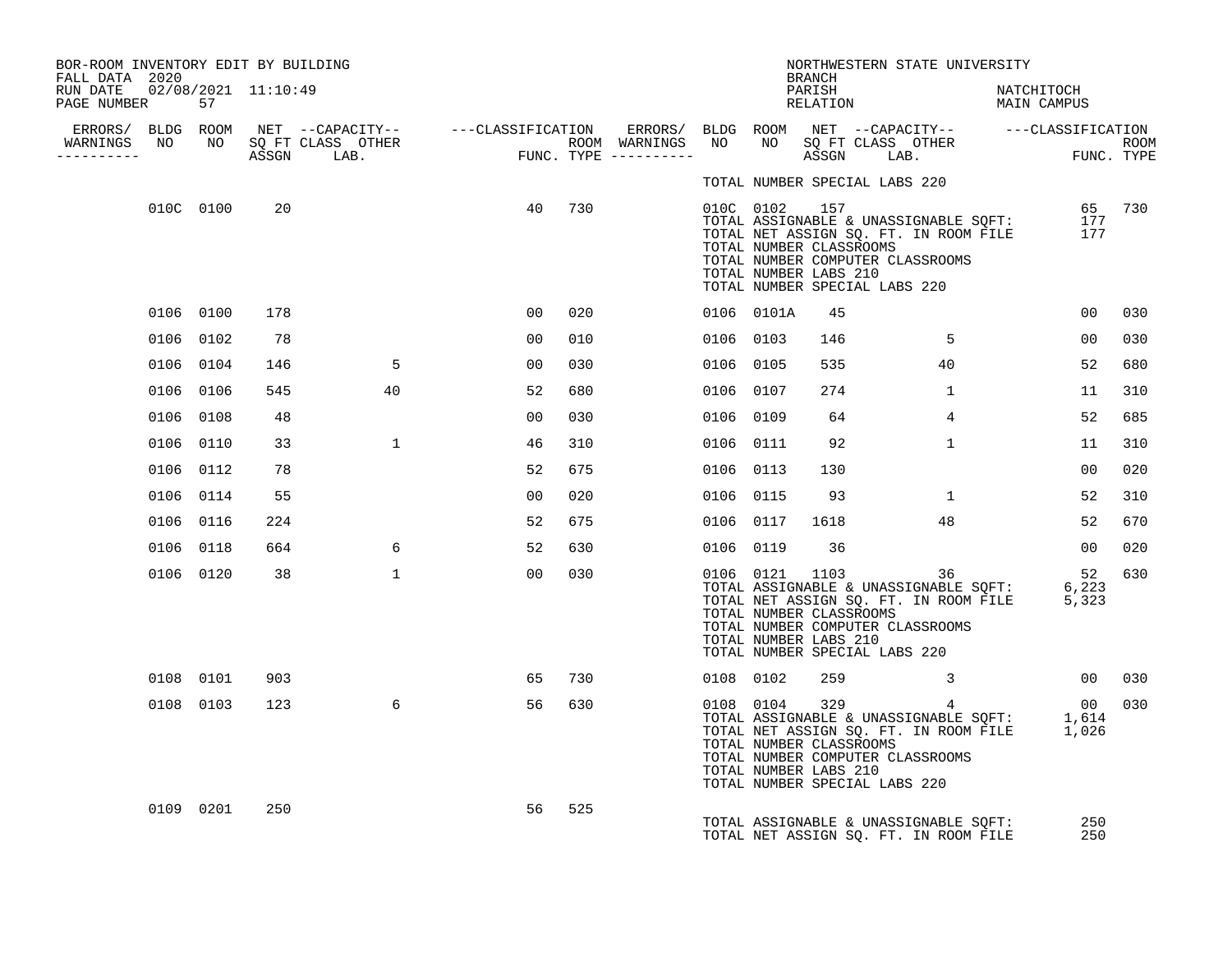| BOR-ROOM INVENTORY EDIT BY BUILDING<br>FALL DATA 2020 |                           |      |                                  |                |     |           |                                                               | <b>BRANCH</b>      | NORTHWESTERN STATE UNIVERSITY                                                                                                                                   |                           |            |        |
|-------------------------------------------------------|---------------------------|------|----------------------------------|----------------|-----|-----------|---------------------------------------------------------------|--------------------|-----------------------------------------------------------------------------------------------------------------------------------------------------------------|---------------------------|------------|--------|
| RUN DATE<br>PAGE NUMBER                               | 02/08/2021 11:10:49<br>58 |      |                                  |                |     |           |                                                               | PARISH<br>RELATION |                                                                                                                                                                 | NATCHITOCH<br>NAILLIILLIN |            |        |
| ----------                                            |                           |      | WARNINGS NO NO SQ FT CLASS OTHER |                |     |           |                                                               |                    |                                                                                                                                                                 |                           |            |        |
|                                                       |                           |      |                                  |                |     |           | TOTAL NUMBER CLASSROOMS<br>TOTAL NUMBER LABS 210              |                    | TOTAL NUMBER COMPUTER CLASSROOMS<br>TOTAL NUMBER SPECIAL LABS 220                                                                                               |                           |            |        |
|                                                       | 0110 0100                 | 660  |                                  | 60             | 730 |           | 0110 0200<br>TOTAL NUMBER CLASSROOMS<br>TOTAL NUMBER LABS 210 | 67                 | TOTAL ASSIGNABLE & UNASSIGNABLE SQFT:<br>TOTAL NET ASSIGN SQ. FT. IN ROOM FILE<br>TOTAL NUMBER COMPUTER CLASSROOMS<br>TOTAL NUMBER SPECIAL LABS 220             |                           | 727<br>727 | 60 550 |
|                                                       | 0111 0100                 | 18   |                                  | 56             | 525 |           | 0111 0101                                                     | 107                | $\sim$ 2                                                                                                                                                        |                           | 56         | 525    |
|                                                       | 0111 0102                 | 87   |                                  | 56             | 525 |           | 0111 0103                                                     | 87                 |                                                                                                                                                                 |                           | 56         | 525    |
|                                                       | 0111 0104                 | 107  | $\mathbf{1}$                     | 56             | 525 |           | 0111 0105                                                     | 54                 |                                                                                                                                                                 |                           | 56         | 525    |
|                                                       | 0111 0106                 | 54   |                                  | 56             | 525 |           | TOTAL NUMBER CLASSROOMS<br>TOTAL NUMBER LABS 210              |                    | TOTAL ASSIGNABLE & UNASSIGNABLE SQFT:<br>TOTAL NET ASSIGN SQ. FT. IN ROOM FILE<br>TOTAL NUMBER COMPUTER CLASSROOMS<br>TOTAL NUMBER SPECIAL LABS 220             |                           | 514<br>514 |        |
|                                                       | 0112 0100                 | 2300 |                                  | 30             | 675 |           | TOTAL NUMBER CLASSROOMS<br>TOTAL NUMBER LABS 210              |                    | TOTAL ASSIGNABLE & UNASSIGNABLE SQFT: 2,300<br>TOTAL NET ASSIGN SQ. FT. IN ROOM FILE 2,300<br>TOTAL NUMBER COMPUTER CLASSROOMS<br>TOTAL NUMBER SPECIAL LABS 220 |                           |            |        |
|                                                       | 0113 0100 2950            |      |                                  | 72             | 720 |           | TOTAL NUMBER CLASSROOMS<br>TOTAL NUMBER LABS 210              |                    | TOTAL ASSIGNABLE & UNASSIGNABLE SQFT: 2,950<br>TOTAL NET ASSIGN SQ. FT. IN ROOM FILE 2,950<br>TOTAL NUMBER COMPUTER CLASSROOMS<br>TOTAL NUMBER SPECIAL LABS 220 |                           |            |        |
|                                                       | 0114 0100                 | 927  |                                  | 0 <sub>0</sub> | 020 | 0114 0101 |                                                               | 338                | $\overline{\mathbf{a}}$                                                                                                                                         |                           | 11         | 310    |
|                                                       | 0114 0101A                | 176  | $\mathbf{1}$                     | 11             | 310 |           | 0114 0101B                                                    | 186                | 4                                                                                                                                                               |                           | 11         | 310    |
|                                                       | 0114 0101C                | 371  | $\mathbf{1}$                     | 11             | 310 |           | 0114 0101D                                                    | 38                 | 2                                                                                                                                                               |                           | 56         | 315    |
|                                                       | 0114 0101E                | 105  |                                  | 56             | 315 |           | 0114 0101F                                                    | 30                 |                                                                                                                                                                 |                           | 56         | 315    |
|                                                       | 0114 0102                 | 392  |                                  | 0 <sub>0</sub> | 020 | 0114 0103 |                                                               | 90                 |                                                                                                                                                                 |                           | 56         | 525    |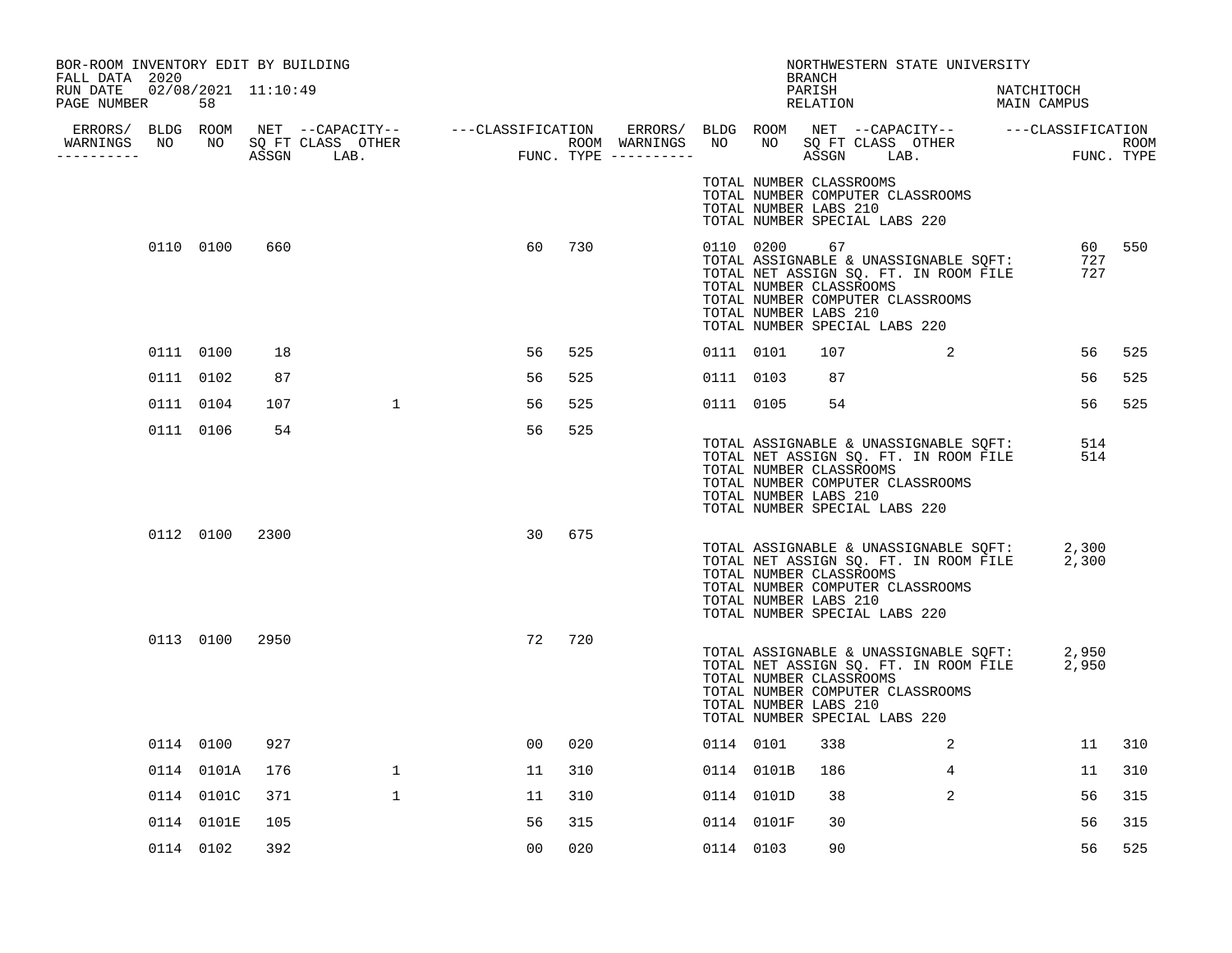| BOR-ROOM INVENTORY EDIT BY BUILDING<br>FALL DATA 2020 |                           |       |                                               |                   |     |                                                 |            |            | <b>BRANCH</b>      | NORTHWESTERN STATE UNIVERSITY                 |                           |                           |
|-------------------------------------------------------|---------------------------|-------|-----------------------------------------------|-------------------|-----|-------------------------------------------------|------------|------------|--------------------|-----------------------------------------------|---------------------------|---------------------------|
| RUN DATE<br>PAGE NUMBER                               | 02/08/2021 11:10:49<br>59 |       |                                               |                   |     |                                                 |            |            | PARISH<br>RELATION |                                               | NATCHITOCH<br>MAIN CAMPUS |                           |
| ERRORS/<br>WARNINGS<br>NO<br>---------                | BLDG ROOM<br>NO           | ASSGN | NET --CAPACITY--<br>SQ FT CLASS OTHER<br>LAB. | ---CLASSIFICATION |     | ERRORS/<br>ROOM WARNINGS<br>FUNC. TYPE $------$ | BLDG<br>NO | ROOM<br>NO | ASSGN              | NET --CAPACITY--<br>SQ FT CLASS OTHER<br>LAB. | ---CLASSIFICATION         | <b>ROOM</b><br>FUNC. TYPE |
|                                                       | 0114 0104                 | 463   | $\overline{3}$                                | 11                | 310 |                                                 |            | 0114 0105  | 25                 |                                               | 0 <sub>0</sub>            | 030                       |
|                                                       | 0114 0106                 | 177   |                                               | 0 <sub>0</sub>    | 020 |                                                 |            | 0114 0106A | 263                | $\mathbf{1}$                                  | 56                        | 525                       |
|                                                       | 0114 0106B                | 787   |                                               | 0 <sub>0</sub>    | 020 |                                                 |            | 0114 0106C | 174                | 8                                             | 56                        | 525                       |
|                                                       | 0114 0106D                | 42    | 3                                             | 56                | 525 |                                                 |            | 0114 0106E | 114                | 10                                            | 56                        | 525                       |
|                                                       | 0114 0106F                | 84    | 10                                            | 56                | 525 |                                                 |            | 0114 0106G | 81                 | 32                                            | 56                        | 525                       |
|                                                       | 0114 0106H                | 142   | 4                                             | 11                | 310 |                                                 |            | 0114 01061 | 128                |                                               | 56                        | 525                       |
|                                                       | 0114 0107                 | 143   |                                               | 00                | 020 |                                                 |            | 0114 0108  | 1537               | 80                                            | 56                        | 525                       |
|                                                       | 0114 0108A                | 391   |                                               | 0 <sub>0</sub>    | 030 |                                                 |            | 0114 0109  | 182                | 2                                             | 11                        | 310                       |
|                                                       | 0114 0109A                | 30    | $\mathbf 1$                                   | 56                | 955 |                                                 |            | 0114 0109B | 40                 | 2                                             | 56                        | 955                       |
|                                                       | 0114 0110                 | 44    |                                               | 00                | 030 |                                                 |            | 0114 0111  | 217                | 2                                             | 11                        | 310                       |
|                                                       | 0114 0111A                | 32    | $\mathbf{1}$                                  | 56                | 955 |                                                 |            | 0114 0111B | 57                 | 2                                             | 56                        | 955                       |
|                                                       | 0114 0112                 | 178   |                                               | 56                | 735 |                                                 |            | 0114 0113  | 38                 | 2                                             | 56                        | 315                       |
|                                                       | 0114 0114                 | 30    |                                               | 0 <sub>0</sub>    | 010 |                                                 |            | 0114 0115  | 43                 | 2                                             | 56                        | 315                       |
|                                                       | 0114 0116                 | 204   |                                               | 0 <sub>0</sub>    | 030 |                                                 |            | 0114 0117  | 111                | 6                                             | 56                        | 310                       |
|                                                       | 0114 0117A                | 175   | $\mathbf 1$                                   | 56                | 310 |                                                 |            | 0114 0118  | 317                | 6                                             | 56                        | 525                       |
|                                                       | 0114 0118A                | 51    | 3                                             | 56                | 525 |                                                 |            | 0114 0118B | 21                 | 2                                             | 56                        | 525                       |
|                                                       | 0114 0119                 | 15    |                                               | 0 <sub>0</sub>    | 010 |                                                 |            | 0114 0120  | 33                 | 15                                            | 56                        | 525                       |
|                                                       | 0114 0120A                | 30    |                                               | 56                | 525 |                                                 |            | 0114 0120B | 199                | 15                                            | 56                        | 525                       |
|                                                       | 0114 0120C                | 96    | 2                                             | 56                | 525 |                                                 |            | 0114 0120D | 78                 | 6                                             | 56                        | 525                       |
|                                                       | 0114 0120E                | 102   | 6                                             | 56                | 525 |                                                 |            | 0114 0120F | 105                | 4                                             | 56                        | 525                       |
|                                                       | 0114 0121                 | 124   |                                               | 0 <sub>0</sub>    | 030 |                                                 |            | 0114 0122  | 311                |                                               | 0 <sub>0</sub>            | 020                       |
|                                                       | 0114 0131                 | 100   | $\mathbf 1$                                   | 55                | 310 |                                                 |            | 0114 0200  | 559                |                                               | 0 <sub>0</sub>            | 020                       |
|                                                       | 0114 0201                 | 1229  | 14                                            | 45                | 525 |                                                 |            | 0114 0201A | 126                | 1                                             | 11                        | 310                       |
|                                                       | 0114 0201B                | 163   |                                               | 56                | 525 |                                                 |            | 0114 0201C | 60                 | 6                                             | 56                        | 525                       |
|                                                       | 0114 0201D                | 56    | 6                                             | 56                | 525 |                                                 |            | 0114 0201E | 68                 |                                               | 0 <sub>0</sub>            | 030                       |
|                                                       | 0114 0201F                | 24    | $\mathbf{1}$                                  | 56                | 525 |                                                 |            | 0114 0201G | 32                 | $\mathbf{1}$                                  | 56                        | 525                       |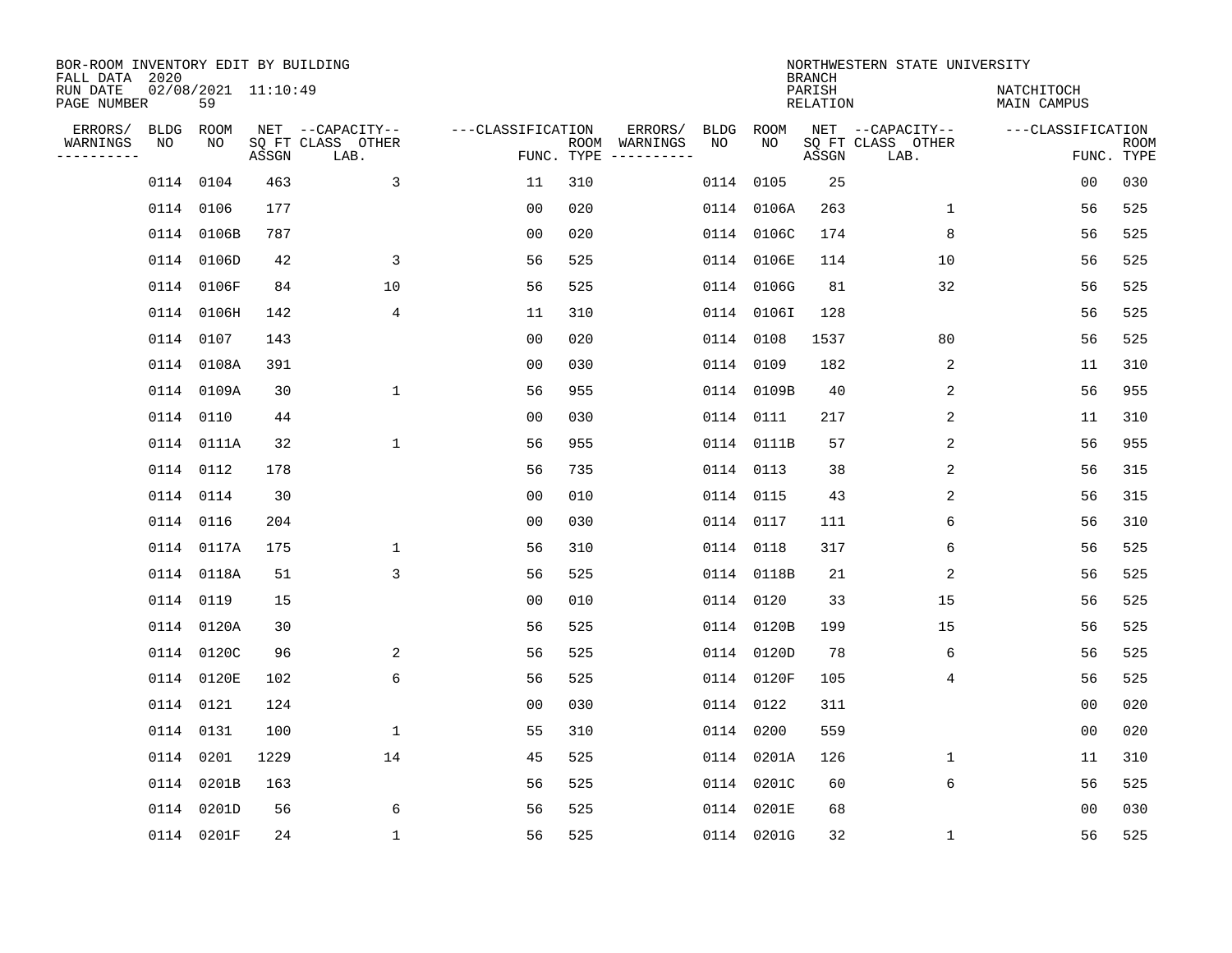| BOR-ROOM INVENTORY EDIT BY BUILDING<br>FALL DATA 2020 |             |                           |       |                           |                   |     |                              |      |            | <b>BRANCH</b>             | NORTHWESTERN STATE UNIVERSITY |                                  |                           |
|-------------------------------------------------------|-------------|---------------------------|-------|---------------------------|-------------------|-----|------------------------------|------|------------|---------------------------|-------------------------------|----------------------------------|---------------------------|
| RUN DATE<br>PAGE NUMBER                               |             | 02/08/2021 11:10:49<br>60 |       |                           |                   |     |                              |      |            | PARISH<br><b>RELATION</b> |                               | NATCHITOCH<br><b>MAIN CAMPUS</b> |                           |
| ERRORS/                                               | <b>BLDG</b> | ROOM                      |       | NET --CAPACITY--          | ---CLASSIFICATION |     | ERRORS/                      | BLDG | ROOM       |                           | NET --CAPACITY--              | ---CLASSIFICATION                |                           |
| WARNINGS<br>----------                                | NO          | NO                        | ASSGN | SQ FT CLASS OTHER<br>LAB. | FUNC. TYPE        |     | ROOM WARNINGS<br>----------- | NO   | NO         | ASSGN                     | SQ FT CLASS OTHER<br>LAB.     |                                  | <b>ROOM</b><br>FUNC. TYPE |
|                                                       |             | 0114 0201H                | 48    |                           | 56                | 525 |                              | 0114 | 0202       | 1714                      | 108                           | 11                               | 310                       |
|                                                       |             | 0114 0203                 | 40    |                           | 00                | 030 |                              | 0114 | 0204       | 18                        |                               | 00                               | 010                       |
|                                                       |             | 0114 0205                 | 3449  | 104                       | 56                | 525 |                              |      | 0114 0205A | 65                        |                               | 56                               | 525                       |
|                                                       |             | 0114 0205B                | 127   | 5                         | 56                | 525 |                              | 0114 | 0205C      | 154                       | 12                            | 56                               | 525                       |
|                                                       |             | 0114 0205D                | 161   |                           | 0 <sub>0</sub>    | 020 |                              |      | 0114 0205E | 392                       | 24                            | 56                               | 525                       |
|                                                       |             | 0114 0205F                | 833   |                           | 56                | 525 |                              |      | 0114 0205G | 115                       | 2                             | 56                               | 525                       |
|                                                       |             | 0114 0205H                | 343   | $\mathbf{1}$              | 11                | 310 |                              |      | 0114 0206  | 9                         |                               | 56                               | 525                       |
|                                                       |             | 0114 0207                 | 364   | $\overline{4}$            | 56                | 525 |                              |      | 0114 0209  | 2465                      | 41                            | 56                               | 520                       |
|                                                       |             | 0114 0300                 | 404   |                           | 0 <sub>0</sub>    | 020 |                              | 0114 | 0300A      | 79                        | 3                             | 56                               | 355                       |
|                                                       |             | 0114 0300B                | 143   | 6                         | 56                | 355 |                              |      | 0114 0300C | 34                        |                               | 0 <sub>0</sub>                   | 010                       |
|                                                       |             | 0114 0301                 | 1306  | 60                        | 44                | 220 |                              |      | 0114 0301A | 136                       | 1                             | 11                               | 310                       |
|                                                       |             | 0114 0301B                | 171   | 3                         | 11                | 310 |                              |      | 0114 0301C | 45                        |                               | 56                               | 850                       |
|                                                       |             | 0114 0301D                | 113   | $\mathbf 1$               | 11                | 310 |                              | 0114 | 0301E      | 122                       |                               | 0 <sub>0</sub>                   | 030                       |
| 9                                                     |             | 0114 0301F                | 57    | 1                         | 11                | 110 | 9                            | 0114 | 0301G      | 57                        | 1                             | 11                               | 110                       |
|                                                       |             | 0114 0301H                | 107   | $\mathbf{1}$              | 11                | 310 |                              | 0114 | 0302       | 1186                      |                               | 00                               | 020                       |
|                                                       |             | 0114 0302A                | 124   |                           | 0 <sub>0</sub>    | 020 |                              | 0114 | 0303       | 202                       | $\mathbf{1}$                  | 11                               | 310                       |
|                                                       |             | 0114 0304                 | 189   | 1                         | 11                | 310 |                              | 0114 | 0305       | 273                       | 12                            | 56                               | 350                       |
|                                                       |             | 0114 0306                 | 189   | $\mathbf 1$               | 11                | 310 |                              |      | 0114 0307  | 179                       | 1                             | 11                               | 310                       |
|                                                       |             | 0114 0308                 | 35    |                           | 0 <sub>0</sub>    | 030 |                              |      | 0114 0309  | 161                       |                               | 0 <sub>0</sub>                   | 030                       |
|                                                       |             | 0114 0310                 | 30    | 2                         | 56                | 525 |                              |      | 0114 0311  | 247                       | 1                             | 11                               | 310                       |
|                                                       |             | 0114 0312                 | 209   | $\mathbf 1$               | 11                | 310 |                              |      | 0114 0313  | 259                       | 1                             | 11                               | 310                       |
|                                                       |             | 0114 0314                 | 139   | $\mathbf 1$               | 56                | 315 |                              |      | 0114 0315  | 182                       | 1                             | 11                               | 310                       |
|                                                       |             | 0114 0316                 | 28    | 2                         | 56                | 525 |                              |      | 0114 0317  | 389                       | 9                             | 56                               | 525                       |
|                                                       |             | 0114 0318                 | 33    |                           | 0 <sub>0</sub>    | 010 |                              |      | 0114 0319  | 189                       | 1                             | 11                               | 310                       |
|                                                       |             | 0114 0319A                | 257   | $\mathbf{1}$              | 11                | 310 |                              |      | 0114 0319B | 267                       | 14                            | 56                               | 350                       |
|                                                       |             | 0114 0320                 | 186   | $\mathbf{1}$              | 11                | 310 |                              |      | 0114 0321  | 172                       | $\mathbf 1$                   | 11                               | 310                       |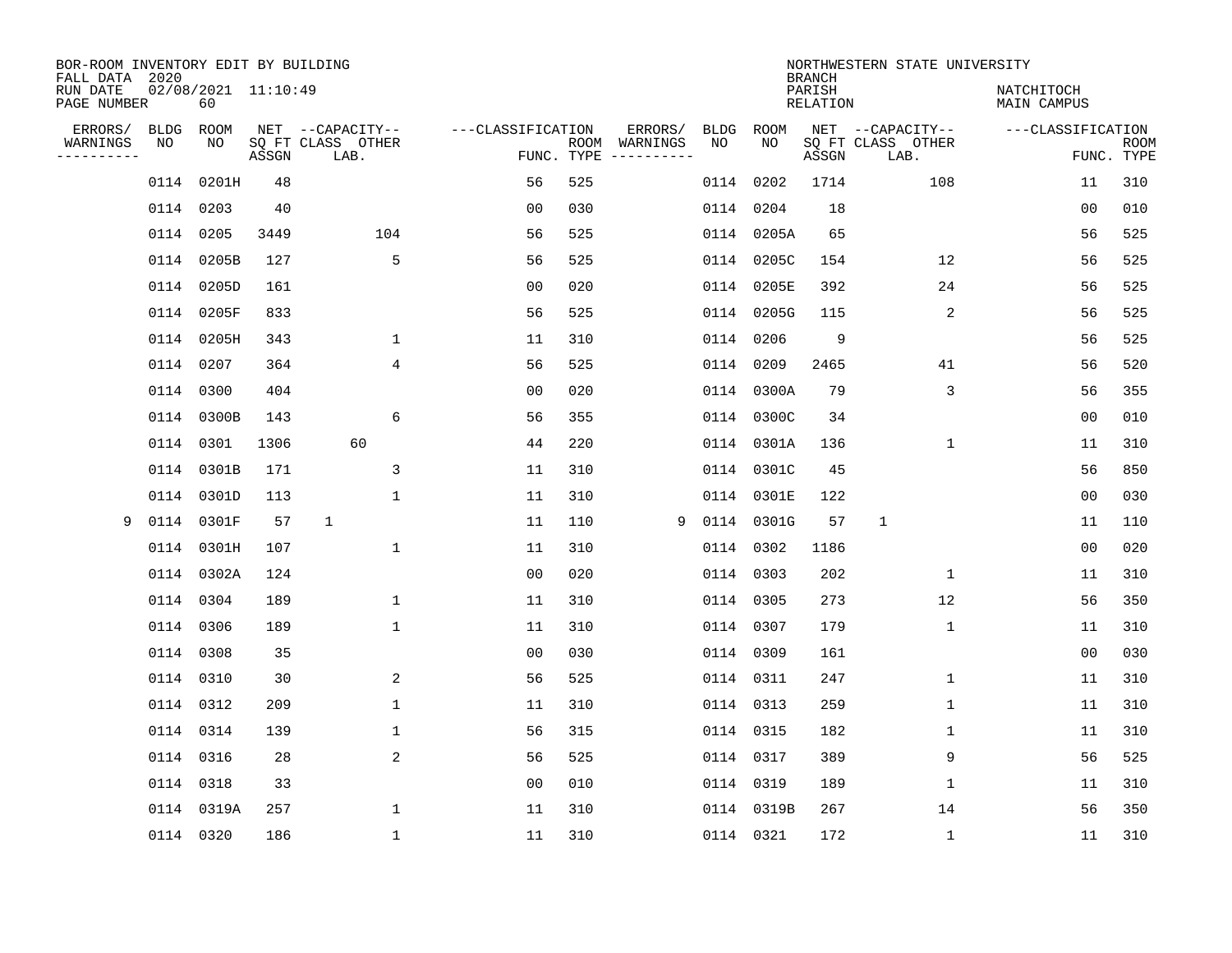| PAGE NUMBER                 | 61             |                                                                                                                                                          |              |                                                                                 |     |                                    |               |                                |                                                                                                                                     |                                                     | NATCHITOCH                                                                                                                                                                                                                                                                                                                                                                                                                                                                                                                                                                        |                                                                                                                                                                                                                                                                                                                                                                       |                                                                                                                                                                                                          |
|-----------------------------|----------------|----------------------------------------------------------------------------------------------------------------------------------------------------------|--------------|---------------------------------------------------------------------------------|-----|------------------------------------|---------------|--------------------------------|-------------------------------------------------------------------------------------------------------------------------------------|-----------------------------------------------------|-----------------------------------------------------------------------------------------------------------------------------------------------------------------------------------------------------------------------------------------------------------------------------------------------------------------------------------------------------------------------------------------------------------------------------------------------------------------------------------------------------------------------------------------------------------------------------------|-----------------------------------------------------------------------------------------------------------------------------------------------------------------------------------------------------------------------------------------------------------------------------------------------------------------------------------------------------------------------|----------------------------------------------------------------------------------------------------------------------------------------------------------------------------------------------------------|
| ERRORS/<br>NO<br>---------- | NO             | ASSGN                                                                                                                                                    | LAB.         |                                                                                 |     |                                    | NO            | NO                             |                                                                                                                                     | LAB.                                                |                                                                                                                                                                                                                                                                                                                                                                                                                                                                                                                                                                                   |                                                                                                                                                                                                                                                                                                                                                                       | ROOM                                                                                                                                                                                                     |
|                             |                | 186                                                                                                                                                      | $\mathbf{1}$ | 11                                                                              | 310 |                                    |               |                                |                                                                                                                                     | $\mathbf{1}$                                        |                                                                                                                                                                                                                                                                                                                                                                                                                                                                                                                                                                                   |                                                                                                                                                                                                                                                                                                                                                                       | 310                                                                                                                                                                                                      |
|                             |                | 221                                                                                                                                                      | 14           | 11                                                                              | 310 |                                    |               |                                |                                                                                                                                     | 2                                                   |                                                                                                                                                                                                                                                                                                                                                                                                                                                                                                                                                                                   |                                                                                                                                                                                                                                                                                                                                                                       | 310                                                                                                                                                                                                      |
|                             |                | 230                                                                                                                                                      | $\mathbf{1}$ | 11                                                                              | 310 |                                    |               |                                |                                                                                                                                     | $\mathbf{1}$                                        |                                                                                                                                                                                                                                                                                                                                                                                                                                                                                                                                                                                   |                                                                                                                                                                                                                                                                                                                                                                       | 310                                                                                                                                                                                                      |
|                             |                | 182                                                                                                                                                      | $\mathbf{1}$ | 11                                                                              | 310 |                                    |               |                                |                                                                                                                                     |                                                     |                                                                                                                                                                                                                                                                                                                                                                                                                                                                                                                                                                                   | 2<br>1                                                                                                                                                                                                                                                                                                                                                                |                                                                                                                                                                                                          |
|                             |                | 200                                                                                                                                                      | 6            | 56                                                                              | 525 |                                    |               |                                |                                                                                                                                     | $\overline{a}$                                      |                                                                                                                                                                                                                                                                                                                                                                                                                                                                                                                                                                                   |                                                                                                                                                                                                                                                                                                                                                                       | 525                                                                                                                                                                                                      |
|                             |                | 68                                                                                                                                                       | 2            | 00                                                                              | 030 |                                    |               |                                | 56                                                                                                                                  |                                                     |                                                                                                                                                                                                                                                                                                                                                                                                                                                                                                                                                                                   |                                                                                                                                                                                                                                                                                                                                                                       | 525                                                                                                                                                                                                      |
|                             |                | 58                                                                                                                                                       | 2            | 0 <sub>0</sub>                                                                  | 030 |                                    |               |                                |                                                                                                                                     |                                                     |                                                                                                                                                                                                                                                                                                                                                                                                                                                                                                                                                                                   |                                                                                                                                                                                                                                                                                                                                                                       |                                                                                                                                                                                                          |
|                             |                | 225                                                                                                                                                      | 30           | 56                                                                              | 525 |                                    |               |                                |                                                                                                                                     |                                                     |                                                                                                                                                                                                                                                                                                                                                                                                                                                                                                                                                                                   |                                                                                                                                                                                                                                                                                                                                                                       | 525                                                                                                                                                                                                      |
|                             |                | 225                                                                                                                                                      | 30           | 56                                                                              | 525 |                                    |               |                                |                                                                                                                                     |                                                     |                                                                                                                                                                                                                                                                                                                                                                                                                                                                                                                                                                                   |                                                                                                                                                                                                                                                                                                                                                                       | 525                                                                                                                                                                                                      |
|                             |                | 227                                                                                                                                                      |              | 00                                                                              | 030 |                                    |               |                                | 290                                                                                                                                 | $\mathbf{1}$                                        |                                                                                                                                                                                                                                                                                                                                                                                                                                                                                                                                                                                   |                                                                                                                                                                                                                                                                                                                                                                       | 310                                                                                                                                                                                                      |
| 0119                        | 0102           | 132                                                                                                                                                      | $\mathbf{1}$ | 71                                                                              | 310 |                                    |               |                                | 306                                                                                                                                 | $\mathbf 1$                                         |                                                                                                                                                                                                                                                                                                                                                                                                                                                                                                                                                                                   |                                                                                                                                                                                                                                                                                                                                                                       | 325                                                                                                                                                                                                      |
| 0119                        | 0104           | 170                                                                                                                                                      |              | 71                                                                              | 325 |                                    |               | 0105                           | 135                                                                                                                                 | $\mathbf{1}$                                        |                                                                                                                                                                                                                                                                                                                                                                                                                                                                                                                                                                                   |                                                                                                                                                                                                                                                                                                                                                                       | 310                                                                                                                                                                                                      |
| 0119                        | 0106           | 172                                                                                                                                                      |              | 71                                                                              | 355 |                                    |               | 0107                           | 306                                                                                                                                 | $\mathbf{1}$                                        |                                                                                                                                                                                                                                                                                                                                                                                                                                                                                                                                                                                   |                                                                                                                                                                                                                                                                                                                                                                       | 310                                                                                                                                                                                                      |
|                             |                | 70                                                                                                                                                       |              | 0 <sub>0</sub>                                                                  | 030 |                                    |               |                                | 333                                                                                                                                 | 1                                                   |                                                                                                                                                                                                                                                                                                                                                                                                                                                                                                                                                                                   |                                                                                                                                                                                                                                                                                                                                                                       | 310                                                                                                                                                                                                      |
|                             | FALL DATA 2020 | BLDG ROOM<br>0114 0322<br>0114 0324<br>0114 0325<br>0114 0329<br>0115 0100<br>0115 0101<br>0115 0103<br>0116 0100<br>0117 0100<br>0119 0100<br>0119 0108 |              | BOR-ROOM INVENTORY EDIT BY BUILDING<br>02/08/2021 11:10:49<br>SQ FT CLASS OTHER |     | NET --CAPACITY-- ---CLASSIFICATION | ROOM WARNINGS | ERRORS/<br>FUNC. TYPE $------$ | BLDG ROOM<br>0114 0323<br>0114 0324A<br>0114 0327<br>0115 0100A<br>0115 0102<br>0119 0101<br>0119 0103<br>0119<br>0119<br>0119 0109 | <b>BRANCH</b><br>PARISH<br>0116 0100A<br>0117 0100A | RELATION<br>SQ FT CLASS OTHER<br>ASSGN<br>172<br>143<br>182<br>TOTAL NUMBER CLASSROOMS<br>TOTAL NUMBER COMPUTER CLASSROOMS<br>TOTAL NUMBER LABS 210<br>TOTAL NUMBER SPECIAL LABS 220<br>32<br>TOTAL NUMBER CLASSROOMS<br>TOTAL NUMBER COMPUTER CLASSROOMS<br>TOTAL NUMBER LABS 210<br>TOTAL NUMBER SPECIAL LABS 220<br>41<br>TOTAL NUMBER CLASSROOMS<br>TOTAL NUMBER COMPUTER CLASSROOMS<br>TOTAL NUMBER LABS 210<br>TOTAL NUMBER SPECIAL LABS 220<br>41<br>TOTAL NUMBER CLASSROOMS<br>TOTAL NUMBER COMPUTER CLASSROOMS<br>TOTAL NUMBER LABS 210<br>TOTAL NUMBER SPECIAL LABS 220 | NORTHWESTERN STATE UNIVERSITY<br>TOTAL ASSIGNABLE & UNASSIGNABLE SQFT:<br>TOTAL NET ASSIGN SQ. FT. IN ROOM FILE<br>TOTAL ASSIGNABLE & UNASSIGNABLE SOFT:<br>TOTAL NET ASSIGN SQ. FT. IN ROOM FILE<br>TOTAL ASSIGNABLE & UNASSIGNABLE SQFT:<br>TOTAL NET ASSIGN SQ. FT. IN ROOM FILE<br>TOTAL ASSIGNABLE & UNASSIGNABLE SQFT:<br>TOTAL NET ASSIGN SQ. FT. IN ROOM FILE | MAIN CAMPUS<br>NET --CAPACITY-- ----CLASSIFICATION<br>FUNC. TYPE<br>11<br>11<br>11<br>31,996<br>25,481<br>56<br>56<br>414<br>288<br>56<br>266<br>266<br>56 —<br>266<br>266<br>71<br>71<br>71<br>71<br>71 |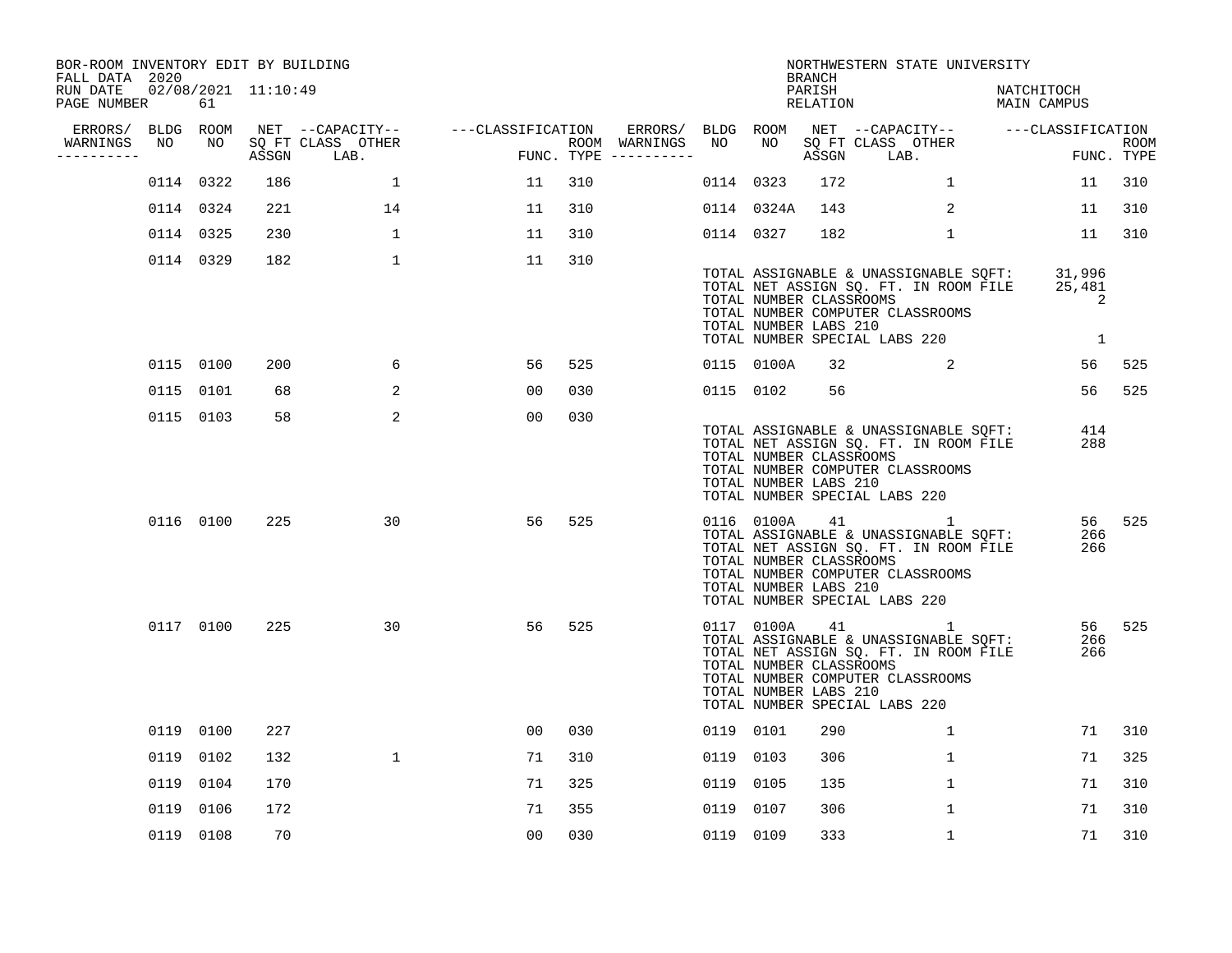| BOR-ROOM INVENTORY EDIT BY BUILDING<br>FALL DATA 2020 |    |           |      |                                 |                                                                                                               |     |                                         |           |           | BRANCH                                           |                               | NORTHWESTERN STATE UNIVERSITY                                                                                      |                                                                                            |                 |             |
|-------------------------------------------------------|----|-----------|------|---------------------------------|---------------------------------------------------------------------------------------------------------------|-----|-----------------------------------------|-----------|-----------|--------------------------------------------------|-------------------------------|--------------------------------------------------------------------------------------------------------------------|--------------------------------------------------------------------------------------------|-----------------|-------------|
| RUN DATE 02/08/2021 11:10:49<br>PAGE NUMBER           |    | 62        |      |                                 |                                                                                                               |     |                                         |           |           | PARISH<br>RELATION                               |                               |                                                                                                                    | NATCHITOCH<br>MAIN CAMPUS                                                                  |                 |             |
|                                                       |    |           |      |                                 | ERRORS/ BLDG ROOM NET --CAPACITY-- - ---CLASSIFICATION ERRORS/ BLDG ROOM NET --CAPACITY-- - ---CLASSIFICATION |     |                                         |           |           |                                                  |                               |                                                                                                                    |                                                                                            |                 |             |
| WARNINGS<br>----------                                | NO | NO        |      | SO FT CLASS OTHER<br>ASSGN LAB. | و معاملات المعاملة<br>معاملة                                                                                  |     | ROOM WARNINGS NO<br>FUNC. TYPE $------$ |           | NO        |                                                  | ASSGN LAB.                    | SQ FT CLASS OTHER                                                                                                  |                                                                                            | FUNC. TYPE      | <b>ROOM</b> |
|                                                       |    | 0119 0110 | 170  | $\mathbf{3}$                    | 00 <sub>o</sub>                                                                                               | 030 |                                         |           | 0119 0111 | 226                                              |                               | $\mathbf{1}$                                                                                                       |                                                                                            | 71              | 310         |
|                                                       |    | 0119 0112 | 170  | 2                               | 00                                                                                                            | 030 |                                         | 0119 0114 |           | 170                                              |                               |                                                                                                                    |                                                                                            | 00 <sup>o</sup> | 030         |
|                                                       |    | 0119 0115 | 90   |                                 | 00                                                                                                            | 030 |                                         | 0119 0116 |           | 170                                              |                               |                                                                                                                    |                                                                                            | 0 <sub>0</sub>  | 030         |
|                                                       |    | 0119 0117 | 174  | $\mathbf{3}$                    | 71                                                                                                            | 310 |                                         | 0119 0120 |           | 336                                              |                               |                                                                                                                    |                                                                                            | 71              | 630         |
|                                                       |    | 0119 0121 | 135  | $\mathbf{1}$                    | 71                                                                                                            | 310 |                                         | 0119 0122 |           | 400                                              |                               | 2                                                                                                                  |                                                                                            | 71              | 310         |
|                                                       |    | 0119 0123 | 135  | $\mathbf{1}$                    | 71                                                                                                            | 310 |                                         |           | 0119 0124 | 209                                              |                               |                                                                                                                    |                                                                                            | 71              | 315         |
|                                                       |    | 0119 0125 | 135  | $\mathbf{1}$                    | 71                                                                                                            | 310 |                                         | 0119 0126 |           | 309                                              |                               | 10                                                                                                                 |                                                                                            | 71              | 350         |
|                                                       |    | 0119 0127 | 132  | $\mathbf{1}$                    | 71                                                                                                            | 310 |                                         | 0119 0129 |           | 300                                              |                               | $\mathbf{1}$                                                                                                       |                                                                                            | 71              | 310         |
|                                                       |    | 0119 0134 | 1200 |                                 | 71                                                                                                            | 720 |                                         | 0119 0136 |           | 1200                                             |                               |                                                                                                                    |                                                                                            | 71              | 720         |
|                                                       |    | 0119 0138 | 1200 |                                 | 71                                                                                                            | 720 |                                         |           | 0119 0139 | 1200                                             |                               |                                                                                                                    |                                                                                            | 71              | 730         |
|                                                       |    | 0119 0140 | 1200 |                                 | 71                                                                                                            | 720 |                                         |           |           | TOTAL NUMBER CLASSROOMS<br>TOTAL NUMBER LABS 210 | TOTAL NUMBER SPECIAL LABS 220 | TOTAL NUMBER COMPUTER CLASSROOMS                                                                                   | TOTAL ASSIGNABLE & UNASSIGNABLE SQFT: 11,402<br>TOTAL NET ASSIGN SQ. FT. IN ROOM FILE      | 10,335          |             |
|                                                       |    | 0120 0001 | 304  | $4^{\circ}$                     | 65                                                                                                            | 730 |                                         |           | 0120 0100 | 176                                              |                               | 5                                                                                                                  |                                                                                            |                 | 65 635      |
|                                                       |    | 0120 0102 | 140  | 5                               | 00                                                                                                            | 030 |                                         |           | 0120 0104 |                                                  |                               | 5                                                                                                                  |                                                                                            | 00 <sub>o</sub> | 030         |
|                                                       |    | 0120 0120 | 2700 | 80                              | 65                                                                                                            | 635 |                                         |           |           | TOTAL NUMBER CLASSROOMS<br>TOTAL NUMBER LABS 210 | TOTAL NUMBER SPECIAL LABS 220 | TOTAL NUMBER COMPUTER CLASSROOMS                                                                                   | TOTAL ASSIGNABLE & UNASSIGNABLE SOFT: 3,460<br>TOTAL NET ASSIGN SQ. FT. IN ROOM FILE 3,180 |                 |             |
|                                                       |    | 0123 0100 | 70   | 10                              | 56                                                                                                            | 525 |                                         |           |           | TOTAL NUMBER CLASSROOMS<br>TOTAL NUMBER LABS 210 | TOTAL NUMBER SPECIAL LABS 220 | TOTAL ASSIGNABLE & UNASSIGNABLE SQFT:<br>TOTAL NET ASSIGN SQ. FT. IN ROOM FILE<br>TOTAL NUMBER COMPUTER CLASSROOMS |                                                                                            | 70<br>70        |             |
|                                                       |    | 0124 0100 | 270  |                                 | 56                                                                                                            | 525 |                                         |           |           |                                                  |                               | TOTAL ASSIGNABLE & UNASSIGNABLE SQFT:                                                                              |                                                                                            | 270             |             |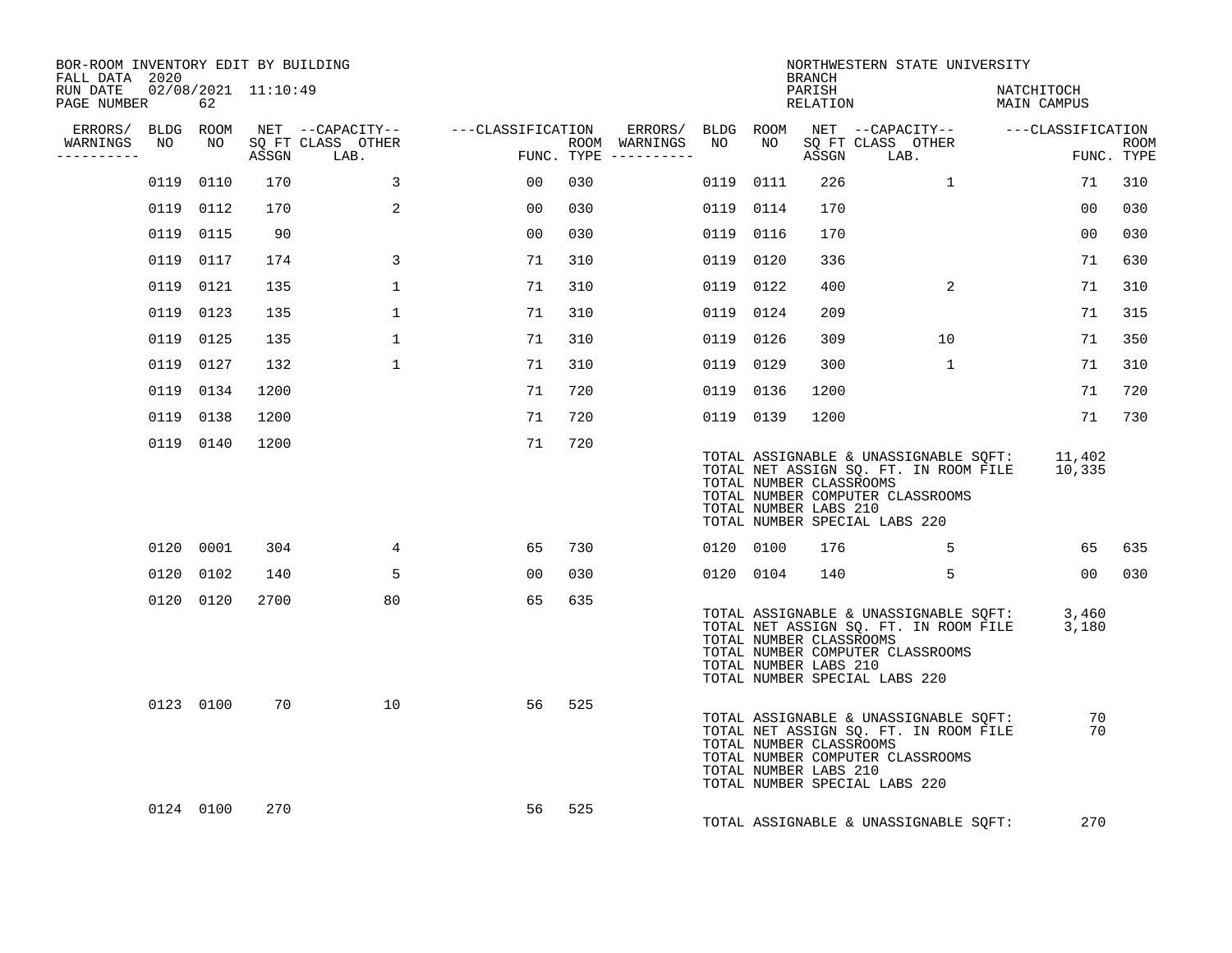| BOR-ROOM INVENTORY EDIT BY BUILDING<br>FALL DATA 2020 |           |     |                                                                                                                                                                                                                                      |    |        |           |           | BRANCH                                                                            | NORTHWESTERN STATE UNIVERSITY                                                  |                |                                                                                                                           |     |
|-------------------------------------------------------|-----------|-----|--------------------------------------------------------------------------------------------------------------------------------------------------------------------------------------------------------------------------------------|----|--------|-----------|-----------|-----------------------------------------------------------------------------------|--------------------------------------------------------------------------------|----------------|---------------------------------------------------------------------------------------------------------------------------|-----|
| RUN DATE  02/08/2021  11:10:49<br>PAGE NUMBER         | 63        |     |                                                                                                                                                                                                                                      |    |        |           |           | PARISH                                                                            | PARISH NATCHITOCH<br>RELATION MAIN CAMPUS                                      |                | NATCHITOCH                                                                                                                |     |
|                                                       |           |     |                                                                                                                                                                                                                                      |    |        |           |           |                                                                                   |                                                                                |                |                                                                                                                           |     |
| -----------                                           |           |     | ERRORS/ BLDG ROOM NET --CAPACITY-- ----CLASSIFICATION ERRORS/ BLDG ROOM NET --CAPACITY-- -----CLASSIFICATION<br>WARNINGS NO NO SQFTCLASS OTHER ---------------- ROOM WARNINGS NO NO SQFTCLASS OTHER ROOM<br>------------------------ |    |        |           |           |                                                                                   |                                                                                |                |                                                                                                                           |     |
|                                                       |           |     |                                                                                                                                                                                                                                      |    |        |           |           | TOTAL NUMBER CLASSROOMS<br>TOTAL NUMBER LABS 210<br>TOTAL NUMBER SPECIAL LABS 220 | TOTAL NUMBER COMPUTER CLASSROOMS                                               |                | TOTAL NET ASSIGN SQ. FT. IN ROOM FILE 270                                                                                 |     |
|                                                       | 0125 0100 | 657 | 20                                                                                                                                                                                                                                   | 93 | 525    | 0125 0102 |           | 110                                                                               |                                                                                | $\overline{4}$ | 0 <sub>0</sub>                                                                                                            | 030 |
|                                                       | 0125 0104 | 183 | $\overline{\mathbf{3}}$                                                                                                                                                                                                              | 93 | 525    |           | 0125 0106 | 75                                                                                | $\overline{2}$                                                                 |                | 00 <sup>o</sup>                                                                                                           | 030 |
|                                                       | 0125 0108 | 166 |                                                                                                                                                                                                                                      | 93 | 525    |           |           | TOTAL NUMBER CLASSROOMS<br>TOTAL NUMBER LABS 210<br>TOTAL NUMBER SPECIAL LABS 220 | TOTAL NUMBER COMPUTER CLASSROOMS                                               |                | TOTAL ASSIGNABLE & UNASSIGNABLE SQFT: 1,191<br>TOTAL NET ASSIGN SQ. FT. IN ROOM FILE 1,006                                |     |
|                                                       | 0126 0100 |     | 2700 10                                                                                                                                                                                                                              |    | 50 731 |           |           | TOTAL NUMBER CLASSROOMS<br>TOTAL NUMBER LABS 210<br>TOTAL NUMBER SPECIAL LABS 220 | TOTAL NUMBER COMPUTER CLASSROOMS                                               |                | TOTAL ASSIGNABLE & UNASSIGNABLE SQFT: 2,700<br>TOTAL NET ASSIGN SQ. FT. IN ROOM FILE 2,700                                |     |
|                                                       | 0129 0100 | 600 | $\sim$ 5                                                                                                                                                                                                                             |    | 72 725 |           | 0129 0200 |                                                                                   |                                                                                |                | 600 5 72 725                                                                                                              |     |
|                                                       | 0129 0300 | 600 | 5                                                                                                                                                                                                                                    | 72 | 725    |           |           | TOTAL NUMBER CLASSROOMS<br>TOTAL NUMBER LABS 210<br>TOTAL NUMBER SPECIAL LABS 220 | TOTAL NUMBER COMPUTER CLASSROOMS                                               |                | 73 730<br>0129 0400 1000 73<br>TOTAL ASSIGNABLE & UNASSIGNABLE SQFT: 2,800<br>TOTAL NET ASSIGN SQ. FT. IN ROOM FILE 2,800 |     |
|                                                       | 0130 0100 | 325 | 2                                                                                                                                                                                                                                    | 10 | 310    | 0130 0101 |           | 75                                                                                |                                                                                |                | 00                                                                                                                        | 030 |
|                                                       | 0130 0102 | 110 | $\overline{4}$                                                                                                                                                                                                                       | 10 | 575    |           | 0130 0103 | 144                                                                               |                                                                                |                | 40                                                                                                                        | 570 |
|                                                       | 0130 0105 | 144 |                                                                                                                                                                                                                                      | 12 | 570    | 0130 0106 |           | 144                                                                               |                                                                                |                | 12                                                                                                                        | 570 |
|                                                       | 0130 0107 | 144 |                                                                                                                                                                                                                                      | 12 | 570    | 0130 0108 |           | 144                                                                               |                                                                                |                | 12                                                                                                                        | 570 |
|                                                       | 0130 0109 | 144 |                                                                                                                                                                                                                                      | 12 | 570    | 0130 0110 |           | 144                                                                               |                                                                                |                | 12                                                                                                                        | 570 |
|                                                       | 0130 0111 | 144 |                                                                                                                                                                                                                                      | 12 | 570    | 0130 0112 |           | 144                                                                               |                                                                                |                | 12                                                                                                                        | 570 |
|                                                       | 0130 0113 | 144 |                                                                                                                                                                                                                                      | 12 | 570    |           | 0130 0114 | 144                                                                               | TOTAL ASSIGNABLE & UNASSIGNABLE SQFT:<br>TOTAL NET ASSIGN SQ. FT. IN ROOM FILE |                | 12<br>2,094<br>2,019                                                                                                      | 570 |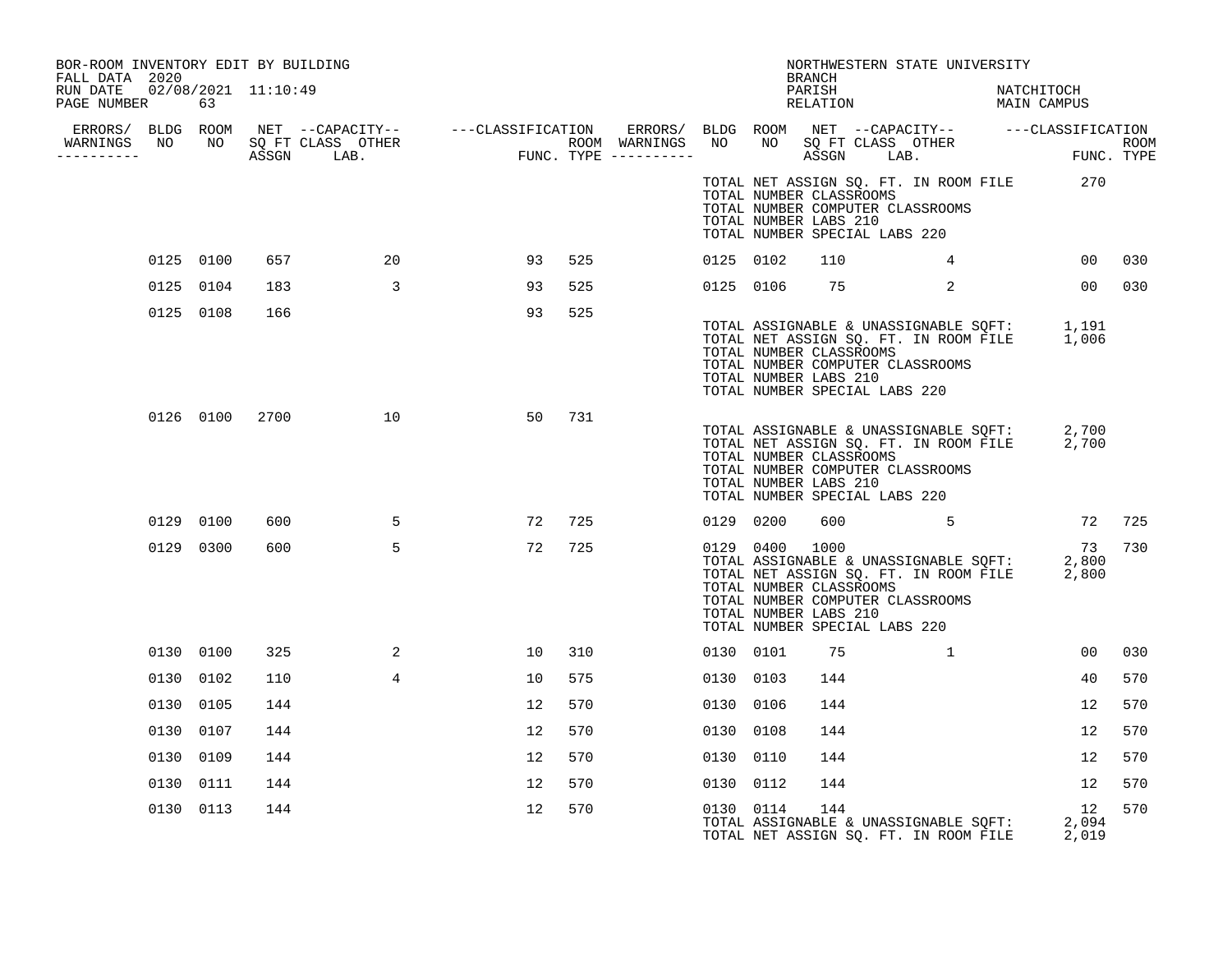| BOR-ROOM INVENTORY EDIT BY BUILDING<br>FALL DATA 2020 |           |     |                   |    |        |  |                                                  | BRANCH | NORTHWESTERN STATE UNIVERSITY                                                                                                                                                                                           |            |  |
|-------------------------------------------------------|-----------|-----|-------------------|----|--------|--|--------------------------------------------------|--------|-------------------------------------------------------------------------------------------------------------------------------------------------------------------------------------------------------------------------|------------|--|
| RUN DATE  02/08/2021  11:10:49<br>PAGE NUMBER         | 64        |     |                   |    |        |  |                                                  | PARISH | PARISH NATCHITOCH<br>RELATION MAIN CAMPUS                                                                                                                                                                               | NATCHITOCH |  |
|                                                       |           |     |                   |    |        |  |                                                  |        |                                                                                                                                                                                                                         |            |  |
|                                                       |           |     |                   |    |        |  | TOTAL NUMBER LABS 210                            |        | TOTAL NUMBER CLASSROOMS<br>TOTAL NUMBER COMPUTER CLASSROOMS<br>TOTAL NUMBER SPECIAL LABS 220                                                                                                                            |            |  |
|                                                       |           |     | 0140 0100 1100 20 |    | 50 525 |  | TOTAL NUMBER LABS 210                            |        | TOTAL ASSIGNABLE & UNASSIGNABLE SQFT: 1,100<br>TOTAL NET ASSIGN SQ. FT. IN ROOM FILE 1,100<br>TOTAL NUMBER CLASSROOMS<br>TOTAL NUMBER COMPUTER CLASSROOMS<br>TOTAL NUMBER SPECIAL LABS 220                              |            |  |
|                                                       | 0141 0100 |     | 290 15            |    | 50 525 |  | TOTAL NUMBER LABS 210                            |        | TOTAL ASSIGNABLE & UNASSIGNABLE SQFT:<br>TOTAL NET ASSIGN SQ. FT. IN ROOM FILE<br>TOTAL NET ASSIGN SQ. FT. IN ROOM FILE<br>TOTAL NUMBER CLASSROOMS<br>TOTAL NUMBER COMPUTER CLASSROOMS<br>TOTAL NUMBER SPECIAL LABS 220 | 290<br>290 |  |
|                                                       | 0142 0100 |     | 450 10            |    | 50 525 |  | TOTAL NUMBER LABS 210                            |        | TOTAL ASSIGNABLE & UNASSIGNABLE SOFT:<br>TOTAL NET ASSIGN SQ. FT. IN ROOM FILE<br>TOTAL NUMBER CLASSROOMS<br>TOTAL NUMBER COMPUTER CLASSROOMS<br>TOTAL NUMBER SPECIAL LABS 220                                          | 450<br>450 |  |
|                                                       |           |     | 0143 0100 1800 2  |    | 50 525 |  | TOTAL NUMBER LABS 210                            |        | TOTAL ASSIGNABLE & UNASSIGNABLE SQFT: 1,800<br>TOTAL NET ASSIGN SQ. FT. IN ROOM FILE 1,800<br>TOTAL NUMBER CLASSROOMS<br>TOTAL NUMBER COMPUTER CLASSROOMS<br>TOTAL NUMBER SPECIAL LABS 220                              |            |  |
|                                                       | 0145 0100 | 400 |                   |    | 56 525 |  | 0145 0100A 200<br>TOTAL NUMBER LABS 210          |        | TOTAL ASSIGNABLE & UNASSIGNABLE SQFT: 600<br>TOTAL NET ASSIGN SQ. FT. IN ROOM FILE 600<br>TOTAL NUMBER CLASSROOMS<br>TOTAL NUMBER COMPUTER CLASSROOMS<br>TOTAL NUMBER SPECIAL LABS 220                                  | 56 525     |  |
|                                                       | 0146 0100 | 300 |                   | 56 | 731    |  | TOTAL NUMBER CLASSROOMS<br>TOTAL NUMBER LABS 210 |        | TOTAL ASSIGNABLE & UNASSIGNABLE SQFT:<br>TOTAL NET ASSIGN SQ. FT. IN ROOM FILE<br>TOTAL NUMBER COMPUTER CLASSROOMS                                                                                                      | 300<br>300 |  |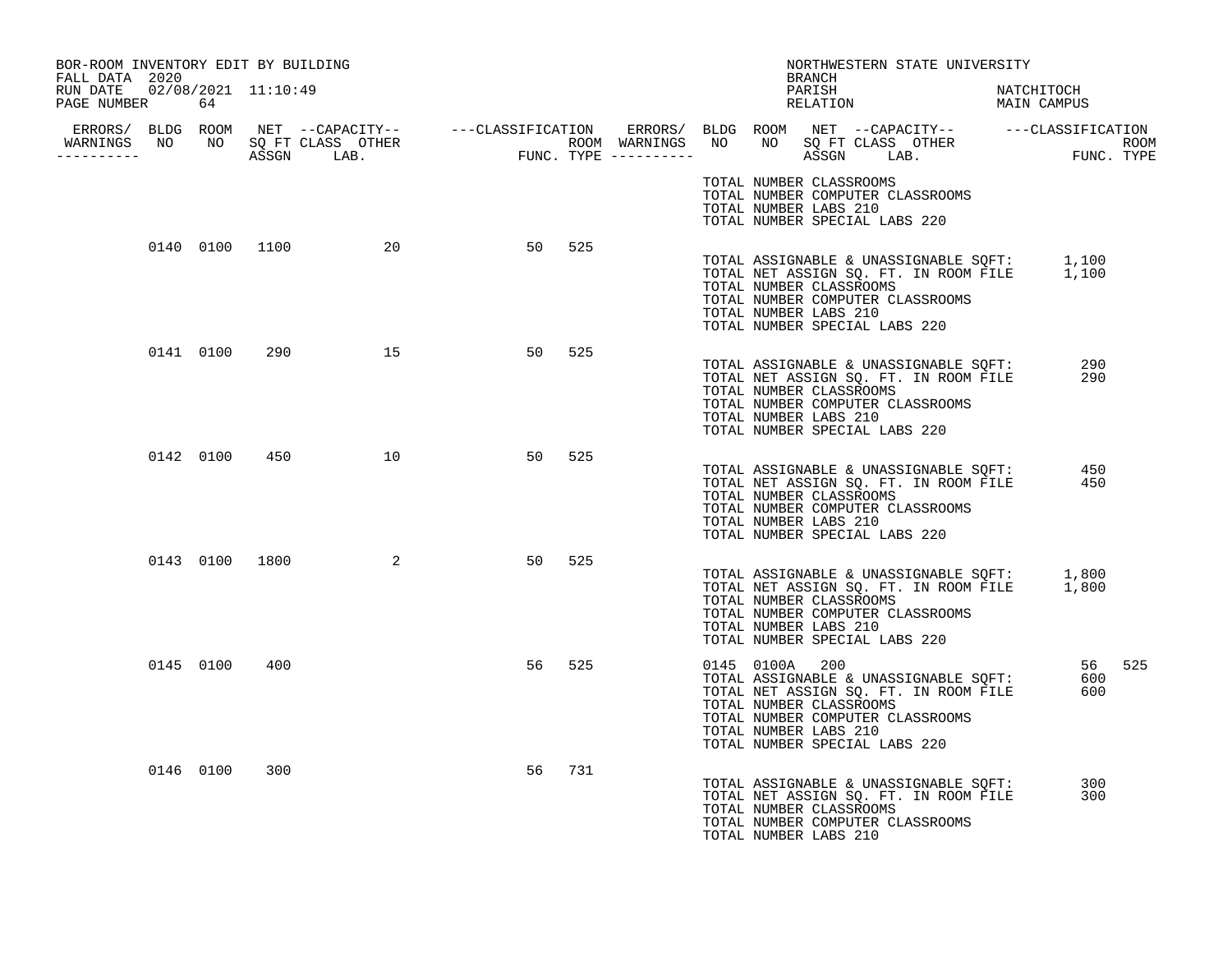| BOR-ROOM INVENTORY EDIT BY BUILDING<br>FALL DATA 2020 |            |    |                     |                                               |                   |     |                                                   |                 |                 | <b>BRANCH</b>      | NORTHWESTERN STATE UNIVERSITY                 |                           |                |                           |
|-------------------------------------------------------|------------|----|---------------------|-----------------------------------------------|-------------------|-----|---------------------------------------------------|-----------------|-----------------|--------------------|-----------------------------------------------|---------------------------|----------------|---------------------------|
| RUN DATE<br>PAGE NUMBER                               |            | 65 | 02/08/2021 11:10:49 |                                               |                   |     |                                                   |                 |                 | PARISH<br>RELATION |                                               | NATCHITOCH<br>MAIN CAMPUS |                |                           |
| ERRORS/<br>WARNINGS<br>NO<br>---------                | BLDG ROOM  | NO | ASSGN               | NET --CAPACITY--<br>SQ FT CLASS OTHER<br>LAB. | ---CLASSIFICATION |     | ERRORS/<br>ROOM WARNINGS<br>FUNC. TYPE ---------- | BLDG ROOM<br>NO | NO              | ASSGN              | NET --CAPACITY--<br>SQ FT CLASS OTHER<br>LAB. | ---CLASSIFICATION         |                | <b>ROOM</b><br>FUNC. TYPE |
|                                                       |            |    |                     |                                               |                   |     |                                                   |                 |                 |                    | TOTAL NUMBER SPECIAL LABS 220                 |                           |                |                           |
|                                                       | 025A 0100  |    | 3355                | 100                                           | 42                | 620 |                                                   |                 | 025A 0100A      | 25                 |                                               |                           | 0 <sub>0</sub> | 020                       |
|                                                       | 025A 0100B |    | 37                  |                                               | 42                | 615 |                                                   |                 | 025A 0100C 1146 |                    |                                               |                           | 0 <sub>0</sub> | 020                       |
|                                                       | 025A 0100D |    | 3556                |                                               | 11                | 731 |                                                   |                 | 025A 0100E      | 109                |                                               |                           | 0 <sub>0</sub> | 020                       |
|                                                       | 025A 0100F |    | 163                 |                                               | 0 <sub>0</sub>    | 020 |                                                   |                 | 025A 0100G      | 1368               |                                               |                           | 0 <sub>0</sub> | 020                       |
|                                                       | 025A 0100H |    | 101                 |                                               | 00                | 020 |                                                   |                 | 025A 0100I      | 47                 |                                               |                           | 0 <sub>0</sub> | 020                       |
|                                                       | 025A 0100J |    | 46                  |                                               | 00                | 020 |                                                   |                 | 025A 0100K      | 145                |                                               |                           | 0 <sub>0</sub> | 020                       |
|                                                       | 025A 0100L |    | 172                 |                                               | 0 <sub>0</sub>    | 020 |                                                   |                 | 025A 0101       | 214                | 1                                             |                           | 11             | 310                       |
|                                                       | 025A 0102  |    | 321                 | $\mathbf{1}$                                  | 61                | 325 |                                                   |                 | 025A 0102A      | 135                | $\mathbf{1}$                                  |                           | 61             | 310                       |
|                                                       | 025A 0102B |    | 281                 | 1                                             | 61                | 310 |                                                   |                 | 025A 0102C      | 127                |                                               |                           | 61             | 315                       |
|                                                       | 025A 0102D |    | 250                 |                                               | 61                | 315 |                                                   |                 | 025A 0102E      | 30                 |                                               |                           | 61             | 315                       |
|                                                       | 025A 0102F |    | 368                 | 1                                             | 61                | 310 |                                                   |                 | 025A 0102G      | 37                 |                                               |                           | 61             | 315                       |
|                                                       | 025A 0102H |    | 23                  |                                               | 61                | 315 |                                                   |                 | 025A 0103       | 2171               | 50                                            |                           | 11             | 210                       |
|                                                       | 025A 0103A |    | 169                 | $\mathbf 1$                                   | 11                | 310 |                                                   |                 | 025A 0103B      | 271                | $\mathbf 1$                                   |                           | 11             | 310                       |
|                                                       | 025A 0104  |    | 241                 |                                               | 11                | 315 |                                                   |                 | 025A 0104A      | 1986               |                                               |                           | 0 <sub>0</sub> | 030                       |
|                                                       | 025A 0105  |    | 2016                | 175                                           | 11                | 210 |                                                   |                 | 025A 0105A      | 274                | $\mathbf{1}$                                  |                           | 11             | 310                       |
|                                                       | 025A 0105B |    | 30                  |                                               | 11                | 215 |                                                   |                 | 025A 0105C      | 30                 |                                               |                           | 11             | 215                       |
|                                                       | 025A 0105D |    | 32                  |                                               | 11                | 215 |                                                   |                 | 025A 0105E      | 32                 |                                               |                           | 11             | 215                       |
|                                                       |            |    | 025A 0106 10000     | $\mathbf 1$                                   | 11                | 310 |                                                   |                 | 025A 0106A      | 235                |                                               |                           | 11             | 615                       |
|                                                       | 025A 0106B |    | 150                 |                                               | 11                | 615 |                                                   |                 | 025A 0106C      | 24                 |                                               |                           | 11             | 615                       |
|                                                       | 025A 0106D |    | 306                 |                                               | 11                | 615 |                                                   |                 | 025A 0106E      | 159                |                                               |                           | 11             | 615                       |
|                                                       | 025A 0106F |    | 23                  |                                               | 11                | 615 |                                                   |                 | 025A 0106G      | 1125               |                                               |                           | 11             | 615                       |
|                                                       | 025A 0106H |    | 69                  | 2                                             | 11                | 615 |                                                   |                 | 025A 0107       | 26                 |                                               |                           | 0 <sub>0</sub> | 020                       |
|                                                       | 025A 0108  |    | 54                  |                                               | 00                | 030 |                                                   |                 | 025A 0109A      | 64                 | 2                                             |                           | 11             | 220                       |
|                                                       | 025A 0109B |    | 88                  | 1                                             | 11                | 220 |                                                   |                 | 025A 0109C      | 116                | 2                                             |                           | 0 <sub>0</sub> | 030                       |
|                                                       | 025A 0109D |    | 102                 | 2                                             | 11                | 220 |                                                   |                 | 025A 0109E      | 88                 | $\mathbf{1}$                                  |                           | 11             | 220                       |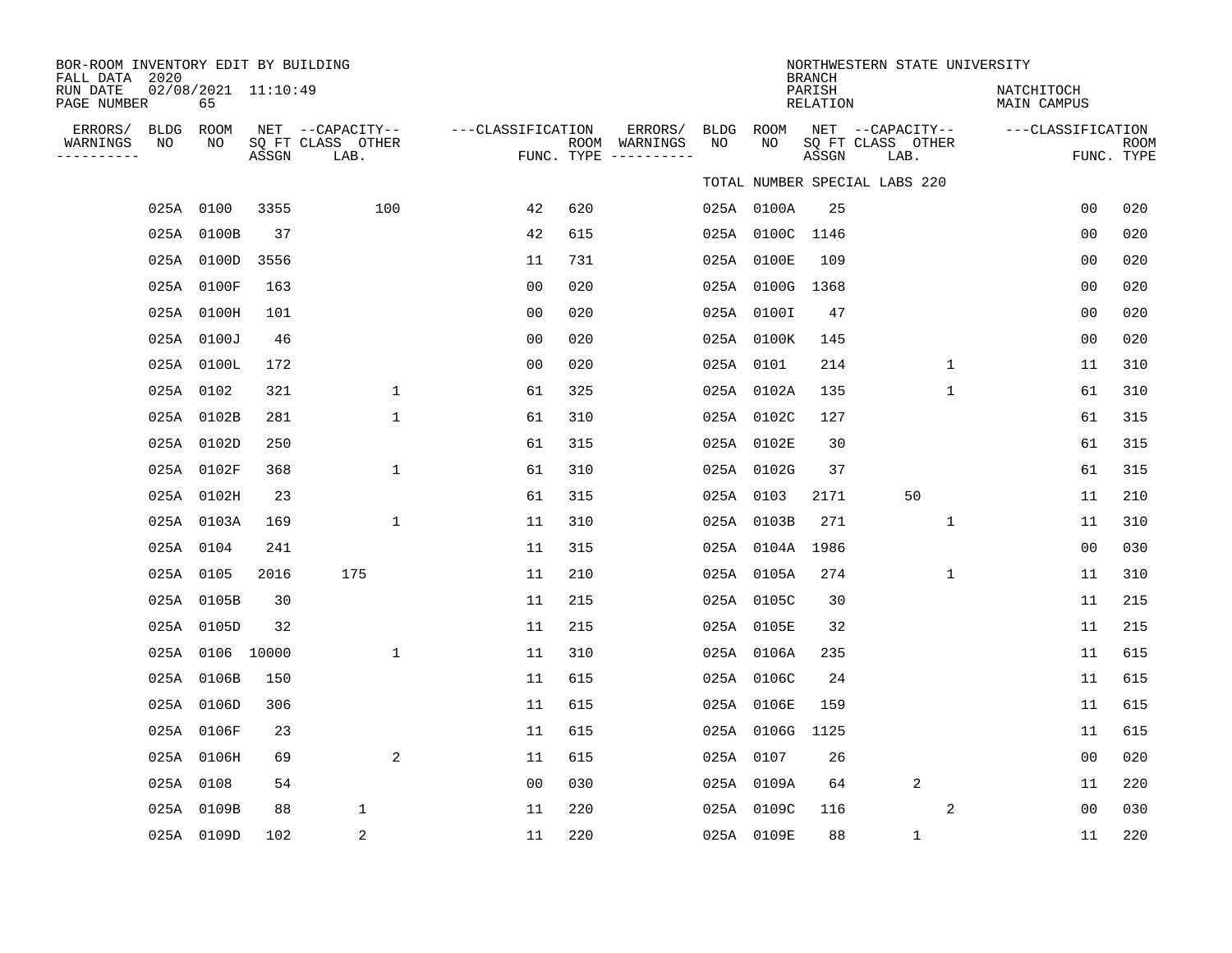| BOR-ROOM INVENTORY EDIT BY BUILDING<br>FALL DATA 2020 |           |                           |       |                           |                   |     |               |      |            | <b>BRANCH</b>      | NORTHWESTERN STATE UNIVERSITY |              |                           |                           |
|-------------------------------------------------------|-----------|---------------------------|-------|---------------------------|-------------------|-----|---------------|------|------------|--------------------|-------------------------------|--------------|---------------------------|---------------------------|
| RUN DATE<br>PAGE NUMBER                               |           | 02/08/2021 11:10:49<br>66 |       |                           |                   |     |               |      |            | PARISH<br>RELATION |                               |              | NATCHITOCH<br>MAIN CAMPUS |                           |
| ERRORS/                                               | BLDG ROOM |                           |       | NET --CAPACITY--          | ---CLASSIFICATION |     | ERRORS/       | BLDG | ROOM       |                    | NET --CAPACITY--              |              | ---CLASSIFICATION         |                           |
| WARNINGS<br>---------                                 | NO        | NO                        | ASSGN | SQ FT CLASS OTHER<br>LAB. | FUNC. TYPE        |     | ROOM WARNINGS | NO   | NO         | ASSGN              | SQ FT CLASS OTHER<br>LAB.     |              |                           | <b>ROOM</b><br>FUNC. TYPE |
|                                                       |           | 025A 0109F                | 88    | $\mathbf{1}$              | 11                | 220 |               |      | 025A 0109G | 160                | 4                             |              | 11                        | 220                       |
|                                                       |           | 025A 0109H                | 127   | 2                         | 11                | 220 |               |      | 025A 0109I | 127                | 2                             |              | 11                        | 220                       |
|                                                       |           | 025A 0109J                | 127   | 2                         | 11                | 220 |               |      | 025A 0109K | 41                 |                               |              | 0 <sub>0</sub>            | 030                       |
|                                                       |           | 025A 0109L                | 50    | 2                         | 11                | 215 |               |      | 025A 0110  | 318                |                               | $\mathbf{1}$ | 11                        | 310                       |
|                                                       |           | 025A 0110A                | 457   | 10                        | 11                | 315 |               |      | 025A 0110B | 36                 |                               |              | 11                        | 315                       |
|                                                       |           | 025A 0110C                | 230   | 1                         | 11                | 310 |               |      | 025A 0110D | 37                 |                               |              | 11                        | 315                       |
|                                                       |           | 025A 0111                 | 1386  | 20                        | 11                | 210 |               |      | 025A 0112  | 562                |                               | $\mathbf{1}$ | 11                        | 310                       |
|                                                       |           | 025A 0112A                | 168   | $\mathbf{1}$              | 41                | 310 |               |      | 025A 0113  | 920                | 25                            |              | 11                        | 210                       |
|                                                       |           | 025A 0113A                | 268   | 2                         | 11                | 215 |               |      | 025A 0113B | 200                | 2                             |              | 11                        | 215                       |
|                                                       |           | 025A 0113C                | 2924  |                           | 11                | 215 |               |      | 025A 0113D | 173                |                               |              | 11                        | 215                       |
|                                                       |           | 025A 0113E                | 118   |                           | 11                | 215 |               |      | 025A 0113F | 118                |                               |              | 11                        | 215                       |
|                                                       | 025A 0114 |                           | 518   | 10                        | 41                | 310 |               |      | 025A 0114A | 210                |                               | $\mathbf{1}$ | 11                        | 310                       |
|                                                       |           | 025A 0114B                | 202   | $\mathbf{1}$              | 11                | 310 |               |      | 025A 0115  | 1386               | 20                            |              | 11                        | 210                       |
|                                                       |           | 025A 0115A                | 50    |                           | 11                | 215 |               |      | 025A 0115C | 808                |                               |              | 11                        | 215                       |
|                                                       |           | 025A 0115D                | 367   | 1                         | 11                | 310 |               |      | 025A 0115E | 82                 |                               |              | 11                        | 315                       |
|                                                       | 025A 0116 |                           | 809   | 20                        | 11                | 210 |               |      | 025A 0116A | 37                 |                               |              | 11                        | 215                       |
|                                                       |           | 025A 0116B                | 37    |                           | 11                | 215 |               |      | 025A 0116C | 38                 |                               |              | 11                        | 215                       |
|                                                       | 025A 0117 |                           | 270   |                           | 0 <sub>0</sub>    | 030 |               |      | 025A 0118  | 164                |                               | 1            | 11                        | 310                       |
|                                                       | 025A 0120 |                           | 169   | 2                         | 44                | 220 |               |      | 025A 0122  | 4799               | 300                           |              | 11                        | 210                       |
|                                                       |           | 025A 0122A                | 67    |                           | 11                | 215 |               |      | 025A 0122B | 31                 |                               |              | 11                        | 215                       |
|                                                       |           | 025A 0122C                | 31    |                           | 11                | 215 |               |      | 025A 0122D | 31                 |                               |              | 11                        | 215                       |
|                                                       |           | 025A 0122E                | 31    |                           | 11                | 215 |               |      | 025A 0122F | 30                 |                               |              | 11                        | 215                       |
|                                                       |           | 025A 0122G                | 30    |                           | 11                | 215 |               |      | 025A 0122H | 27                 |                               |              | 11                        | 215                       |
|                                                       |           | 025A 0122I                | 28    |                           | 11                | 215 |               |      | 025A 0122J | 174                |                               |              | 11                        | 215                       |
|                                                       |           | 025A 0122K                | 106   | 1                         | 11                | 215 |               |      | 025A 0122L | 142                | $\mathbf{1}$                  |              | 11                        | 215                       |
|                                                       |           | 025A 0122M                | 94    |                           | 00                | 020 |               |      | 025A 0122N | 172                |                               |              | 0 <sub>0</sub>            | 020                       |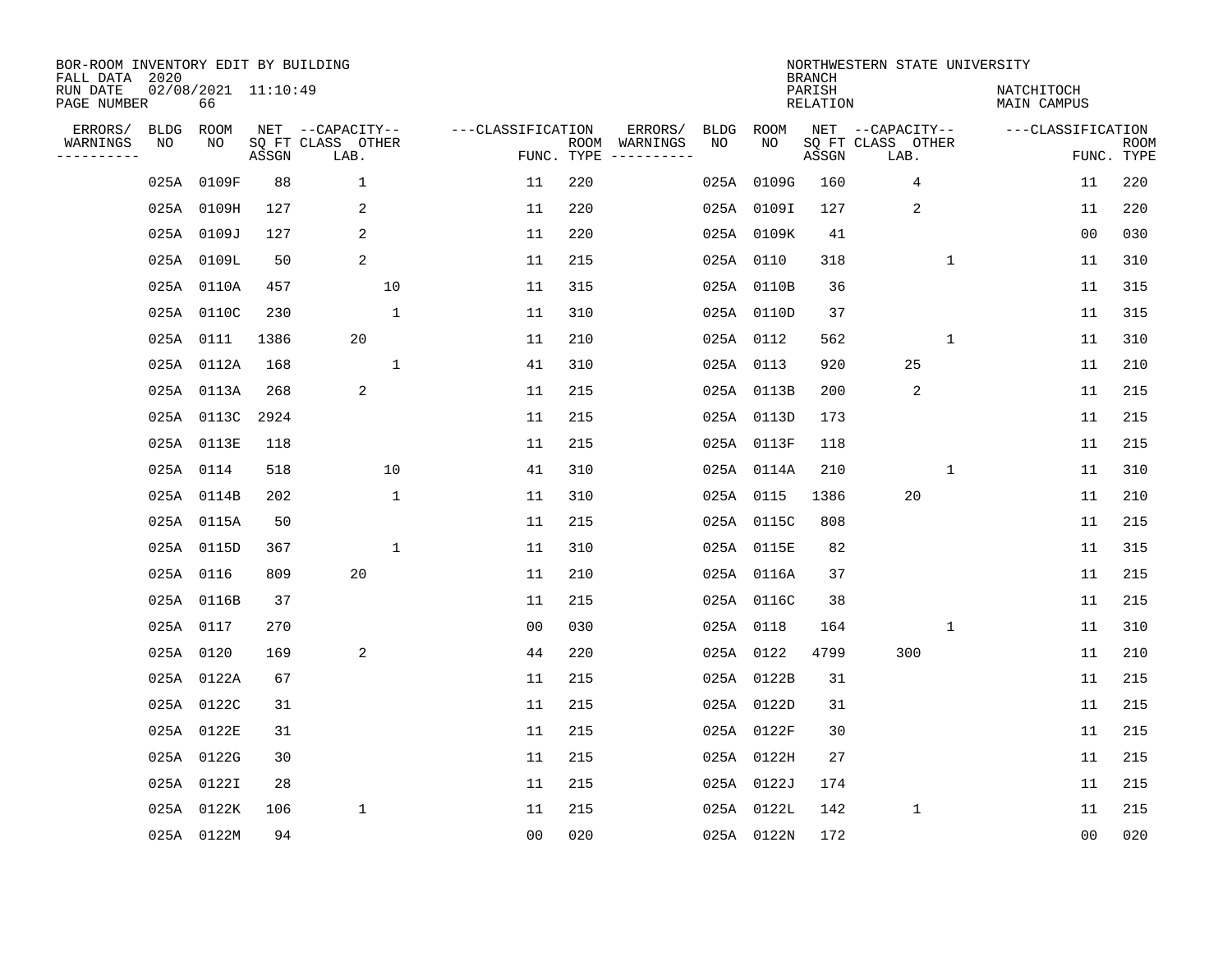| BOR-ROOM INVENTORY EDIT BY BUILDING<br>FALL DATA 2020 |           |                           |       |                           |                   |     |                                            |             | <b>BRANCH</b>      | NORTHWESTERN STATE UNIVERSITY |                           |                           |
|-------------------------------------------------------|-----------|---------------------------|-------|---------------------------|-------------------|-----|--------------------------------------------|-------------|--------------------|-------------------------------|---------------------------|---------------------------|
| RUN DATE<br>PAGE NUMBER                               |           | 02/08/2021 11:10:49<br>67 |       |                           |                   |     |                                            |             | PARISH<br>RELATION |                               | NATCHITOCH<br>MAIN CAMPUS |                           |
| ERRORS/                                               | BLDG ROOM |                           |       | NET --CAPACITY--          | ---CLASSIFICATION |     | ERRORS/<br>BLDG                            | ROOM<br>NO. |                    | NET --CAPACITY--              | ---CLASSIFICATION         |                           |
| WARNINGS<br>---------                                 | NO        | NO                        | ASSGN | SQ FT CLASS OTHER<br>LAB. |                   |     | ROOM WARNINGS<br>NO<br>FUNC. TYPE $------$ |             | ASSGN              | SQ FT CLASS OTHER<br>LAB.     |                           | <b>ROOM</b><br>FUNC. TYPE |
|                                                       |           | 025A 01220                | 586   |                           | 11                | 215 |                                            | 025A 0122P  | 100                |                               | 11                        | 215                       |
|                                                       | 025A 0124 |                           | 220   | 75                        | 11                | 615 |                                            | 025A 0126   | 164                |                               | 00                        | 030                       |
|                                                       | 025A 0128 |                           | 331   | 7                         | 11                | 210 |                                            | 025A 0130   | 166                |                               | 5<br>11                   | 650                       |
|                                                       | 025A 0132 |                           | 215   |                           | 0 <sub>0</sub>    | 030 |                                            | 025A 0200   | 2283               | 100                           | 42                        | 620                       |
|                                                       |           | 025A 0200A                | 208   |                           | 0 <sub>0</sub>    | 030 |                                            | 025A 0200B  | 54                 |                               | 42                        | 625                       |
|                                                       |           | 025A 0200C                | 204   |                           | 0 <sub>0</sub>    | 030 |                                            | 025A 0200D  | 49                 |                               | 42                        | 625                       |
|                                                       |           | 025A 0200E                | 20    |                           | 0 <sub>0</sub>    | 020 |                                            | 025A 0200F  | 1723               |                               | 0 <sub>0</sub>            | 020                       |
|                                                       |           | 025A 0200G 1236           |       | 20                        | 11                | 620 |                                            | 025A 0200H  | 124                |                               | 0 <sub>0</sub>            | 020                       |
|                                                       |           | 025A 0200I                | 852   |                           | 11                | 731 |                                            | 025A 0200J  | 133                |                               | 0 <sub>0</sub>            | 020                       |
|                                                       |           | 025A 0200K 1602           |       |                           | 0 <sub>0</sub>    | 020 |                                            | 025A 0200L  | 266                |                               | 11                        | 650                       |
|                                                       |           | 025A 0200M                | 582   |                           | 0 <sub>0</sub>    | 020 |                                            | 025A 0200N  | 450                |                               | 0 <sub>0</sub>            | 020                       |
|                                                       |           | 025A 02000                | 125   |                           | 0 <sub>0</sub>    | 020 |                                            | 025A 0201   | 401                |                               | 00                        | 030                       |
|                                                       | 025A 0202 |                           | 220   |                           | 11                | 731 |                                            | 025A 0203   | 26                 |                               | 0 <sub>0</sub>            | 020                       |
|                                                       | 025A 0204 |                           | 156   |                           | 0 <sub>0</sub>    | 030 |                                            | 025A 0204A  | 306                |                               | 11                        | 615                       |
|                                                       |           | 025A 0204B                | 406   |                           | 0 <sub>0</sub>    | 030 |                                            | 025A 0205   | 1207               | 20                            | 44                        | 220                       |
|                                                       |           | 025A 0205A                | 215   |                           | 11                | 215 |                                            | 025A 0205B  | 550                |                               | 1<br>46                   | 325                       |
|                                                       | 025A 0206 |                           | 1354  | 30                        | 11                | 210 |                                            | 025A 0206A  | 679                | 30                            | 11                        | 220                       |
|                                                       |           | 025A 0206B                | 35    |                           | 11                | 215 | 025A                                       | 0207        | 1112               | 35                            | 44                        | 220                       |
|                                                       |           | 025A 0207A                | 200   | 2                         | 40                | 225 |                                            | 025A 0207B  | 424                | 10                            | 41                        | 140                       |
|                                                       |           | 025A 0208A                | 275   | $\mathbf{1}$              | 11                | 310 |                                            | 025A 0208B  | 314                |                               | 6<br>11                   | 315                       |
|                                                       |           | 025A 0208C                | 193   |                           | 11                | 315 |                                            | 025A 0208D  | 21                 |                               | 11                        | 315                       |
|                                                       | 025A 0209 |                           | 431   | $\mathbf 1$               | 11                | 310 |                                            | 025A 0209A  | 133                |                               | $\mathbf 1$<br>11         | 315                       |
|                                                       | 025A 0210 |                           | 61    |                           | 0 <sub>0</sub>    | 030 |                                            | 025A 0211   | 133                |                               | 1<br>11                   | 310                       |
|                                                       |           | 025A 0211A                | 134   | $\mathbf 1$               | 11                | 315 |                                            | 025A 0212   | 351                |                               | 0 <sub>0</sub>            | 030                       |
|                                                       | 025A 0213 |                           | 133   | $\mathbf{1}$              | 11                | 310 |                                            | 025A 0213A  | 134                |                               | 1<br>11                   | 315                       |
|                                                       | 025A 0214 |                           | 42    |                           | 0 <sub>0</sub>    | 010 |                                            | 025A 0215   | 136                |                               | $\mathbf 1$<br>11         | 310                       |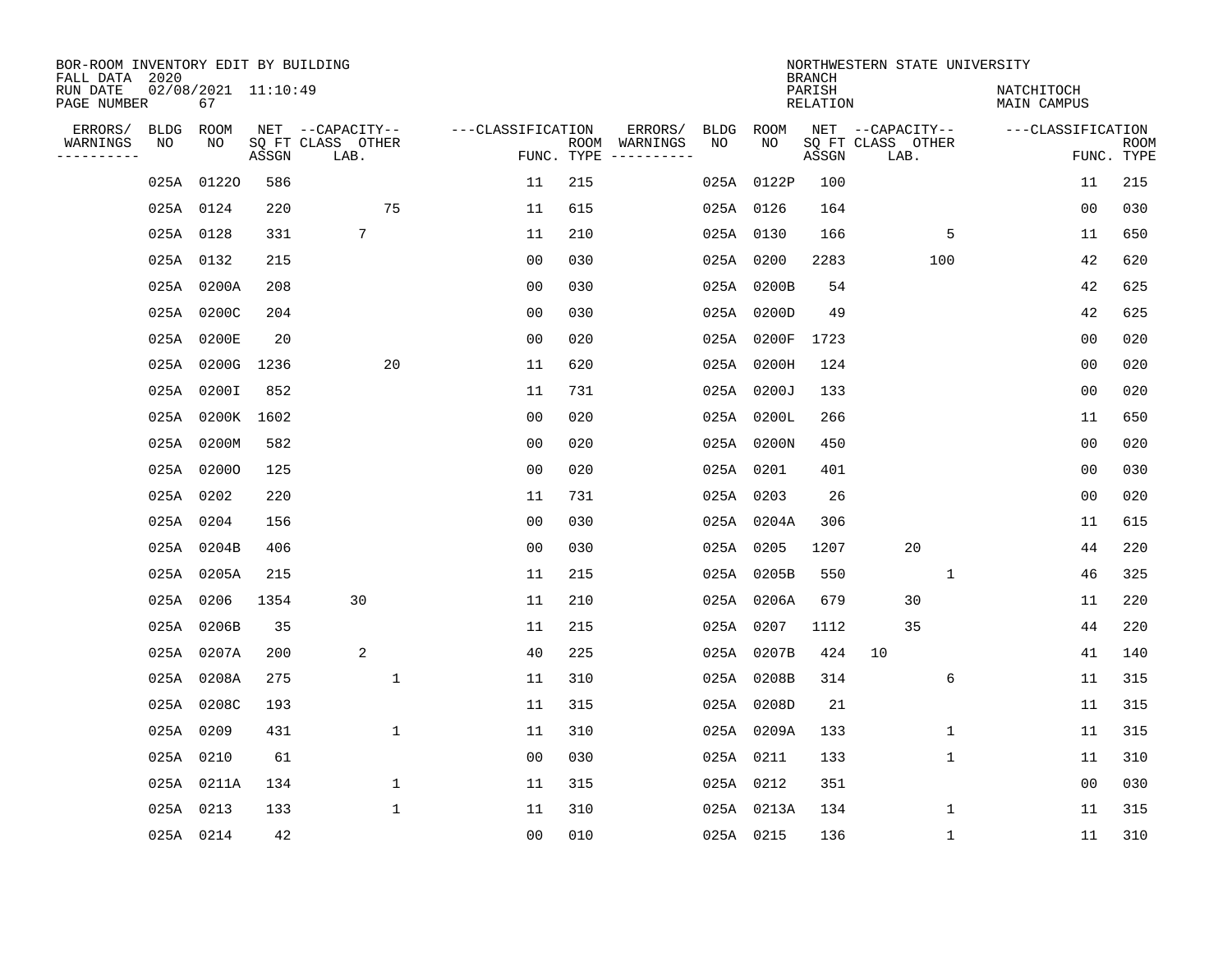| BOR-ROOM INVENTORY EDIT BY BUILDING<br>FALL DATA 2020 |             |                           |       |                           |                   |            |               |           |                                                  | <b>BRANCH</b>             | NORTHWESTERN STATE UNIVERSITY                                                                                                                            |                                        |                           |
|-------------------------------------------------------|-------------|---------------------------|-------|---------------------------|-------------------|------------|---------------|-----------|--------------------------------------------------|---------------------------|----------------------------------------------------------------------------------------------------------------------------------------------------------|----------------------------------------|---------------------------|
| RUN DATE<br>PAGE NUMBER                               |             | 02/08/2021 11:10:49<br>68 |       |                           |                   |            |               |           |                                                  | PARISH<br><b>RELATION</b> |                                                                                                                                                          | NATCHITOCH<br>MAIN CAMPUS              |                           |
| ERRORS/                                               | <b>BLDG</b> | ROOM                      |       | NET --CAPACITY--          | ---CLASSIFICATION |            | ERRORS/       | BLDG ROOM |                                                  |                           | NET --CAPACITY--                                                                                                                                         | ---CLASSIFICATION                      |                           |
| WARNINGS<br>----------                                | NO          | NO                        | ASSGN | SQ FT CLASS OTHER<br>LAB. |                   | FUNC. TYPE | ROOM WARNINGS | NO        | NO                                               | ASSGN                     | SQ FT CLASS OTHER<br>LAB.                                                                                                                                |                                        | <b>ROOM</b><br>FUNC. TYPE |
|                                                       |             | 025A 0216                 | 253   |                           | 0 <sub>0</sub>    | 030        |               | 025A      | 0217                                             | 136                       | $\mathbf{1}$                                                                                                                                             | 11                                     | 310                       |
|                                                       |             | 025A 0218                 | 1102  | 30                        | 11                | 220        |               | 025A 0219 |                                                  | 134                       | $\mathbf 1$                                                                                                                                              | 11                                     | 310                       |
|                                                       |             | 025A 0220                 | 588   | 8                         | 11                | 220        |               |           | 025A 0220A                                       | 19                        |                                                                                                                                                          | 11                                     | 215                       |
|                                                       |             | 025A 0220B                | 19    |                           | 11                | 215        |               |           | 025A 0220C                                       | 351                       | 10                                                                                                                                                       | 11                                     | 315                       |
|                                                       |             | 025A 0220D                | 89    |                           | 11                | 215        |               | 025A 0222 |                                                  | 137                       | $\mathbf 1$                                                                                                                                              | 11                                     | 310                       |
|                                                       |             | 025A 0222N                | 78    |                           | 0 <sub>0</sub>    | 020        |               | 025A 0224 |                                                  | 137                       | $\mathbf{1}$                                                                                                                                             | 11                                     | 310                       |
|                                                       |             | 025A 0226                 | 137   | $\mathbf 1$               | 11                | 310        |               | 025A 0228 |                                                  | 136                       | $\mathbf{1}$                                                                                                                                             | 11                                     | 310                       |
|                                                       |             | 025A 0230                 | 134   | $\mathbf{1}$              | 11                | 310        |               | 025A 0232 |                                                  | 129                       | $\mathbf{1}$                                                                                                                                             | 11                                     | 310                       |
|                                                       |             | 025A 0232A                | 133   |                           | 11                | 315        |               | 025A 0234 |                                                  | 128                       | $\mathbf 1$                                                                                                                                              | 11                                     | 310                       |
|                                                       |             | 025A 0234A                | 141   |                           | 11                | 315        |               | 025A 0236 |                                                  | 134                       | $\mathbf 1$                                                                                                                                              | 11                                     | 310                       |
|                                                       |             | 025A 0236A                | 133   |                           | 11                | 315        |               | 025A 0238 |                                                  | 138                       | 3                                                                                                                                                        | 11                                     | 220                       |
|                                                       |             | 025A 0240                 | 125   |                           | 0 <sub>0</sub>    | 030        |               | 025A 0242 |                                                  | 324                       | 2                                                                                                                                                        | 11                                     | 420                       |
|                                                       |             | 025A 0242A                | 107   |                           | 00                | 030        |               | 025A 0244 |                                                  | 422                       | 2                                                                                                                                                        | 11                                     | 420                       |
|                                                       |             | 025A 0244A                | 106   |                           | 0 <sub>0</sub>    | 030        |               | 025A 0246 | TOTAL NUMBER CLASSROOMS<br>TOTAL NUMBER LABS 210 | 342                       | 3<br>TOTAL ASSIGNABLE & UNASSIGNABLE SQFT:<br>TOTAL NET ASSIGN SQ. FT. IN ROOM FILE<br>TOTAL NUMBER COMPUTER CLASSROOMS<br>TOTAL NUMBER SPECIAL LABS 220 | 11<br>78,799<br>65,056<br>1<br>9<br>16 | 530                       |
|                                                       | 0300        | 0101                      | 54    |                           | 0 <sub>0</sub>    | 020        |               | 0300 0102 |                                                  | 953                       | 64                                                                                                                                                       | 45                                     | 680                       |
|                                                       | 0300        | 0103                      | 2778  | 30                        | 55                | 650        |               | 0300      | 0104                                             | 33                        |                                                                                                                                                          | 0 <sub>0</sub>                         | 010                       |
|                                                       | 0300        | 0105                      | 1329  | 6                         | 55                | 650        |               | 0300      | 0106                                             | 160                       |                                                                                                                                                          | 11                                     | 115                       |
|                                                       | 0300        | 0107                      | 155   |                           | 0 <sub>0</sub>    | 020        |               | 0300      | 0108                                             | 1126 120                  |                                                                                                                                                          | 11                                     | 110                       |
|                                                       | 0300        | 0109                      | 75    | 1                         | 11                | 310        |               | 0300      | 0111                                             | 75                        | 4                                                                                                                                                        | 11                                     | 310                       |
|                                                       | 0300        | 0115                      | 75    | 4                         | 11                | 310        |               | 0300      | 0117                                             | 1682                      | 1                                                                                                                                                        | 46                                     | 310                       |
|                                                       | 0300        | 0119                      | 92    | $\mathbf 1$               | 11                | 310        |               | 0300      | 0120                                             | 420                       | 28                                                                                                                                                       | 11                                     | 110                       |
|                                                       | 0300        | 0121                      | 978   | 40                        | 45                | 680        |               | 0300      | 0122                                             | 168                       | $\mathbf{1}$                                                                                                                                             | 46                                     | 310                       |
|                                                       |             | 0300 0123                 | 411   | 6                         | 46                | 310        |               | 0300 0124 |                                                  | 110                       |                                                                                                                                                          | 0 <sub>0</sub>                         | 030                       |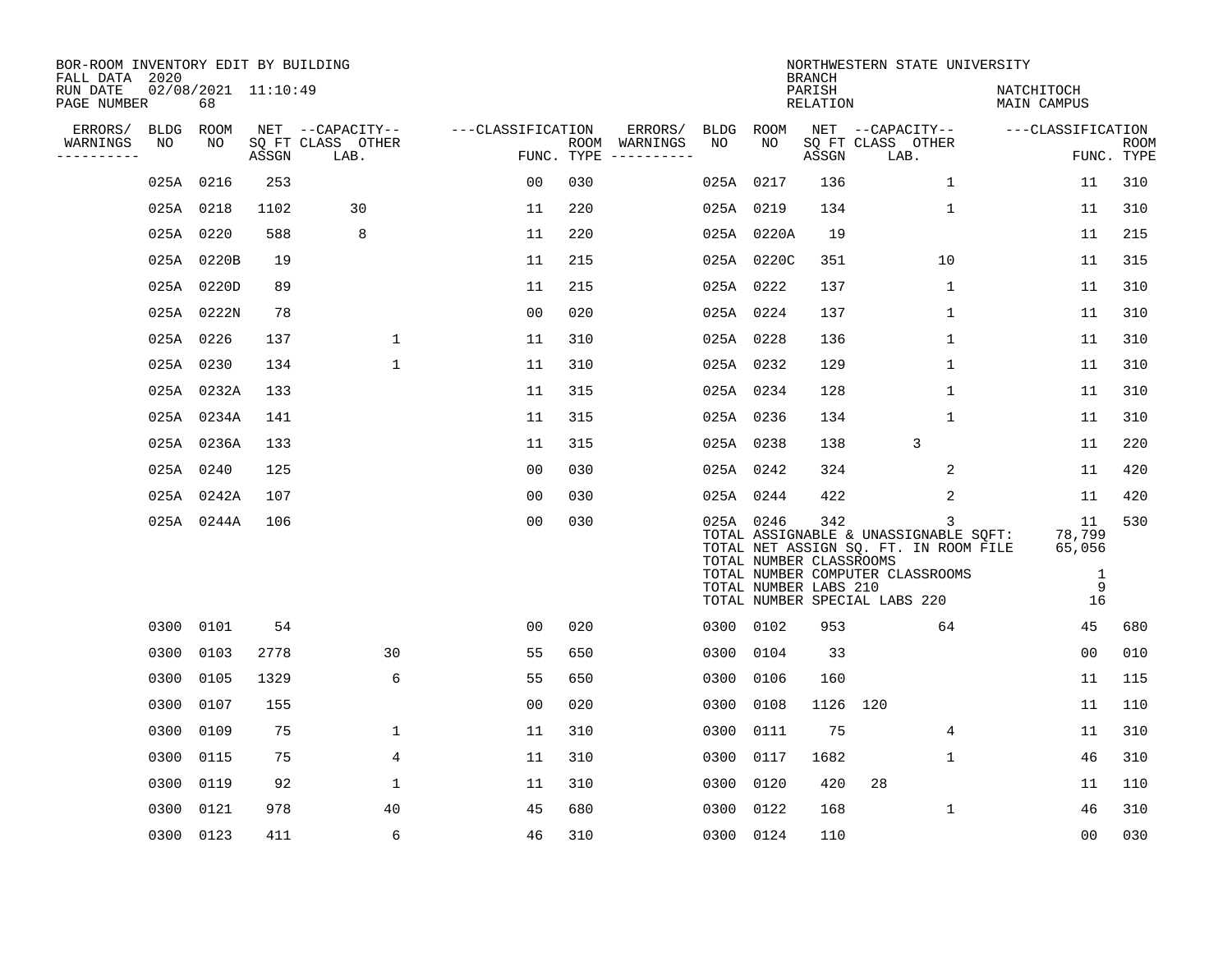| BOR-ROOM INVENTORY EDIT BY BUILDING<br>FALL DATA 2020 |                   |                           |       |                                       |                   |            |                          |                   |                                                  | <b>BRANCH</b>             | NORTHWESTERN STATE UNIVERSITY                                                                                                                       |                                              |             |
|-------------------------------------------------------|-------------------|---------------------------|-------|---------------------------------------|-------------------|------------|--------------------------|-------------------|--------------------------------------------------|---------------------------|-----------------------------------------------------------------------------------------------------------------------------------------------------|----------------------------------------------|-------------|
| RUN DATE<br>PAGE NUMBER                               |                   | 02/08/2021 11:10:49<br>69 |       |                                       |                   |            |                          |                   |                                                  | PARISH<br><b>RELATION</b> |                                                                                                                                                     | NATCHITOCH<br>MAIN CAMPUS                    |             |
| ERRORS/<br>WARNINGS                                   | <b>BLDG</b><br>NO | ROOM<br>NO                |       | NET --CAPACITY--<br>SQ FT CLASS OTHER | ---CLASSIFICATION |            | ERRORS/<br>ROOM WARNINGS | <b>BLDG</b><br>NO | ROOM<br>NO                                       |                           | NET --CAPACITY--<br>SQ FT CLASS OTHER                                                                                                               | ---CLASSIFICATION                            | <b>ROOM</b> |
| ----------                                            |                   |                           | ASSGN | LAB.                                  |                   | FUNC. TYPE |                          |                   |                                                  | ASSGN                     | LAB.                                                                                                                                                |                                              | FUNC. TYPE  |
|                                                       | 0300              | 0125                      | 864   | 30                                    | 11                | 680        |                          | 0300              | 0126                                             | 119                       |                                                                                                                                                     | 0 <sub>0</sub>                               | 030         |
|                                                       | 0300              | 0127                      | 667   | 20                                    | 46                | 680        |                          | 0300              | 0128                                             | 160                       | 8                                                                                                                                                   | 46                                           | 310         |
|                                                       | 0300              | 0129                      | 1254  | 60                                    | 11                | 680        |                          | 0300              | 0130                                             | 619                       | 30                                                                                                                                                  | 45                                           | 680         |
|                                                       | 0300              | 0131                      | 407   | 20                                    | 45                | 680        |                          | 0300              | 0200                                             | 1224                      |                                                                                                                                                     | 0 <sub>0</sub>                               | 020         |
|                                                       | 0300              | 0201                      | 189   | $\mathbf 1$                           | 11                | 310        |                          | 0300              | 0202                                             | 189                       | 1                                                                                                                                                   | 11                                           | 310         |
|                                                       | 0300              | 0205                      | 189   | $\mathbf{1}$                          | 11                | 310        |                          | 0300              | 0225                                             | 1122                      | 80                                                                                                                                                  | 41                                           | 220         |
|                                                       | 0300              | 0225A                     | 336   | $7\overline{ }$                       | 11                | 250        |                          | 0300              | 0225C                                            | 90                        | $\mathbf{1}$                                                                                                                                        | 11                                           | 215         |
|                                                       | 0300              | 0226                      | 836   | 8                                     | 46                | 310        |                          | 0300              | 0227                                             | 1281                      | 40                                                                                                                                                  | 11                                           | 110         |
|                                                       | 0300              | 0227D                     | 180   | 6                                     | 11                | 260        |                          | 0300              | 0228                                             | 836                       | 1                                                                                                                                                   | 11                                           | 310         |
|                                                       | 0300              | 0229                      | 128   |                                       | 0 <sub>0</sub>    | 030        |                          | 0300              | 0230                                             | 71                        | $\mathbf 1$                                                                                                                                         | 11                                           | 310         |
|                                                       | 0300              | 0231                      | 221   | 8                                     | 46                | 310        |                          | 0300              | 0232                                             | 71                        | $\mathbf 1$                                                                                                                                         | 11                                           | 310         |
|                                                       | 0300              | 0233                      | 396   | 10                                    | 45                | 680        |                          | 0300              | 0233A                                            | 98                        |                                                                                                                                                     | 11                                           | 215         |
|                                                       | 0300              | 0234                      | 71    | 1                                     | 11                | 310        |                          | 0300              | 0237                                             | 418                       | 15                                                                                                                                                  | 44                                           | 220         |
|                                                       | 0300              | 0239                      | 432   | 15                                    | 44                | 220        |                          | 0300              | 0240                                             | 71                        | 1                                                                                                                                                   | 11                                           | 310         |
|                                                       | 0300              | 0241                      | 105   |                                       | 11                | 215        |                          | 0300              | 0243                                             | 225                       | 5                                                                                                                                                   | 11                                           | 310         |
|                                                       | 0300              | 0245                      | 710   | $\mathbf{1}$                          | 11                | 310        |                          | 0300              | 0250                                             | 71                        | 1                                                                                                                                                   | 11                                           | 310         |
|                                                       | 0300              | 0256                      | 437   | 25                                    | 44                | 220        |                          | 0300              | 0258                                             | 432                       | 9                                                                                                                                                   | 11                                           | 210         |
|                                                       | 0300              | 0259                      | 505   | 10                                    | 45                | 680        |                          | 0300              | 0300B                                            | 73                        |                                                                                                                                                     | 0 <sub>0</sub>                               | 020         |
|                                                       | 0300              | 0327                      | 137   |                                       | 55                | 660        |                          |                   | 0300 0329                                        | 126                       |                                                                                                                                                     | 55                                           | 635         |
|                                                       | 0300              | 0330                      | 458   | 22                                    | 55                | 650        |                          |                   | TOTAL NUMBER CLASSROOMS<br>TOTAL NUMBER LABS 210 |                           | TOTAL ASSIGNABLE & UNASSIGNABLE SQFT:<br>TOTAL NET ASSIGN SQ. FT. IN ROOM FILE<br>TOTAL NUMBER COMPUTER CLASSROOMS<br>TOTAL NUMBER SPECIAL LABS 220 | 26,492<br>24,596<br>3<br>1<br>$\overline{4}$ |             |
|                                                       | 0550              | 0100A                     | 600   | 12                                    | 11                | 220        |                          |                   | 0550 0101A                                       | 312                       | 1                                                                                                                                                   | 11                                           | 310         |
|                                                       | 0550              | 0101B                     | 132   | $\mathbf{1}$                          | 11                | 310        |                          | 0550              | 0101C                                            | 121                       | $\mathbf 1$                                                                                                                                         | 11                                           | 310         |
|                                                       | 0550              | 0102                      | 653   | $\mathbf 1$                           | 11                | 310        |                          |                   | 0550 0102A                                       | 99                        | $\mathbf 1$                                                                                                                                         | 11                                           | 310         |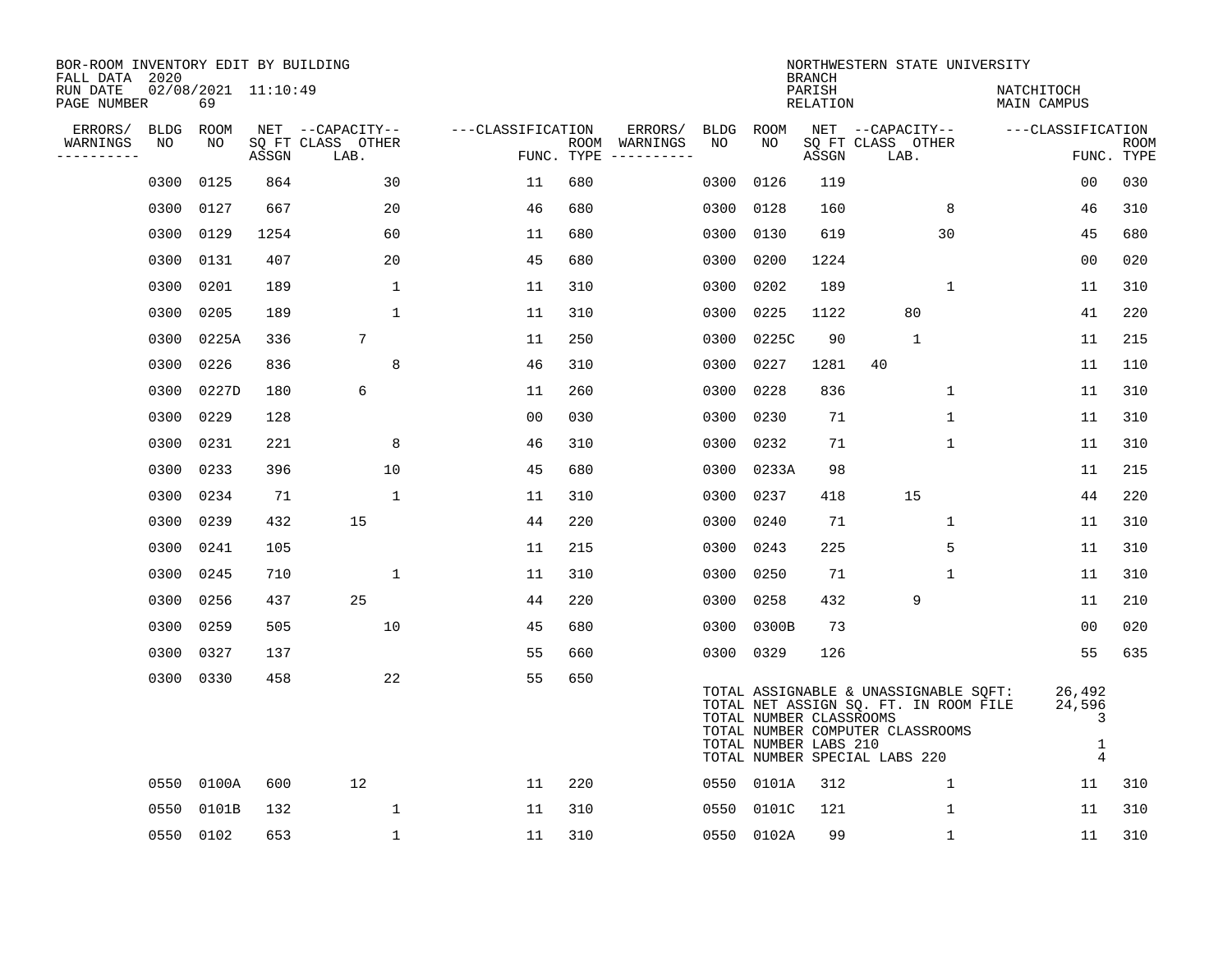| BOR-ROOM INVENTORY EDIT BY BUILDING       |                   |                           |       |                                               |                   |                    |                                    |            |            |                                     | NORTHWESTERN STATE UNIVERSITY                 |                           |                           |
|-------------------------------------------|-------------------|---------------------------|-------|-----------------------------------------------|-------------------|--------------------|------------------------------------|------------|------------|-------------------------------------|-----------------------------------------------|---------------------------|---------------------------|
| FALL DATA 2020<br>RUN DATE<br>PAGE NUMBER |                   | 02/08/2021 11:10:49<br>70 |       |                                               |                   |                    |                                    |            |            | <b>BRANCH</b><br>PARISH<br>RELATION |                                               | NATCHITOCH<br>MAIN CAMPUS |                           |
| ERRORS/<br>WARNINGS<br>----------         | <b>BLDG</b><br>NO | ROOM<br>NO                | ASSGN | NET --CAPACITY--<br>SQ FT CLASS OTHER<br>LAB. | ---CLASSIFICATION | ROOM<br>FUNC. TYPE | ERRORS/<br>WARNINGS<br>----------- | BLDG<br>NO | ROOM<br>NO | ASSGN                               | NET --CAPACITY--<br>SQ FT CLASS OTHER<br>LAB. | ---CLASSIFICATION         | <b>ROOM</b><br>FUNC. TYPE |
|                                           | 0550              | 0102B                     | 345   | 4                                             | 45                | 650                |                                    | 0550       | 0102C      | 108                                 | 3                                             | 11                        | 310                       |
|                                           | 0550              | 0103A                     | 12    |                                               | 00                | 030                |                                    | 0550       | 0104A      | 12                                  |                                               | 0 <sub>0</sub>            | 030                       |
|                                           | 0550              | 0105A                     | 322   | 1                                             | 11                | 310                |                                    | 0550       | 0105B      | 132                                 | 1                                             | 11                        | 310                       |
|                                           | 0550              | 0105C                     | 132   | 1                                             | 46                | 310                |                                    | 0550       | 0106A      | 144                                 | 1                                             | 11                        | 310                       |
|                                           | 0550              | 0106B                     | 132   | 1                                             | 11                | 310                |                                    | 0550       | 0106C      | 132                                 | $\mathbf{1}$                                  | 11                        | 310                       |
|                                           | 0550              | 0106D                     | 108   | $\mathbf 1$                                   | 11                | 310                |                                    | 0550       | 0107       | 162                                 | 1                                             | 46                        | 310                       |
|                                           | 0550              | 0107A                     | 118   | $\mathbf{1}$                                  | 46                | 310                |                                    | 0550       | 0107B      | 161                                 | $\mathbf 1$                                   | 11                        | 310                       |
|                                           | 0550              | 0107C                     | 120   | $\mathbf{1}$                                  | 11                | 310                |                                    | 0550       | 0108A      | 230                                 | $\mathbf{1}$                                  | 11                        | 310                       |
|                                           | 0550              | 0108B                     | 329   | $\mathbf{1}$                                  | 46                | 325                |                                    | 0550       | 0109A      | 12                                  |                                               | 0 <sub>0</sub>            | 030                       |
|                                           | 0550              | 0110A                     | 12    |                                               | 0 <sub>0</sub>    | 030                |                                    | 0550       | 0111       | 145                                 | $\mathbf 1$                                   | 11                        | 310                       |
|                                           | 0550              | 0111A                     | 96    | 2                                             | 55                | 310                |                                    | 0550       | 0111B      | 115                                 |                                               | 0 <sub>0</sub>            | 030                       |
|                                           | 0550              | 0111C                     | 21    | 1                                             | 0 <sub>0</sub>    | 030                |                                    | 0550       | 0112       | 102                                 | $\mathbf{1}$                                  | 65                        | 310                       |
|                                           | 0550              | 0112A                     | 180   | 5                                             | 11                | 350                |                                    | 0550       | 0113       | 181                                 | 1                                             | 11                        | 310                       |
|                                           | 0550              | 0113A                     | 103   | 4                                             | 11                | 310                |                                    | 0550       | 0114A      | 108                                 | 3                                             | 65                        | 650                       |
|                                           | 0550              | 0115                      | 166   | $\mathbf 1$                                   | 11                | 310                |                                    | 0550       | 0115A      | 143                                 | 3                                             | 11                        | 310                       |
|                                           | 0550              | 0116A                     | 12    |                                               | 00                | 030                |                                    |            | 0550 0117A | 14                                  |                                               | 00                        | 030                       |
|                                           | 0550              | 0118A                     | 16    |                                               | 46                | 225                |                                    | 0550       | 0119       | 616                                 | 30                                            | 44                        | 140                       |
|                                           | 0550              | 0120A                     | 114   |                                               | 65                | 650                |                                    | 0550       | 0121       | 636                                 | 60                                            | 11                        | 110                       |
|                                           | 0550              | 0121A                     | 625   | 54                                            | 41                | 220                |                                    | 0550       | 0122       | 36                                  |                                               | 0 <sub>0</sub>            | 010                       |
|                                           | 0550              | 0122A                     | 30    |                                               | 46                | 225                |                                    | 0550       | 0123       | 14                                  |                                               | 0 <sub>0</sub>            | 030                       |
|                                           | 0550              | 0123A                     | 12    |                                               | 0 <sub>0</sub>    | 030                |                                    | 0550       | 0124       | 684                                 | 30                                            | 44                        | 210                       |
|                                           | 0550              | 0124A                     | 136   | 1                                             | 11                | 310                |                                    | 0550       | 0124B      | 168                                 | 1                                             | 11                        | 310                       |
|                                           | 0550              | 0125                      | 552   | 25                                            | 45                | 220                |                                    | 0550       | 0125A      | 625                                 | 22                                            | 41                        | 220                       |
|                                           | 0550              | 0126                      | 14    |                                               | 0 <sub>0</sub>    | 030                |                                    | 0550       | 0126A      | 12                                  |                                               | 00                        | 030                       |
|                                           | 0550              | 0128                      | 672   | 50                                            | 11                | 110                |                                    |            | 0550 0128A | 563                                 | 44                                            | 41                        | 315                       |
|                                           | 0550              | 0130A                     | 38    |                                               | 0 <sub>0</sub>    | 030                |                                    |            |            |                                     | TOTAL ASSIGNABLE & UNASSIGNABLE SQFT:         | 11,589                    |                           |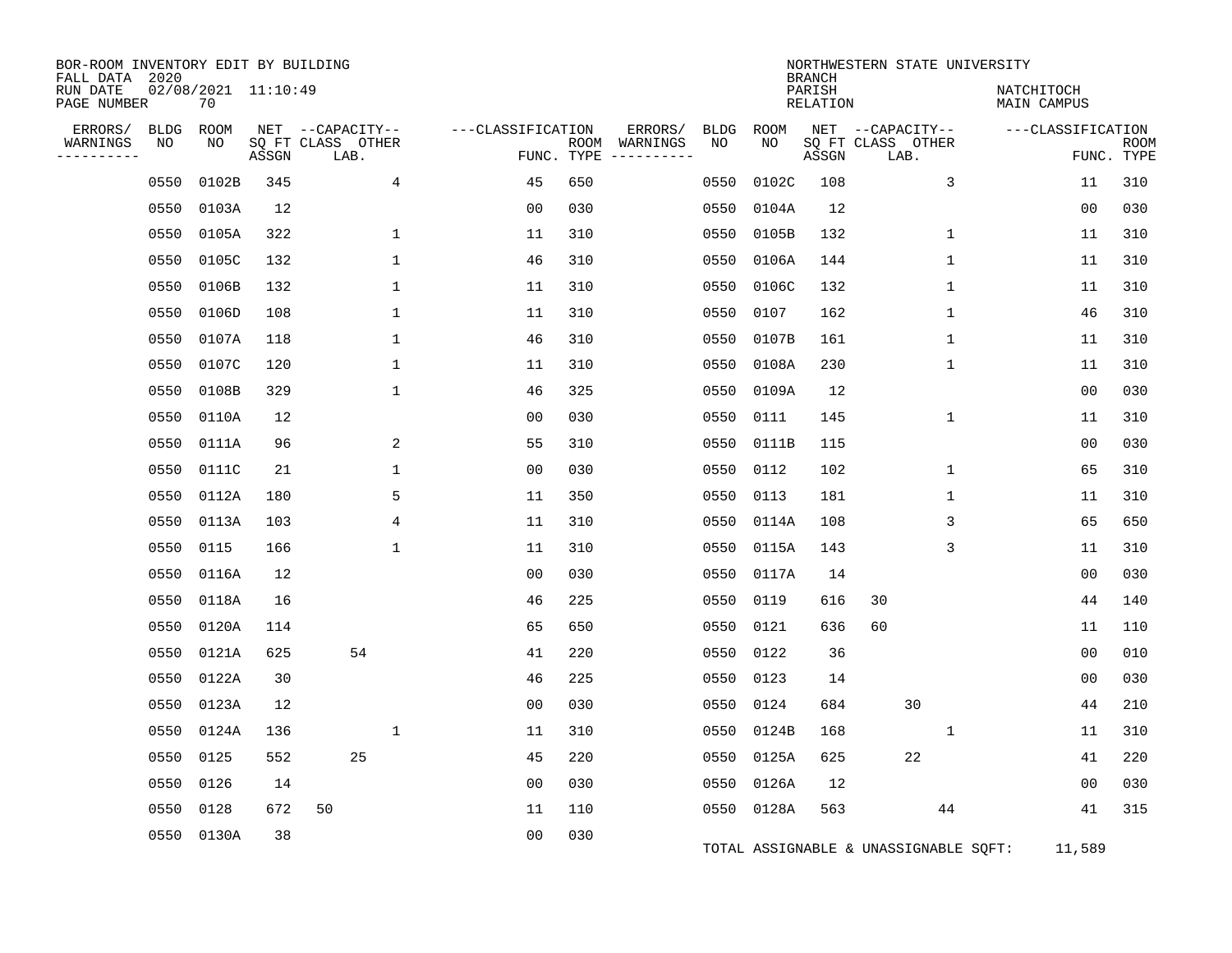| BOR-ROOM INVENTORY EDIT BY BUILDING<br>FALL DATA 2020<br>RUN DATE<br>PAGE NUMBER |           | 71   | 02/08/2021 11:10:49 |             |                |     |           |                                                  | <b>BRANCH</b><br>PARISH<br>RELATION |                               | NORTHWESTERN STATE UNIVERSITY                                                                                                  | NATCHITOCH<br>MAIN CAMPUS |                                            |     |
|----------------------------------------------------------------------------------|-----------|------|---------------------|-------------|----------------|-----|-----------|--------------------------------------------------|-------------------------------------|-------------------------------|--------------------------------------------------------------------------------------------------------------------------------|---------------------------|--------------------------------------------|-----|
| WARNINGS NO<br>.                                                                 |           |      |                     |             |                |     |           |                                                  |                                     |                               |                                                                                                                                |                           |                                            |     |
|                                                                                  |           |      |                     |             |                |     |           | TOTAL NUMBER CLASSROOMS<br>TOTAL NUMBER LABS 210 |                                     |                               | TOTAL NET ASSIGN SQ. FT. IN ROOM FILE 11,253<br>TOTAL NUMBER COMPUTER CLASSROOMS<br>TOTAL NUMBER SPECIAL LABS 220              |                           | 2<br>1<br>$\overline{1}$<br>$\overline{4}$ |     |
|                                                                                  | 0551 0001 |      | 682                 | 50          | 11             | 110 | 0551 0002 |                                                  | 806                                 | 67                            |                                                                                                                                |                           | 11                                         | 110 |
|                                                                                  | 0551 0003 |      | 768                 | 52          | 11             | 140 | 0551 0004 |                                                  | 624                                 | 25                            |                                                                                                                                |                           | 11                                         | 110 |
|                                                                                  | 0551 0005 |      | 797                 | 30          | 11             | 110 | 0551 0006 |                                                  | 320                                 | 10                            |                                                                                                                                |                           | 11                                         | 110 |
|                                                                                  | 0551 0007 |      | 494                 | 35          | 11             | 110 | 0551 0008 |                                                  | 883                                 | 40                            |                                                                                                                                |                           | 11                                         | 140 |
|                                                                                  | 0551 0009 |      | 440                 | 20          | 11             | 110 | 0551 0010 |                                                  | 1151                                |                               | 40                                                                                                                             |                           | 11                                         | 210 |
|                                                                                  | 0551 0011 |      | 114                 |             | 11             | 215 | 0551 0012 |                                                  | 173                                 |                               |                                                                                                                                |                           | 11                                         | 215 |
|                                                                                  | 0551 0013 |      | 65                  |             | 11             | 215 | 0551 0014 |                                                  | 257                                 |                               |                                                                                                                                |                           | 00                                         | 030 |
|                                                                                  | 0551 0015 |      | 104                 | 4           | 00             | 030 | 0551 0016 |                                                  | 714                                 |                               | 20                                                                                                                             |                           | 44                                         | 680 |
|                                                                                  | 0551 0017 |      | 714                 | 57          | 41             | 440 | 0551 0018 |                                                  | 257                                 |                               |                                                                                                                                |                           | 00                                         | 030 |
|                                                                                  | 0551 0019 |      | 103                 | 4           | 0 <sub>0</sub> | 030 | 0551 0021 |                                                  | 89                                  |                               |                                                                                                                                |                           | 0 <sub>0</sub>                             | 030 |
|                                                                                  | 0551 003A |      | 11                  |             | 11             | 115 |           | TOTAL NUMBER CLASSROOMS<br>TOTAL NUMBER LABS 210 |                                     | TOTAL NUMBER SPECIAL LABS 220 | TOTAL ASSIGNABLE & UNASSIGNABLE SQFT: 9,566<br>TOTAL NET ASSIGN SQ. FT. IN ROOM FILE 8,756<br>TOTAL NUMBER COMPUTER CLASSROOMS |                           | -7<br>2<br>1                               |     |
|                                                                                  | 0552 0001 |      | 89                  |             | 0 <sub>0</sub> | 020 | 0552 0002 |                                                  | 1451                                |                               | 58                                                                                                                             |                           | 55                                         | 610 |
|                                                                                  | 0552 0005 |      | 426                 |             | 55             | 660 | 0552 0006 |                                                  | 145                                 |                               | 1                                                                                                                              |                           | 55                                         | 310 |
|                                                                                  | 0552 0007 |      | 164                 |             | 0 <sub>0</sub> | 010 | 0552 0008 |                                                  | 92                                  |                               | 2                                                                                                                              |                           | 11                                         | 650 |
|                                                                                  | 0552 0009 |      | 92                  | 2           | 11             | 650 | 0552 0010 |                                                  | 38                                  |                               |                                                                                                                                |                           | 00                                         | 010 |
|                                                                                  | 0552      | 0011 | 3082                | 77          | 41             | 430 | 0552 0013 |                                                  | 156                                 |                               | $\mathbf{1}$                                                                                                                   |                           | 41                                         | 310 |
|                                                                                  | 0552 0014 |      | 192                 | $\mathbf 1$ | 41             | 310 | 0552 0015 |                                                  | 127                                 |                               | 3                                                                                                                              |                           | 41                                         | 310 |
|                                                                                  | 0552 0016 |      | 16                  |             | 0 <sub>0</sub> | 010 | 0552 0017 |                                                  | 181                                 |                               |                                                                                                                                |                           | 41                                         | 455 |
|                                                                                  | 0552 0018 |      | 373                 |             | 0 <sub>0</sub> | 020 | 0552 0019 |                                                  | 52                                  |                               |                                                                                                                                |                           | 00                                         | 030 |
|                                                                                  | 0552 0020 |      | 842                 | 50          | 11             | 110 | 0552 0021 |                                                  | 1259                                |                               | 60                                                                                                                             |                           | 11                                         | 210 |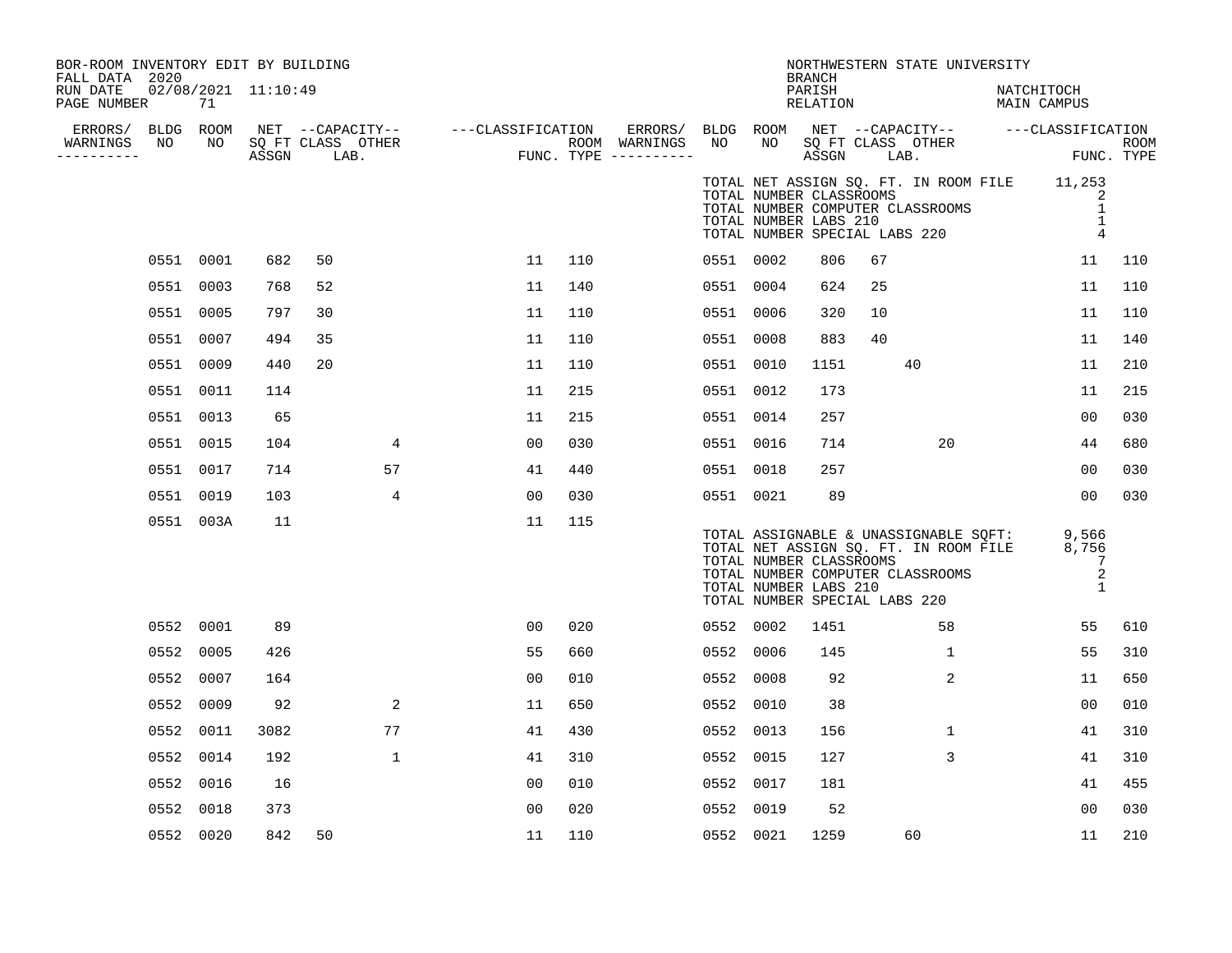| BOR-ROOM INVENTORY EDIT BY BUILDING<br>FALL DATA 2020 |           |                           |                 |                           |                   |     |                                      |           |                                                  | <b>BRANCH</b>             | NORTHWESTERN STATE UNIVERSITY                                                                                                                                       |                                                           |                           |
|-------------------------------------------------------|-----------|---------------------------|-----------------|---------------------------|-------------------|-----|--------------------------------------|-----------|--------------------------------------------------|---------------------------|---------------------------------------------------------------------------------------------------------------------------------------------------------------------|-----------------------------------------------------------|---------------------------|
| RUN DATE<br>PAGE NUMBER                               |           | 02/08/2021 11:10:49<br>72 |                 |                           |                   |     |                                      |           |                                                  | PARISH<br><b>RELATION</b> |                                                                                                                                                                     | NATCHITOCH<br>MAIN CAMPUS                                 |                           |
| ERRORS/                                               | BLDG      | ROOM                      |                 | NET --CAPACITY--          | ---CLASSIFICATION |     | ERRORS/                              | BLDG      | <b>ROOM</b>                                      |                           | NET --CAPACITY--                                                                                                                                                    | ---CLASSIFICATION                                         |                           |
| WARNINGS<br>----------                                | NO        | NO                        | ASSGN           | SQ FT CLASS OTHER<br>LAB. |                   |     | ROOM WARNINGS<br>FUNC. TYPE $------$ | NO        | NO.                                              | ASSGN                     | SQ FT CLASS OTHER<br>LAB.                                                                                                                                           |                                                           | <b>ROOM</b><br>FUNC. TYPE |
|                                                       | 0552      | 0022                      | 1380            | 50                        | 41                | 410 |                                      | 0552      | 0023                                             | 42                        |                                                                                                                                                                     | 11                                                        | 215                       |
|                                                       | 0552      | 0024                      | 412             | 10                        | 51                | 670 |                                      | 0552      | 0025                                             | 66                        |                                                                                                                                                                     | 11                                                        | 215                       |
|                                                       | 0552 0026 |                           | 161             | $\mathbf 1$               | 31                | 310 |                                      | 0552      | 0027                                             | 13                        |                                                                                                                                                                     | 11                                                        | 215                       |
|                                                       | 0552      | 0028                      | 744             | 45                        | 41                | 220 |                                      | 0552      | 0029                                             | 42                        |                                                                                                                                                                     | 11                                                        | 215                       |
|                                                       | 0552      | 0030                      | 42              | $\mathbf{1}$              | 11                | 215 |                                      | 0552      | 0031                                             | 336                       |                                                                                                                                                                     | 11                                                        | 215                       |
|                                                       | 0552 0032 |                           | 80              |                           | 00                | 030 |                                      | 0552 011A |                                                  | 16                        | $\mathbf{1}$                                                                                                                                                        | 41                                                        | 410                       |
|                                                       | 0552 011B |                           | 16              | $\mathbf 1$               | 41                | 410 |                                      | 0552      | 011C                                             | 16                        | $\mathbf{1}$                                                                                                                                                        | 41                                                        | 410                       |
|                                                       | 0552 011D |                           | 16              | $\mathbf{1}$              | 41                | 410 |                                      | 0552 011E |                                                  | 16                        | $\mathbf{1}$                                                                                                                                                        | 41                                                        | 410                       |
|                                                       | 0552 011F |                           | 17              | $\mathbf 1$               | 41                | 410 |                                      | 0552      | 011G                                             | 17                        | $\mathbf 1$                                                                                                                                                         | 41                                                        | 410                       |
|                                                       |           | 0552 011H                 | 17              | $\mathbf{1}$              | 41                | 410 |                                      | 0552 022A | TOTAL NUMBER CLASSROOMS<br>TOTAL NUMBER LABS 210 | 120                       | $\mathbf{1}$<br>TOTAL ASSIGNABLE & UNASSIGNABLE SQFT:<br>TOTAL NET ASSIGN SQ. FT. IN ROOM FILE<br>TOTAL NUMBER COMPUTER CLASSROOMS<br>TOTAL NUMBER SPECIAL LABS 220 | 11<br>12,346<br>11,534<br>1<br>$\mathbf 1$<br>$\mathbf 1$ | 310                       |
|                                                       | 088A 0100 |                           | 616             |                           | 45                | 550 |                                      |           | 088A 0101                                        | 3476                      | 100                                                                                                                                                                 | 45                                                        | 550                       |
|                                                       |           | 088A 0101B                | 120             | $\mathbf 1$               | 45                | 550 |                                      |           | 088A 0101C                                       | 240                       |                                                                                                                                                                     | 45                                                        | 550                       |
|                                                       |           | 088A 0102                 | 45              |                           | 0 <sub>0</sub>    | 010 |                                      | 088A 0103 |                                                  | 32                        |                                                                                                                                                                     | 45                                                        | 730                       |
|                                                       |           | 088A 0111A                | $7\phantom{.0}$ |                           | 45                | 315 |                                      |           | 088A 0111B                                       | $7\phantom{.0}$           |                                                                                                                                                                     | 0 <sub>0</sub>                                            | 030                       |
|                                                       |           | 088A 0112                 | 673             | $\mathbf{1}$              | 45                | 550 |                                      |           | 088A 0113A                                       | 303                       |                                                                                                                                                                     | 45                                                        | 550                       |
|                                                       | 088A 0120 |                           | 2378            | 70                        | 45                | 550 |                                      |           | 088A 0120A                                       | 298                       |                                                                                                                                                                     | 45                                                        | 730                       |
|                                                       |           | 088A 0120C                | 310             |                           | 45                | 550 |                                      |           | 088A 0120D                                       | 88                        |                                                                                                                                                                     | 45                                                        | 550                       |
|                                                       |           | 088A 0120E                | 31              |                           | 0 <sub>0</sub>    | 020 |                                      |           | 088A 0120F                                       | 302                       |                                                                                                                                                                     | 0 <sub>0</sub>                                            | 030                       |
|                                                       | 088A 0130 |                           | 641             |                           | 0 <sub>0</sub>    | 020 |                                      | 088A 0131 |                                                  | 645                       |                                                                                                                                                                     | 45                                                        | 550                       |
|                                                       |           | 088A 0131A 1304           |                 | $\mathbf{1}$              | 45                | 550 |                                      |           | 088A 0131B                                       | 42                        | $\mathbf{1}$                                                                                                                                                        | 45                                                        | 310                       |
|                                                       |           | 088A 0131C                | 68              |                           | 45                | 555 |                                      |           | 088A 0131D                                       | 68                        |                                                                                                                                                                     | 45                                                        | 555                       |
|                                                       |           | 088A 0131E                | 78              |                           | 0 <sub>0</sub>    | 030 |                                      | 088A 0132 |                                                  | 132                       |                                                                                                                                                                     | 0 <sub>0</sub>                                            | 030                       |
|                                                       |           | 088A 0133                 | 72              |                           | 45                | 730 |                                      | 088A 0134 |                                                  | 199                       |                                                                                                                                                                     | 45                                                        | 650                       |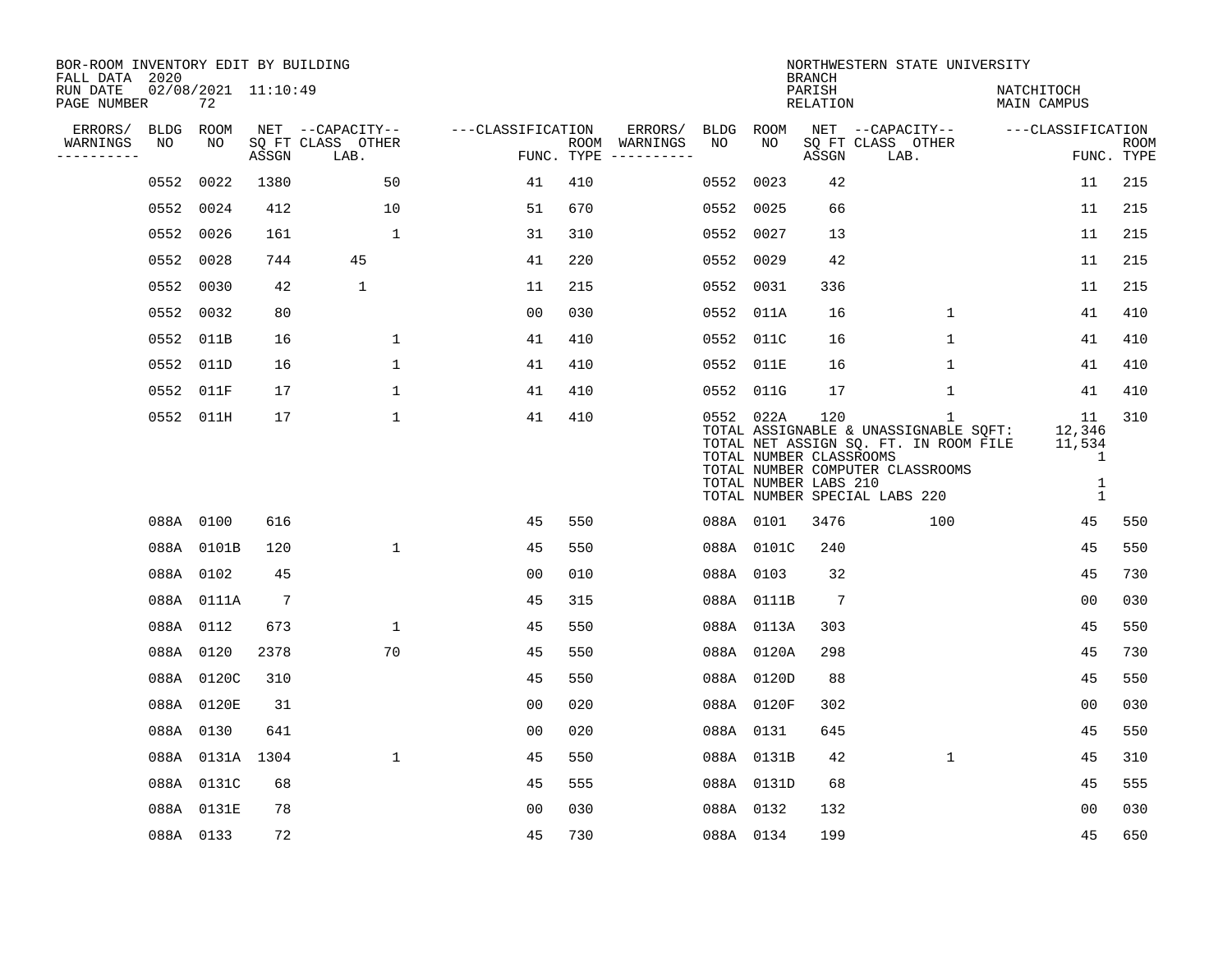| BOR-ROOM INVENTORY EDIT BY BUILDING<br>FALL DATA 2020 |           |                           |       |                           |                   | NORTHWESTERN STATE UNIVERSITY<br><b>BRANCH</b> |               |    |            |                           |                           |                                  |                           |
|-------------------------------------------------------|-----------|---------------------------|-------|---------------------------|-------------------|------------------------------------------------|---------------|----|------------|---------------------------|---------------------------|----------------------------------|---------------------------|
| RUN DATE<br>PAGE NUMBER                               |           | 02/08/2021 11:10:49<br>73 |       |                           |                   |                                                |               |    |            | PARISH<br><b>RELATION</b> |                           | NATCHITOCH<br><b>MAIN CAMPUS</b> |                           |
| ERRORS/                                               | BLDG ROOM |                           |       | NET --CAPACITY--          | ---CLASSIFICATION |                                                | ERRORS/       |    | BLDG ROOM  |                           | NET --CAPACITY--          | ---CLASSIFICATION                |                           |
| WARNINGS<br>----------                                | NO        | NO                        | ASSGN | SQ FT CLASS OTHER<br>LAB. |                   | FUNC. TYPE                                     | ROOM WARNINGS | NO | NO         | ASSGN                     | SQ FT CLASS OTHER<br>LAB. |                                  | <b>ROOM</b><br>FUNC. TYPE |
|                                                       |           | 088A 0134A                | 75    |                           | 00                | 030                                            |               |    | 088A 0134B | 133                       |                           | 45                               | 655                       |
|                                                       |           | 088A 0134C                | 75    |                           | 00                | 030                                            |               |    | 088A 0135  | 72                        |                           | 00                               | 030                       |
|                                                       |           | 088A 0136                 | 132   |                           | 00                | 030                                            |               |    | 088A 0140  | 497                       |                           | 00                               | 020                       |
|                                                       |           | 088A 0141                 | 193   |                           | 65                | 630                                            |               |    | 088A 0141A | 430                       |                           | 65                               | 630                       |
|                                                       |           | 088A 0141B                | 630   |                           | 51                | 630                                            |               |    | 088A 0142  | 204                       |                           | 45                               | 550                       |
|                                                       |           | 088A 0142A                | 11    |                           | 45                | 555                                            |               |    | 088A 0143  | 1025                      | 45                        | 45                               | 550                       |
|                                                       |           | 088A 0143A                | 130   | $\mathbf 1$               | 45                | 310                                            |               |    | 088A 0143B | 90                        |                           | 45                               | 555                       |
|                                                       |           | 088A 0143C                | 47    |                           | 0 <sub>0</sub>    | 020                                            |               |    | 088A 0143D | 54                        |                           | 45                               | 555                       |
|                                                       |           | 088A 0143E                | 54    |                           | 45                | 555                                            |               |    | 088A 0144  | 132                       |                           | 45                               | 555                       |
|                                                       |           | 088A 0150                 | 109   | 1                         | 45                | 310                                            |               |    | 088A 0150A | 456                       |                           | 45                               | 550                       |
|                                                       |           | 088A 0150B                | 203   |                           | 45                | 555                                            |               |    | 088A 0160  | 80                        | $\mathbf{1}$              | 45                               | 310                       |
|                                                       |           | 088A 0161                 | 4014  | $\mathbf{1}$              | 11                | 610                                            |               |    | 088A 0161A | 23                        | $\mathbf 1$               | 45                               | 555                       |
|                                                       |           | 088A 0161B                | 25    |                           | 45                | 555                                            |               |    | 088A 0162  | 157                       | 1                         | 45                               | 310                       |
|                                                       |           | 088A 0163                 | 157   | 1                         | 45                | 310                                            |               |    | 088A 0164  | 4014                      | 1                         | 45                               | 550                       |
|                                                       |           | 088A 0164A                | 25    | $\mathbf 1$               | 45                | 555                                            |               |    | 088A 0164B | 25                        |                           | 00                               | 030                       |
|                                                       |           | 088A 0165                 | 157   | $\mathbf 1$               | 45                | 310                                            |               |    | 088A 0166  | 76                        | 1                         | 45                               | 310                       |
|                                                       |           | 088A 0170                 | 639   |                           | 0 <sub>0</sub>    | 020                                            |               |    | 088A 0171  | 195                       |                           | 0 <sub>0</sub>                   | 020                       |
|                                                       |           | 088A 0172                 | 211   |                           | 0 <sub>0</sub>    | 030                                            |               |    | 088A 0180  | 2647                      |                           | 45                               | 550                       |
|                                                       |           | 088A 0180A                | 96    | $\mathbf{1}$              | 45                | 525                                            |               |    | 088A 0180B | 512                       |                           | 0 <sub>0</sub>                   | 030                       |
|                                                       |           | 088A 0180C                | 70    | $\mathbf{1}$              | 45                | 310                                            |               |    | 088A 0180D | 48                        |                           | 00                               | 030                       |
|                                                       |           | 088A 0180E                | 364   |                           | 65                | 731                                            |               |    | 088A 0180F | 108                       | $\mathbf 1$               | 45                               | 310                       |
|                                                       |           | 088A 0180G                | 12    |                           | 0 <sub>0</sub>    | 030                                            |               |    | 088A 0180H | 473                       |                           | 65                               | 731                       |
|                                                       |           | 088A 0180I                | 13    |                           | 45                | 525                                            |               |    | 088A 0200  | 1910                      |                           | 0 <sub>0</sub>                   | 020                       |
|                                                       |           | 088A 0201                 | 61    |                           | 00                | 030                                            |               |    | 088A 0202  | 132                       |                           | 00                               | 030                       |
|                                                       |           | 088A 0203                 | 898   | $\mathbf{1}$              | 45                | 550                                            |               |    | 088A 0203A | 70                        |                           | 45                               | 555                       |
|                                                       |           | 088A 0203B                | 68    |                           | 45                | 555                                            |               |    | 088A 0203C | 18                        |                           | 0 <sub>0</sub>                   | 020                       |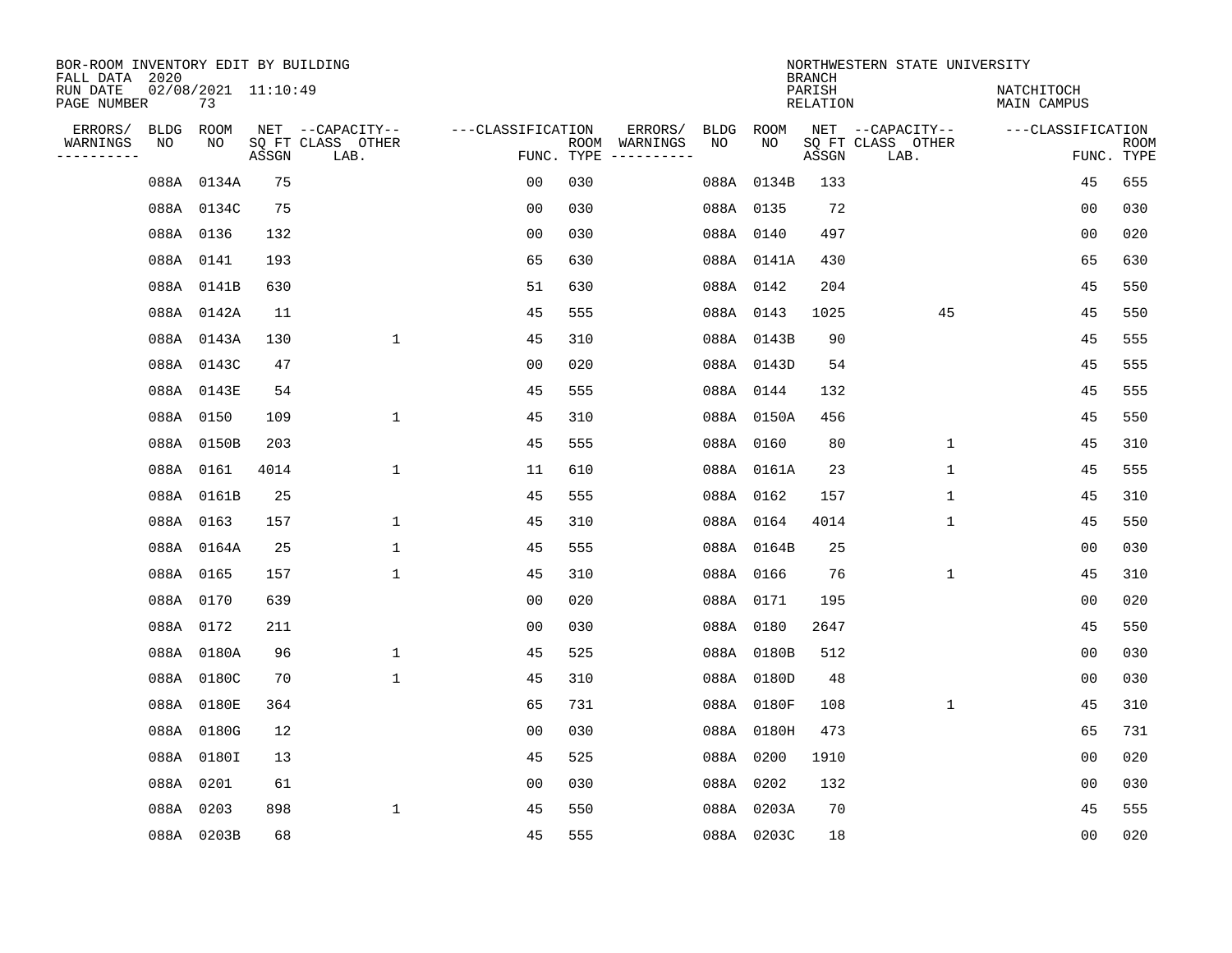| BOR-ROOM INVENTORY EDIT BY BUILDING<br>FALL DATA 2020 |           |                           |       |                           |                   |     |                                      |           |                                                  | <b>BRANCH</b>      | NORTHWESTERN STATE UNIVERSITY                                                                                                                              |                           |                           |
|-------------------------------------------------------|-----------|---------------------------|-------|---------------------------|-------------------|-----|--------------------------------------|-----------|--------------------------------------------------|--------------------|------------------------------------------------------------------------------------------------------------------------------------------------------------|---------------------------|---------------------------|
| RUN DATE<br>PAGE NUMBER                               |           | 02/08/2021 11:10:49<br>74 |       |                           |                   |     |                                      |           |                                                  | PARISH<br>RELATION |                                                                                                                                                            | NATCHITOCH<br>MAIN CAMPUS |                           |
| ERRORS/                                               | BLDG ROOM |                           |       | NET --CAPACITY--          | ---CLASSIFICATION |     | ERRORS/                              | BLDG ROOM |                                                  |                    | NET --CAPACITY-- ---CLASSIFICATION                                                                                                                         |                           |                           |
| WARNINGS<br>---------                                 | NO        | NO                        | ASSGN | SQ FT CLASS OTHER<br>LAB. |                   |     | ROOM WARNINGS<br>FUNC. TYPE $------$ | NO        | NO                                               | ASSGN              | SQ FT CLASS OTHER<br>LAB.                                                                                                                                  |                           | <b>ROOM</b><br>FUNC. TYPE |
|                                                       |           | 088A 0203D                | 36    | $\mathbf{1}$              | 45                | 555 |                                      | 088A 0204 |                                                  | 898                | $\mathbf{1}$                                                                                                                                               | 45                        | 550                       |
|                                                       |           | 088A 0205                 | 869   | $\mathbf{1}$              | 45                | 550 |                                      | 088A 0206 |                                                  | 926                | 20                                                                                                                                                         | 45                        | 550                       |
|                                                       |           | 088A 0206A                | 119   |                           | 45                | 350 |                                      |           | 088A 0206B                                       | 96                 | $\mathbf{1}$                                                                                                                                               | 45                        | 310                       |
|                                                       |           | 088A 0207                 | 138   |                           | 00                | 030 |                                      | 088A 0208 | TOTAL NUMBER CLASSROOMS<br>TOTAL NUMBER LABS 210 | 180                | TOTAL ASSIGNABLE & UNASSIGNABLE SQFT: 37,487<br>TOTAL NET ASSIGN SQ. FT. IN ROOM FILE<br>TOTAL NUMBER COMPUTER CLASSROOMS<br>TOTAL NUMBER SPECIAL LABS 220 | 00<br>31,272              | 030                       |
|                                                       |           | 088B 0100                 | 272   |                           | 11                | 315 |                                      | 088B 0101 |                                                  | 314                | 14                                                                                                                                                         | 11                        | 310                       |
|                                                       |           | 088B 0102                 | 2369  | 4                         | 46                | 310 |                                      | 088B 0103 |                                                  | 125                | 45                                                                                                                                                         | 11                        | 310                       |
|                                                       |           | 088B 0103A                | 265   | $\mathbf 1$               | 46                | 310 |                                      | 088B 0104 |                                                  | 125                | 45                                                                                                                                                         | 46                        | 310                       |
|                                                       | 088B 0105 |                           | 190   | 55                        | 11                | 310 |                                      | 088B 0106 |                                                  | 125                | 5                                                                                                                                                          | 11                        | 310                       |
|                                                       | 088B 0107 |                           | 190   | 1                         | 11                | 310 |                                      | 088B      | 0108                                             | 190                | $\mathbf 1$                                                                                                                                                | 11                        | 310                       |
|                                                       | 088B      | 0109                      | 190   | $\mathbf 1$               | 11                | 310 |                                      | 088B 0110 |                                                  | 190                | $\mathbf{1}$                                                                                                                                               | 11                        | 310                       |
|                                                       | 088B 0111 |                           | 190   |                           | 64                | 315 |                                      | 088B 0112 |                                                  | 55                 |                                                                                                                                                            | 00                        | 020                       |
|                                                       |           | 088B 0113                 | 54    | 40                        | 00                | 030 |                                      |           | 088B 0113A                                       | 64                 |                                                                                                                                                            | 0 <sub>0</sub>            | 010                       |
|                                                       |           | 088B 0113B                | 108   |                           | 65                | 650 |                                      | 088B 0114 |                                                  | 126                |                                                                                                                                                            | 65                        | 650                       |
|                                                       |           | 088B 0114A                | 108   |                           | 65                | 650 |                                      | 088B 0115 |                                                  | 194                | $\mathbf{1}$                                                                                                                                               | 46                        | 310                       |
|                                                       |           | 088B 0116                 | 194   | 1                         | 11                | 310 |                                      |           | TOTAL NUMBER CLASSROOMS<br>TOTAL NUMBER LABS 210 |                    | TOTAL ASSIGNABLE & UNASSIGNABLE SQFT:<br>TOTAL NET ASSIGN SQ. FT. IN ROOM FILE<br>TOTAL NUMBER COMPUTER CLASSROOMS<br>TOTAL NUMBER SPECIAL LABS 220        | 5,638<br>5,465            |                           |
|                                                       |           | 088C 0100                 | 341   |                           | 65                | 315 |                                      | 088C 0101 |                                                  | 3306               | 12                                                                                                                                                         | 11                        | 650                       |
|                                                       |           | 088C 0102                 | 415   | 5                         | 11                | 350 |                                      | 088C 0103 |                                                  | 819                | 45                                                                                                                                                         | 11                        | 210                       |
|                                                       |           | 088C 0103H                | 400   | 8                         | 11                | 210 |                                      | 088C 0104 |                                                  | 819                | 45                                                                                                                                                         | 11                        | 210                       |
|                                                       | 088C 0105 |                           | 819   | 40                        | 11                | 110 |                                      | 088C 0106 |                                                  | 819                | 55                                                                                                                                                         | 11                        | 110                       |
|                                                       | 088C 0107 |                           | 128   | 6                         | 65                | 650 |                                      | 088C 0108 |                                                  | 143                | 6                                                                                                                                                          | 65                        | 650                       |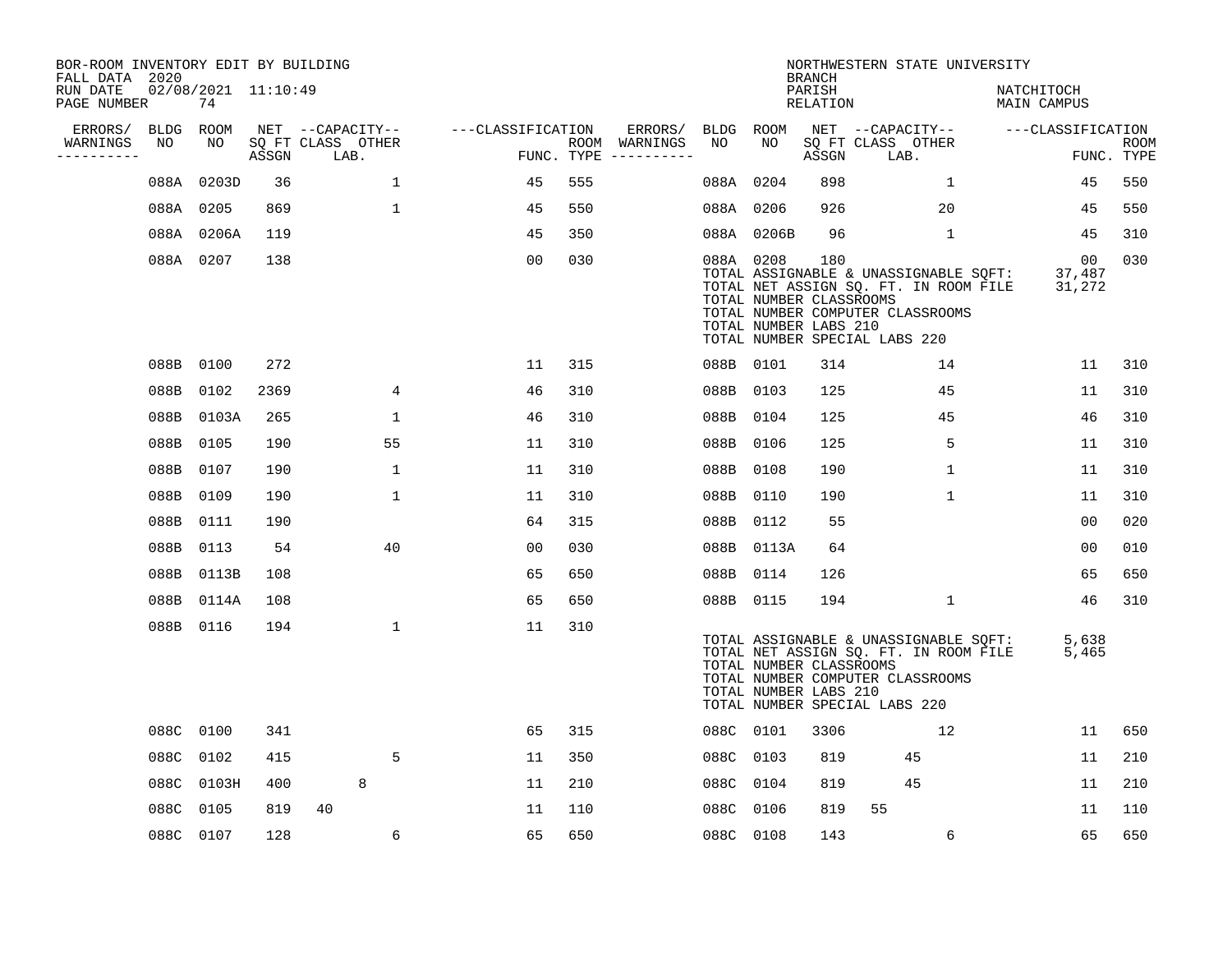| BOR-ROOM INVENTORY EDIT BY BUILDING<br>FALL DATA 2020 |                   |                           |       |                                               |                   | NORTHWESTERN STATE UNIVERSITY<br><b>BRANCH</b> |                     |                   |            |                    |                                               |                           |                           |  |
|-------------------------------------------------------|-------------------|---------------------------|-------|-----------------------------------------------|-------------------|------------------------------------------------|---------------------|-------------------|------------|--------------------|-----------------------------------------------|---------------------------|---------------------------|--|
| RUN DATE<br>PAGE NUMBER                               |                   | 02/08/2021 11:10:49<br>75 |       |                                               |                   |                                                |                     |                   |            | PARISH<br>RELATION |                                               | NATCHITOCH<br>MAIN CAMPUS |                           |  |
| ERRORS/<br>WARNINGS<br>---------                      | <b>BLDG</b><br>NO | ROOM<br>NO                | ASSGN | NET --CAPACITY--<br>SQ FT CLASS OTHER<br>LAB. | ---CLASSIFICATION | ROOM<br>FUNC. TYPE                             | ERRORS/<br>WARNINGS | <b>BLDG</b><br>NO | ROOM<br>NO | ASSGN              | NET --CAPACITY--<br>SQ FT CLASS OTHER<br>LAB. | ---CLASSIFICATION         | <b>ROOM</b><br>FUNC. TYPE |  |
|                                                       | 088C              | 0109                      | 199   |                                               | 0 <sub>0</sub>    | 020                                            |                     | 088C              | 0110       | 276                |                                               | 0 <sub>0</sub>            | 020                       |  |
|                                                       | 088C              | 0111                      | 819   | 20                                            | 41                | 440                                            |                     | 088C              | 0113       | 819                | 40                                            | 11                        | 210                       |  |
|                                                       | 088C              | 0114                      | 890   | 20                                            | 45                | 220                                            |                     | 088C              | 0115       | 374                |                                               | 0 <sub>0</sub>            | 020                       |  |
|                                                       | 088C              | 0116                      | 165   |                                               | 11                | 730                                            |                     | 088C              | 0117       | 256                | 2                                             | 11                        | 310                       |  |
|                                                       | 088C              | 0118                      | 89    | 1                                             | 11                | 310                                            |                     | 088C              | 0119       | 409                | $\mathbf 1$                                   | 11                        | 310                       |  |
|                                                       | 088C              | 0121                      | 427   | 1                                             | 11                | 310                                            |                     | 088C              | 0121A      | 427                |                                               | 0 <sub>0</sub>            | 030                       |  |
|                                                       | 088C              | 0121B                     | 17    | $\mathbf 1$                                   | 64                | 310                                            |                     | 088C              | 0121C      | 11                 |                                               | 64                        | 730                       |  |
|                                                       | 088C              | 0121D                     | 51    | 1                                             | 11                | 310                                            |                     | 088C              | 0121E      | 51                 | $\mathbf 1$                                   | 11                        | 310                       |  |
|                                                       | 088C              | 0121F                     | 58    | 1                                             | 65                | 310                                            |                     | 088C              | 0121G      | 96                 | $\mathbf 1$                                   | 11                        | 310                       |  |
|                                                       |                   | 088C 0122                 | 276   |                                               | 0 <sub>0</sub>    | 020                                            |                     | 088C              | 0200       | 1435               |                                               | 0 <sub>0</sub>            | 020                       |  |
|                                                       |                   | 088C 0200A                | 232   |                                               | 0 <sub>0</sub>    | 020                                            |                     | 088C              | 0200B      | 232                |                                               | 0 <sub>0</sub>            | 020                       |  |
|                                                       | 088C              | 0201                      | 125   |                                               | 65                | 650                                            |                     |                   | 088C 0202  | 79                 | $\mathbf 1$                                   | 11                        | 310                       |  |
|                                                       | 088C              | 0203                      | 53    |                                               | 0 <sub>0</sub>    | 030                                            |                     | 088C              | 0204       | 79                 | 1                                             | 11                        | 310                       |  |
|                                                       | 088C              | 0205                      | 71    |                                               | 0 <sub>0</sub>    | 030                                            |                     | 088C              | 0206       | 79                 | 2                                             | 11                        | 310                       |  |
|                                                       | 088C              | 0207                      | 71    | 1                                             | 11                | 310                                            |                     | 088C              | 0208       | 79                 | 1                                             | 11                        | 310                       |  |
|                                                       | 088C              | 0209                      | 71    | 1                                             | 11                | 310                                            |                     | 088C              | 0210       | 79                 | 2                                             | 11                        | 310                       |  |
|                                                       | 088C              | 0211                      | 71    | 1                                             | 11                | 310                                            |                     | 088C              | 0212       | 79                 | 1                                             | 11                        | 310                       |  |
|                                                       | 088C              | 0213                      | 71    | 1                                             | 11                | 310                                            |                     | 088C              | 0214       | 79                 | 2                                             | 11                        | 310                       |  |
|                                                       | 088C              | 0215                      | 71    | 1                                             | 11                | 310                                            |                     | 088C              | 0216       | 79                 | 1                                             | 11                        | 310                       |  |
|                                                       | 088C              | 0217                      | 71    | 1                                             | 11                | 310                                            |                     | 088C              | 0218       | 79                 | 1                                             | 11                        | 315                       |  |
|                                                       | 088C              | 0219                      | 71    | $\mathbf{1}$                                  | 11                | 310                                            |                     | 088C              | 0220       | 189                | 1                                             | 11                        | 310                       |  |
|                                                       | 088C              | 0221                      | 35    |                                               | 0 <sub>0</sub>    | 030                                            |                     | 088C              | 0222       | 117                | 1                                             | 11                        | 310                       |  |
|                                                       | 088C              | 0223                      | 71    | 1                                             | 11                | 310                                            |                     | 088C              | 0225       | 71                 | 1                                             | 11                        | 310                       |  |
|                                                       | 088C              | 0226                      | 79    | $\mathbf 1$                                   | 11                | 310                                            |                     |                   | 088C 0227  | 71                 | $\mathbf 1$                                   | 65                        | 310                       |  |
|                                                       | 088C              | 0228                      | 79    | 1                                             | 11                | 310                                            |                     | 088C              | 0229       | 71                 | 1                                             | 11                        | 310                       |  |
|                                                       | 088C 0230         |                           | 79    | $\mathbf{1}$                                  | 11                | 310                                            |                     | 088C 0231         |            | 71                 | 1                                             | 11                        | 310                       |  |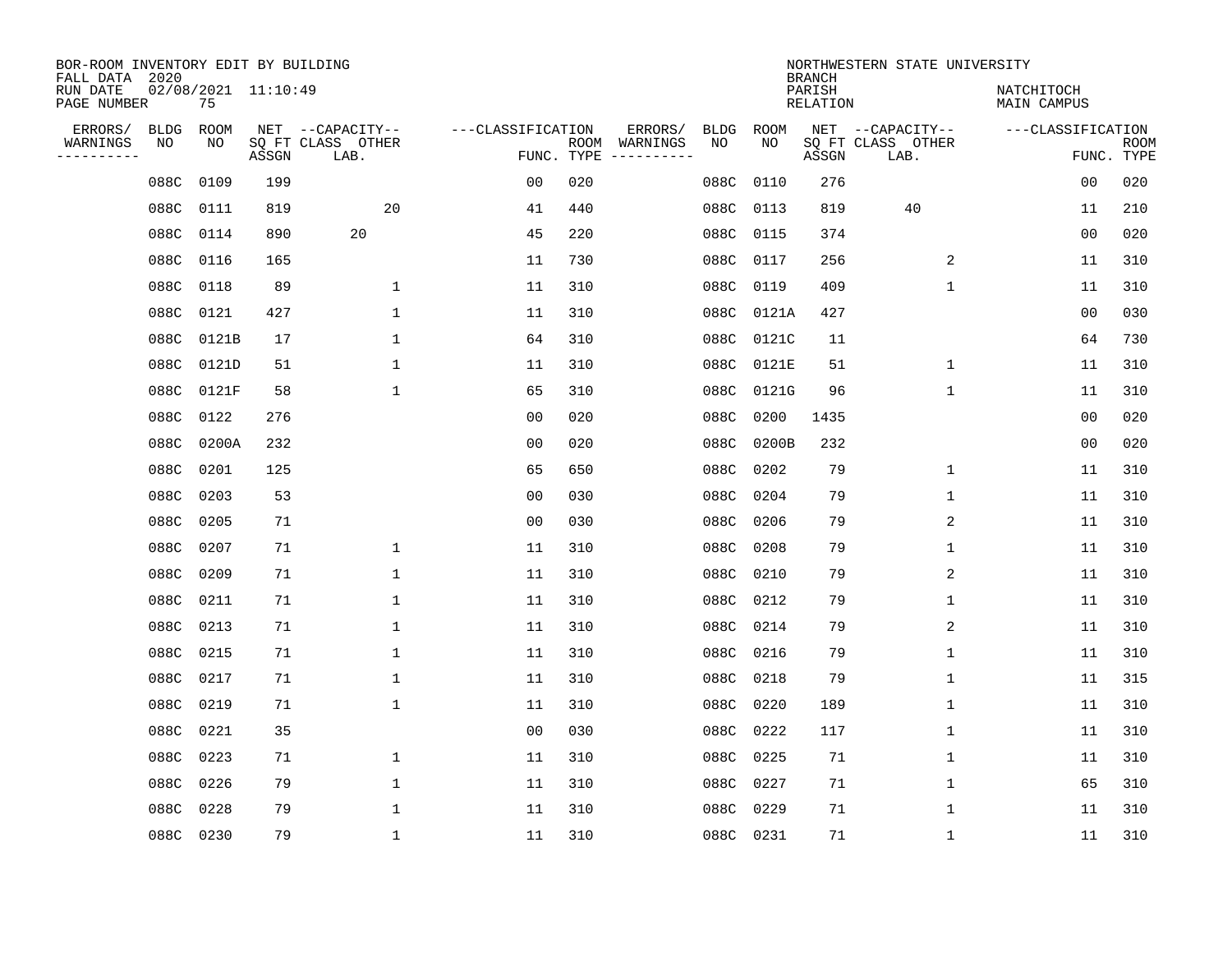| BOR-ROOM INVENTORY EDIT BY BUILDING<br>FALL DATA 2020 |           |            |                     |                           |                   | NORTHWESTERN STATE UNIVERSITY<br><b>BRANCH</b> |                                      |             |             |                                                        |                                                                                                                                                     |                                                    |                           |  |
|-------------------------------------------------------|-----------|------------|---------------------|---------------------------|-------------------|------------------------------------------------|--------------------------------------|-------------|-------------|--------------------------------------------------------|-----------------------------------------------------------------------------------------------------------------------------------------------------|----------------------------------------------------|---------------------------|--|
| RUN DATE<br>PAGE NUMBER                               |           | 76         | 02/08/2021 11:10:49 |                           |                   |                                                |                                      |             |             | PARISH<br><b>RELATION</b>                              |                                                                                                                                                     | NATCHITOCH<br>MAIN CAMPUS                          |                           |  |
| ERRORS/                                               | BLDG      | ROOM       |                     | NET --CAPACITY--          | ---CLASSIFICATION |                                                | ERRORS/                              | <b>BLDG</b> | <b>ROOM</b> |                                                        | NET --CAPACITY--                                                                                                                                    | ---CLASSIFICATION                                  |                           |  |
| WARNINGS<br>----------                                | NO        | NO         | ASSGN               | SQ FT CLASS OTHER<br>LAB. |                   |                                                | ROOM WARNINGS<br>FUNC. TYPE $------$ | NO          | NO          | ASSGN                                                  | SQ FT CLASS OTHER<br>LAB.                                                                                                                           |                                                    | <b>ROOM</b><br>FUNC. TYPE |  |
|                                                       | 088C      | 0232       | 79                  | $\mathbf{1}$              | 11                | 310                                            |                                      | 088C        | 0233        | 71                                                     | 1                                                                                                                                                   | 11                                                 | 310                       |  |
|                                                       | 088C      | 0234       | 79                  | $\mathbf 1$               | 11                | 310                                            |                                      | 088C        | 0235        | 71                                                     | 1                                                                                                                                                   | 11                                                 | 310                       |  |
|                                                       | 088C 0236 |            | 79                  | $\mathbf 1$               | 11                | 310                                            |                                      |             | 088C 0237   | 71                                                     | $\mathbf 1$                                                                                                                                         | 11                                                 | 310                       |  |
|                                                       | 088C      | 0238       | 79                  | $\mathbf{1}$              | 11                | 310                                            |                                      |             | 088C 0239   | 71                                                     | $\mathbf 1$                                                                                                                                         | 11                                                 | 310                       |  |
|                                                       | 088C      | 0240       | 79                  | $\mathbf{1}$              | 11                | 310                                            |                                      |             | 088C 0241   | 71                                                     | $\mathbf{1}$                                                                                                                                        | 11                                                 | 310                       |  |
|                                                       | 088C 0242 |            | 79                  | $\mathbf 1$               | 11                | 310                                            |                                      |             | 088C 0243   | 71                                                     | 1                                                                                                                                                   | 11                                                 | 310                       |  |
|                                                       | 088C 0244 |            | 79                  | $\mathbf{1}$              | 11                | 310                                            |                                      |             | 088C 0245   | 71                                                     | $\mathbf{1}$                                                                                                                                        | 11                                                 | 310                       |  |
|                                                       | 088C 0246 |            | 79                  | $\mathbf{1}$              | 11                | 310                                            |                                      |             | 088C 0247   | 1587                                                   | 35                                                                                                                                                  | 45                                                 | 220                       |  |
|                                                       | 088C 0248 |            | 158                 | $\mathbf{1}$              | 63                | 310                                            |                                      |             | 088C 0250   | 98<br>TOTAL NUMBER CLASSROOMS<br>TOTAL NUMBER LABS 210 | TOTAL ASSIGNABLE & UNASSIGNABLE SQFT:<br>TOTAL NET ASSIGN SQ. FT. IN ROOM FILE<br>TOTAL NUMBER COMPUTER CLASSROOMS<br>TOTAL NUMBER SPECIAL LABS 220 | 00<br>20,980<br>17,272<br>2<br>$\overline{4}$<br>2 | 030                       |  |
|                                                       |           | 088D 0101  | 216                 | $\mathbf 1$               | 65                | 310                                            |                                      |             | 088D 0102   | 1074                                                   | 70                                                                                                                                                  | 11                                                 | 110                       |  |
|                                                       | 088D      | 0102A      | 476                 | 10                        | 46                | 350                                            |                                      | 088D        | 0103        | 311                                                    | 1                                                                                                                                                   | 41                                                 | 310                       |  |
|                                                       | 088D      | 0103A      | 100                 | $\mathbf{1}$              | 11                | 310                                            |                                      | 088D        | 0103B       | 296                                                    | 4                                                                                                                                                   | 11                                                 | 310                       |  |
|                                                       | 088D      | 0103C      | 36                  | 2                         | 11                | 540                                            |                                      | 088D        | 0103D       | 36                                                     | 2                                                                                                                                                   | 11                                                 | 310                       |  |
|                                                       | 088D      | 0103E      | 36                  | 2                         | 11                | 540                                            |                                      | 088D        | 0103F       | 36                                                     | 2                                                                                                                                                   | 11                                                 | 540                       |  |
|                                                       | 088D      | 0103G      | 36                  | 2                         | 11                | 540                                            |                                      | 088D        | 0103H       | 473                                                    | 1                                                                                                                                                   | 11                                                 | 310                       |  |
|                                                       | 088D      | 0103I      | 35                  | $\mathbf 1$               | 11                | 310                                            |                                      | 088D        | 0103J       | 36                                                     | 1                                                                                                                                                   | 11                                                 | 310                       |  |
|                                                       | 088D      | 0103K      | 71                  | $\mathbf 1$               | 11                | 310                                            |                                      | 088D        | 0103L       | 71                                                     | $\mathbf 1$                                                                                                                                         | 11                                                 | 310                       |  |
|                                                       | 088D      | 0103M      | 71                  | 1                         | 11                | 310                                            |                                      | 088D        | 0103N       | 71                                                     | 1                                                                                                                                                   | 11                                                 | 310                       |  |
|                                                       | 088D      | 01030      | 71                  | $\mathbf 1$               | 11                | 310                                            |                                      | 088D        | 0103P       | 178                                                    | 4                                                                                                                                                   | 11                                                 | 540                       |  |
|                                                       | 088D      | 0104       | 269                 | $\mathbf 1$               | 11                | 310                                            |                                      | 088D        | 0104A       | 98                                                     | 1                                                                                                                                                   | 11                                                 | 310                       |  |
|                                                       | 088D      | 0104B      | 83                  |                           | 43                | 535                                            |                                      | 088D        | 0104C       | 25                                                     | 2                                                                                                                                                   | 11                                                 | 540                       |  |
|                                                       | 088D      | 0104D      | 25                  | 2                         | 11                | 540                                            |                                      | 088D        | 0104E       | 19                                                     | 2                                                                                                                                                   | 11                                                 | 540                       |  |
|                                                       |           | 088D 0104F | 19                  | 2                         | 11                | 540                                            |                                      |             | 088D 0104G  | 19                                                     | 2                                                                                                                                                   | 11                                                 | 540                       |  |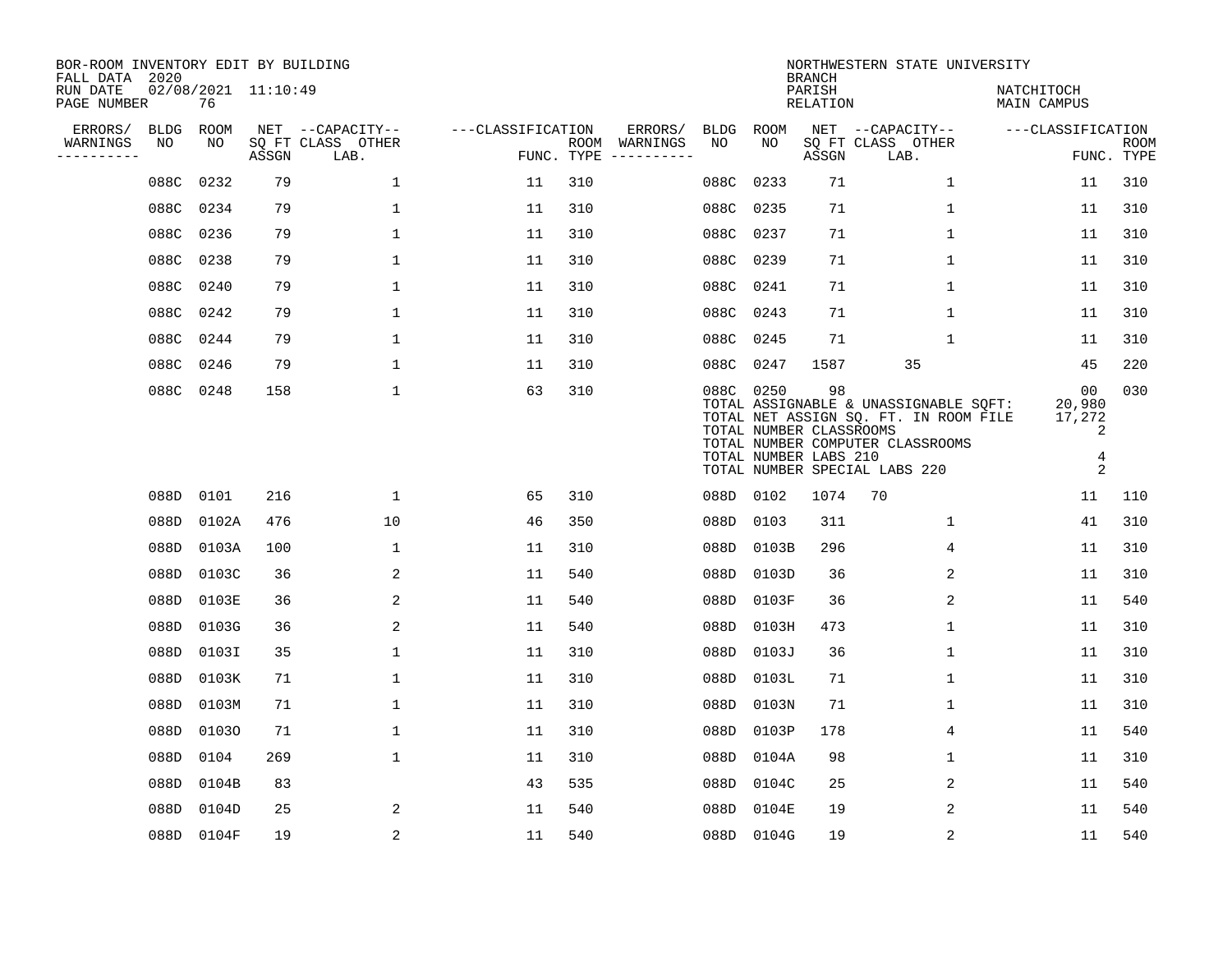| BOR-ROOM INVENTORY EDIT BY BUILDING<br>FALL DATA 2020 |      |                           |       |                           |                   | NORTHWESTERN STATE UNIVERSITY<br><b>BRANCH</b> |                                      |      |                                                               |                    |                               |                                                                                                                    |                                    |                                          |                    |
|-------------------------------------------------------|------|---------------------------|-------|---------------------------|-------------------|------------------------------------------------|--------------------------------------|------|---------------------------------------------------------------|--------------------|-------------------------------|--------------------------------------------------------------------------------------------------------------------|------------------------------------|------------------------------------------|--------------------|
| RUN DATE<br>PAGE NUMBER                               |      | 02/08/2021 11:10:49<br>77 |       |                           |                   |                                                |                                      |      |                                                               | PARISH<br>RELATION |                               |                                                                                                                    | NATCHITOCH<br>MAIN CAMPUS          |                                          |                    |
| ERRORS/                                               |      | BLDG ROOM                 |       | NET --CAPACITY--          | ---CLASSIFICATION |                                                | ERRORS/ BLDG ROOM                    |      |                                                               |                    |                               |                                                                                                                    | NET --CAPACITY-- ---CLASSIFICATION |                                          |                    |
| WARNINGS<br>----------                                | NO   | NO                        | ASSGN | SQ FT CLASS OTHER<br>LAB. |                   |                                                | ROOM WARNINGS<br>FUNC. TYPE $------$ | NO   | NO                                                            | ASSGN              | SQ FT CLASS OTHER<br>LAB.     |                                                                                                                    |                                    |                                          | ROOM<br>FUNC. TYPE |
|                                                       | 088D | 0104H                     | 890   | 40                        | 11                | 110                                            |                                      | 088D | 0104I                                                         | 120                |                               | $\mathbf{1}$                                                                                                       |                                    | 11                                       | 310                |
|                                                       | 088D | 0104J                     | 120   | 1                         | 11                | 310                                            |                                      |      | 088D 0104K                                                    | 120                |                               | 1                                                                                                                  |                                    | 11                                       | 310                |
|                                                       | 088D | 0104L                     | 198   | 3                         | 11                | 540                                            |                                      | 088D | 0105                                                          | 358                |                               | 10                                                                                                                 |                                    | 45                                       | 310                |
|                                                       | 088D | 0105A                     | 98    | $\mathbf 1$               | 11                | 310                                            |                                      |      | 088D 0105B                                                    | 522                | 48                            |                                                                                                                    |                                    | 44                                       | 140                |
|                                                       | 088D | 0105C                     | 209   | $\mathbf 1$               | 11                | 310                                            |                                      |      | 088D 0105D                                                    | 573                | 24                            |                                                                                                                    |                                    | 11                                       | 110                |
|                                                       | 088D | 0105E                     | 80    | $\mathbf 1$               | 11                | 310                                            |                                      |      | 088D 0106                                                     | 77                 |                               | 2                                                                                                                  |                                    | 11                                       | 540                |
|                                                       | 088D | 0107                      | 77    | 2                         | 11                | 540                                            |                                      |      | 088D 0108                                                     | 77                 |                               | $\overline{2}$                                                                                                     |                                    | 11                                       | 540                |
|                                                       | 088D | 0109                      | 77    | 2                         | 11                | 540                                            |                                      |      | 088D 0110                                                     | 77                 |                               | 2                                                                                                                  |                                    | 11                                       | 540                |
|                                                       | 088D | 0111                      | 40    | 2                         | 11                | 440                                            |                                      |      | 088D 0112                                                     | 168                |                               |                                                                                                                    |                                    | 11                                       | 540                |
|                                                       |      | 088D 0113                 | 100   |                           | 41                | 540                                            |                                      |      | 088D 0114<br>TOTAL NUMBER CLASSROOMS<br>TOTAL NUMBER LABS 210 | 100                | TOTAL NUMBER SPECIAL LABS 220 | TOTAL ASSIGNABLE & UNASSIGNABLE SQFT:<br>TOTAL NET ASSIGN SQ. FT. IN ROOM FILE<br>TOTAL NUMBER COMPUTER CLASSROOMS |                                    | 00<br>8,368<br>8,268<br>3<br>$\mathbf 1$ | 010                |
|                                                       |      | 092A 0100 1975            |       |                           | 0 <sub>0</sub>    | 030                                            |                                      |      | TOTAL NUMBER CLASSROOMS<br>TOTAL NUMBER LABS 210              |                    | TOTAL NUMBER SPECIAL LABS 220 | TOTAL ASSIGNABLE & UNASSIGNABLE SQFT:<br>TOTAL NET ASSIGN SQ. FT. IN ROOM FILE<br>TOTAL NUMBER COMPUTER CLASSROOMS |                                    | 1,975                                    |                    |
|                                                       |      | 113A 0100                 | 1000  |                           | 30                | 731                                            |                                      |      | TOTAL NUMBER CLASSROOMS<br>TOTAL NUMBER LABS 210              |                    | TOTAL NUMBER SPECIAL LABS 220 | TOTAL ASSIGNABLE & UNASSIGNABLE SQFT:<br>TOTAL NET ASSIGN SQ. FT. IN ROOM FILE<br>TOTAL NUMBER COMPUTER CLASSROOMS |                                    | 1,000<br>1,000                           |                    |
|                                                       |      | 115A 0100                 | 600   |                           | 75                | 731                                            |                                      |      | TOTAL NUMBER CLASSROOMS<br>TOTAL NUMBER LABS 210              |                    | TOTAL NUMBER SPECIAL LABS 220 | TOTAL ASSIGNABLE & UNASSIGNABLE SQFT:<br>TOTAL NET ASSIGN SQ. FT. IN ROOM FILE<br>TOTAL NUMBER COMPUTER CLASSROOMS |                                    | 600<br>600                               |                    |
|                                                       |      | 306A 0009                 | 372   |                           | 00                | 030                                            |                                      |      | 306A 001A                                                     | 50                 |                               |                                                                                                                    |                                    | 00                                       | 030                |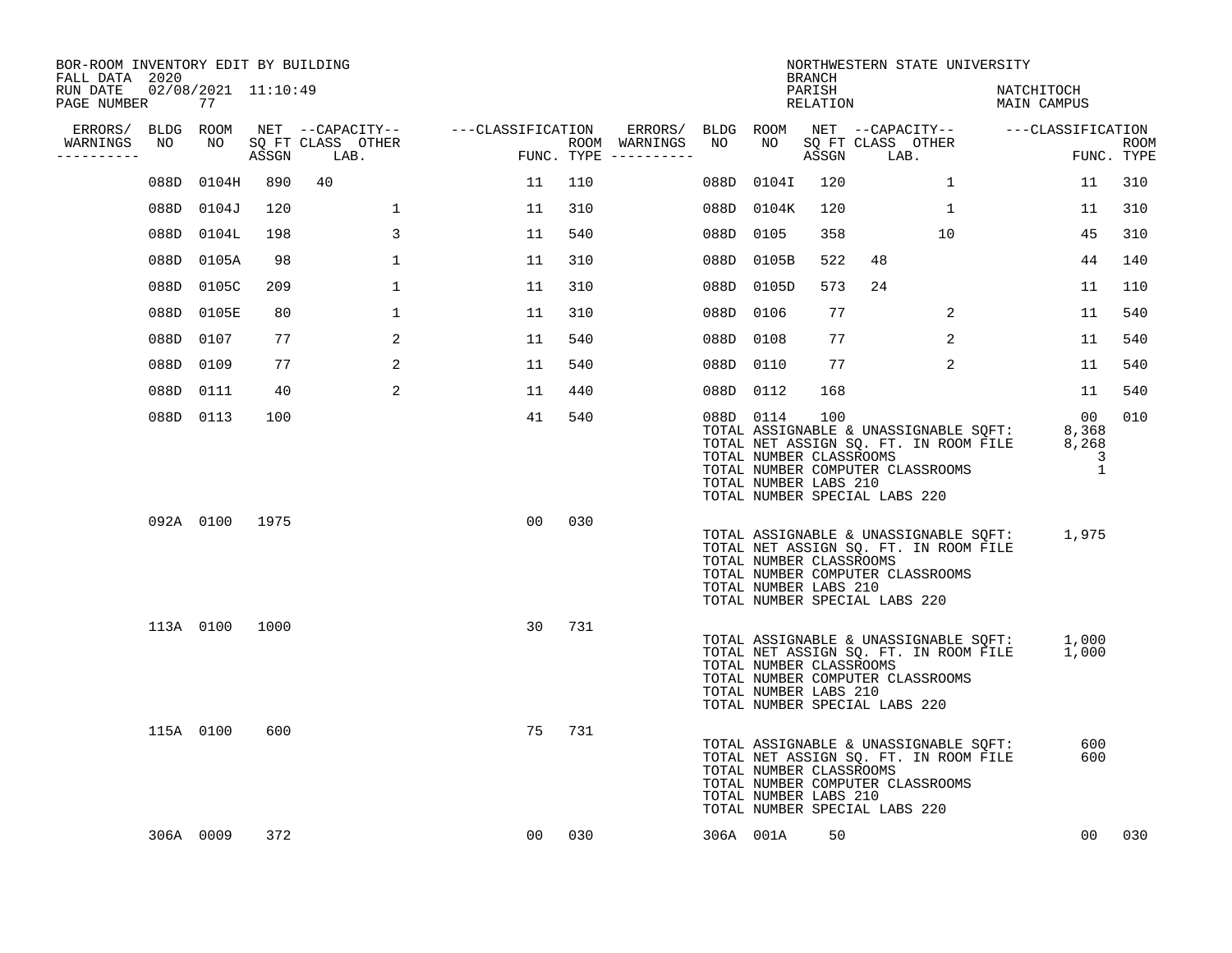| BOR-ROOM INVENTORY EDIT BY BUILDING<br>FALL DATA 2020 |           |                           |       |                           |                   |     |                                      |           |                                                               | <b>BRANCH</b>      | NORTHWESTERN STATE UNIVERSITY                                                                                                                            |                                            |                           |
|-------------------------------------------------------|-----------|---------------------------|-------|---------------------------|-------------------|-----|--------------------------------------|-----------|---------------------------------------------------------------|--------------------|----------------------------------------------------------------------------------------------------------------------------------------------------------|--------------------------------------------|---------------------------|
| RUN DATE<br>PAGE NUMBER                               |           | 02/08/2021 11:10:49<br>78 |       |                           |                   |     |                                      |           |                                                               | PARISH<br>RELATION |                                                                                                                                                          | NATCHITOCH<br>MAIN CAMPUS                  |                           |
| ERRORS/                                               | BLDG      | ROOM                      |       | NET --CAPACITY--          | ---CLASSIFICATION |     | ERRORS/                              | BLDG ROOM |                                                               |                    | NET --CAPACITY--                                                                                                                                         | ---CLASSIFICATION                          |                           |
| WARNINGS<br>----------                                | NO        | NO                        | ASSGN | SQ FT CLASS OTHER<br>LAB. |                   |     | ROOM WARNINGS<br>FUNC. TYPE $------$ | NO        | NO                                                            | ASSGN              | SQ FT CLASS OTHER<br>LAB.                                                                                                                                |                                            | <b>ROOM</b><br>FUNC. TYPE |
|                                                       |           | 306A 0010                 | 199   | 10                        | 00                | 020 |                                      | 306A 0011 |                                                               | 299                |                                                                                                                                                          | 0 <sub>0</sub>                             | 030                       |
|                                                       | 306A 0013 |                           | 222   |                           | 0 <sub>0</sub>    | 030 |                                      | 306A 0015 |                                                               | 44                 | $\mathbf 1$                                                                                                                                              | 0 <sub>0</sub>                             | 010                       |
|                                                       | 306A 0017 |                           | 150   |                           | 0 <sub>0</sub>    | 030 |                                      | 306A 0019 |                                                               | 748                |                                                                                                                                                          | 00                                         | 030                       |
|                                                       |           | 306A 003A                 | 59    |                           | 0 <sub>0</sub>    | 030 |                                      |           | 306A 003B                                                     | 78                 |                                                                                                                                                          | 0 <sub>0</sub>                             | 030                       |
|                                                       | 306A 0100 |                           | 2228  |                           | 0 <sub>0</sub>    | 020 |                                      |           | 306A 0100A                                                    | 56                 |                                                                                                                                                          | 0 <sub>0</sub>                             | 030                       |
|                                                       | 306A 0101 |                           | 809   | 30                        | 11                | 110 |                                      |           | 306A 0102                                                     | 783                | 40                                                                                                                                                       | 11                                         | 110                       |
|                                                       |           | 306A 0103                 | 172   |                           | 11                | 115 |                                      | 306A 0104 |                                                               | 147                |                                                                                                                                                          | 11                                         | 115                       |
|                                                       |           | 306A 0105                 | 772   | 40                        | 11                | 110 |                                      |           | 306A 0106                                                     | 784                | 70                                                                                                                                                       | 11                                         | 110                       |
|                                                       |           | 306A 0106A                | 77    |                           | 11                | 115 |                                      | 306A 0108 |                                                               | 62                 |                                                                                                                                                          | 11                                         | 115                       |
|                                                       | 306A 0200 |                           | 1166  |                           | 0 <sub>0</sub>    | 020 |                                      |           | 306A 0200A                                                    | 56                 |                                                                                                                                                          | 0 <sub>0</sub>                             | 030                       |
|                                                       | 306A 0201 |                           | 808   | 58                        | 11                | 140 |                                      |           | 306A 0202                                                     | 782                | 54                                                                                                                                                       | 11                                         | 110                       |
|                                                       | 306A 0203 |                           | 161   |                           | 0 <sub>0</sub>    | 020 |                                      |           | 306A 0205                                                     | 772                | 54                                                                                                                                                       | 11                                         | 110                       |
|                                                       |           | 306A 0206                 | 784   | 58                        | 11                | 110 |                                      |           | 306A 0206A                                                    | 68                 |                                                                                                                                                          | 11                                         | 115                       |
|                                                       | 306A 0208 |                           | 68    |                           | 11                | 115 |                                      |           | 306A 0210<br>TOTAL NUMBER CLASSROOMS<br>TOTAL NUMBER LABS 210 | 336                | 1<br>TOTAL ASSIGNABLE & UNASSIGNABLE SQFT:<br>TOTAL NET ASSIGN SQ. FT. IN ROOM FILE<br>TOTAL NUMBER COMPUTER CLASSROOMS<br>TOTAL NUMBER SPECIAL LABS 220 | 11<br>13,112<br>7,224<br>7<br>$\mathbf{1}$ | 310                       |
|                                                       |           | 306B 0100                 | 3853  |                           | 0 <sub>0</sub>    | 020 |                                      |           | 306B 0101                                                     | 6802               | 136                                                                                                                                                      | 46                                         | 430                       |
|                                                       | 306B      | 0101A                     | 93    | 5                         | 41                | 410 |                                      |           | 306B 0101B                                                    | 60                 | 4                                                                                                                                                        | 41                                         | 410                       |
|                                                       | 306B      | 0101C                     | 60    | 4                         | 41                | 410 |                                      | 306B      | 0101D                                                         | 60                 | 4                                                                                                                                                        | 41                                         | 410                       |
|                                                       | 306B      | 0101E                     | 60    | 4                         | 41                | 410 |                                      | 306B      | 0101F                                                         | 60                 | 4                                                                                                                                                        | 41                                         | 410                       |
|                                                       | 306B      | 0101G                     | 60    | 4                         | 41                | 410 |                                      | 306B      | 0101H                                                         | 174                |                                                                                                                                                          | 41                                         | 440                       |
|                                                       | 306B      | 0101I                     | 80    | 1                         | 11                | 310 |                                      | 306B      | 0101J                                                         | 832                |                                                                                                                                                          | 41                                         | 440                       |
|                                                       | 306B      | 0101K                     | 215   |                           | 41                | 440 |                                      | 306B      | 0101L                                                         | 113                | $\mathbf{1}$                                                                                                                                             | 11                                         | 310                       |
|                                                       | 306B      | 0101M                     | 325   |                           | 41                | 455 |                                      | 306B      | 0101N                                                         | 42                 | 140                                                                                                                                                      | 41                                         | 315                       |
|                                                       |           | 306B 01010                | 157   | $\mathbf 1$               | 41                | 310 |                                      |           | 306B 0102                                                     | 159                | $\mathbf{1}$                                                                                                                                             | 51                                         | 310                       |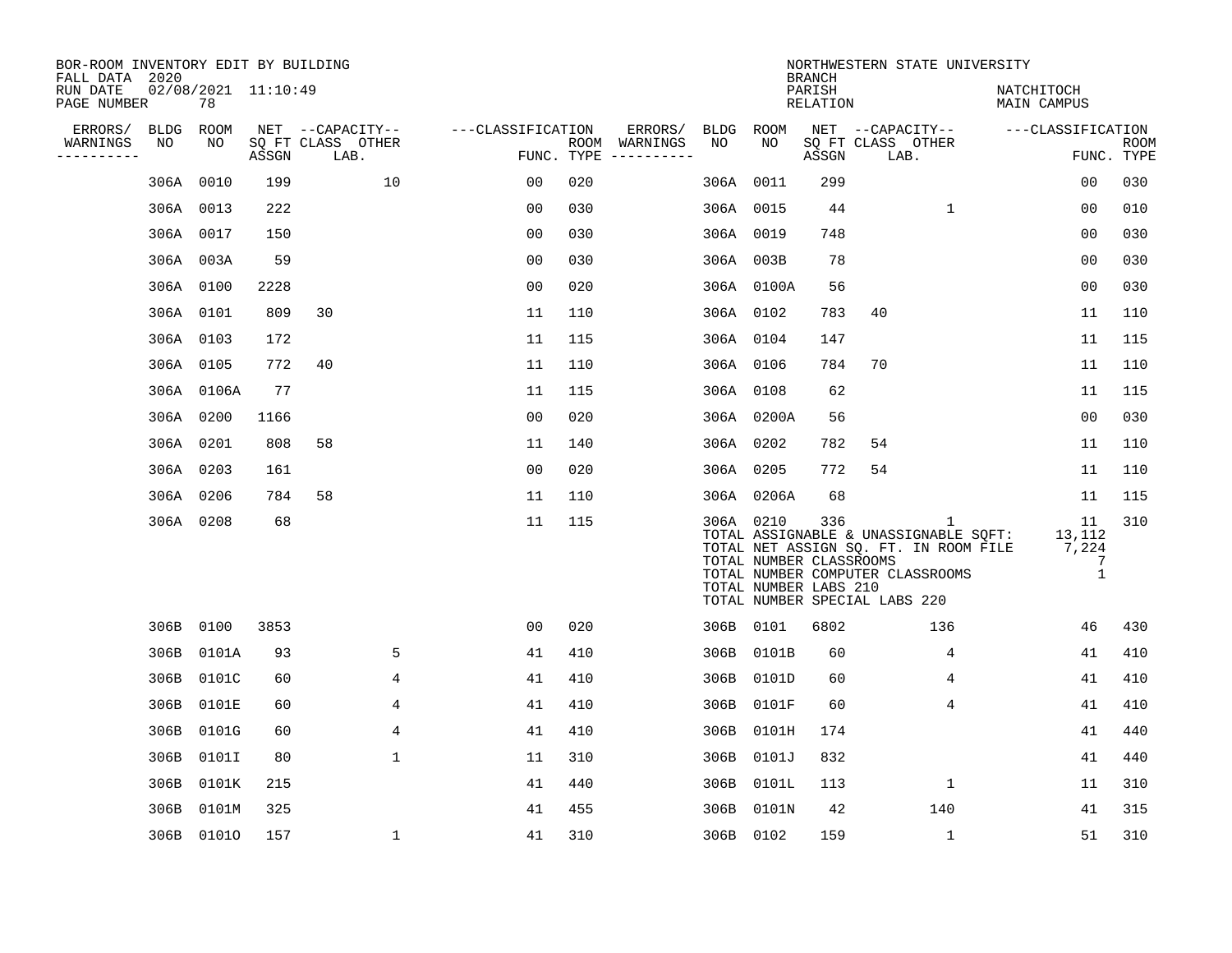| BOR-ROOM INVENTORY EDIT BY BUILDING<br>FALL DATA 2020 |      |                           |       |                           |              |                   | NORTHWESTERN STATE UNIVERSITY<br><b>BRANCH</b> |                                      |      |             |                    |                           |              |                           |                |                           |
|-------------------------------------------------------|------|---------------------------|-------|---------------------------|--------------|-------------------|------------------------------------------------|--------------------------------------|------|-------------|--------------------|---------------------------|--------------|---------------------------|----------------|---------------------------|
| RUN DATE<br>PAGE NUMBER                               |      | 02/08/2021 11:10:49<br>79 |       |                           |              |                   |                                                |                                      |      |             | PARISH<br>RELATION |                           |              | NATCHITOCH<br>MAIN CAMPUS |                |                           |
| ERRORS/                                               | BLDG | ROOM                      |       | NET --CAPACITY--          |              | ---CLASSIFICATION |                                                | ERRORS/                              | BLDG | ROOM<br>NO. |                    | NET --CAPACITY--          |              | ---CLASSIFICATION         |                |                           |
| WARNINGS<br>---------                                 | NO   | NO                        | ASSGN | SQ FT CLASS OTHER<br>LAB. |              |                   |                                                | ROOM WARNINGS<br>FUNC. TYPE $------$ | NO   |             | ASSGN              | SQ FT CLASS OTHER<br>LAB. |              |                           |                | <b>ROOM</b><br>FUNC. TYPE |
|                                                       | 306B | 0102A                     | 116   |                           | $\mathbf{1}$ | 51                | 310                                            |                                      | 306B | 0102B       | 206                |                           |              |                           | 51             | 315                       |
|                                                       | 306B | 0103                      | 101   |                           |              | 0 <sub>0</sub>    | 030                                            |                                      | 306B | 0104        | 225                |                           |              |                           | 00             | 020                       |
|                                                       | 306B | 0105                      | 320   | 10                        |              | 11                | 220                                            |                                      | 306B | 0106        | 67                 |                           |              |                           | 0 <sub>0</sub> | 030                       |
|                                                       | 306B | 0107                      | 80    |                           | $\mathbf{1}$ | 11                | 310                                            |                                      |      | 306B 0107A  | 110                |                           | $\mathbf{1}$ |                           | 43             | 310                       |
|                                                       | 306B | 0107B                     | 160   |                           |              | 43                | 535                                            |                                      |      | 306B 0107C  | 55                 |                           |              |                           | 43             | 530                       |
|                                                       | 306B | 0107D                     | 945   |                           |              | 43                | 535                                            |                                      |      | 306B 0107E  | 525                |                           |              |                           | 43             | 535                       |
|                                                       | 306B | 0107F                     | 263   |                           |              | 43                | 535                                            |                                      |      | 306B 0107G  | 14                 |                           |              |                           | 43             | 535                       |
|                                                       | 306B | 0107H                     | 112   |                           |              | 43                | 535                                            |                                      |      | 306B 0108   | 75                 |                           | 4            |                           | 0 <sub>0</sub> | 030                       |
|                                                       | 306B | 0109                      | 155   |                           |              | 0 <sub>0</sub>    | 020                                            |                                      | 306B | 0110        | 318                |                           | 8            |                           | 0 <sub>0</sub> | 030                       |
|                                                       | 306B | 0111                      | 63    |                           |              | 64                | 730                                            |                                      | 306B | 0112        | 956                | 40                        |              |                           | 11             | 220                       |
|                                                       | 306B | 0112A                     | 39    |                           |              | 11                | 115                                            |                                      |      | 306B 0113   | 171                |                           | $\mathbf{1}$ |                           | 11             | 310                       |
|                                                       | 306B | 0114                      | 30    |                           |              | 0 <sub>0</sub>    | 010                                            |                                      |      | 306B 0114A  | 24                 |                           |              |                           | 0 <sub>0</sub> | 010                       |
|                                                       | 306B | 0115                      | 249   |                           |              | 64                | 725                                            |                                      | 306B | 0115A       | 58                 |                           |              |                           | 0 <sub>0</sub> | 030                       |
|                                                       | 306B | 0116                      | 140   |                           |              | 0 <sub>0</sub>    | 030                                            |                                      | 306B | 0117        | 455                |                           |              |                           | 11             | 350                       |
|                                                       | 306B | 0118                      | 191   |                           |              | 0 <sub>0</sub>    | 030                                            |                                      | 306B | 0200        | 4319               |                           |              |                           | 0 <sub>0</sub> | 020                       |
|                                                       | 306B | 0201                      | 164   |                           | 5            | 45                | 655                                            |                                      | 306B | 0201A       | 144                |                           |              |                           | 11             | 655                       |
|                                                       | 306B | 0202                      | 237   |                           |              | 55                | 660                                            |                                      | 306B | 0203        | 2587 120           |                           |              |                           | 11             | 110                       |
|                                                       | 306B | 0203A                     | 445   |                           |              | 11                | 115                                            |                                      | 306B | 0203B       | 137                |                           |              |                           | 0 <sub>0</sub> | 030                       |
|                                                       | 306B | 0204                      | 221   |                           |              | 0 <sub>0</sub>    | 020                                            |                                      | 306B | 0205        | 2587 120           |                           |              |                           | 11             | 140                       |
|                                                       | 306B | 0205A                     | 137   |                           |              | 0 <sub>0</sub>    | 030                                            |                                      | 306B | 0205B       | 445                |                           |              |                           | 11             | 115                       |
|                                                       | 306B | 0206                      | 67    |                           |              | 0 <sub>0</sub>    | 030                                            |                                      | 306B | 0207        | 187                |                           |              |                           | 11             | 115                       |
|                                                       | 306B | 0208                      | 75    |                           |              | 0 <sub>0</sub>    | 010                                            |                                      | 306B | 0209        | 117                |                           |              |                           | 00             | 020                       |
|                                                       | 306B | 0210                      | 318   |                           | 8            | 0 <sub>0</sub>    | 030                                            |                                      |      | 306B 0211   | 187                |                           | 4            |                           | 0 <sub>0</sub> | 030                       |
|                                                       | 306B | 0212                      | 1070  | 75                        |              | 11                | 140                                            |                                      |      | 306B 0213   | 404                | 10                        |              |                           | 11             | 220                       |
|                                                       | 306B | 0213A                     | 16    |                           |              | 11                | 215                                            |                                      |      | 306B 0214   | 302                |                           |              |                           | 00             | 020                       |
|                                                       |      | 306B 0215                 | 132   |                           |              | 11                | 215                                            |                                      |      | 306B 0216   | 630                | 20                        |              |                           | 11             | 140                       |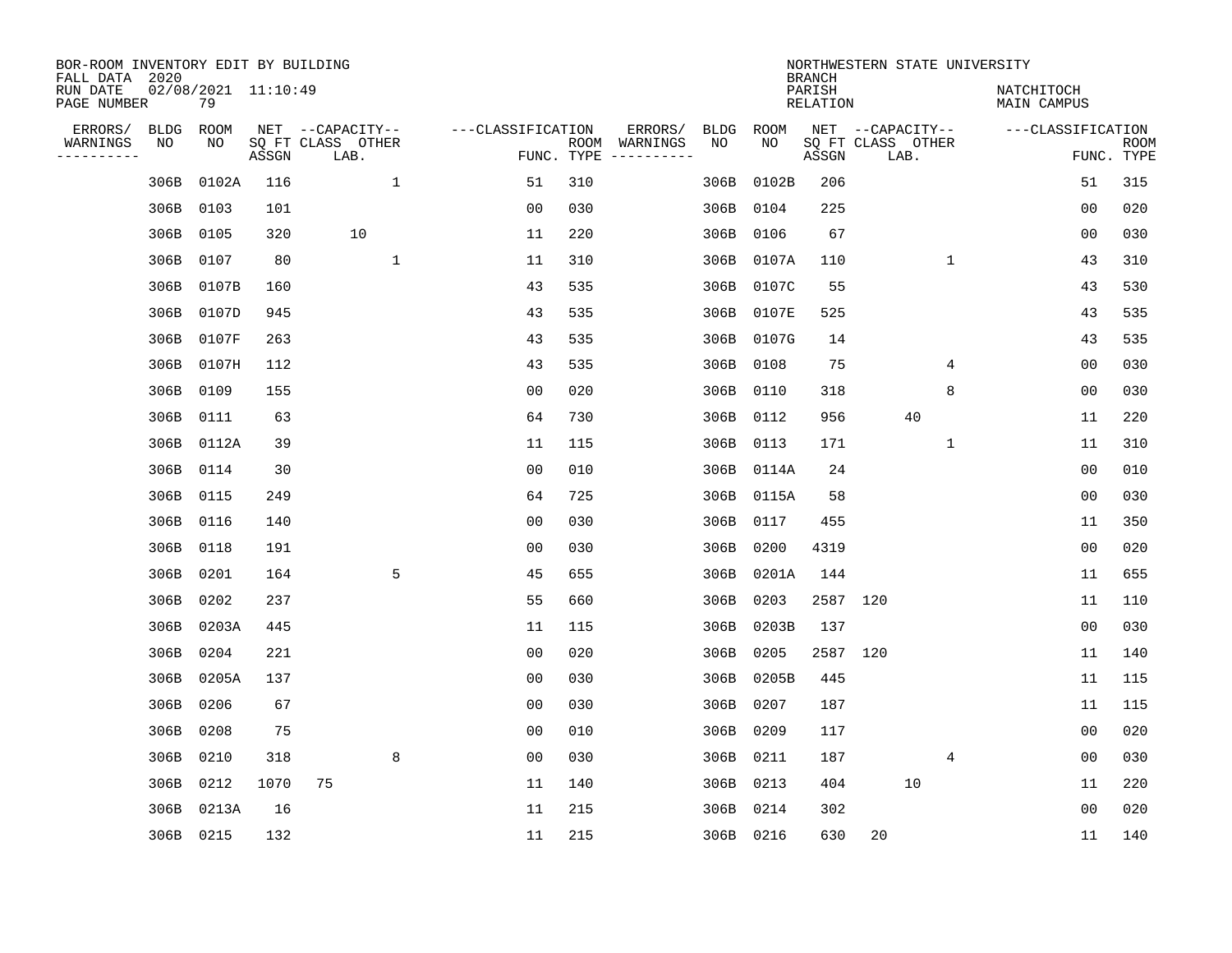| BOR-ROOM INVENTORY EDIT BY BUILDING<br>FALL DATA 2020 |           |                           |       |                           |                   |     |                                      |             |                                                  | <b>BRANCH</b>             | NORTHWESTERN STATE UNIVERSITY                                                                                                                       |                                              |                           |
|-------------------------------------------------------|-----------|---------------------------|-------|---------------------------|-------------------|-----|--------------------------------------|-------------|--------------------------------------------------|---------------------------|-----------------------------------------------------------------------------------------------------------------------------------------------------|----------------------------------------------|---------------------------|
| RUN DATE<br>PAGE NUMBER                               |           | 02/08/2021 11:10:49<br>80 |       |                           |                   |     |                                      |             |                                                  | PARISH<br><b>RELATION</b> |                                                                                                                                                     | NATCHITOCH<br>MAIN CAMPUS                    |                           |
| ERRORS/                                               | BLDG      | ROOM                      |       | NET --CAPACITY--          | ---CLASSIFICATION |     | ERRORS/                              | <b>BLDG</b> | ROOM                                             |                           | NET --CAPACITY--                                                                                                                                    | ---CLASSIFICATION                            |                           |
| WARNINGS<br>----------                                | NO        | NO                        | ASSGN | SQ FT CLASS OTHER<br>LAB. |                   |     | ROOM WARNINGS<br>FUNC. TYPE $------$ | NO          | NO                                               | ASSGN                     | SQ FT CLASS OTHER<br>LAB.                                                                                                                           |                                              | <b>ROOM</b><br>FUNC. TYPE |
|                                                       | 306B      | 0217                      | 1586  | 50                        | 11                | 220 |                                      | 306B        | 0217A                                            | 100                       |                                                                                                                                                     | 11                                           | 215                       |
|                                                       | 306B      | 0217B                     | 16    |                           | 11                | 215 |                                      |             | 306B 0217C                                       | 110                       | 1                                                                                                                                                   | 11                                           | 310                       |
|                                                       | 306B      | 0219                      | 1586  | 28                        | 11                | 220 |                                      |             | 306B 0219A                                       | 116                       |                                                                                                                                                     | 11                                           | 215                       |
|                                                       | 306B      | 0219B                     | 100   |                           | 11                | 215 |                                      |             | 306B 0221                                        | 1053                      | 50                                                                                                                                                  | 11                                           | 140                       |
|                                                       | 306B      | 0300                      | 2465  |                           | 0 <sub>0</sub>    | 030 |                                      |             | TOTAL NUMBER CLASSROOMS<br>TOTAL NUMBER LABS 210 |                           | TOTAL ASSIGNABLE & UNASSIGNABLE SQFT:<br>TOTAL NET ASSIGN SQ. FT. IN ROOM FILE<br>TOTAL NUMBER COMPUTER CLASSROOMS<br>TOTAL NUMBER SPECIAL LABS 220 | 41,488<br>27,906<br>1<br>$\overline{4}$<br>5 |                           |
|                                                       | 306C 0100 |                           | 1473  |                           | 00                | 020 |                                      |             | 306C 0101                                        | 127                       | $\mathbf 1$                                                                                                                                         | 11                                           | 310                       |
|                                                       | 306C 0102 |                           | 280   | 2                         | 11                | 310 |                                      |             | 306C 0103                                        | 127                       | $\mathbf{1}$                                                                                                                                        | 11                                           | 310                       |
|                                                       | 306C 0104 |                           | 280   | $\mathbf{1}$              | 11                | 310 |                                      |             | 306C 0105                                        | 127                       | $\mathbf{1}$                                                                                                                                        | 11                                           | 310                       |
|                                                       | 306C 0106 |                           | 280   | 19                        | 11                | 110 |                                      |             | 306C 0107                                        | 127                       | $\mathbf 1$                                                                                                                                         | 11                                           | 310                       |
|                                                       | 306C      | 0108                      | 281   |                           | 0 <sub>0</sub>    | 020 |                                      |             | 306C 0109                                        | 151                       | $\mathbf 1$                                                                                                                                         | 11                                           | 310                       |
|                                                       | 306C 0110 |                           | 179   |                           | 00                | 030 |                                      |             | 306C 0111                                        | 30                        |                                                                                                                                                     | 0 <sub>0</sub>                               | 010                       |
|                                                       | 306C 0112 |                           | 170   |                           | 0 <sub>0</sub>    | 030 |                                      | 306C        | 0113                                             | 96                        | 3                                                                                                                                                   | 11                                           | 310                       |
|                                                       | 306C 0114 |                           | 265   |                           | 0 <sub>0</sub>    | 020 |                                      |             | 306C 0115                                        | 150                       |                                                                                                                                                     | 11                                           | 315                       |
|                                                       | 306C 0116 |                           | 170   |                           | 0 <sub>0</sub>    | 030 |                                      | 306C        | 0117                                             | 151                       | 1                                                                                                                                                   | 11                                           | 310                       |
|                                                       | 306C 0118 |                           | 55    |                           | 0 <sub>0</sub>    | 030 |                                      |             | 306C 0119                                        | 127                       | 1                                                                                                                                                   | 11                                           | 310                       |
|                                                       | 306C 0120 |                           | 55    |                           | 0 <sub>0</sub>    | 030 |                                      |             | 306C 0121                                        | 127                       | 1                                                                                                                                                   | 11                                           | 310                       |
|                                                       | 306C 0123 |                           | 127   | $\mathbf 1$               | 11                | 310 |                                      |             | 306C 0125                                        | 127                       | 1                                                                                                                                                   | 11                                           | 310                       |
|                                                       | 306C 0127 |                           | 127   |                           | 11                | 315 |                                      |             | 306C 0129                                        | 127                       | 1                                                                                                                                                   | 11                                           | 310                       |
|                                                       | 306C 0131 |                           | 127   | $\mathbf 1$               | 11                | 310 |                                      |             | 306C 0133                                        | 127                       | $\mathbf 1$                                                                                                                                         | 11                                           | 310                       |
|                                                       | 306C 0135 |                           | 496   | $\mathbf{1}$              | 11                | 310 |                                      |             | 306C 0135B                                       | 6                         |                                                                                                                                                     | 11                                           | 355                       |
|                                                       |           | 306C 0135C                | 366   |                           | 11                | 355 |                                      |             | 306C 0137                                        | 306                       |                                                                                                                                                     | 11                                           | 350                       |
|                                                       | 306C      | 0200                      | 1598  |                           | 0 <sub>0</sub>    | 020 |                                      |             | 306C 0201                                        | 127                       | 1                                                                                                                                                   | 11                                           | 310                       |
|                                                       | 306C 0202 |                           | 280   | 1                         | 11                | 310 |                                      | 306C 0203   |                                                  | 127                       | $\mathbf 1$                                                                                                                                         | 11                                           | 310                       |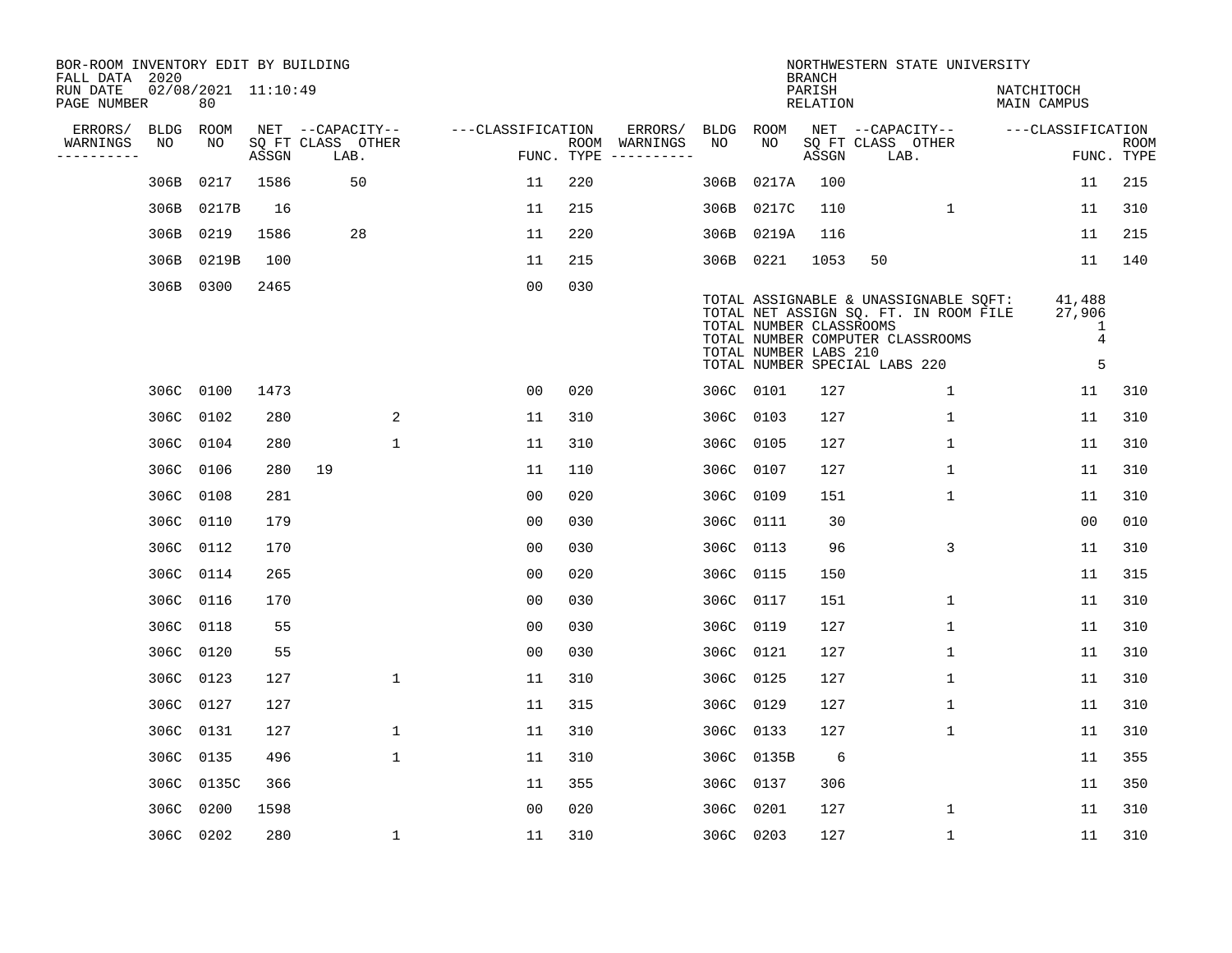| BOR-ROOM INVENTORY EDIT BY BUILDING<br>FALL DATA 2020 |                           |       |                                               |                   | NORTHWESTERN STATE UNIVERSITY<br><b>BRANCH</b> |                                               |           |            |                    |                                               |                                 |             |  |
|-------------------------------------------------------|---------------------------|-------|-----------------------------------------------|-------------------|------------------------------------------------|-----------------------------------------------|-----------|------------|--------------------|-----------------------------------------------|---------------------------------|-------------|--|
| RUN DATE<br>PAGE NUMBER                               | 02/08/2021 11:10:49<br>81 |       |                                               |                   |                                                |                                               |           |            | PARISH<br>RELATION |                                               | NATCHITOCH<br>MAIN CAMPUS       |             |  |
| ERRORS/<br>BLDG<br>WARNINGS<br>NO<br>---------        | ROOM<br>NO                | ASSGN | NET --CAPACITY--<br>SQ FT CLASS OTHER<br>LAB. | ---CLASSIFICATION | FUNC. TYPE                                     | ERRORS/<br><b>BLDG</b><br>ROOM WARNINGS<br>NO |           | ROOM<br>NO | ASSGN              | NET --CAPACITY--<br>SQ FT CLASS OTHER<br>LAB. | ---CLASSIFICATION<br>FUNC. TYPE | <b>ROOM</b> |  |
| 306C                                                  | 0204                      | 280   |                                               | 11                | 315                                            | 306C                                          |           | 0205       | 127                | 1                                             | 11                              | 310         |  |
| 306C                                                  | 0206                      | 280   |                                               | 11                | 315                                            | 306C                                          | 0207      |            | 127                | 1                                             | 11                              | 310         |  |
| 306C                                                  | 0208                      | 162   |                                               | 0 <sub>0</sub>    | 020                                            |                                               | 306C      | 0209       | 151                | $\mathbf{1}$                                  | 11                              | 310         |  |
|                                                       | 306C 0210                 | 180   |                                               | 0 <sub>0</sub>    | 030                                            |                                               | 306C 0211 |            | 30                 |                                               | 0 <sub>0</sub>                  | 010         |  |
| 306C                                                  | 0213                      | 288   | 8                                             | 11                | 350                                            | 306C                                          |           | 0215       | 209                |                                               | 11                              | 315         |  |
|                                                       | 306C 0217                 | 127   | 2                                             | 11                | 310                                            |                                               | 306C 0218 |            | 55                 |                                               | 0 <sub>0</sub>                  | 030         |  |
| 306C                                                  | 0219                      | 127   | $\mathbf 1$                                   | 11                | 310                                            | 306C                                          |           | 0220       | 55                 |                                               | 0 <sub>0</sub>                  | 030         |  |
|                                                       | 306C 0221                 | 127   | 1                                             | 11                | 310                                            |                                               | 306C 0223 |            | 127                | $\mathbf 1$                                   | 11                              | 310         |  |
|                                                       | 306C 0225                 | 127   | 1                                             | 11                | 310                                            |                                               | 306C 0227 |            | 127                | $\mathbf 1$                                   | 11                              | 310         |  |
|                                                       | 306C 0229                 | 127   | 1                                             | 11                | 310                                            |                                               | 306C 0231 |            | 127                | $\mathbf 1$                                   | 11                              | 310         |  |
|                                                       | 306C 0233                 | 151   | $\mathbf{1}$                                  | 11                | 310                                            |                                               | 306C 0235 |            | 35                 |                                               | 0 <sub>0</sub>                  | 030         |  |
|                                                       | 306C 0237                 | 150   | 1                                             | 11                | 310                                            |                                               | 306C 0239 |            | 150                | $\mathbf 1$                                   | 11                              | 310         |  |
|                                                       | 306C 0241                 | 158   | $\mathbf{1}$                                  | 11                | 310                                            |                                               | 306C 0243 |            | 127                | 1                                             | 11                              | 310         |  |
|                                                       | 306C 0245                 | 127   | 1                                             | 11                | 310                                            |                                               | 306C 0300 |            | 1542               |                                               | 0 <sub>0</sub>                  | 020         |  |
|                                                       | 306C 0301                 | 127   | 1                                             | 11                | 310                                            |                                               | 306C 0302 |            | 280                | 1                                             | 11                              | 310         |  |
|                                                       | 306C 0303                 | 127   | 1                                             | 11                | 310                                            |                                               | 306C 0304 |            | 280                |                                               | 11                              | 315         |  |
|                                                       | 306C 0305                 | 127   | 1                                             | 11                | 310                                            |                                               | 306C 0306 |            | 280                |                                               | 11                              | 315         |  |
|                                                       | 306C 0307                 | 127   | 1                                             | 11                | 310                                            |                                               | 306C 0308 |            | 162                |                                               | 0 <sub>0</sub>                  | 020         |  |
|                                                       | 306C 0309                 | 151   | 1                                             | 11                | 310                                            |                                               | 306C 0310 |            | 179                |                                               | 0 <sub>0</sub>                  | 030         |  |
| 306C                                                  | 0311                      | 30    |                                               | 0 <sub>0</sub>    | 010                                            |                                               | 306C 0313 |            | 288                | 8                                             | 44                              | 350         |  |
|                                                       | 306C 0315                 | 209   |                                               | 11                | 315                                            |                                               | 306C 0317 |            | 127                | 1                                             | 11                              | 310         |  |
| 306C                                                  | 0318                      | 55    |                                               | 0 <sub>0</sub>    | 030                                            |                                               | 306C 0319 |            | 127                | $\mathbf 1$                                   | 11                              | 310         |  |
|                                                       | 306C 0320                 | 55    |                                               | 0 <sub>0</sub>    | 030                                            |                                               | 306C 0321 |            | 127                | 1                                             | 11                              | 310         |  |
| 306C                                                  | 0323                      | 127   | $\mathbf 1$                                   | 11                | 310                                            |                                               | 306C 0325 |            | 127                | $\mathbf 1$                                   | 11                              | 310         |  |
| 306C                                                  | 0327                      | 127   | 1                                             | 11                | 310                                            |                                               | 306C 0329 |            | 127                | 1                                             | 11                              | 310         |  |
|                                                       | 306C 0331                 | 127   | $\mathbf{1}$                                  | 11                | 310                                            |                                               | 306C 0333 |            | 151                | 1                                             | 11                              | 310         |  |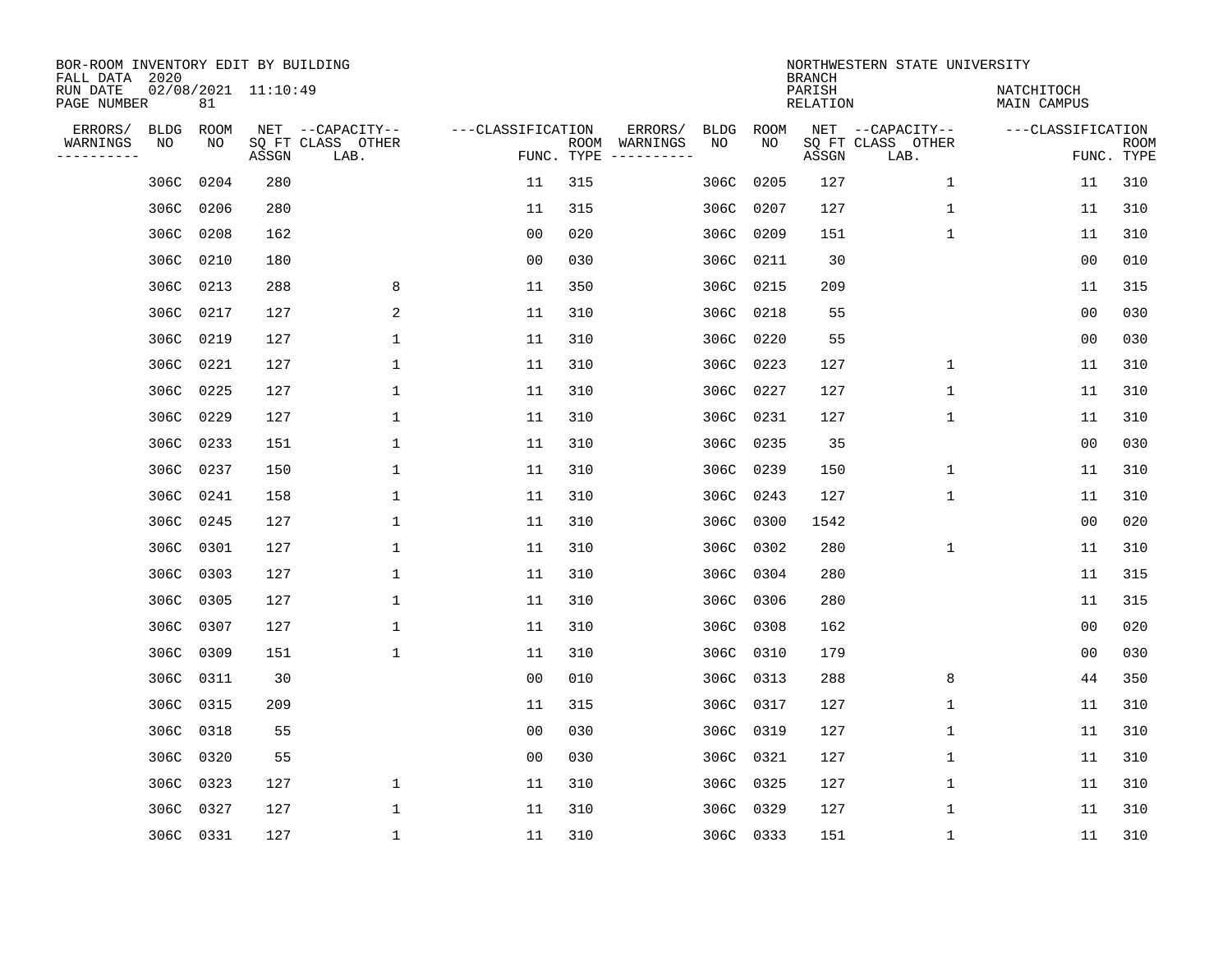| BOR-ROOM INVENTORY EDIT BY BUILDING<br>FALL DATA 2020 |                   |             |                     |                                               |                   | NORTHWESTERN STATE UNIVERSITY<br><b>BRANCH</b> |                                            |             |                         |                    |                                                                                |                           |                           |  |  |
|-------------------------------------------------------|-------------------|-------------|---------------------|-----------------------------------------------|-------------------|------------------------------------------------|--------------------------------------------|-------------|-------------------------|--------------------|--------------------------------------------------------------------------------|---------------------------|---------------------------|--|--|
| RUN DATE<br>PAGE NUMBER                               |                   | 82          | 02/08/2021 11:10:49 |                                               |                   |                                                |                                            |             |                         | PARISH<br>RELATION |                                                                                | NATCHITOCH<br>MAIN CAMPUS |                           |  |  |
| ERRORS/<br>WARNINGS<br>----------                     | <b>BLDG</b><br>NO | ROOM<br>NO. | ASSGN               | NET --CAPACITY--<br>SQ FT CLASS OTHER<br>LAB. | ---CLASSIFICATION | ROOM                                           | ERRORS/<br>WARNINGS<br>FUNC. TYPE $------$ | BLDG<br>NO. | ROOM<br>NO.             | ASSGN              | NET --CAPACITY--<br>SQ FT CLASS OTHER<br>LAB.                                  | ---CLASSIFICATION         | <b>ROOM</b><br>FUNC. TYPE |  |  |
|                                                       |                   | 306C 0335   | 35                  |                                               | 00                | 030                                            |                                            | 306C        | 0337                    | 150                | $\mathbf{1}$                                                                   | 11                        | 310                       |  |  |
|                                                       |                   | 306C 0339   | 150                 | $\mathbf{1}$                                  | 11                | 310                                            |                                            | 306C        | 0341                    | 35                 |                                                                                | 11                        | 315                       |  |  |
|                                                       |                   | 306C 0343   | 151                 | $\mathbf{1}$                                  | 11                | 310                                            |                                            |             | 306C 0345               | 127                | 1                                                                              | 11                        | 310                       |  |  |
|                                                       |                   | 306C 0347   | 127                 | $\mathbf{1}$                                  | 11                | 310                                            |                                            | 306C        | 0349                    | 127                | 1                                                                              | 11                        | 310                       |  |  |
|                                                       |                   | 306C 0351   | 127                 | $\mathbf{1}$                                  | 11                | 310                                            |                                            | 306C        | 0400                    | 1391               |                                                                                | 00                        | 020                       |  |  |
|                                                       | 306C              | 0401        | 250                 | $\mathbf{1}$                                  | 11                | 310                                            |                                            | 306C        | 0402                    | 156                | $\mathbf 1$                                                                    | 11                        | 310                       |  |  |
|                                                       | 306C              | 0403        | 212                 | $\mathbf{1}$                                  | 11                | 310                                            |                                            | 306C        | 0404                    | 238                | $\mathbf{1}$                                                                   | 11                        | 310                       |  |  |
|                                                       | 306C              | 0405        | 72                  |                                               | 46                | 315                                            |                                            | 306C        | 0406                    | 327                |                                                                                | 11                        | 315                       |  |  |
|                                                       | 306C              | 0407        | 144                 | $\mathbf{1}$                                  | 11                | 310                                            |                                            | 306C        | 0408                    | 180                |                                                                                | 11                        | 315                       |  |  |
|                                                       | 306C              | 0409        | 327                 | $\mathbf{1}$                                  | 11                | 310                                            |                                            | 306C        | 0409A                   | 43                 |                                                                                | 46                        | 315                       |  |  |
|                                                       |                   | 306C 0409B  | 72                  |                                               | 46                | 315                                            |                                            |             | 306C 0409C              | 28                 |                                                                                | 46                        | 315                       |  |  |
|                                                       |                   | 306C 0411   | 72                  |                                               | 00                | 020                                            |                                            | 306C        | 0413                    | 495                |                                                                                | 46                        | 350                       |  |  |
|                                                       | 306C              | 0415        | 212                 | $\mathbf{1}$                                  | 11                | 310                                            |                                            | 306C        | 0416                    | 55                 |                                                                                | 0 <sub>0</sub>            | 030                       |  |  |
|                                                       |                   | 306C 0419   | 248                 | $\mathbf{1}$                                  | 11                | 310                                            |                                            | 306C        | 0421                    | 123                | $\mathbf{1}$                                                                   | 11                        | 310                       |  |  |
|                                                       | 306C              | 0423        | 123                 | $\mathbf{1}$                                  | 11                | 310                                            |                                            | 306C        | 0425                    | 123                | $\mathbf{1}$                                                                   | 11                        | 310                       |  |  |
|                                                       | 306C              | 0427        | 150                 | $\mathbf{1}$                                  | 11                | 310                                            |                                            | 306C        | 0429                    | 35                 |                                                                                | 00                        | 030                       |  |  |
|                                                       | 306C              | 0431        | 144                 | $\mathbf{1}$                                  | 11                | 310                                            |                                            | 306C        | 0433                    | 144                | $\mathbf 1$                                                                    | 11                        | 310                       |  |  |
|                                                       |                   | 306C 0435   | 35                  |                                               | 00                | 010                                            |                                            | 306C        | 0437                    | 147                |                                                                                | 46                        | 315                       |  |  |
|                                                       |                   | 306C 0439   | 123                 | $\mathbf{1}$                                  | 46                | 310                                            |                                            |             | 306C 0441               | 123                | $\mathbf 1$                                                                    | 11                        | 310                       |  |  |
|                                                       |                   | 306C 0443   | 123                 | $\mathbf{1}$                                  | 11                | 310                                            |                                            |             | TOTAL NUMBER CLASSROOMS |                    | TOTAL ASSIGNABLE & UNASSIGNABLE SQFT:<br>TOTAL NET ASSIGN SQ. FT. IN ROOM FILE | 24,884<br>16,445<br>1     |                           |  |  |
|                                                       |                   |             |                     |                                               |                   |                                                |                                            |             |                         |                    | TOTAL NUMBER COMPUTER CLASSROOMS                                               |                           |                           |  |  |

TOTAL NUMBER LABS 210

TOTAL NUMBER SPECIAL LABS 220